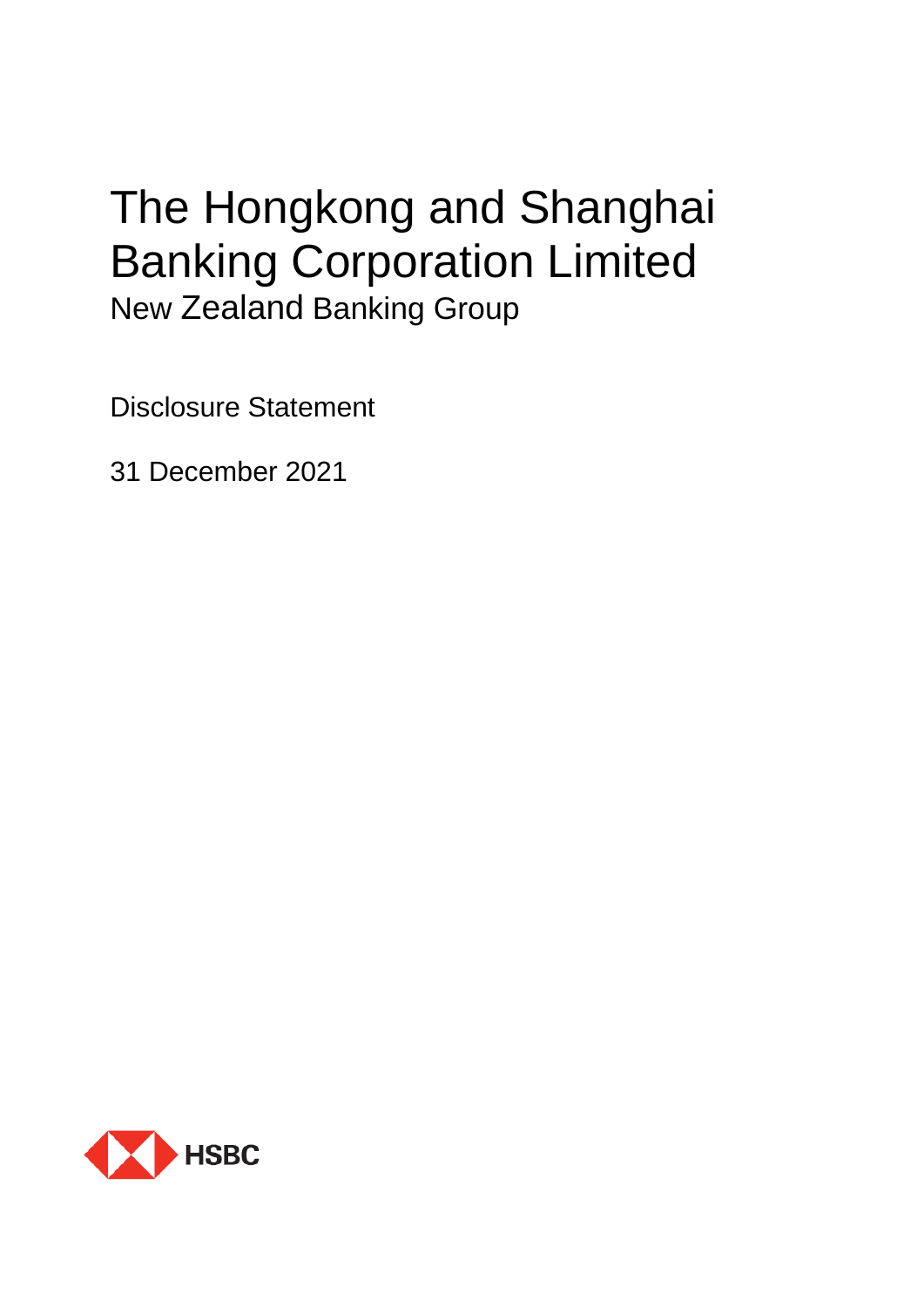# **Disclosure Statement For the Year Ended 31 December 2021**

| <b>Contents</b>                                                 | Page           |
|-----------------------------------------------------------------|----------------|
| <b>General Disclosures</b>                                      | $\overline{c}$ |
| Conditions of Registration                                      | 8              |
| <b>Financial Statements Contents</b>                            | 11             |
| Historical Summary of Financial Statements                      | 12             |
| <b>Financial Statements</b>                                     | 13             |
| Notes to and forming part of the Financial Statements           | 18             |
| Directors' and New Zealand Chief Executive Officer's Statements | 80             |
| Independent Auditor's Report                                    | 81             |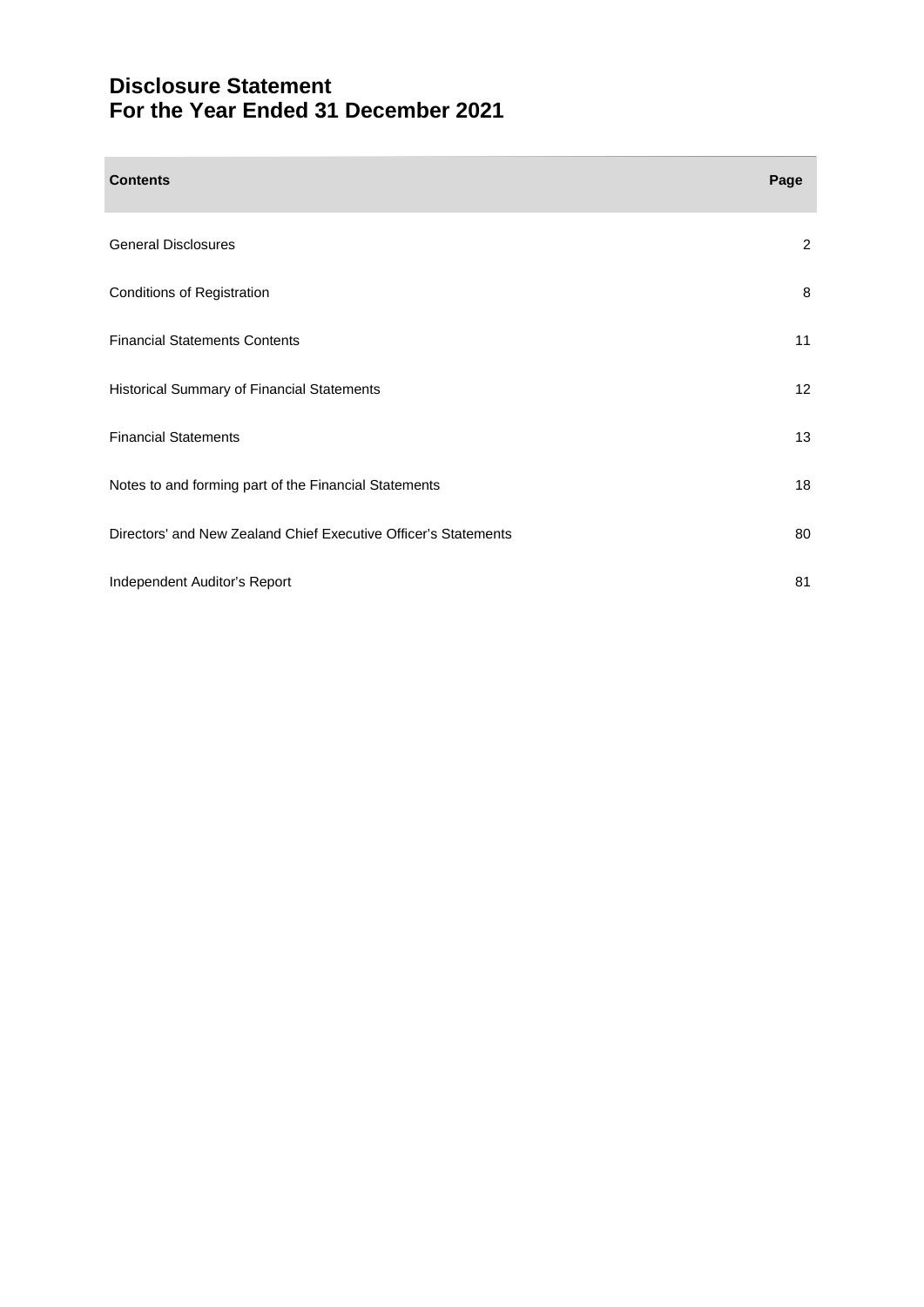# **General Disclosures**

#### **Registered Bank**

The Hongkong and Shanghai Banking Corporation Limited ("HBAP") 1 Queen's Road Central Hong Kong SAR

HBAP was incorporated in Hong Kong in 1866 under the Laws of Hong Kong.

#### **New Zealand Branch**

The Hongkong and Shanghai Banking Corporation Limited, New Zealand Branch ("Branch") is defined as the New Zealand business of HBAP (overseas incorporated bank).

#### **New Zealand Head Office:**

188 Quay Street Auckland New Zealand

#### **New Zealand Banking Group**

The New Zealand Banking Group ("Banking Group") is the New Zealand operations of HBAP and all New Zealand incorporated subsidiaries of HBAP. The entities that have been considered for aggregation to form the Banking Group are detailed in the Notes to and forming part of the Financial Statements, Note 1: Statement of significant accounting policies.

#### **Overseas Banking Group**

The Overseas Banking Group ("HBAP Group") includes all entities consolidated for the purposes of public reporting of Group financial statements in Hong Kong including HBAP and its subsidiaries.

#### **Ultimate Non–Bank Holding Company**

The ultimate non-bank holding company of HBAP is: HSBC Holdings plc 8 Canada Square London E14 5HQ United Kingdom

#### **Access to parental disclosures**

The most recent publicly available financial statements of HBAP Group and HSBC Holdings plc ("Group" or "HSBC Group") can be found at HSBC Holdings plc's website, www.hsbc.com.

#### **Ranking of Local Creditors in a Winding-up**

Under Section 265(1) (db) of the Companies (Winding Up and Miscellaneous Provisions) Ordinance of the Hong Kong SAR, as amended in 2010, which HBAP is subject to, in the event of a winding up of HBAP, there shall be paid in priority to all other unsecured debts the aggregate amount held on deposit, up to a maximum of HKD 500,000, to each depositor and this Section has no geographic limitation. No other material legislative or regulatory restrictions in Hong Kong SAR exist which would subordinate the claims of any class of New Zealand branch unsecured creditors on the assets of HBAP to those of any other class of unsecured creditors of HBAP in a winding up of HBAP.

#### **Guarantee Arrangements**

No material obligations of HBAP that relate to the Branch are guaranteed as at the date of signing this Disclosure **Statement**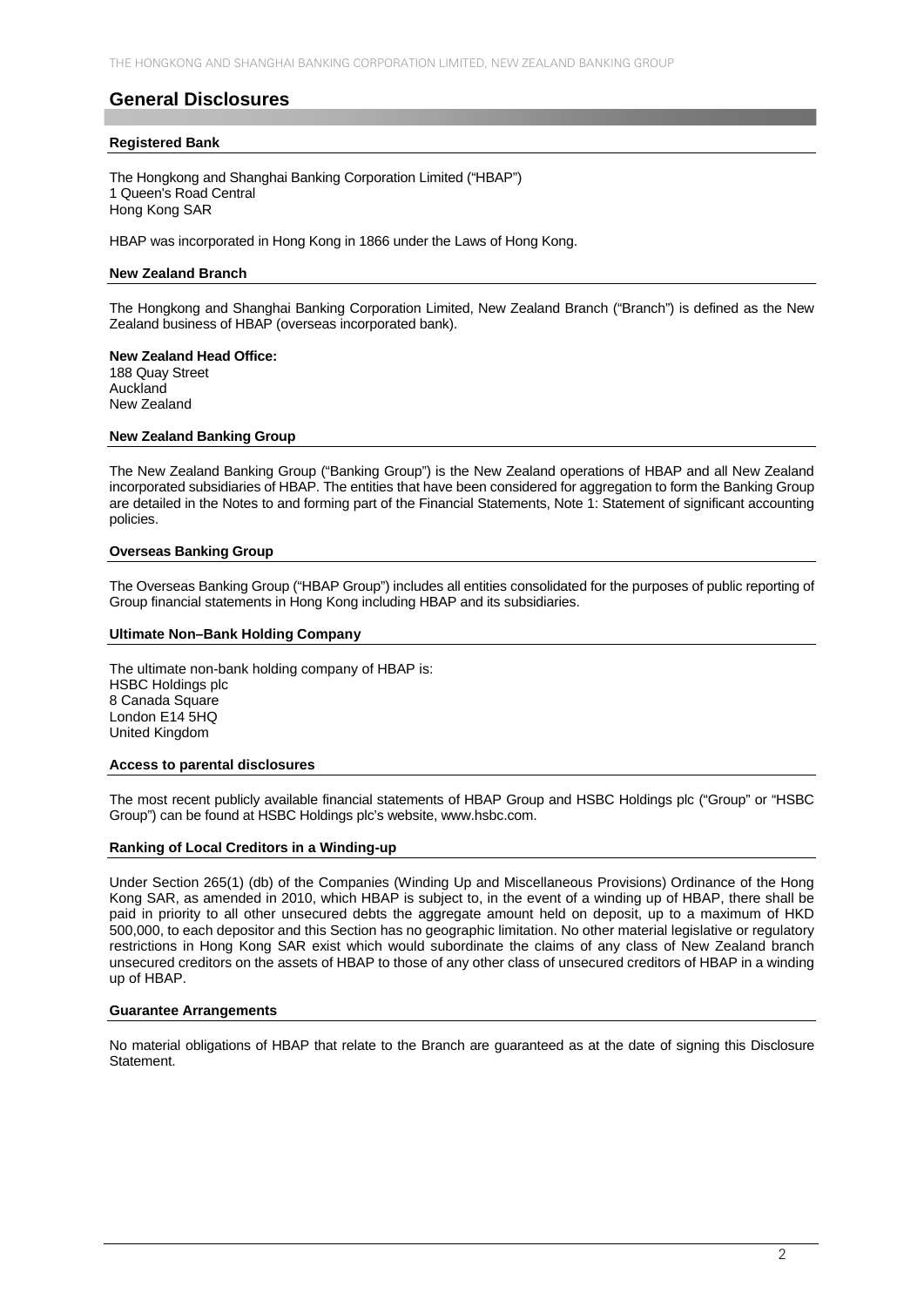#### **Other Material Matters**

The Reserve Bank of New Zealand ("RBNZ") is reviewing their policy in respect of branches of registered overseas banks. The objective of the review is to create a simple, coherent and transparent policy framework for branches that fosters a sound and efficient financial system. A consultation paper was issued on the 20 October 2021 with submissions provided on 2 March 2022. A second consultation is expected to be issued in 2022 setting out RBNZ's proposed approach to branches.

There are no other material matters that, if disclosed, would adversely affect the decision of a person to subscribe for Debt Securities of which HBAP and the Banking Group is the issuer.

#### **Pending Proceedings and Arbitration**

HBAP is named in and is defending legal actions in various jurisdictions arising from its normal business.

#### **Auditor**

#### **New Zealand Banking Group Contract Contract Contract Contract Contract Contract Contract Contract Contract Contract Contract Contract Contract Contract Contract Contract Contract Contract Contract Contract Contract Contra**

PricewaterhouseCoopers PricewaterhouseCoopers PricewaterhouseCoopers Tower 22nd floor 15 Customs Street West **Prince's Building** Auckland 10 Chater Road<br>
New Zealand 10 Chater Road<br>
New Zealand 1990

# Hong Kong SAR

#### **New Zealand Chief Executive Officer /Responsible Person**

The New Zealand Chief Executive Officer, Burcu Senel, has been authorised in writing by each Director named below, in accordance with section 82 of the Reserve Bank of New Zealand Act 1989, to sign this Disclosure Statement on the Directors' behalf. Accordingly, Burcu Senel is a Responsible Person under the Registered Bank Disclosure Statements (Overseas Incorporated Registered Banks) Order 2014 (as amended) (the "Order").

#### **Burcu Senel**

Chief Executive Officer New Zealand Branch. Joined the HSBC Group in 2005 and resides in New Zealand. She has a Master of Business Administration from Virginia Polytechnic Institute and State University.

Communications addressed to the responsible person may be sent to: c/o The Hongkong and Shanghai Banking Corporation Limited, New Zealand Branch PO Box 5947 Victoria Street West Auckland 1142 New Zealand

#### **Dealings with Responsible Person**

No dealings with any Responsible Person or Director, the immediate relative or professional associate of a Responsible Person or Director, have been entered into by HBAP and the Banking Group other than those given in the ordinary course of business.

#### **Board of Directors of HBAP**

The Directors of HBAP at the time this Disclosure Statement was signed are:

#### **Peter Tung Shun Wong, GBS, JP**

Non-executive Chairman (since 7 June 2021)

He is also an advisor to the Group Chairman and the Group Chief Executive of HSBC Holdings plc, and Chairman and a non-executive Director of HSBC Bank (China) Company Limited. He holds a Bachelor of Arts, a Master of Business Administration and a Master of Science from Indiana University.

Before his retirement as an HSBC employee in June 2021, he was an executive Director, Chief Executive and Deputy Chairman of the Bank. He was also a non-executive Director of Hang Seng Bank Limited.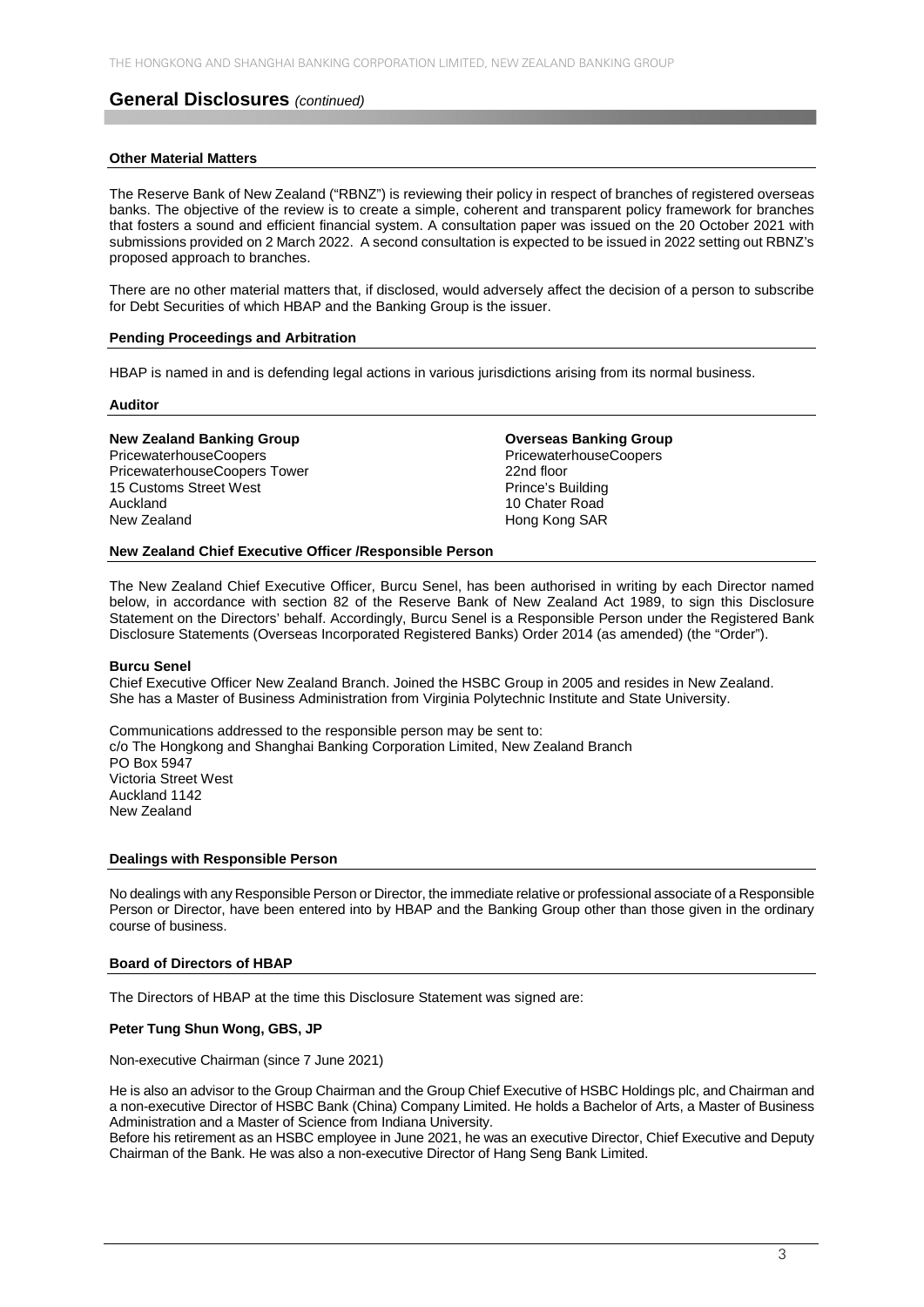#### **Board of Directors of HBAP** *(continued)*

#### **David Gordon Eldon, GBS, CBE, JP**

Non-executive Deputy Chairman (Director since 4 June 2021; Deputy Chairman since 7 June 2021)

He is also non-executive Chairman and a Director of Octopus Holdings Limited, Octopus Cards Limited and Octopus Cards Client Funds Limited. He holds an Honorary Doctor of Business Administration from City University of Hong Kong and is a Fellow of the UK Chartered Institute of Bankers and the Hong Kong Institute of Bankers. Before his retirement as an HSBC employee in 2005 after 37 years of service, he was an executive Director, Chief Executive Officer and Chairman of the Bank. He was also non-executive Chairman of Hang Seng Bank Limited and a Director of HSBC Holdings plc.

#### **David Yi Chien Liao**

Co-Chief Executive Officer (since 7 June 2021)

He is also a member of the Group Executive Committee of HSBC Holdings plc. He is also a non-executive Director of Hang Seng Bank Limited and Bank of Communications Co., Ltd. He holds a Bachelor of Arts (major in Japanese and Economics) from the University of London.

He has previously held a number of senior positions within the Group, including the Head of Global Banking Coverage for Asia-Pacific and a Director and Chief Executive Officer of HSBC Bank (China) Company Limited.

#### **Surendranath Ravi Rosha**

Co-Chief Executive Officer (since 7 June 2021)

He is also a member of the Group Executive Committee of HSBC Holdings plc and a non-executive Director of HSBC Bank Australia Limited. He holds a Bachelor of Commerce from Sydenham College of Commerce & Economics, Bombay University and a Master of Business Administration from the Indian Institute of Management, Ahmedabad. He has previously held a number of senior positions within the Group, including the Chief Executive Officer of HSBC India and Regional Head of Financial Institutions Group, Asia-Pacific.

#### **\* Graham John Bradley**

#### Independent non-executive Director

He is also non-executive Chairman and a Director of Volt Bank Limited, Volt Corporation Limited, United Malt Group Limited and Shine Justice Ltd.; and Chairman and a Director of EnergyAustralia Holdings Limited, Infrastructure New South Wales and Virgin Australia International Holdings Limited. He holds a Bachelor of Arts and a Bachelor of Laws (Hons I) from Sydney University and a Master of Laws from Harvard University.

He was non-executive Chairman and a Director of HSBC Bank Australia Limited from 2004 to 2020. Before this, he was Managing Director and Chief Executive Officer of Perpetual Limited from 1995 until his retirement in 2003.

#### **Dr Christopher Wai Chee Cheng, GBS, OBE**

#### Independent non-executive Director

He is also Chairman of Wing Tai Properties Limited; and an independent non-executive Director of NWS Holdings Ltd. and Eagle Asset Management (CP) Limited. He holds a Bachelor of Business Administration from University of Notre Dame; a Master of Business Administration from Columbia University; a Doctorate in Social Sciences honoris cause from The University of Hong Kong; and an Honorary Degree of Doctor of Business Administration from The Hong Kong Polytechnic University.

#### **Sonia Chi Man Cheng**

#### Independent non-executive Director

She is also the Chief Executive Officer of Rosewood Hotel Group. She is also an executive Director of New World Development Company Limited and Chow Tai Fook Jewellery Group Limited; and a Director of New World China Land Limited. She holds a Bachelor of Arts degree with a field of concentration in Applied Mathematics from Harvard University.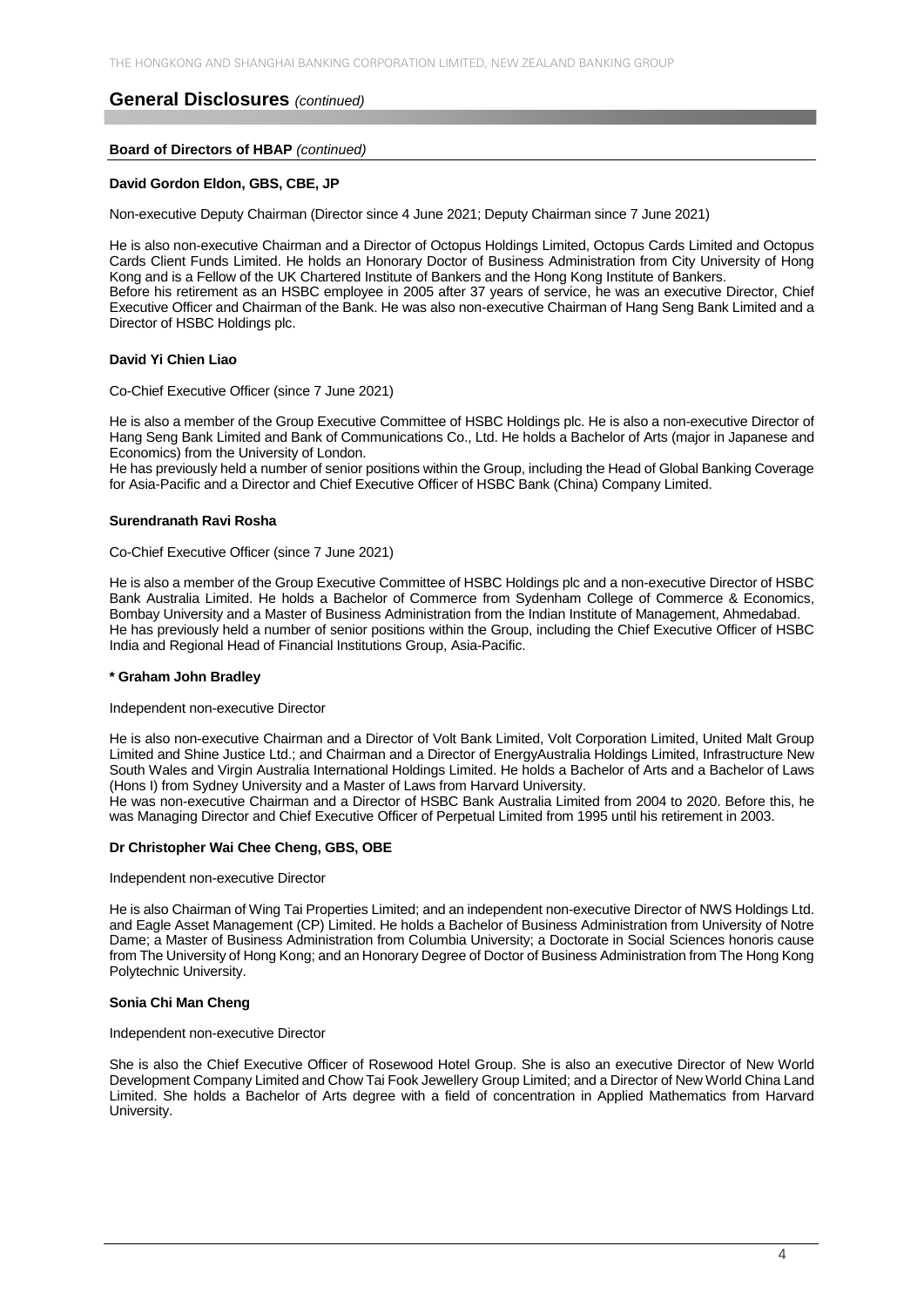#### **Board of Directors of HBAP** (*continued*)

#### **Yiu Kwan Choi**

Independent non-executive Director

He is also an independent non-executive Director of HSBC Bank (China) Company Limited. He holds a higher certificate in Accountancy from The Hong Kong Polytechnic University and is a fellow member of The Hong Kong Institute of Bankers.

He was Deputy Chief Executive of the Hong Kong Monetary Authority ('HKMA') in charge of Banking Supervision when he retired in January 2010. Before this, he was Deputy Chief Executive of the HKMA in charge of Monetary Policy and Reserves Management from June 2005 to August 2007 and held various senior positions in the HKMA including Executive Director (Banking Supervision), Head of Administration, and Head of Banking Policy from 1993 to 2005.

#### **\* Andrea Lisa Della Mattea**

Independent non-executive Director (since 11 March 2022)

She is also the APAC President of Microsoft Operations Pte Ltd and a non-executive Director of New South Wales Meals on Wheels Association Inc. She holds a Bachelor of Engineering from James Cook University of North Queensland, Australia.

She was APAC Managing Director of Insight Enterprises, Inc from 2007 to 2017. She held a number of senior leadership roles at Software Spectrum from 1996 to 2006.

#### **\* Rajnish Kumar**

Independent non-executive Director (since 26 August 2021)

He is also non-executive Chairman of Resilient Innovations Pvt. Ltd.; an independent Director of Larsen & Toubro Infotech Limited; an adviser to Kotak Investment Advisors Ltd.; a Director of Lighthouse Communities Foundation; and a member of the Board of Governors of the Management Development Institute in India. He is also a senior adviser to Baring Private Equity Asia Pte Ltd. in Singapore. He holds a Master of Science in Physics from Meerut University and a Post Graduate Certificate in Business Management from XLRI Jamshedpur in India, and is a Certified Associate of the Indian Institute of Bankers. He was formerly Chairman of the State Bank of India until he retired in October 2020.

#### **Beau Khoon Chen Kuok**

#### Independent non-executive Director

He is also Chairman and Managing Director of Kerry Group Limited. He holds a Bachelor of Economics from Monash University. He was previously Chairman and Chief Executive Officer of Shangri-La Asia Limited; Chairman of Kerry Properties Limited; and Non-Executive Director of Wilmar International Limited.

#### **Irene Yun-lien Lee**

#### Independent non-executive Director

She is also an independent non-executive Director of HSBC Holdings plc and independent non-executive Chairman of the Board of Hang Seng Bank Limited. She is also executive Chairman of Hysan Development Company Limited. She holds a Bachelor of Arts (Distinction) in History of Art from Smith College, Northampton, Massachusetts, USA. She is also a member of the Honourable Society of Gray's Inn, UK and a Barrister-at-Law in England and Wales.

#### **Victor Tzar Kuoi Li**

#### Non-executive Director

He is also Chairman and Managing Director of CK Asset Holdings Limited; Chairman and a Group Co-Managing Director of CK Hutchison Holdings Limited; Chairman of CK Infrastructure Holdings Limited and CK Life Sciences Int'l., (Holdings) Inc.; a non-executive Director of Power Assets Holdings Limited and HK Electric Investments Manager Limited; and a non-executive Director and Deputy Chairman of HK Electric Investments Limited. He is also Deputy Chairman of Li Ka Shing Foundation Limited, Li Ka Shing (Global) Foundation and Member Deputy Chairman of Li Ka Shing (Canada) Foundation. He holds a Bachelor of Science degree in Civil Engineering, a Master of Science degree in Civil Engineering, both received from Stanford University; and a degree of Doctor of Laws, honoris causa (LL.D.) from The University of Western Ontario.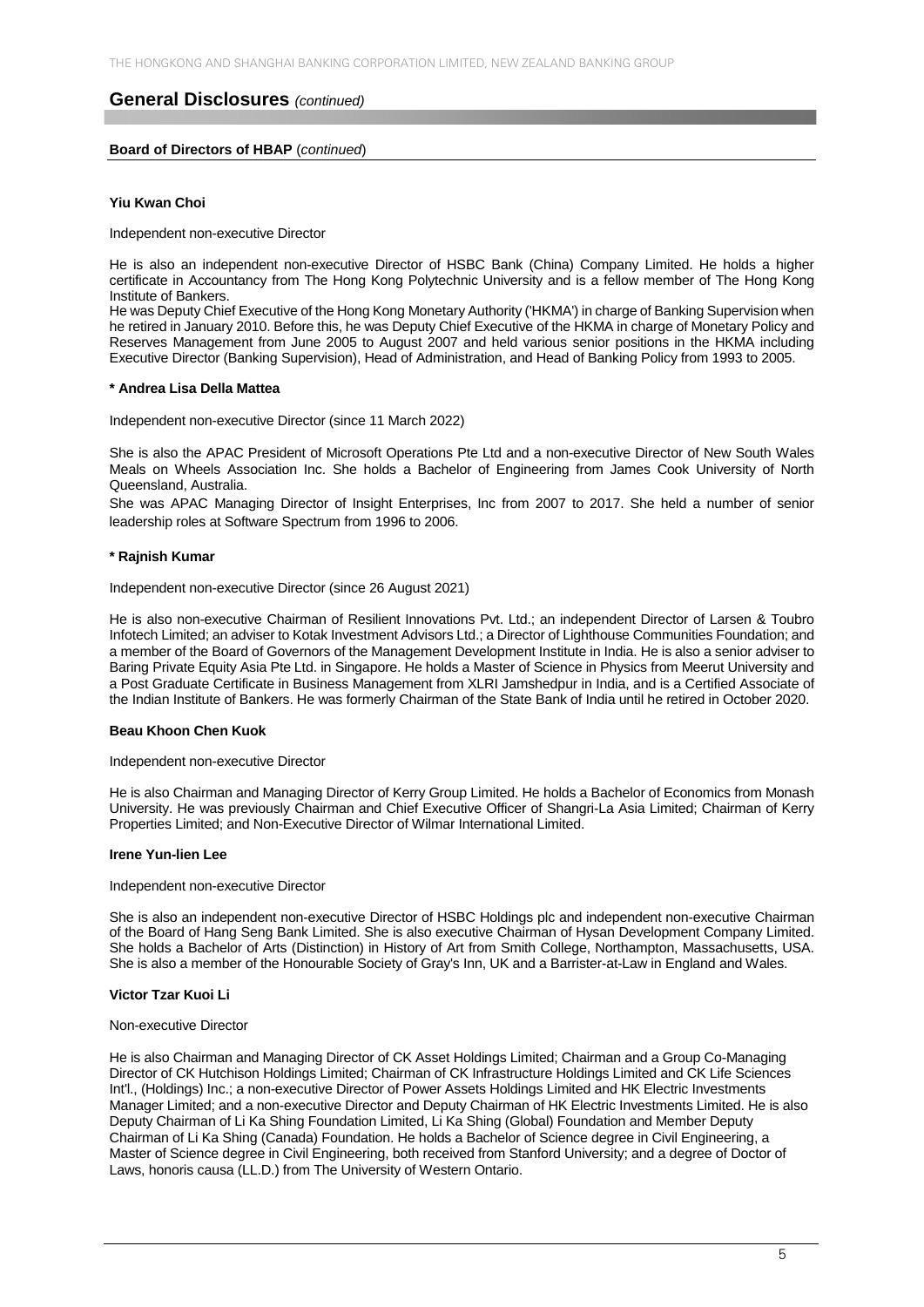#### **Board of Directors of HBAP** (*continued*)

#### **\* Ewen James Stevenson**

#### Non-executive Director (since 5 October 2021)

He is also the Group Chief Financial Officer and an executive Director of HSBC Holdings plc. He holds a Bachelor of Commerce and Administration and a Bachelor of Law from Victoria University of Wellington, New Zealand. He was Chief Financial Officer of Royal Bank of Scotland Group plc from 2014 to 2018. He held a number of roles at Credit Suisse, including co-Head of the Europe, the Middle East and Africa Investment Banking Division and co-Head of the Global Financial Institutions Group.

#### **Kevin Anthony Westley, BBS**

#### Independent non-executive Director

He is also an independent non-executive Director of Fu Tak lam Foundation Limited and a member of the investment committee of the West Kowloon Cultural District Authority. He holds a Bachelor of Arts (Hons) from the University of London (LSE) and is a Fellow of the Institute of Chartered Accountants in England and Wales. He was Chairman (from 1996) and Chief Executive (from 1992) of HSBC Investment Bank Asia Limited (formerly

named as Wardley Limited) until his retirement in 2000 and subsequently acted as an advisor to the Bank and the Group in Hong Kong.

#### **\* Tan Sri (Sir) Francis Sock Ping Yeoh, KBE, CBE**

#### Independent non-executive Director

He is also executive Chairman of YTL Corporation Berhad, YTL Land &r Development Berhad, YTL Power International Berhad, YTL Cement Berhad, Malayan Cement Berhad and YTL E-Solutions Berhad. He holds a Bachelor of Science (Hons) in Civil Engineering and an Honorary Doctorate of Engineering from the University of Kingston.

#### **Country of Residence**

With the exception of those denoted with an \*, all directors reside in Hong Kong. Graham John Bradley resides in Australia, Rajnish Kumar resides in India, Andrea Lisa Della Mattea resides in Singapore, Ewen James Stevenson resides in United Kingdom and Tan Sri (Sir) Francis Sock Ping Yeoh resides in Malaysia.

Communications addressed to the Directors may be sent to: c/o The Hongkong and Shanghai Banking Corporation Limited GPO Box 64 Hong Kong

#### **Change in Board of Directors for HBAP**

During the year, David Gordon Eldon was appointed as a non-executive Director with effect from 4 June 2021. At the conclusion of the 2021 Annual General Meeting ('AGM') held on 7 June 2021: Laura May Lung Cha, Jennifer Xinzhe Li, Zia Mody and Bin Hwee Quek (née Chua) stepped down as Directors; Peter Tung Shun Wong, the former Deputy Chairman and Chief Executive, was redesignated as a non-executive Director and was appointed Chairman; David Gordon Eldon was appointed as Deputy Chairman; and David Yi Chien Liao and Surendranath Ravi Rosha were appointed as executive Directors and co-Chief Executive Officers. Rajnish Kumar was appointed as an independent non-executive Director with effect from 26 August 2021. Ewen James Stevenson was appointed as a non-executive Director with effect from 5 October 2021. Andrea Lisa Della Mattea was appointed as a non-executive Director with effect from 11 March 2022. Save for the above, all the Directors served throughout the year.

#### **Directors' Policy on Conflicts of Interests**

The Board has a conflicts of interest policy. It sets out HBAP's policy on the notification, review or approval process of Directors' conflicts or potential conflicts of interest and the Board's approach to dealing with any non-compliance with the policy. Directors are required to notify all external directorships and appointments, and any other conflict or potential conflicts of interest. The notified matter will be referred to the Board for its noting or consideration in accordance with the conflicts of interest policy. In addition, under Division 5 of Part 11 of the Companies Ordinance (Cap. 622) of the Laws of Hong Kong, Directors who are interested either directly or indirectly in a transaction, arrangement or contract, or a proposed transaction, arrangement or contract that is significant to HBAP's business shall, if such Director's interest is material, declare the nature and extent of their interest as soon as reasonably practicable.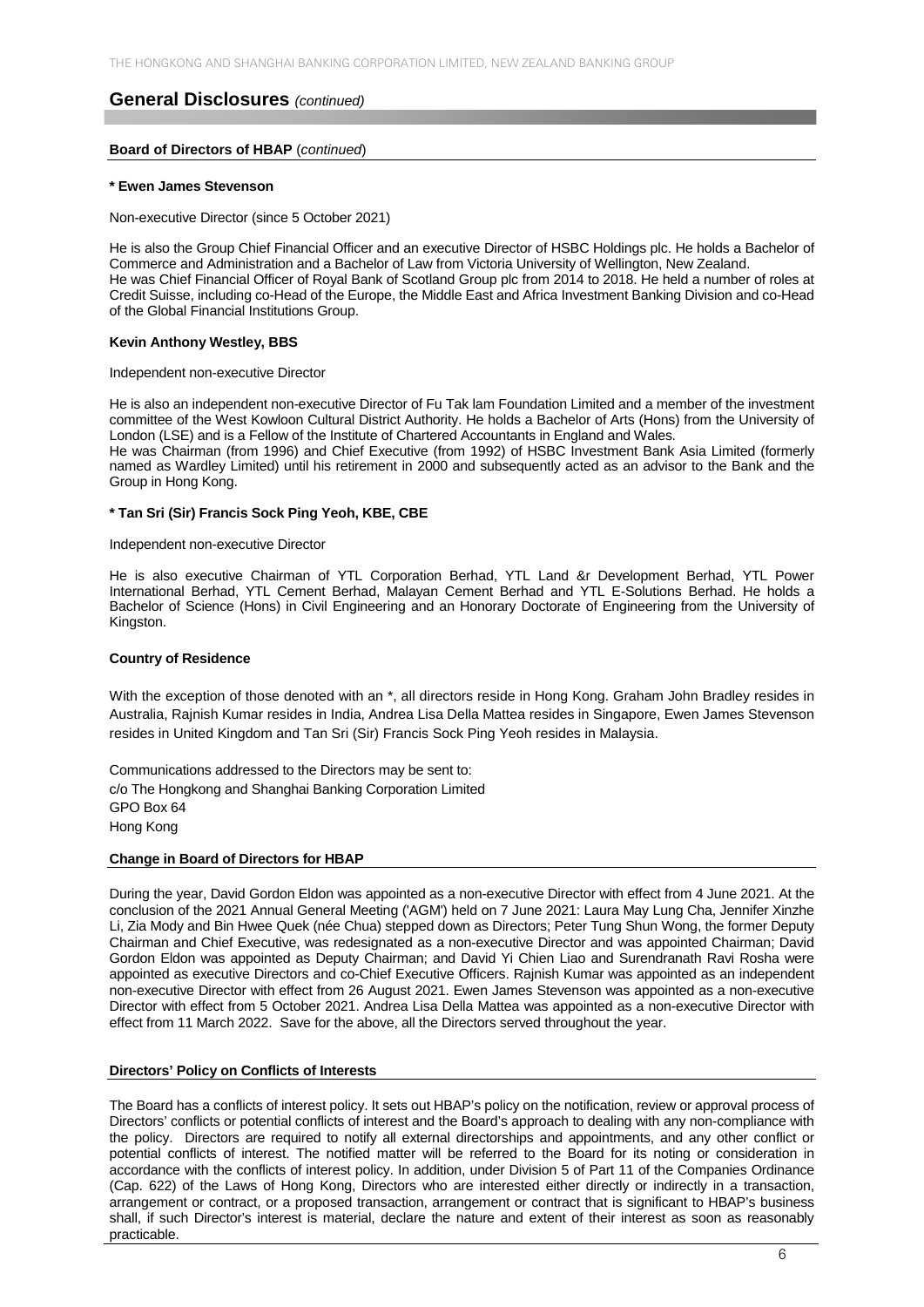#### **Directors' Policy on Conflicts of Interests** *(continued)*

Article 100(h) of HBAP's Articles of Association states:

"The office of a Director shall automatically be vacated if the Director acts in contravention of the Company's conflicts of interest policy adopted by the Board from time to time and the Board has resolved that his or her office be vacated."

#### **Audit Committee**

The Banking Group does not have an Audit Committee. The Audit Committee of HBAP has non-executive responsibility for oversight of and advice to the Board on matters relating to financial reporting and internal financial controls. The current members of the Committee are Kevin Westley (Chairman of the Committee), Graham Bradley, Yiu Kwan Choi, David Eldon, Rajnish Kumar, and Irene Lee. Except David Eldon who is a non-executive Director, all members are independent non-executive Directors. The Committee met four times in 2021.

The Audit Committee monitors the integrity of HBAP's Consolidated Financial Statements and disclosures relating to financial performance, the effectiveness of the internal audit function and the external audit process, and the effectiveness of internal financial control systems. The Committee reviews the adequacy of resources and expertise as well as succession planning for the finance function. It reviews, and considers changes to, the Bank's accounting policies. The Committee advises the Board on the appointment, re-appointment, or removal of the external auditor and reviews and monitors the external auditor's independence and objectivity. The Committee reviews matters escalated for its attention by subsidiaries' audit committees and receives minutes of meetings of the HBAP Asset and Liability **Committee** 

#### **Credit Rating**

|                               | <b>Current Rating</b>     | <b>Previous Rating</b><br>(if changed in the<br>previous two years) | Date of Change |
|-------------------------------|---------------------------|---------------------------------------------------------------------|----------------|
| Moody's Investor Service Inc. | Aa3<br>(stable outlook)   | Aa3<br>(negative outlook)                                           | 9 June 2021    |
| Standard & Poor's Corporation | AA-<br>(stable outlook)   | Not changed                                                         |                |
| Fitch IBCA Inc.               | AA-<br>(negative outlook) | AA-<br>(stable outlook)                                             | 1 April 2020   |

HBAP has the following long term debt ratings for non-HK\$ long-term senior unsecured obligations which are payable in New Zealand in New Zealand dollars:

#### **Rating scales are:**

|                                                                         | Moody's | <b>S&amp;P</b> | <b>Fitch</b> |
|-------------------------------------------------------------------------|---------|----------------|--------------|
| <b>Credit Ratings</b>                                                   | (a)     | (b)            | (b)          |
| Highest quality/Extremely strong capacity to pay interest and principal | Aaa     | AAA            | AAA          |
| High quality/Very strong                                                | Aa      | AA             | AA           |
| Upper medium grade/Strong                                               | A       | A              | A            |
| Medium grade (lowest investment grade)/Adequate                         | Baa     | <b>BBB</b>     | <b>BBB</b>   |
| Predominantly speculative/Less near term vulnerability to default       | Ba      | <b>BB</b>      | BB           |
| Speculative, low grade/Great vulnerability                              | в       | B              | B            |
| Poor to default/identifiable vulnerability                              | Caa     | CCC            | CCC          |
| <b>Highest speculations</b>                                             | Ca      | CC             | CC           |
| Lowest quality, no interest                                             | C       | C              | С            |
| Defaulted on obligations                                                |         | D              | D            |

(a) Moody's - A numeric modifier is applied to each generic rating category from Aa to B, indicating that the counterparty is (1) in the higher end of its letter-rating category, (2) in mid-range, (3) in lower end.

(b) Standard & Poor's and Fitch - Ratings are modified by the addition of a plus (+) or minus (-) sign to show relative standing within the major rating categories.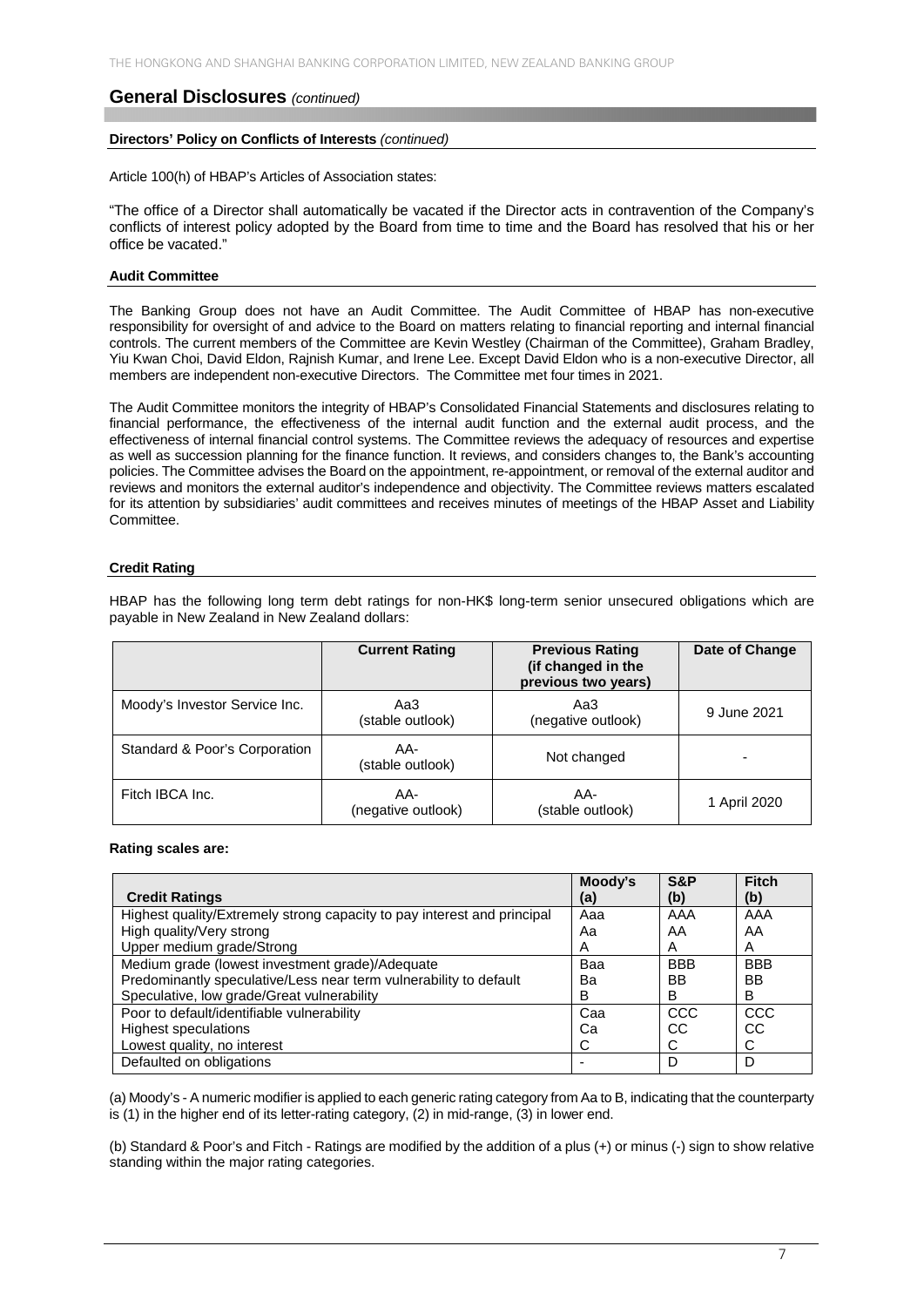# **Conditions of Registration**

#### **Conditions of registration for The Hongkong and Shanghai Banking Corporation Limited in New Zealand**

#### **These conditions of registration apply on and after 1 October 2021.**

The registration of The Hongkong and Shanghai Banking Corporation Limited ("the registered bank") in New Zealand is subject to the following conditions:

1. That the banking group does not conduct any non-financial activities that in aggregate are material relative to its total activities.

In this condition of registration, the meaning of "material" is based on generally accepted accounting practice.

2. That the banking group's insurance business is not greater than 1% of its total consolidated assets.

For the purposes of this condition of registration, the banking group's insurance business is the sum of the following amounts for entities in the banking group:

- (a) if the business of an entity predominantly consists of insurance business and the entity is not a subsidiary of another entity in the banking group whose business predominantly consists of insurance business, the amount of the insurance business to sum is the total consolidated assets of the group headed by the entity; and
- (b) if the entity conducts insurance business and its business does not predominantly consist of insurance business and the entity is not a subsidiary of another entity in the banking group whose business predominantly consists of insurance business, the amount of the insurance business to sum is the total liabilities relating to the entity's insurance business plus the equity retained by the entity to meet the solvency or financial soundness needs of its insurance business.

In determining the total amount of the banking group's insurance business –

- (a) all amounts must relate to on balance sheet items only, and must comply with generally accepted accounting practice; and
- (b) if products or assets of which an insurance business is comprised also contain a non-insurance component, the whole of such products or assets must be considered part of the insurance business.

For the purposes of this condition of registration, –

"insurance business" means the undertaking or assumption of liability as an insurer under a contract of insurance:

"insurer" and "contract of insurance" have the same meaning as provided in sections 6 and 7 of the Insurance (Prudential Supervision) Act 2010.

- 3. That the business of the registered bank in New Zealand does not constitute a predominant proportion of the total business of the registered bank.
- 4. That no appointment to the position of the New Zealand chief executive officer of the registered bank shall be made unless:
	- (a) the Reserve Bank has been supplied with a copy of the curriculum vitae of the proposed appointee; and
	- (b) the Reserve Bank has advised that it has no objection to that appointment.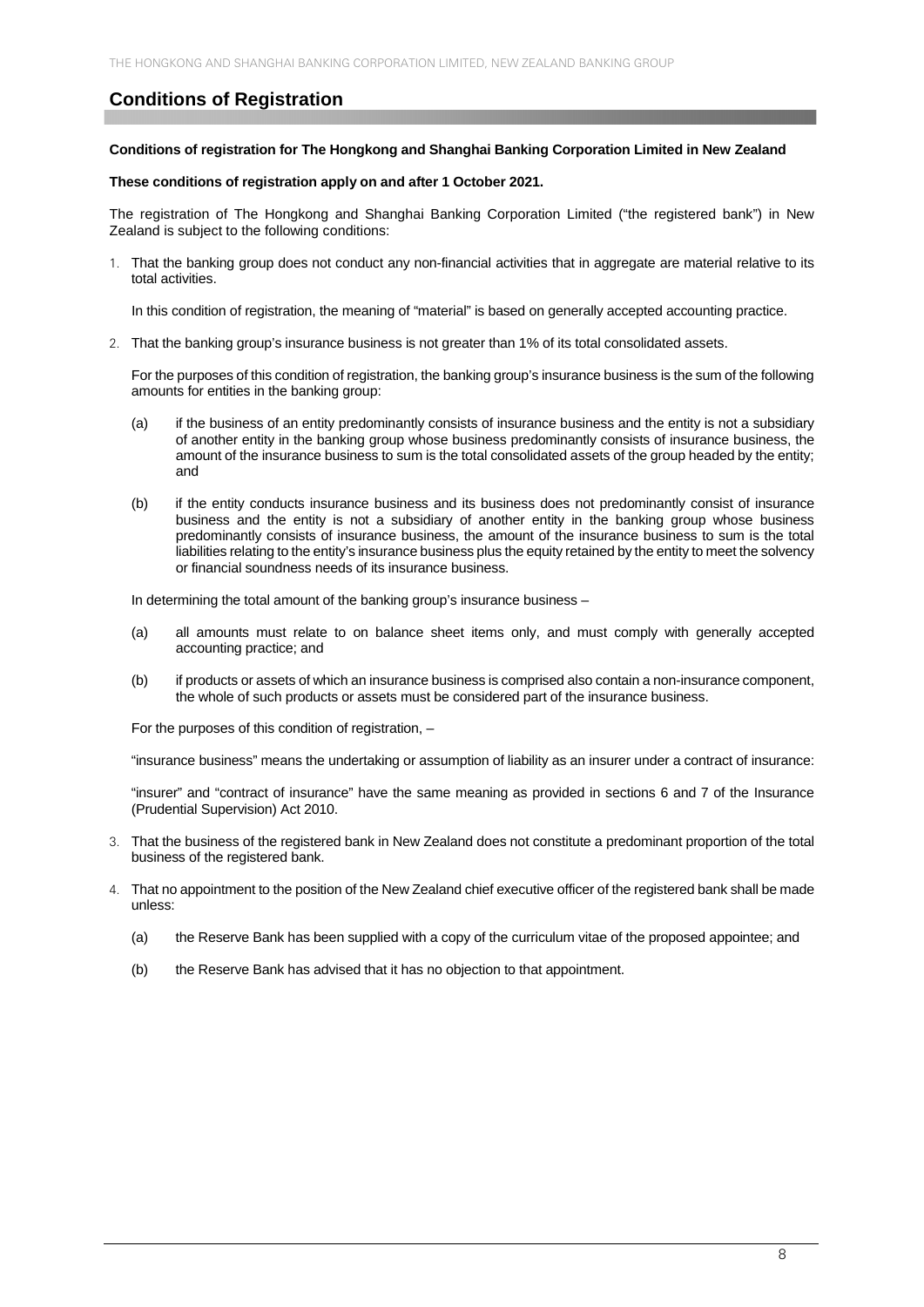# **Conditions of Registration** *(continued)*

- 5. That The Hongkong and Shanghai Banking Corporation Limited complies with the requirements imposed on it by the Hong Kong Monetary Authority.
- 6. That, with reference to the following table, each capital adequacy ratio of The Hongkong and Shanghai Banking Corporation Limited must be equal to or greater than the applicable minimum requirement.

| Capital adequacy ratio       | Minimum requirement on and<br>after 1 January 2015 |
|------------------------------|----------------------------------------------------|
| Common Equity Tier 1 capital | $4.5\%$                                            |
| Tier 1 capital               | 6%                                                 |
| Total capital                | 8%                                                 |

For the purposes of this condition of registration, the capital adequacy ratios –

- (a) must be calculated as a percentage of the registered bank's risk weighted assets; and
- (b) are otherwise as administered by the Hong Kong Monetary Authority.
- 7. That liabilities of the registered bank in New Zealand, net of amounts due to related parties (including amounts due to a subsidiary or affiliate of the registered bank), do not exceed NZ\$15 billion.
- 8. That, for a loan-to-valuation measurement period ending on or after 31 October 2021, the total of the business of the registered bank in New Zealand's qualifying new mortgage lending amount in respect of propertyinvestment residential mortgage loans with a loan-to-valuation ratio of more than 60%, must not exceed 5% of the total of the qualifying new mortgage lending amount in respect of property-investment residential mortgage loans arising in the loan-to-valuation measurement period.
- 9. That, for a loan-to-valuation measurement period ending on or before 31 March 2022, the total of the bank's qualifying new mortgage lending amount in respect of non property-investment residential mortgage loans with a loan-to-valuation ratio of more than 80%, must not exceed 20% of the total of the qualifying new mortgage lending amount in respect of non property-investment residential mortgage loans arising in the loan-to- valuation measurement period.
- 10. That, for a loan-to-valuation measurement period ending on or after 30 April 2022, the total of the business of the registered bank in New Zealand's qualifying new mortgage lending amount in respect of non-propertyinvestment residential mortgage loans with a loan-to-valuation ratio of more than 80%, must not exceed 10% of the total of the qualifying new mortgage lending amount in respect of non-property-investment residential mortgage loans arising in the loan-to-valuation measurement period.
- 11. That the business of the registered bank in New Zealand must not make a residential mortgage loan unless the terms and conditions of the loan contract or the terms and conditions for an associated mortgage require that a borrower obtain the registered bank's agreement before the borrower can grant to another person a charge over the residential property used as security for the loan.

In these conditions of registration, –

"banking group" means the New Zealand business of the registered bank and its subsidiaries as required to be reported in group financial statements for the group's New Zealand business under section 461B(2) of the Financial Markets Conduct Act 2013.

"business of the registered bank in New Zealand" means the New Zealand business of the registered bank as defined in the requirement for financial statements for New Zealand business in section 461B(1) of the Financial Markets Conduct Act 2013.

"generally accepted accounting practice" has the same meaning as in section 8 of the Financial Reporting Act 2013.

"liabilities of the registered bank in New Zealand" means the liabilities that the registered bank would be required to report in financial statements for its New Zealand business if section 461B(1) of the Financial Markets Conduct Act 2013 applied.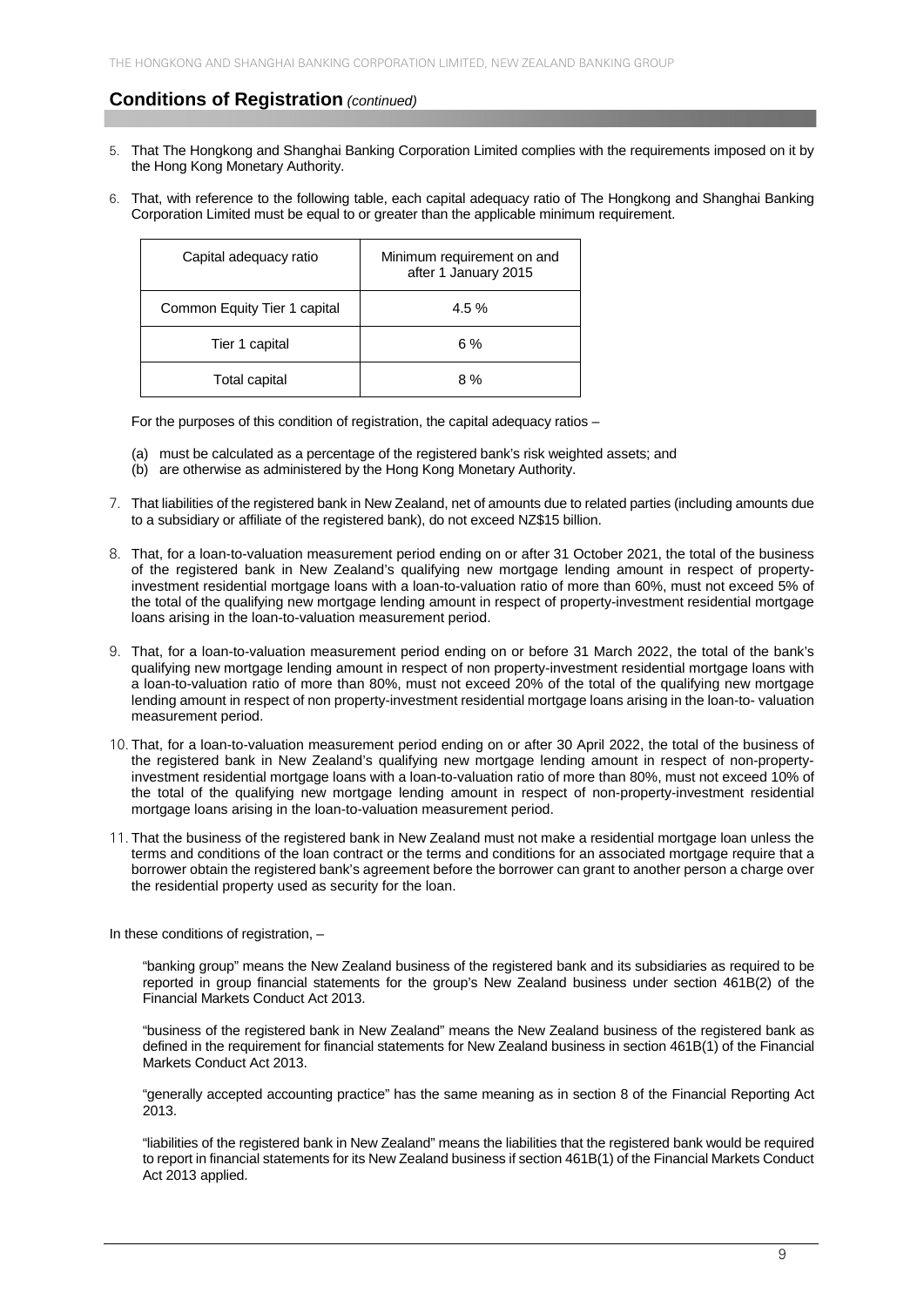# **Conditions of Registration** *(continued)*

In conditions of registration 8 to 11,-

"loan-to-valuation ratio", "non property-investment residential mortgage loan", "property-investment residential mortgage loan", "qualifying new mortgage lending amount in respect of property-investment residential mortgage loans", "qualifying new mortgage lending amount in respect of non-property-investment residential mortgage lending amount in respect of non-property-investment residential mortgage loans", and "residential mortgage loan" have the same meaning as in the Reserve Bank of New Zealand document entitled "Framework for Restrictions on High-LVR Residential Mortgage Lending" (BS19) dated October 2021, and where the version dates of the Reserve Bank of New Zealand Banking Prudential Requirement (BPR) documents referred to in BS19 for the purpose of defining these terms are –

| <b>BPR</b> document                   | <b>Version date</b> |
|---------------------------------------|---------------------|
| BPR131: Standardised credit risk RWAs | 1 October 2021      |
| BRP001: Glossary                      | 1 July 2021         |

"loan-to-valuation measurement period" means—

(a) the six calendar month period ending on the last day of March 2022; and

(b) thereafter a period of six calendar months ending on the last day of the sixth calendar month, the first of which ends on the last day of April 2022.

#### **Changes to Conditions of Registration since the 30 June 2021 Disclosure Statement**

The Conditions of Registration were amended on 1 October 2021 to amend conditions 8 to 10 to increase restrictions on loan-to-value ratios applying to new non-property investment residential mortgage lending. Additionally, references to supporting Reserve Bank of New Zealand documents were updated to reflect new versions, and the introduction of the Banking Prudential Requirement documents.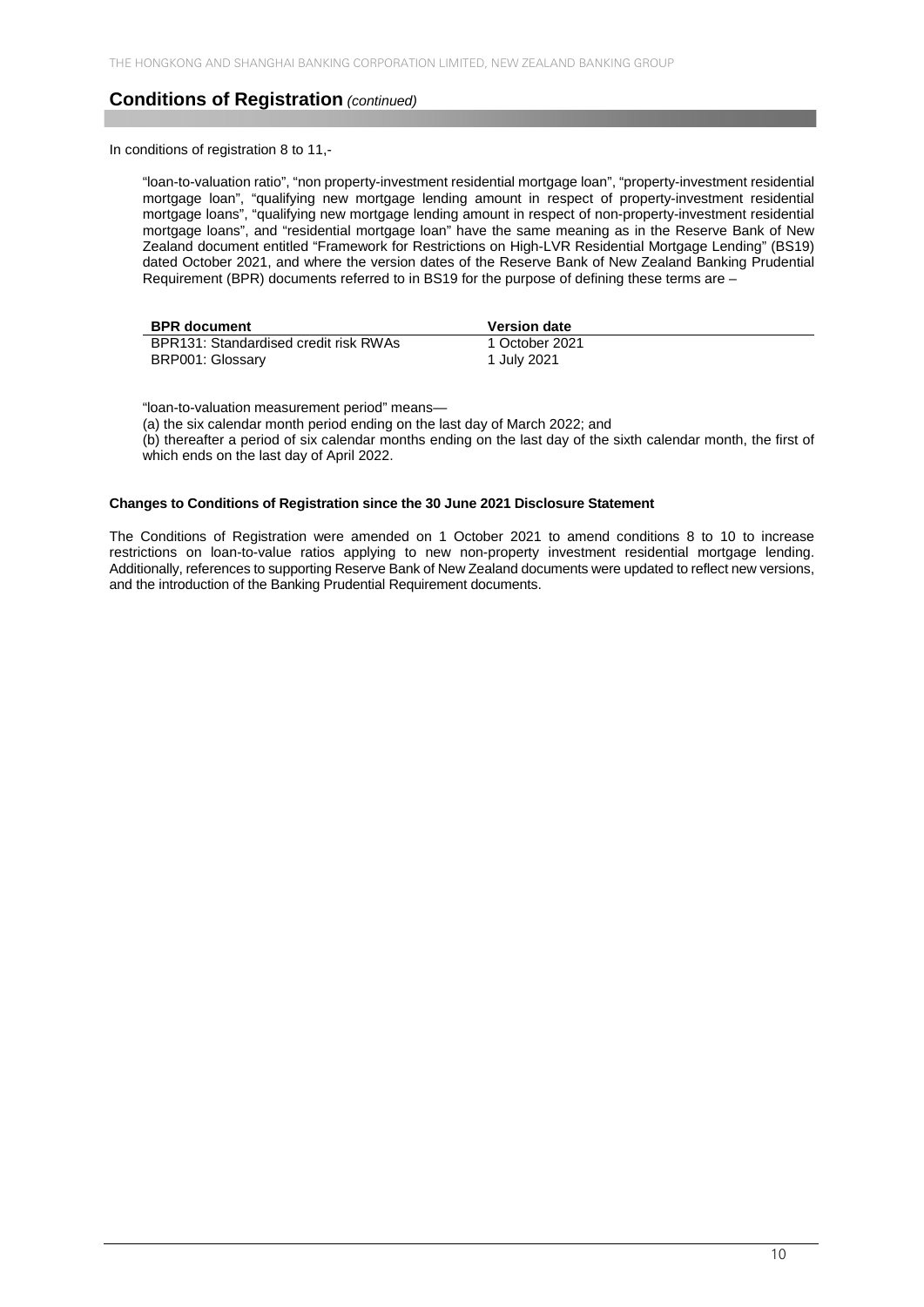# FINANCIAL STATEMENTS CONTENTS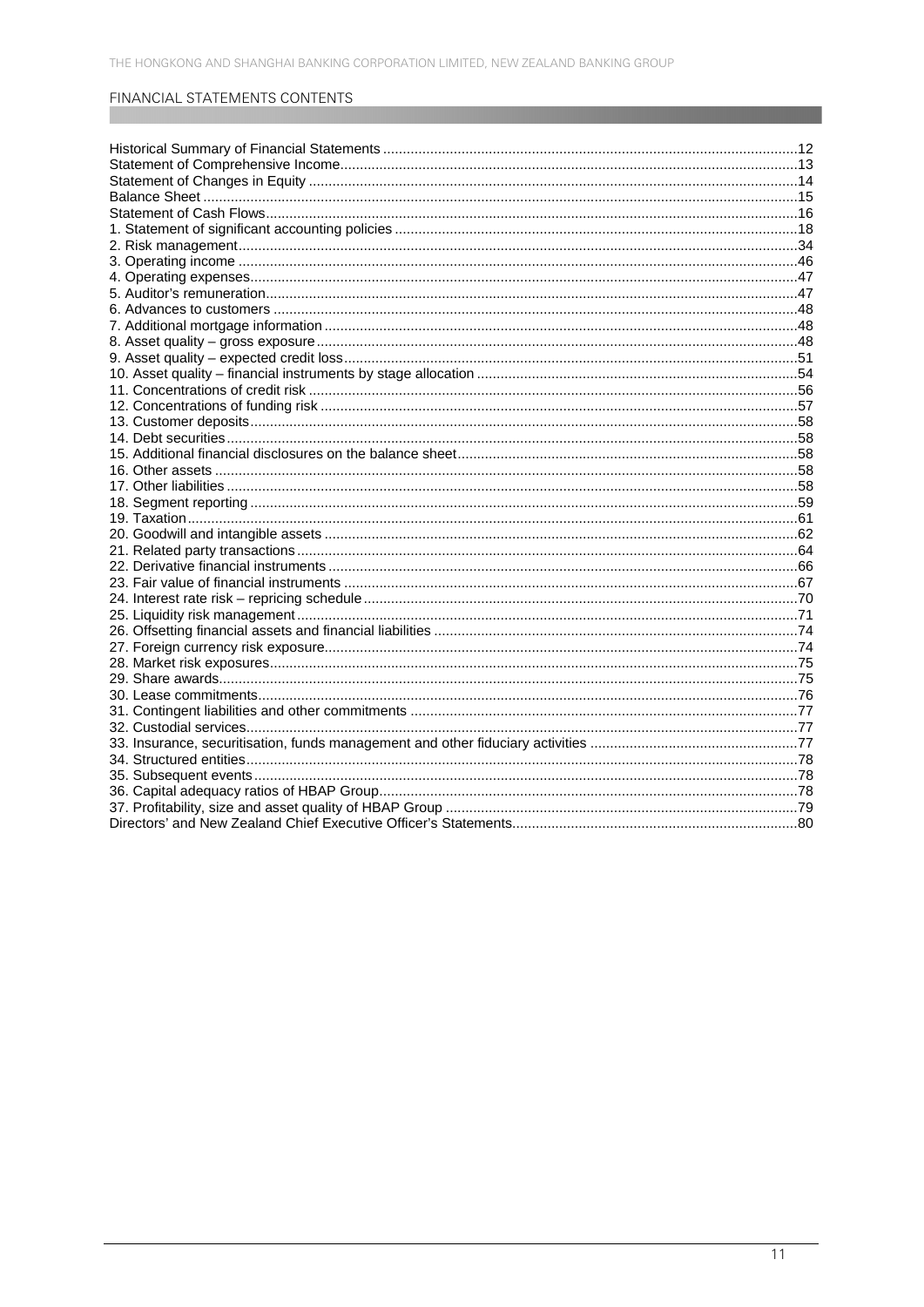# **HISTORICAL SUMMARY OF FINANCIAL STATEMENTS**

# **FIVE YEAR COMPARISON**

|                                                                                                               | <b>Banking Group</b>          |                               |                                                  |                               |                               |
|---------------------------------------------------------------------------------------------------------------|-------------------------------|-------------------------------|--------------------------------------------------|-------------------------------|-------------------------------|
| <b>Dollars in Thousands</b>                                                                                   | 2021                          | 2020                          | <b>Audited</b><br>Year ended 31 December<br>2019 | 2018                          | 2017                          |
| <b>Summary of Financial Results</b>                                                                           |                               |                               |                                                  |                               |                               |
| Interest income<br>Interest expense                                                                           | 102,458<br>(33,730)           | 127,842<br>(59, 175)          | 176,484<br>(96, 884)                             | 188,819<br>(104, 098)         | 167,356<br>(79, 554)          |
| <b>Net interest income</b><br>Net trading income                                                              | 68,728<br>9,306               | 68,667<br>9,153               | 79,600<br>8,732                                  | 84,721<br>11,085              | 87,802<br>6,868               |
| Other net operating income<br>Net operating income before credit<br>impairment charges                        | 41,762<br>119,796             | 37,092<br>114,912             | 36,850<br>125,182                                | 37,905<br>133,711             | 35,453<br>130,123             |
| Loan impairment (charges) / releases<br>Change in expected credit loss and other credit<br>impairment charges | 3,074                         | (1,569)                       | 2,494                                            | 3,844                         | (3,288)                       |
| Net operating income<br>Operating expenses                                                                    | 122,870<br>(71,990)           | 113,343<br>(73, 477)          | 127,676<br>(71, 672)                             | 137,555<br>(66,001)           | 126,835<br>(61, 331)          |
| Operating profit before tax<br>Income tax expense<br><b>Profit after tax</b>                                  | 50,880<br>(14, 446)<br>36.434 | 39,866<br>(11, 188)<br>28,678 | 56,004<br>(15, 840)<br>40.164                    | 71,554<br>(20, 132)<br>51,422 | 65,504<br>(18, 394)<br>47,110 |
| Retained profit repatriated                                                                                   | (41,867)                      | (27,473)                      | (42, 133)                                        | (46, 584)                     | (47, 174)                     |
| <b>Balance Sheet</b>                                                                                          |                               |                               |                                                  |                               |                               |
| <b>Total assets</b><br>of which: Individually impaired assets <sup>1</sup>                                    | 7,540,127                     | 7,085,529<br>894              | 6,641,631<br>2,657                               | 6,029,755<br>2,613            | 6,404,765<br>9,384            |
| <b>Total Liabilities</b><br><b>Head Office Account</b><br><b>Total Equity</b>                                 | 7,526,770<br>16,902<br>13,357 | 7,054,393<br>22,335<br>31,136 | 6,617,609<br>21,130<br>24,022                    | 6,003,914<br>23,099<br>25,841 | 6,379,409<br>22,747<br>25,356 |

The amounts included in this historical summary have been taken from the audited financial statements of the Banking Group.

1. Balances reported for 2018 and subsequent years are calculated under NZ IFRS 9, all balances prior to 2018 are calculated under NZ IAS 39 and are not directly comparable. The balance reported for 2018 has been restated to show individually assessed impaired assets following clarified guidance from the Reserve Bank of New Zealand.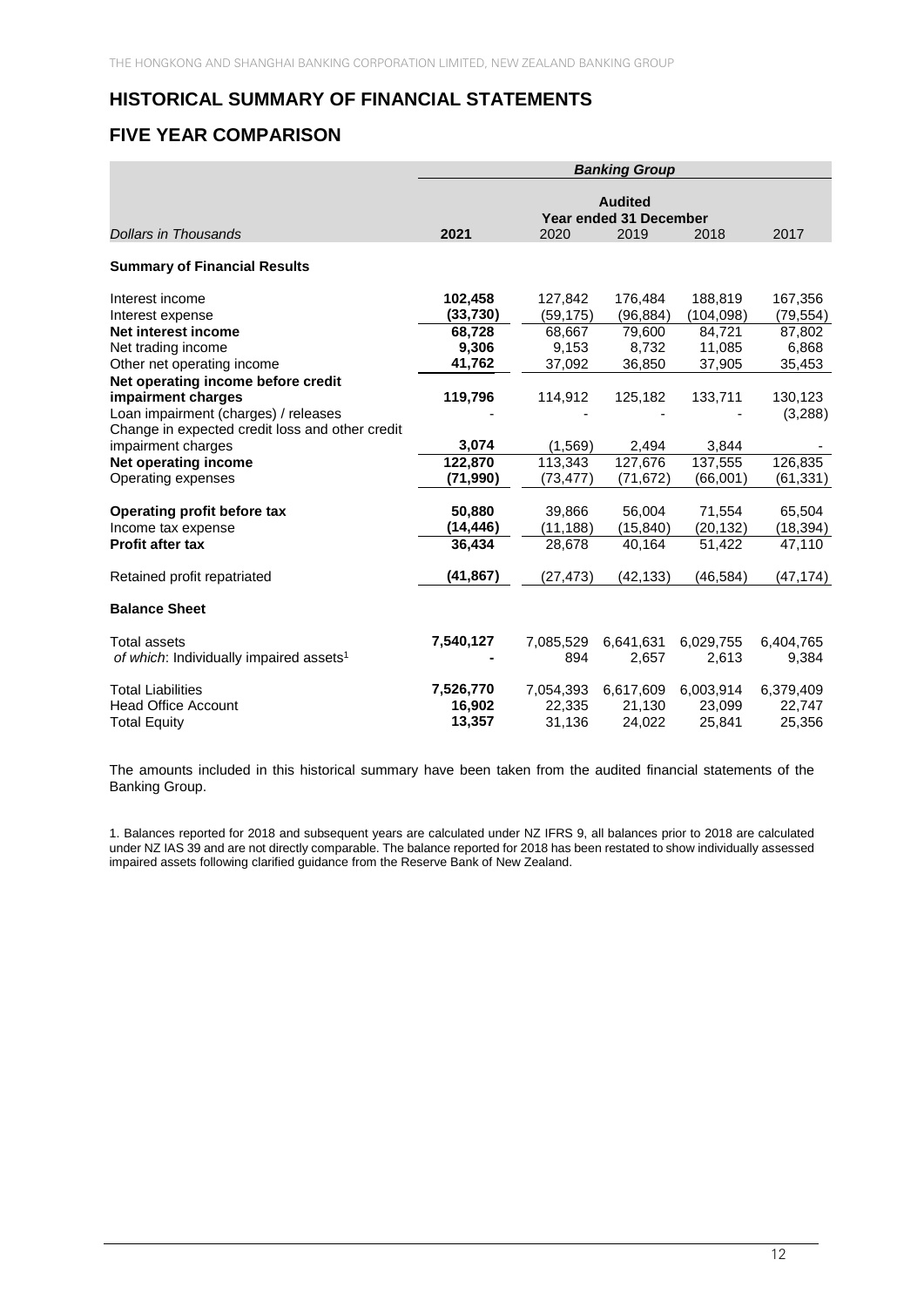# **STATEMENT OF COMPREHENSIVE INCOME FOR THE YEAR ENDED 31 DECEMBER 2021**

|                                                                                                                                                                                                                                          |                           | <b>Banking Group</b> |           |
|------------------------------------------------------------------------------------------------------------------------------------------------------------------------------------------------------------------------------------------|---------------------------|----------------------|-----------|
|                                                                                                                                                                                                                                          |                           | 12 months ended      |           |
| Dollars in Thousands                                                                                                                                                                                                                     | <b>Note</b>               | 31.12.21             | 31.12.20  |
| Interest income                                                                                                                                                                                                                          | 3                         | 102,458              | 127,842   |
| Interest expense                                                                                                                                                                                                                         | $\overline{3}$            | (33, 730)            | (59, 175) |
| Net interest income                                                                                                                                                                                                                      |                           | 68,728               | 68,667    |
| Net trading income                                                                                                                                                                                                                       | $\ensuremath{\mathsf{3}}$ | 9,306                | 9.153     |
| Other net operating income                                                                                                                                                                                                               | $\overline{3}$            | 41,762               | 37,092    |
| Net operating income before credit impairment charges                                                                                                                                                                                    |                           | 119,796              | 114,912   |
| Change in expected credit loss and other credit impairment charges                                                                                                                                                                       | 9                         | 3,074                | (1, 569)  |
| Net operating income                                                                                                                                                                                                                     |                           | 122,870              | 113,343   |
| Operating expenses                                                                                                                                                                                                                       | 4                         | (71,990)             | (73,477)  |
| Operating profit before tax                                                                                                                                                                                                              |                           | 50,880               | 39,866    |
| Income tax expense                                                                                                                                                                                                                       | 19                        | (14,446)             | (11,188)  |
| Profit after tax attributable to owner of the Banking Group                                                                                                                                                                              |                           | 36,434               | 28,678    |
| Other comprehensive income / (expense)<br>Items that may be reclassified subsequently to profit or loss:<br>Financial assets at fair value through other comprehensive income:<br>Fair value gains / (losses) other comprehensive income |                           | (17, 216)            | 7,759     |
| Income taxes                                                                                                                                                                                                                             |                           | 4,814                | (2, 163)  |
| Total comprehensive income for the year attributable to owner                                                                                                                                                                            |                           |                      |           |
| of the Banking Group                                                                                                                                                                                                                     |                           | 24,032               | 34.274    |

*The accompanying notes form part of and should be read in conjunction with these financial statements.*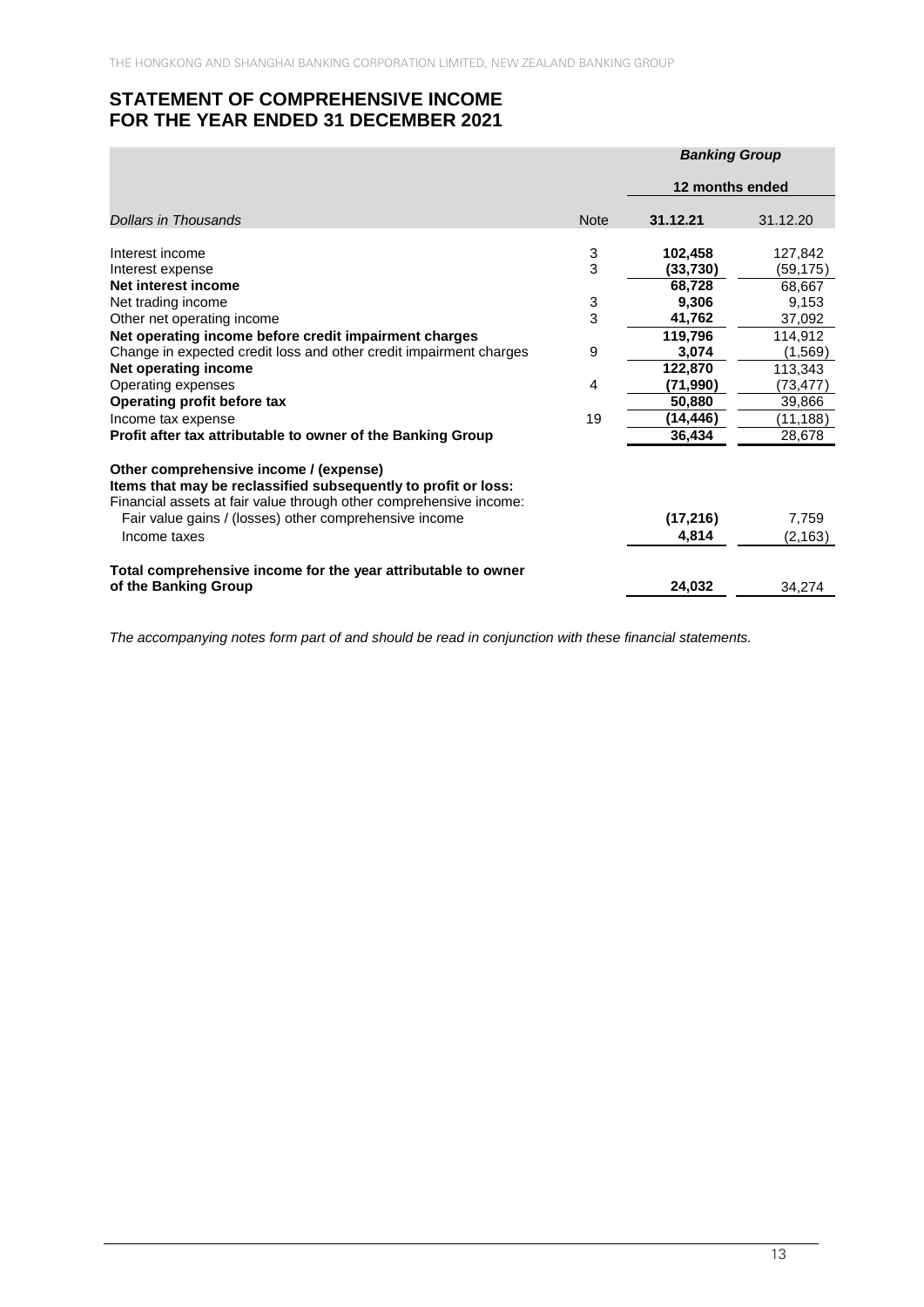# **STATEMENT OF CHANGES IN EQUITY FOR THE YEAR ENDED 31 DECEMBER 2021**

|                                                                                     | <b>Banking Group</b> |                 |  |
|-------------------------------------------------------------------------------------|----------------------|-----------------|--|
|                                                                                     |                      | 12 months ended |  |
| Dollars in Thousands                                                                | 31.12.21             | 31.12.20        |  |
| <b>Head Office Account *</b>                                                        |                      |                 |  |
| At beginning of the year                                                            | 22,335               | 21.130          |  |
| <b>Repatriation to Head Office</b>                                                  | (41, 867)            | (27, 473)       |  |
| Profit after tax                                                                    | 36,434               | 28,678          |  |
| At end of the year                                                                  | 16,902               | 22,335          |  |
|                                                                                     |                      |                 |  |
| Financial assets at Fair Value through Other Comprehensive<br><b>Income Reserve</b> |                      |                 |  |
| At beginning of the year                                                            | 6,830                | 1,234           |  |
| Fair value changes taken to equity                                                  | (14,067)             | 6,712           |  |
| Transferred to the profit or loss                                                   | (3, 149)             | 1,047           |  |
| Tax on movements and transfers                                                      | 4,814                | (2, 163)        |  |
| At end of the year                                                                  | (5, 572)             | 6,830           |  |
|                                                                                     |                      |                 |  |
| <b>Share-based Payment Reserve</b>                                                  |                      |                 |  |
| At beginning of the year                                                            | 1,971                | 1,658           |  |
| Transferred to the profit or loss                                                   | (6)                  | 2               |  |
| Movement in share-based payment arrangements                                        | 62                   | 311             |  |
| At end of the year                                                                  | 2,027                | 1,971           |  |
|                                                                                     |                      |                 |  |
| Equity at end of the year                                                           | 13,357               | 31,136          |  |

\* The Head Office account is interest free, repayable at the discretion of the Branch and subordinated to all other debts.

*The accompanying notes form part of and should be read in conjunction with these financial statements.*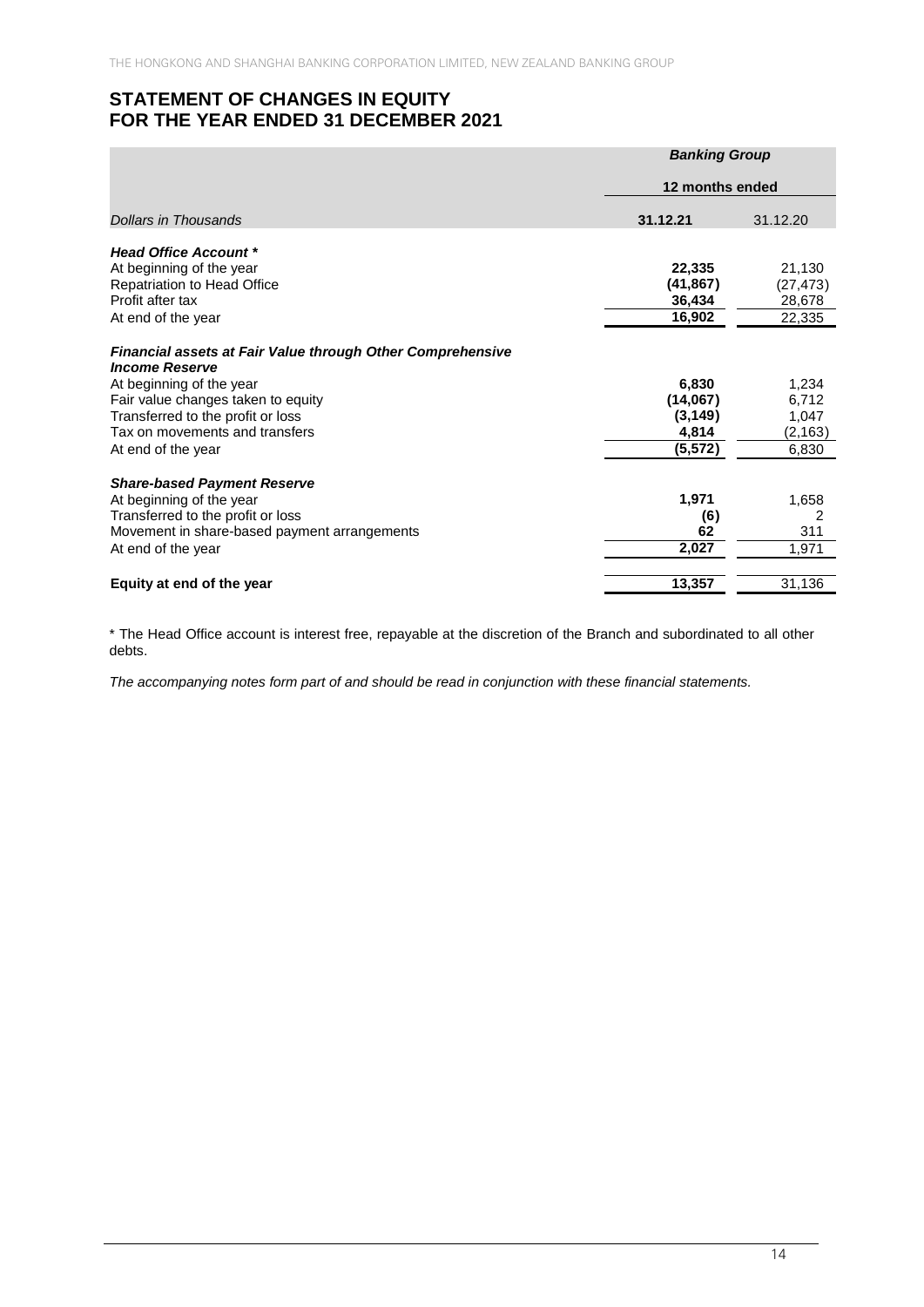# **BALANCE SHEET AS AT 31 DECEMBER 2021**

|                                              |             | <b>Banking Group</b> |           |  |
|----------------------------------------------|-------------|----------------------|-----------|--|
| <b>Dollars in Thousands</b>                  | <b>Note</b> | 31.12.21             | 31.12.20  |  |
| <b>ASSETS</b>                                |             |                      |           |  |
| Cash and demand balances with central banks  |             | 1,926,921            | 1,423,970 |  |
| Advances to banks                            |             | 2,792                | 3,928     |  |
| <b>Financial investments</b>                 |             | 460,317              | 528,528   |  |
| Derivative financial instruments             | 22          | 16,734               | 74,733    |  |
| Advances to customers                        | 6           | 4,393,189            | 4,093,974 |  |
| Amounts due from related parties             | 21          | 669,437              | 894,455   |  |
| Other assets                                 | 16          | 19,538               | 16,325    |  |
| Current tax asset                            |             | 3,485                | 1,345     |  |
| Property, plant and equipment                |             | 29,461               | 28,443    |  |
| Deferred tax asset                           | 19          | 741                  | 1,084     |  |
| Goodwill and intangible assets               | 20          | 17,512               | 18,744    |  |
| <b>Total Assets</b>                          |             | 7,540,127            | 7,085,529 |  |
| <b>LIABILITIES</b>                           |             |                      |           |  |
| Deposits by banks                            |             | 302,440              | 373,960   |  |
| Derivative financial instruments             | 22          | 16,618               | 75,123    |  |
| Customer deposits                            | 13          | 4,978,259            | 4,450,882 |  |
| Debt securities                              | 14          | 600,000              | 900,000   |  |
| Amounts due to related parties               | 21          | 1,569,435            | 1,202,873 |  |
| Other liabilities                            | 17          | 60,018               | 51,555    |  |
| <b>Total Liabilities</b>                     |             | 7,526,770            | 7,054,393 |  |
| <b>Net Assets</b>                            |             | 13,357               | 31,136    |  |
|                                              |             |                      |           |  |
| <b>EQUITY</b>                                |             |                      |           |  |
| <b>Head Office account</b>                   |             | 16,902               | 22,335    |  |
| Financial assets at Fair Value through Other |             |                      |           |  |
| Comprehensive Income Reserve                 |             | (5, 572)             | 6,830     |  |
| Share-based payment reserve                  | 29          | 2,027                | 1,971     |  |
| <b>Total Equity</b>                          |             | 13,357               | 31,136    |  |

*The accompanying notes form part of and should be read in conjunction with these financial statements.* 

 $\frac{1}{100}$ 

Burcu Senel 28 March 2022 For and on behalf of the Directors of The Hongkong and Shanghai Banking Corporation Limited by their attorney.

It is confirmed that the said powers of attorney appointing Burcu Senel are still in force and have not been revoked.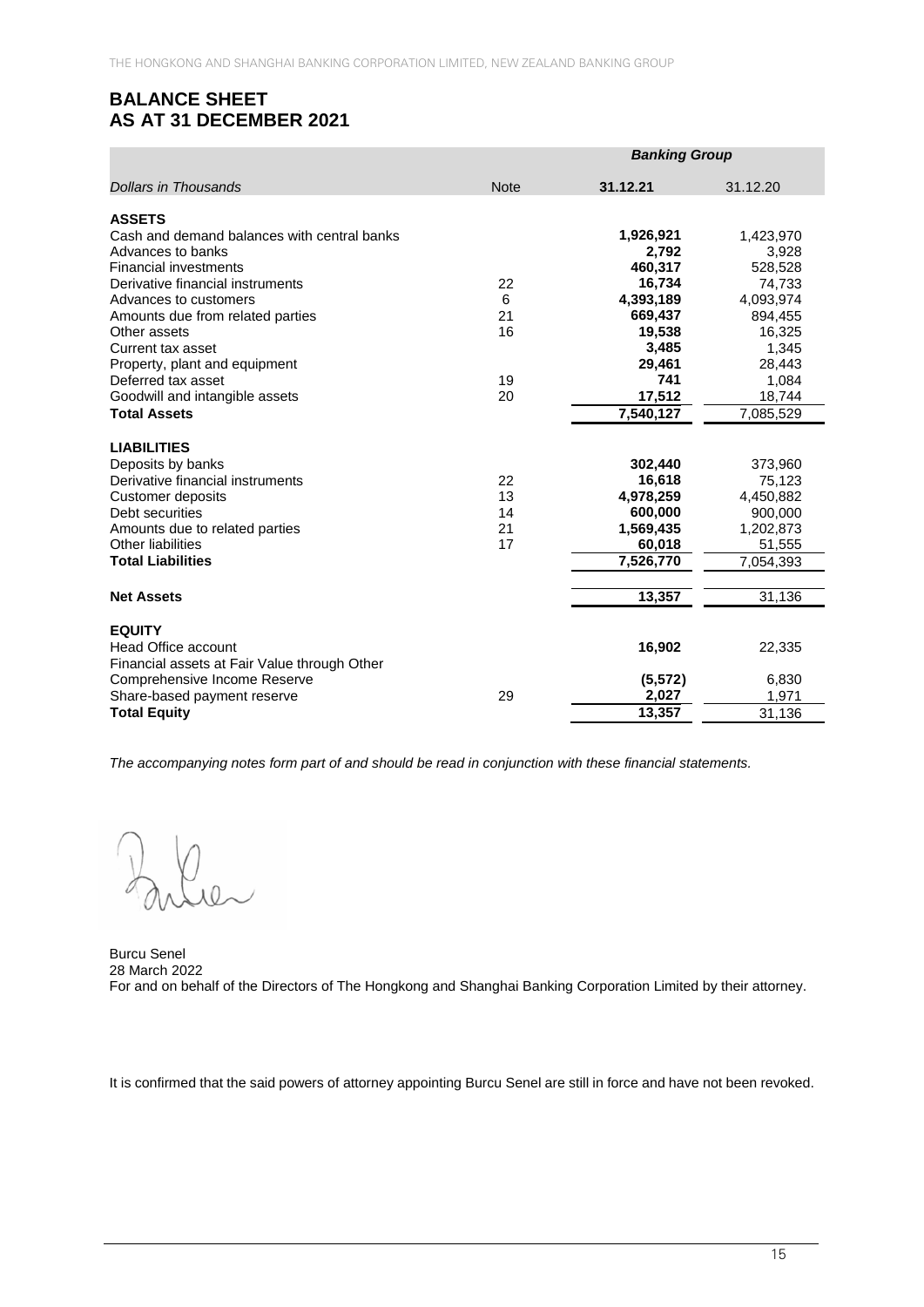# **STATEMENT OF CASH FLOWS FOR THE YEAR ENDED 31 DECEMBER 2021**

|                                                                                                | <b>Banking Group</b>  |                        |
|------------------------------------------------------------------------------------------------|-----------------------|------------------------|
|                                                                                                | 12 months ended       |                        |
| Dollars in Thousands                                                                           | 31.12.21              | 31.12.20               |
|                                                                                                |                       |                        |
| Cash flows (to) / from operating activities<br>Interest received                               | 109,358               | 137,358                |
| Fees and commissions                                                                           | 38,081                | 37,566                 |
| Realised trading gains                                                                         | 9,536                 | 8,827                  |
| Interest paid                                                                                  | (43, 151)             | (65, 222)              |
| Operating expenses                                                                             | (65, 774)             | (69, 468)              |
| <b>Taxation paid</b>                                                                           | (11, 429)             | (16,076)               |
| Net cash flows from operating activities before changes in<br>operating assets and liabilities | 36,621                | 32,985                 |
| Changes in operating assets and liabilities arising from cash flow<br>movements                |                       |                        |
|                                                                                                |                       |                        |
| Cash was provided net from / applied net (to):                                                 |                       |                        |
| Advances to customers                                                                          | (296, 959)<br>225,031 | 561,237                |
| Amounts due from related parties<br>Other assets                                               | (4, 490)              | (262, 181)<br>(1, 338) |
| <b>Other liabilities</b>                                                                       | 6,558                 | (2, 238)               |
| Change in debt securities in issue                                                             | (300,000)             | (24, 607)              |
| Deposits by banks                                                                              | (71, 523)             | 26,240                 |
| Customer deposits                                                                              | 527,376               | 912,581                |
| Amounts due to related parties                                                                 | 377,657               | (474, 121)             |
| Net change in operating assets and liabilities                                                 | 463,650               | 735,573                |
|                                                                                                |                       |                        |
| Net cash flows (to) / from operating activities                                                | 500,271               | 768,558                |
| Cash flows (to) / from investing activities                                                    |                       |                        |
| Financial investments purchased                                                                | (277, 035)            | (264, 648)             |
| Financial investments sold                                                                     | 220,944               | 15,961                 |
| Financial investments matured                                                                  | 125,000               | 176,860                |
| Proceeds from sale of fixed assets                                                             |                       | 162                    |
| Acquisition of property, plant and equipment                                                   | (4,682)               | (11, 422)              |
| Acquisition of intangible assets                                                               |                       | (2,566)                |
| Net cash flows (to) / from investing activities                                                | 64,227                | (85, 653)              |
| Cash flows to financing activities                                                             |                       |                        |
| Repatriation to head office                                                                    | (41, 867)             | (27, 473)              |
| Principal payments on lease liabilities                                                        | (757)                 | (1,738)                |
| Net cash flows (to) / from financing activities                                                | (42,624)              | (29, 211)              |
| Net (decrease) / increase in cash and cash equivalents                                         | 521,874               | 653,694                |
| Effect of exchange rate fluctuations on cash and cash equivalents                              | (80)                  | (103)                  |
| Cash and cash equivalents at beginning of year                                                 | 1,427,892             | 774,301                |
| Cash and cash equivalents at end of year                                                       | 1,949,686             | 1,427,892              |

*The accompanying notes form part of and should be read in conjunction with these financial statements.*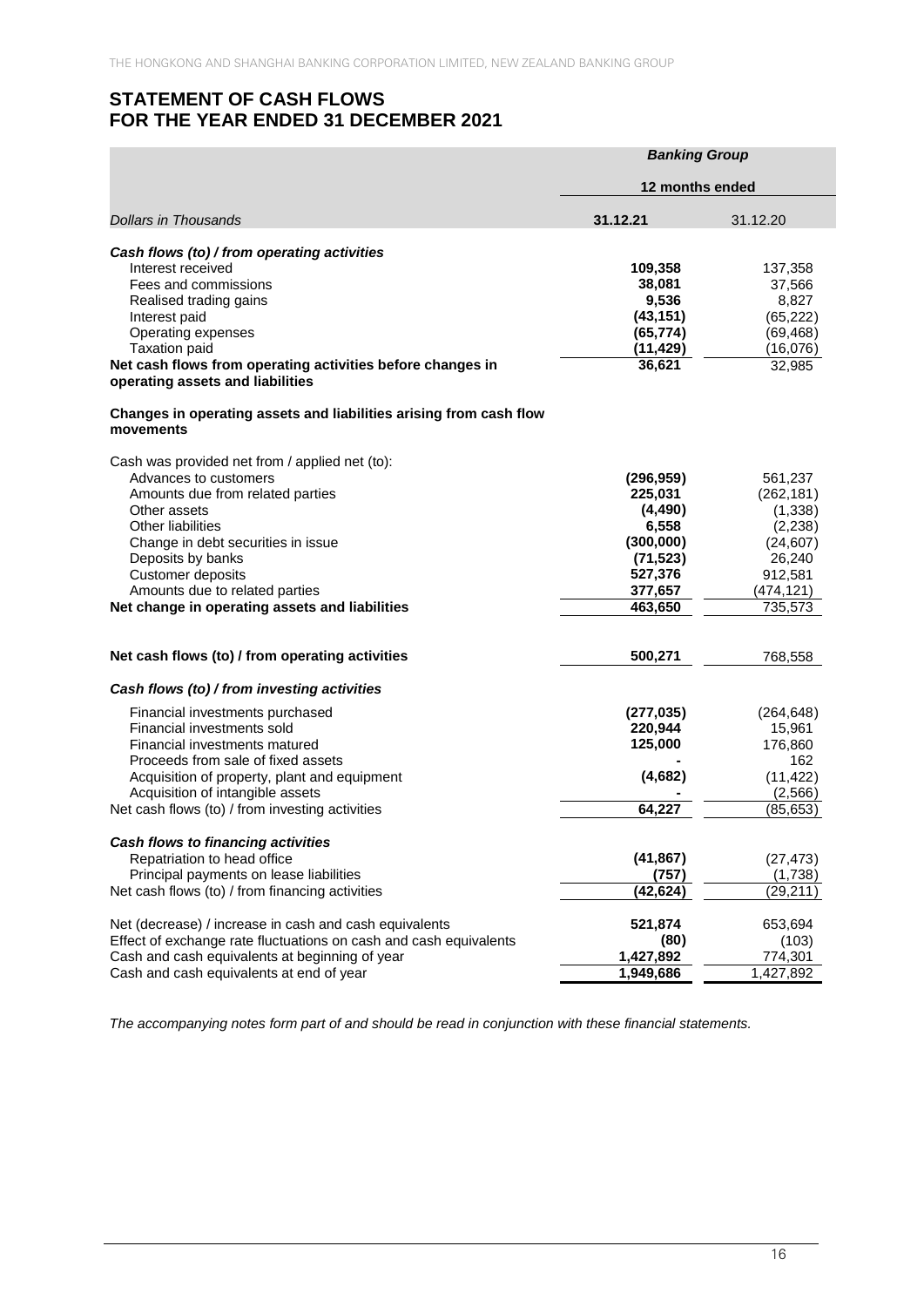# **STATEMENT OF CASH FLOWS** *(continued)* **FOR THE YEAR ENDED 31 DECEMBER 2021**

|                                                                                                                                                                                                                                                                                                     | <b>Banking Group</b>                             |                                        |  |  |
|-----------------------------------------------------------------------------------------------------------------------------------------------------------------------------------------------------------------------------------------------------------------------------------------------------|--------------------------------------------------|----------------------------------------|--|--|
|                                                                                                                                                                                                                                                                                                     | 12 months ended                                  |                                        |  |  |
| Dollars in Thousands                                                                                                                                                                                                                                                                                | 31.12.21                                         | 31.12.20                               |  |  |
| Analysis of cash and cash equivalents                                                                                                                                                                                                                                                               |                                                  |                                        |  |  |
| Cash and demand balances with central banks<br>Items in the course of collection from other banks <sup>1</sup><br>Gross advances to banks – demand<br>Treasury Bills with initial maturity less than 3 months <sup>2</sup><br>Less: items in the course of transmission to other banks <sup>1</sup> | 1,926,921<br>2.791<br>19,982<br>(9)<br>1.949.686 | 1,423,970<br>3.925<br>(6)<br>1.427.892 |  |  |

*<sup>1</sup>Items in the course of collection from / transmission to other banks are presented on the balance sheet within Advances to banks and Deposits by banks respectively.* 

<sup>2</sup> *Treasury Bills are presented on the Balance Sheet within Financial Investments* 

#### *Reconciliation of profit after tax to net cash flows from operating activities*

| Profit after tax                                                                                                                                                                                                                                                                                                                                                                                                                                                    | 36.434                                                                              | 28,678                                                             |
|---------------------------------------------------------------------------------------------------------------------------------------------------------------------------------------------------------------------------------------------------------------------------------------------------------------------------------------------------------------------------------------------------------------------------------------------------------------------|-------------------------------------------------------------------------------------|--------------------------------------------------------------------|
| Adjustments to reconcile profit after tax to net cash flow<br>from operating activities:                                                                                                                                                                                                                                                                                                                                                                            |                                                                                     |                                                                    |
| Change in interest accruals<br>Change in fair value of derivatives<br>Depreciation of property, plant and equipment<br>Amortisation of intangible asset<br>Amortisation of premium and discounts<br>Change in deferred income and accrued expense<br>Change in expected credit loss<br>Change in current and deferred taxation<br>(Gain)/ loss of disposal of available-for-sale equity securities<br>Adjust operating cash flows not included in profit after tax: | (7,694)<br>(224)<br>3,664<br>1,231<br>5,171<br>1,443<br>(3,073)<br>3,017<br>(3,348) | 481<br>(592)<br>2,895<br>707<br>2,988<br>1,148<br>1,569<br>(4,889) |
| Net change in operating assets and liabilities<br>Net cash flows (to) / from operating activities                                                                                                                                                                                                                                                                                                                                                                   | 463,650<br>500,271                                                                  | 735,573<br>768,558                                                 |

*The accompanying notes form part of and should be read in conjunction with these financial statements.*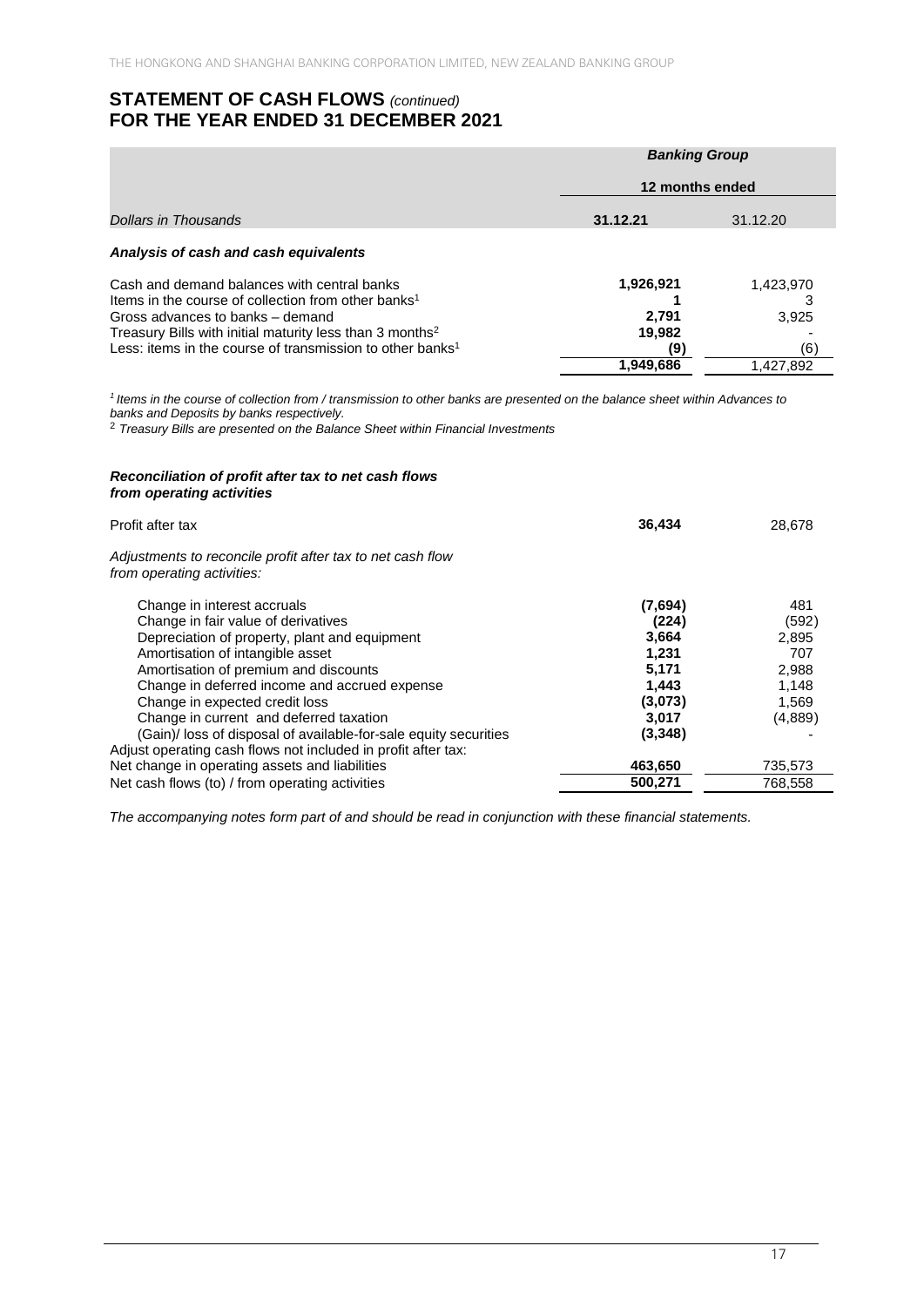# **Notes to and forming part of the Financial Statements**

#### **1. Statement of significant accounting policies**

#### **GENERAL ACCOUNTING POLICIES**

#### **Reporting entity**

These financial statements are for The Hongkong and Shanghai Banking Corporation Limited, New Zealand Banking Group ("Banking Group").

The principal accounting policies adopted in the preparation of these financial statements are set out below. These policies have been consistently applied to all the financial years presented, unless otherwise stated.

Intra-group balances are eliminated in preparing the Banking Group's financial statements (if any). The following entities have been aggregated to form the Banking Group:

#### *The Hongkong and Shanghai Banking Corporation Limited, New Zealand Branch*

#### *HSBC Nominees (New Zealand) Limited*

This New Zealand incorporated entity is the Branch's nominee company which provides custodian services. HSBC Nominees (New Zealand) Limited is wholly owned by HBAP. Income and expenses of the custodian services business are included in the Branch's financial statements.

#### **Basis of reporting**

These financial statements are general purpose financial statements prepared in accordance with the requirements of the Financial Markets Conduct Act 2013, the Reserve Bank of New Zealand Act 1989 and the Registered Bank Disclosure Statements (Overseas Incorporated Registered Banks) Order 2014 (as amended) (the "Order").

These financial statements comply with Generally Accepted Accounting Practice in New Zealand, applicable New Zealand equivalents to International Financial Reporting Standards ("NZ IFRS") and other authoritative pronouncements of the External Reporting Board ("XRB"), as appropriate for for-profit entities. These financial statements also comply with International Financial Reporting Standards, as issued by the International Accounting Standards Board.

#### **Measurement base**

These financial statements are based on the general principles of historical cost accounting, as modified by applying fair value accounting to financial assets at fair value through other comprehensive income, financial assets and financial liabilities at fair value through profit or loss and all financial derivative contracts. They are prepared on a going concern basis and the accrual basis of accounting has been adopted. The presentation currency and functional currency is New Zealand dollars. All amounts are rounded to thousands of New Zealand dollars and all references to "\$" are to New Zealand dollars unless otherwise stated.

#### **Comparative figures**

These financial statements include comparative information as required by NZ IAS 1 and the Order.

#### **Future accounting developments**

The Banking Group has considered all standards issued but not yet effective and determined that they will have no material impact on the financial statements.

The Reserve Bank of New Zealand ("RBNZ") is reviewing their policy in respect of branches of registered overseas banks. The objective of the review is to create a simple, coherent and transparent policy framework for branches that fosters a sound and efficient financial system. A consultation paper was issued on the 20 October 2021 with submissions provided on 2 March 2022. A second consultation is expected to be issued in 2022 setting out RBNZ's proposed approach to branches.

#### **Interbank Offered Rate ("IBOR") reform**

Amendments to NZ IFRSs issued in September 2020 (Interest Rate Benchmark Reform Phase 2) represents the second phase of the project on the effects of interest rate benchmark reform, addressing issues affecting financial statements when changes are made to contractual cash flows and hedging relationships as a result of reform.

Under these amendments, changes made to financial instruments measured at other than fair value through profit or loss that are economically equivalent and required by interest rate benchmark reform do not result in the derecognition or a change in the carrying amount of the financial instrument, but instead require the effective interest rate to be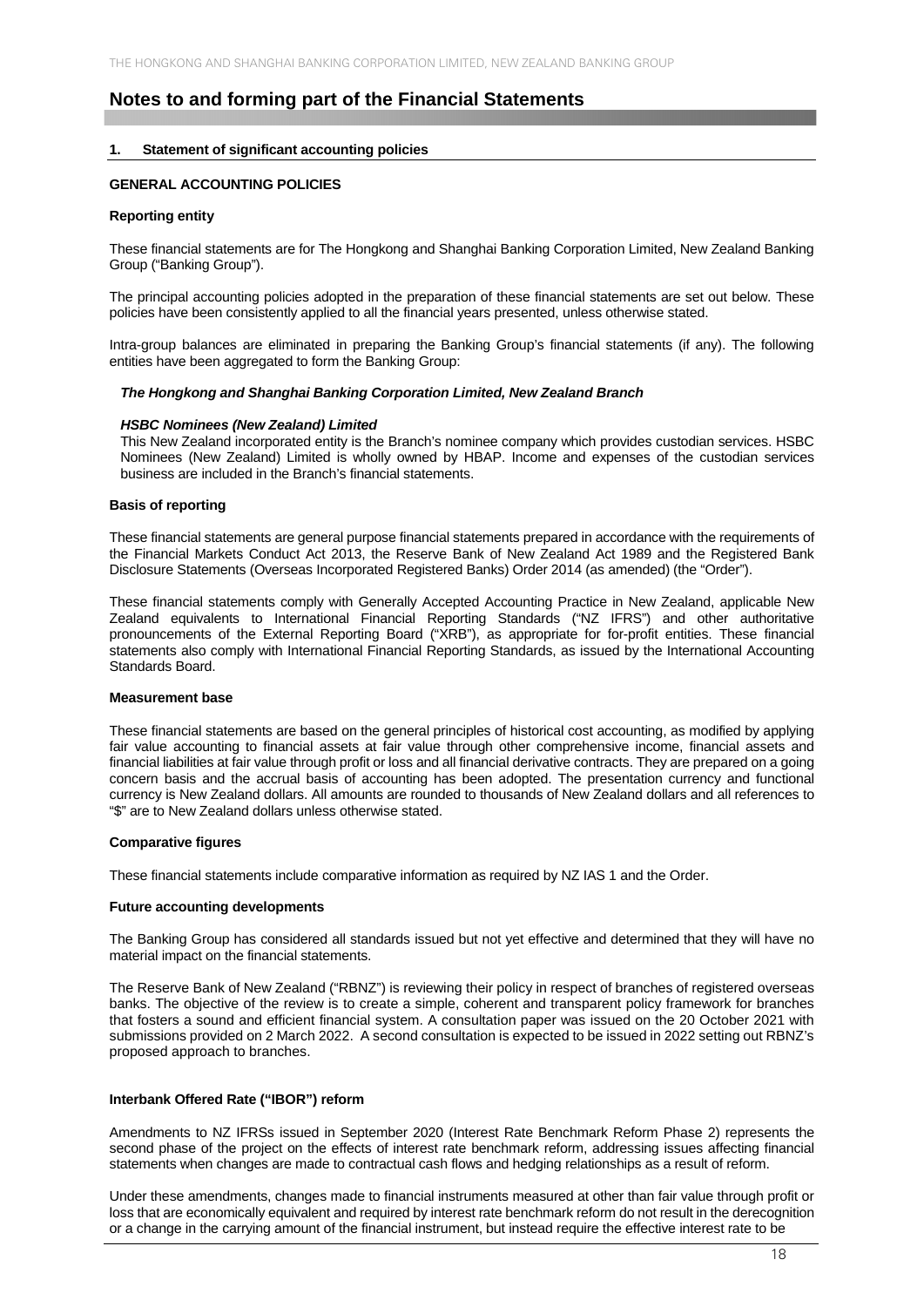#### **1. Statement of significant accounting policies** *(continued)*

#### **Interbank Offered Rate ("IBOR") reform** *(continued)*

updated to reflect the change in the interest rate benchmark. In addition, hedge accounting will not be discontinued solely because of the replacement of the interest rate benchmark if the hedge meets other hedge accounting criteria.

These amendments apply from 1 January 2021 with early adoption permitted. The Banking Group has adopted the amendments from 1 January 2020.

#### **Changes in accounting policies**

There were no changes in accounting policy during 2021. Except for the changes in critical accounting estimates in respect of impairment of amortised cost and FVOCI financial assets discussed below, there have been no changes in methods of computation.

#### **Authorisation of financial statements**

These financial statements were authorised for issue on 28 March 2022 by Burcu Senel on behalf of the directors of The Hongkong and Shanghai Banking Corporation Limited.

#### **PRINCIPAL ACCOUNTING POLICIES AND CRITICAL ACCOUNTING JUDGEMENTS**

The accounting policies that are deemed critical to our results and financial position, in terms of the materiality of the items to which the policies are applied and the high degree of judgement involved, including the use of assumptions and estimation, are discussed below.

The results of the Banking Group are sensitive to the accounting policies, assumptions and estimates that underlie the preparation of the aggregated financial statements.

In the opinion of management, all normal and recurring adjustments considered necessary for the fair presentation of the Banking Group's financial performance, financial position and cash flows have been made.

#### **Interest income and expense**

Interest income and expense for all financial instruments, excluding those classified as held for trading or designated at fair value are recognised in 'Interest income' and 'Interest expense' in the income statement using the effective interest method. Interest income on impaired financial assets is recognised using the rate of interest used to discount the future cash flows for the purpose of measuring the impairment loss.

#### **Non-interest income and expenses**

The Banking Group generates fee income from services provided at a fixed price over time, such as account services, or when delivering a specific transaction at a point in time such as broking services and import/export services. Fees are generated at a fixed price. Fee income is generally earned from short term contracts with payment terms that do not include a significant financing component.

The Banking Group acts as principal in the majority of contracts with customers, with the exception of broking services. For most brokerage trades the Banking Group acts as agent in the transaction and recognises broking income net of fees payable to other parties in the arrangement.

The Banking Group recognises fees earned on transaction-based arrangements at a point in time when it has fully provided the service to the customer. Where the contract requires services to be provided over time, income is recognised on a systematic basis over the life of the agreement. Where the Banking Group offers a package of services that contain multiple non-distinct performance obligations, such as those in account service packages, the promised services are treated as a single performance obligation.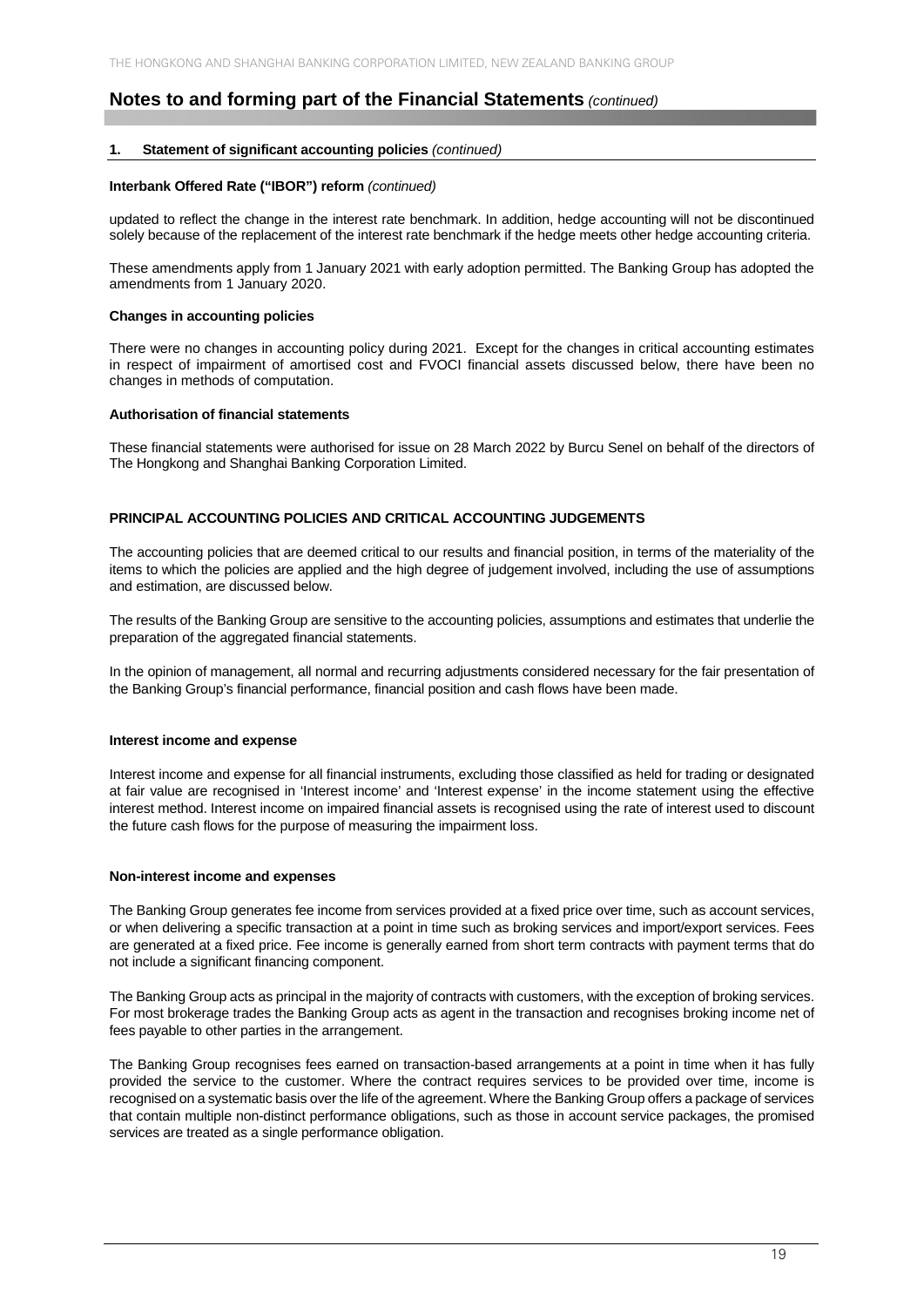#### **1. Statement of significant accounting policies** *(continued)*

#### **Employee benefits**

#### *Short-term benefits*

Short-term benefits for services received from employees are recognised as an expense during the accounting period in which employee service is rendered. Any difference between the expense recognised and cash payments made is recognised as a liability or prepayment as appropriate. The expense recognised should be undiscounted.

#### *Defined contribution plans*

Obligations for contributions to defined contribution pension plans are recognised as an expense as the employees render service.

#### *Share-based payments*

The Banking Group enters into equity-settled share-based payment arrangements with its employees as compensation for services provided by employees. Equity-settled share-based payment arrangements entitle employees to receive equity instruments of HSBC Holdings plc. The cost of equity-settled share-based payment arrangements with employees is measured by reference to the fair value of equity instruments on the date they are granted and recognised as an expense on a straight-line basis over the vesting period. The fair value of equity instruments that are made available immediately, with no vesting period attached to the award, are expensed immediately.

HSBC Holdings plc is the grantor of its equity instruments for all share awards across the Group and recharges the Banking Group the market value on vesting date. The Banking Group uses the share-based payment reserve to record the corresponding amount relating to shares granted to employees of the Banking Group and represents an effective capital contribution or payment.

Fair value is determined by using market prices or appropriate valuation models, taking into account the terms and conditions upon which the equity instruments were granted. Vesting conditions are not taken into account in the initial estimate of the fair value at the grant date. They are taken into account by adjusting the number of equity instruments included in the measurement of the transaction, so that the amount recognised for services received as consideration for the equity instruments granted shall be based on the number of equity instruments that eventually vest. On a cumulative basis, no expense is recognised for equity instruments that do not vest because of a failure to satisfy service conditions.

#### **Financial instruments measured at amortised cost**

Financial assets that are held to collect the contractual cash flows and that contain contractual terms that give rise on specified dates to cash flows that are solely payments of principal and interest, such as most loans and advances, are initially measured at fair value and subsequently measured at amortised cost less allowances for credit losses. Most financial liabilities are initially measured at fair value and subsequently measured at amortised cost. The carrying value of these financial instruments at initial recognition includes any directly attributable transactions costs. If the initial fair value is lower than the cash amount advanced, such as in the case of some leveraged finance and syndicated lending activities, the difference is deferred and recognised over the life of the loan through the recognition of interest income, unless the loan becomes impaired.

#### **Financial assets measured at fair value through other comprehensive income ("FVOCI")**

Financial assets held for a business model that is achieved by both collecting contractual cash flows and selling financial assets and that contain contractual terms that give rise on specified dates to cash flows that are solely payments of principal and interest are measured at FVOCI. These comprise the Banking Groups debt securities held for liquidity management purposes. They are recognised on the trade date when the Banking Group enters into contractual arrangements to purchase and are normally derecognised when they are either sold or redeemed. They are subsequently remeasured at fair value and changes therein (except for those relating to impairment, interest income and foreign currency exchange gains and losses) are recognised in other comprehensive income until the assets are sold. Upon disposal, the cumulative gains or losses in other comprehensive income are recognised in the profit or loss as 'Other net operating income'. Financial assets measured at FVOCI are included in the impairment calculations and impairment is recognised in the profit or loss.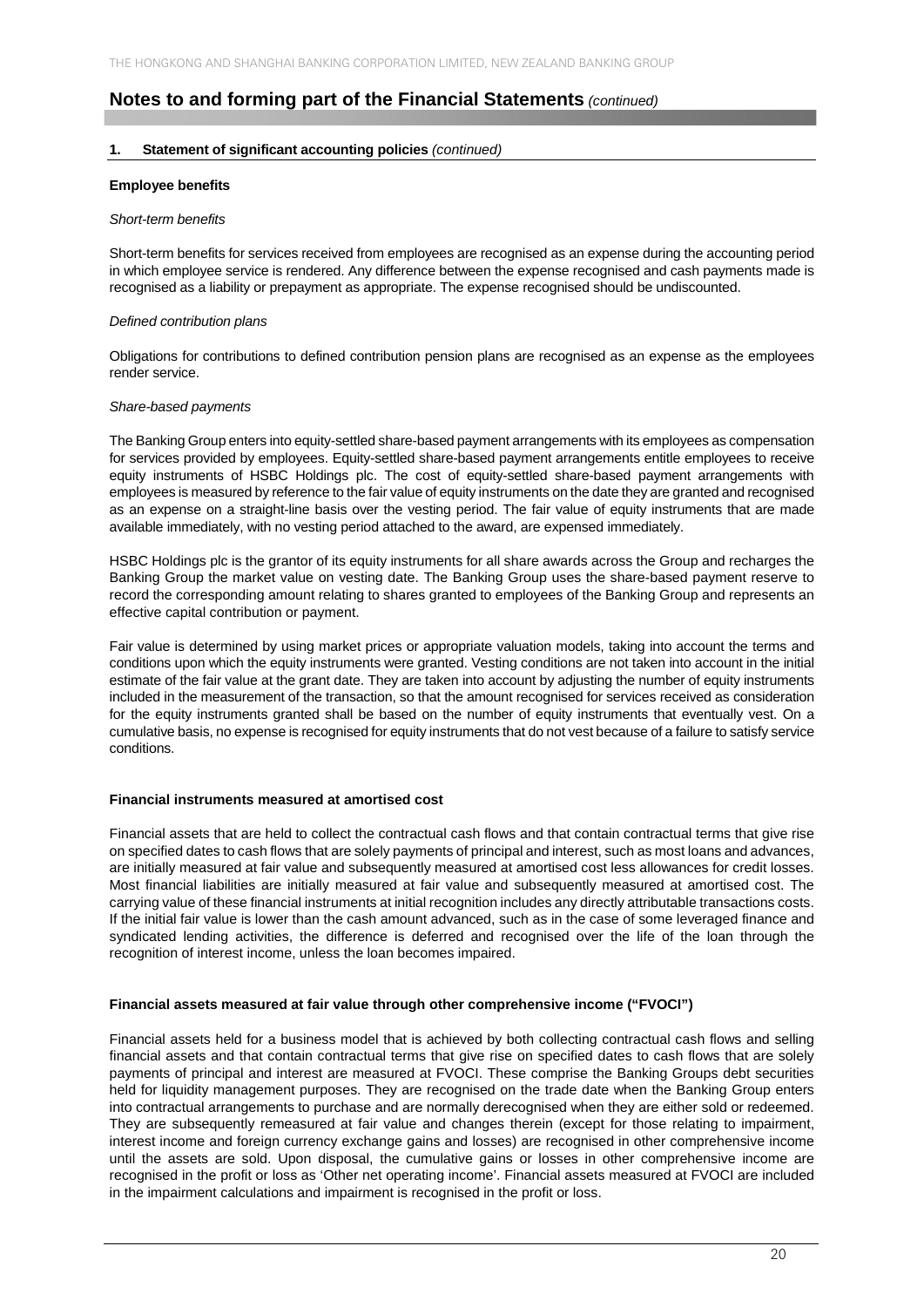#### **1. Statement of significant accounting policies** *(continued)*

#### **Financial assets measured at fair value through other comprehensive income ("FVOCI")** (continued)

#### *Critical accounting judgement*

#### *Valuation of financial instruments*

The best evidence of fair value is a quoted price in an actively traded principal market. The fair values of financial instruments that are quoted in active markets are based on bid prices for assets held and offer prices for liabilities issued. Where a financial instrument has a quoted price in an active market, the fair value of the total holding of the financial instrument is calculated as the product of the number of units and quoted price. The judgement as to whether a market is active may include, but is not restricted to, the consideration of factors such as the magnitude and frequency of trading activity, the availability of prices and the size of bid/offer spreads. The bid/offer spread represents the difference in prices at which a market participant would be willing to buy compared with the price at which they would be willing to sell. Valuation techniques may incorporate assumptions about factors that other market participants would use in their valuations, including:

- the likelihood and expected timing of future cash flows on the instrument. Judgement may be required to assess the counterparty's ability to service the instrument in accordance with its contractual terms. Future cash flows may be sensitive to changes in market rates;
- selecting an appropriate discount rate for the instrument. Judgement is required to assess what a market participant would regard as the appropriate spread of the rate for an instrument over the appropriate risk-free rate;
- judgement to determine what model to use to calculate fair value in areas where the choice of valuation model is particularly subjective, for example, when valuing complex derivative products.

A range of valuation techniques is employed, dependent on the instrument type and available market data. Most valuation techniques are based upon discounted cash flow analyses, in which expected future cash flows are calculated and discounted to present value using a discounting curve. Prior to considering credit risk, the expected future cash flows may be known, as would be the case for the fixed leg of an interest rate swap, or may be uncertain and require projection, as would be the case for the floating leg of an interest rate swap. 'Projection' utilises market forward curves, if available. In option models, the probability of different potential future outcomes must be considered. In addition, the value of some products are dependent on more than one market factor, and in these cases it will typically be necessary to consider how movements in one market factor may affect the other market factors. The model inputs necessary to perform such calculations include interest rate yield curves, exchange rates, volatilities, correlations, prepayment and default rates.

The majority of valuation techniques employ only observable market data. However, certain financial instruments are valued on the basis of valuation techniques that feature one or more significant market inputs that are unobservable, and for them the measurement of fair value is more judgemental. An instrument in its entirety is classified as valued using significant unobservable inputs if, in the opinion of management, a significant proportion of the instrument's inception profit or greater than 5% of the instrument's valuation is driven by unobservable inputs. 'Unobservable' in this context means that there is little or no current market data available from which to determine the price at which an arm's length transaction would be likely to occur. It generally does not mean that there is no data available at all upon which to base a determination of fair value (consensus pricing data may, for example, be used).

#### **Equity securities measured at fair value with fair value movements presented in OCI**

The equity securities for which fair value movements are shown in other comprehensive income ("OCI") are business facilitation and other similar investments where the Banking Group holds the investments other than to generate a capital return. Gains or losses on the derecognition of these equity securities are not transferred to profit or loss. Dividend income is recognised in profit or loss.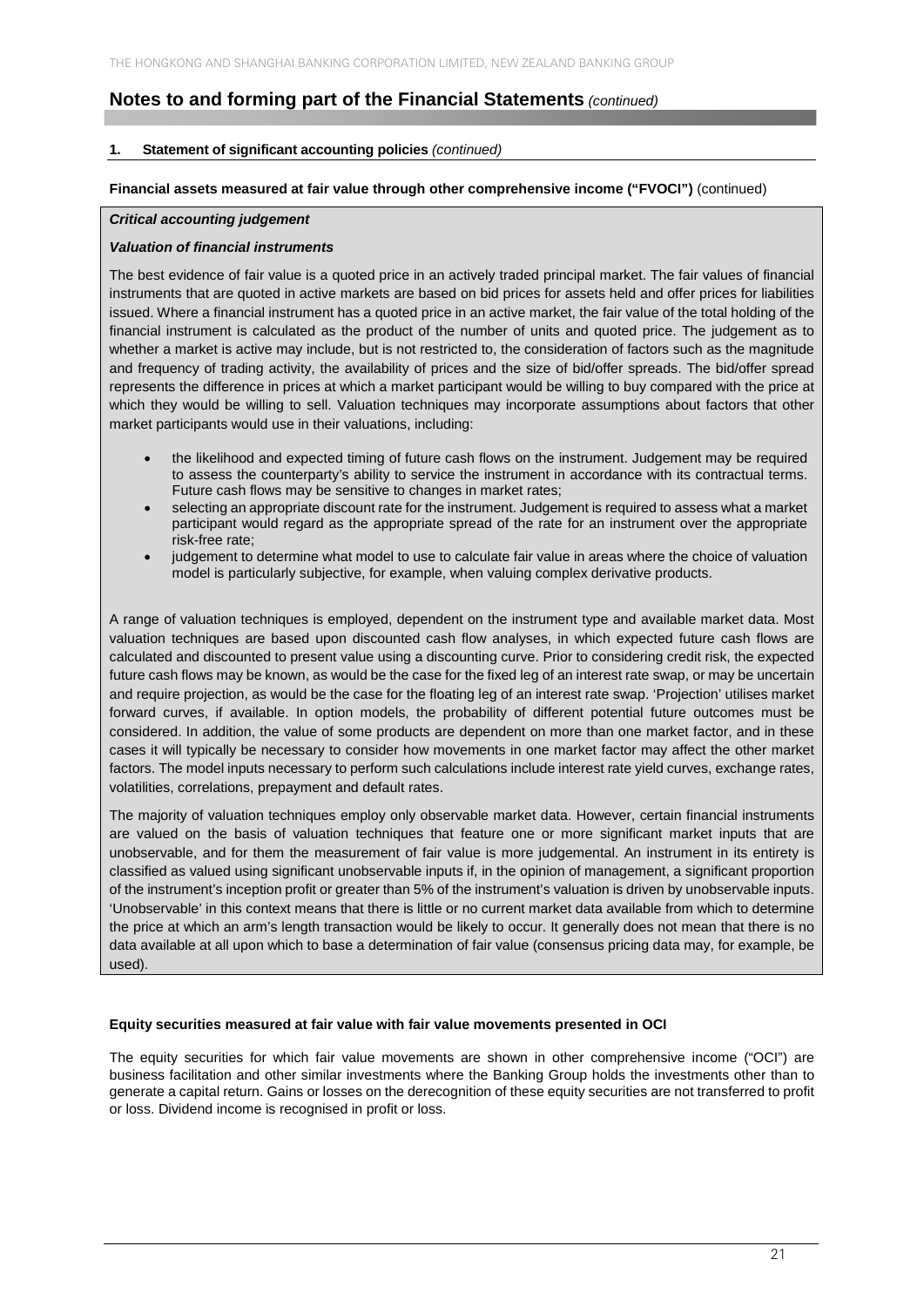#### **1. Statement of significant accounting policies** *(continued)*

#### **Derivative financial instruments**

Derivatives are financial instruments that derive their value from the price of underlying items such as equities, bonds, interest rates, foreign exchange, credit spreads, commodities and equity or other indices. Derivatives are recognised initially, and are subsequently remeasured, at fair value, with changes in fair value recorded in the income statement. Fair values of derivatives are obtained either from quoted market prices or by using valuation techniques. Gains and losses from changes in the fair value of derivatives, including the contractual interest, that do not qualify for hedge accounting are reported in 'Net trading income'.

Derivatives are classified as assets when their fair value is positive, or as liabilities when their fair value is negative. Derivative assets and liabilities arising from different transactions are only offset for accounting purposes if the offsetting criteria presented in the Offsetting policy ('Financial Instruments – right to offset') are met.

#### **Financial instruments – Right to offset**

Financial assets and liabilities are offset and the net amount reported in the Balance Sheet when there is a legally enforceable right to offset the recognised amounts and there is an intention to settle on a net basis, or realise the asset and settle the liability simultaneously.

#### **Impairment of amortised cost and FVOCI financial assets**

Expected credit losses ("ECL") are recognised for advances to banks and customers, other financial assets held at amortised cost, debt instruments measured at fair value through other comprehensive income, and certain loan commitments and financial guarantee contracts. At initial recognition, allowance (or provision in the case of some loan commitments and financial guarantees) is required for ECL resulting from default events that are possible within the next 12 months (or less, where the remaining life is less than 12 months) ("12-month ECL"). In the event of a significant increase in credit risk, allowance (or provision) is required for ECL resulting from all possible default events over the expected life of the financial instrument ("lifetime ECL"). Financial assets where 12-month ECL is recognised are considered to be 'stage 1'; financial assets which are considered to have experienced a significant increase in credit risk are in 'stage 2'; and financial assets for which there is objective evidence of impairment are considered to be in default or otherwise credit-impaired are in 'stage 3'. Purchased or originated credit-impaired financial assets ("POCI") are treated differently as set out below.

#### *Credit-impaired (stage 3)*

The Banking Group determines that a financial instrument is credit-impaired and in stage 3 by considering relevant objective evidence, primarily whether:

- contractual payments of either principal or interest are past due for more than 90 days;
- there are other indications that the borrower is unlikely to pay such as that a concession has been granted to the borrower for economic or legal reasons relating to the borrower's financial condition; or
- the loan is otherwise considered to be in default.

If such unlikeliness to pay is not identified at an earlier stage, it is deemed to occur when an exposure is 90 days past due, even where regulatory rules permit a longer period. Therefore the definitions of credit-impaired and default are aligned as far as possible so that stage 3 represents all loans which are considered defaulted or otherwise credit impaired. Interest income is recognised by applying the effective interest rate to the amortised cost amount, i.e. gross carrying amount less ECL allowance.

#### *Write-off*

Financial assets (and the related impairment allowances) are normally written off, either partially or in full, when there is no realistic prospect of recovery. Where loans are secured, this is generally after receipt of any proceeds from the realisation of security. In circumstances where the net realisable value of any collateral has been determined and there is no reasonable expectation of further recovery, write-off may be earlier. Collection procedures may continue after write-off.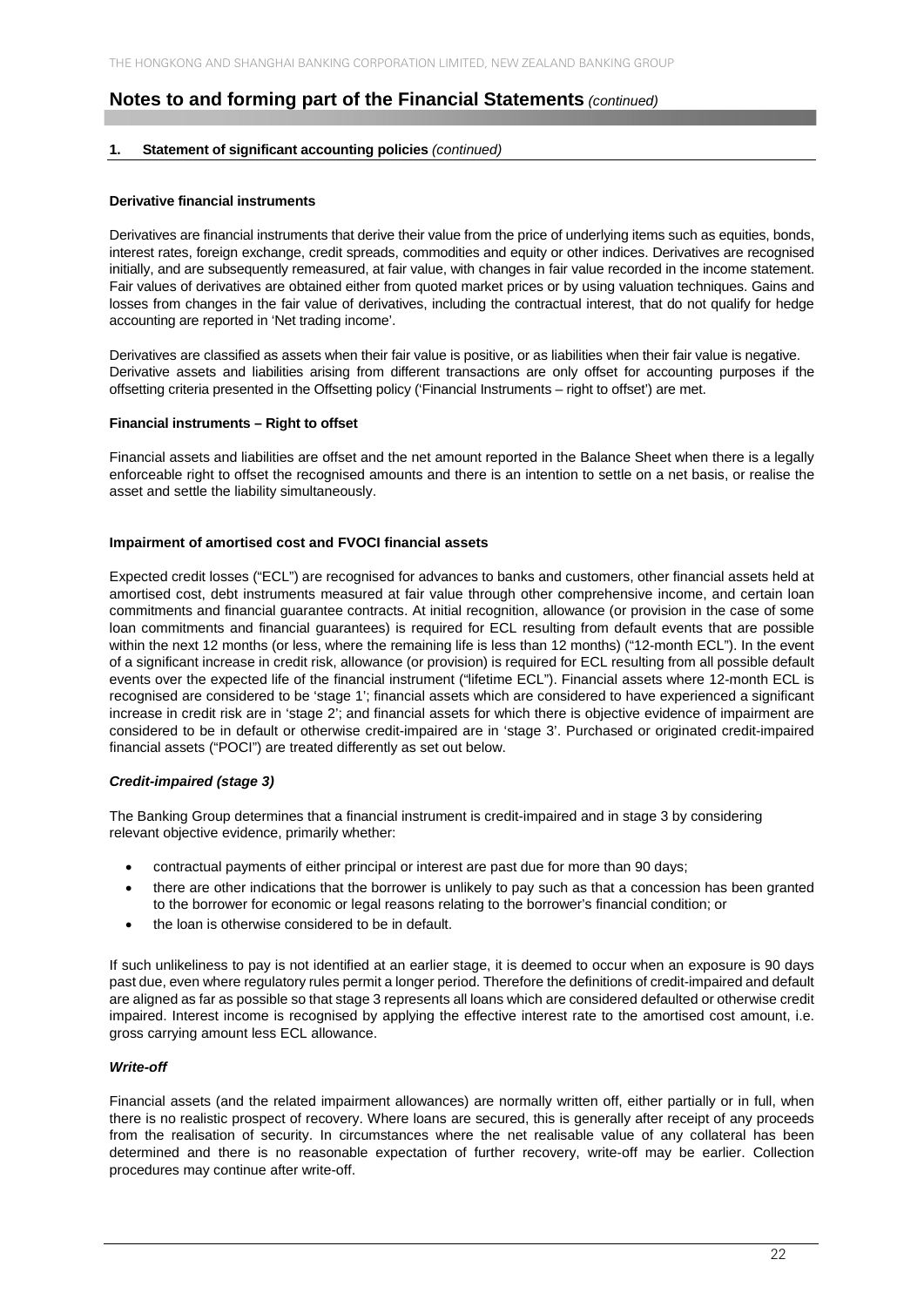#### **1. Statement of significant accounting policies** *(continued)*

#### **Impairment of amortised cost and FVOCI financial assets** *(continued)*

#### *Renegotiation*

Loans are identified as renegotiated and classified as credit-impaired when we modify the contractual payment terms due to significant credit distress of the borrower. Renegotiated loans remain classified as credit-impaired until there is sufficient evidence to demonstrate a significant reduction in the risk of non-payment of future cash flows and retain the designation of renegotiated until maturity or derecognition.

A loan that is renegotiated is derecognised if the existing agreement is cancelled and a new agreement is made on substantially different terms or if the terms of an existing agreement are modified such that the renegotiated loan is a substantially different financial instrument. Any new loans that arise following derecognition events in these circumstances are considered to be POCI and will continue to be disclosed as renegotiated loans.

Other than originated credit-impaired loans, all other modified loans could be transferred out of stage 3 if they no longer exhibit any evidence of being credit-impaired and, in the case of renegotiated loans, there is sufficient evidence to demonstrate a significant reduction in the risk of non-payment of future cash flows, over the minimum observation period, and there are no other indicators of impairment. These loans could be transferred to stage 1 or 2 based on the mechanism as described below by comparing the risk of a default occurring at the reporting date (based on the modified contractual terms) and the risk of a default occurring at initial recognition (based on the original, unmodified contractual terms). Any amount written off as a result of the modification of contractual terms would not be reversed.

#### *Loan modifications that are not credit-impaired*

Loan modifications that are not identified as renegotiated are considered to be commercial restructuring. Where a commercial restructuring results in a modification (whether legalised through an amendment to the existing terms or the issuance of a new loan contract) such that the Banking Group's rights to the cash flows under the original contract have expired, the old loan is derecognised and the new loan is recognised at fair value. The rights to cash flows are generally considered to have expired if the commercial restructure is at market rates and no paymentrelated concession has been provided.

#### *Significant increase in credit risk (stage 2)*

An assessment of whether credit risk has increased significantly since initial recognition is performed at each reporting period by considering the change in the risk of default occurring over the remaining life of the financial instrument. The assessment explicitly or implicitly compares the risk of default occurring at the reporting date compared to that at initial recognition, taking into account reasonable and supportable information, including information about past events, current conditions and future economic conditions. The assessment is unbiased, probability-weighted, and to the extent relevant, uses forward-looking information consistent with that used in the measurement of ECL. The analysis of credit risk is multifactor. The determination of whether a specific factor is relevant and its weight compared with other factors depends on the type of product, the characteristics of the financial instrument and the borrower, and the geographical region. Therefore, it is not possible to provide a single set of criteria that will determine what is considered to be a significant increase in credit risk and these criteria will differ for different types of lending, particularly between retail and wholesale. However, unless identified at an earlier stage, all financial assets are deemed to have suffered a significant increase in credit risk when 30 days past due. In addition, wholesale loans that are individually assessed, typically corporate and commercial customers, and included on a watch or worry list are included in stage 2.

For wholesale portfolios, the quantitative comparison assesses default risk using a lifetime probability of default which encompasses a wide range of information including the obligor's customer risk rating, macroeconomic condition forecasts and credit transition probabilities. Significant increase in credit risk is measured by comparing the average probability of default ("PD") for the remaining term estimated at origination with the equivalent estimation at reporting date (or where the origination PD has doubled in the case of origination credit risk rating ("CRR") is less than 'satisfactory'). The significance of changes in PD was informed by expert credit risk judgement, referenced to historical credit migrations and to relative changes in external market rates.

For loans originated prior to the implementation of NZ IFRS 9, the origination PD does not include adjustments to reflect expectations of future macroeconomic conditions since these are not available without the use of hindsight. In the absence of this data, origination PD must be approximated assuming through-the-cycle ("TTC") PDs and TTC migration probabilities, consistent with the instrument's underlying modelling approach and the CRR at origination.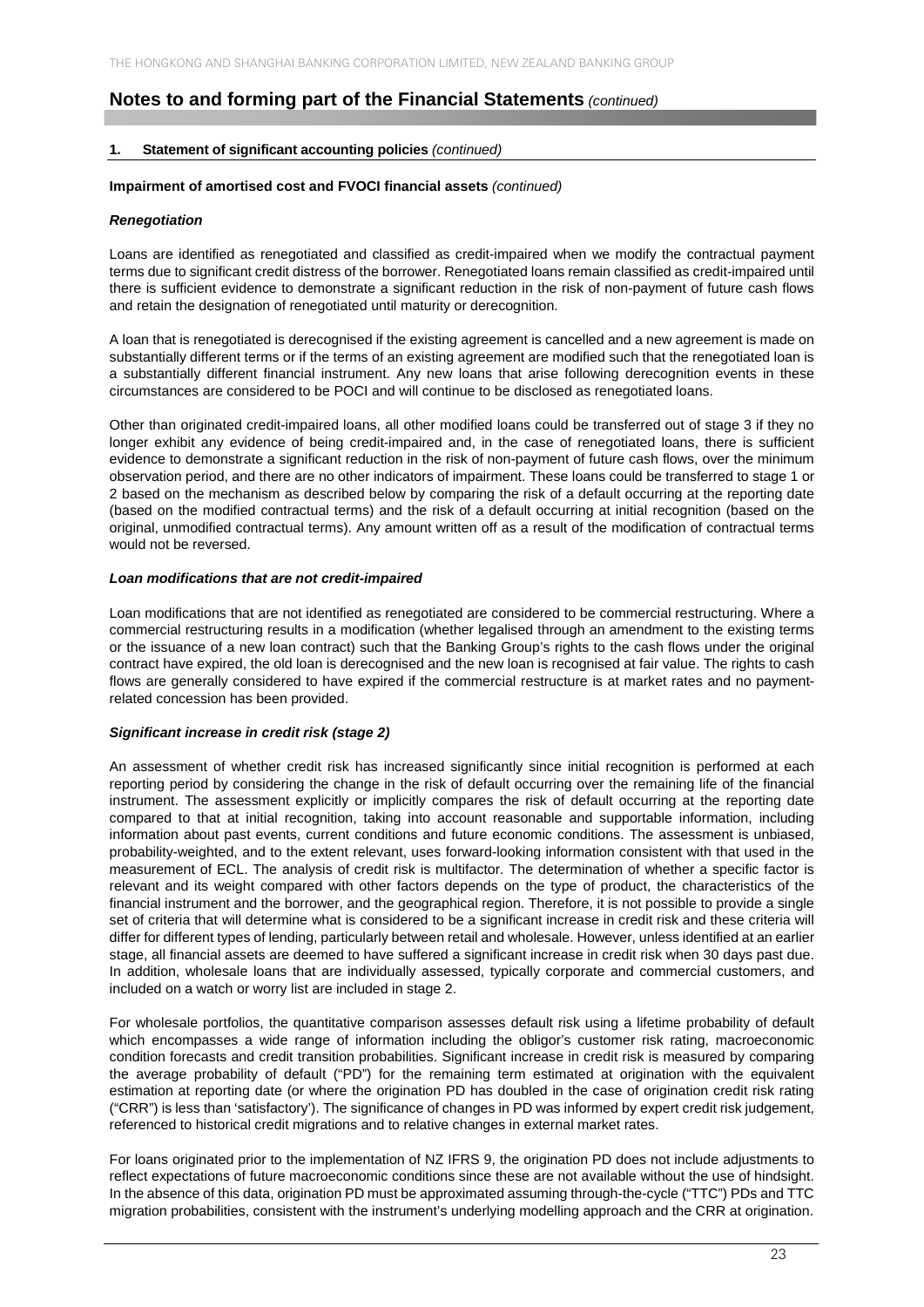#### **1. Statement of significant accounting policies** *(continued)*

#### **Impairment of amortised cost and FVOCI financial assets** *(continued)*

#### *Significant increase in credit risk (stage 2) (continued)*

For certain portfolios of debt securities where external market ratings are available and credit ratings are not used in credit risk management, the debt securities will be in stage 2 if their credit risk increases to the extent they are no longer considered investment grade. Investment grade is where the financial instrument has a low risk of incurring losses, the structure has a strong capacity to meet its contractual cash flow obligations in the near term and adverse changes in economic and business conditions in the longer term may, but will not necessarily, reduce the ability of the borrower to fulfil their contractual cash flow obligations.

For retail portfolios, default risk is assessed using a reporting date 12-month PD derived from delinquency levels. This PD is adjusted for the effect of macroeconomic forecasts for periods longer than 12 months and is considered to be a reasonable approximation of a lifetime PD measure. Retail exposures are first segmented into homogeneous portfolios, generally by product. Within each portfolio, the stage 2 accounts are defined as accounts where there has been any delinquency pre-90 days past due. The expert credit risk judgement is that no prior increase in credit risk is significant. This portfolio-specific threshold identifies loans with a PD higher than would be expected from loans that are performing as originally expected and higher than that which would have been acceptable at origination. It therefore approximates a comparison of origination to reporting date PDs.

#### *Unimpaired and without significant increase in credit risk - (stage 1)*

ECL resulting from default events that are possible within the next 12 months ("12-month ECL") are recognised for financial instruments that remain in stage 1.

#### *Purchased or originated credit-impaired ("POCI")*

Financial assets that are purchased or originated at a deep discount that reflects the incurred credit losses are considered to be POCI. This population includes the recognition of a new financial instrument following a renegotiation where concessions have been granted for economic or contractual reasons relating to the borrower's financial difficulty that otherwise would not have been considered. The amount of change-in-lifetime ECL is recognised in profit or loss until the POCI is derecognised, even if the lifetime ECL are less than the amount of ECL included in the estimated cash flows on initial recognition. The Banking Group does not have any POCI financial assets.

#### *Movement between stages*

Financial assets can be transferred between the different categories (other than POCI) depending on their relative increase in credit risk since initial recognition. Financial instruments are transferred out of stage 2 if their credit risk is no longer considered to be significantly increased since initial recognition based on the assessments described above. Except for renegotiated loans, financial instruments are transferred out of stage 3 when they no longer exhibit any evidence of credit impairment as described above. Renegotiated loans that are not POCI will continue to be in stage 3 until there is sufficient evidence to demonstrate a significant reduction in the risk of non-payment of future cash flows, observed over a minimum one-year period and there are no other indicators of impairment. For loans that are assessed for impairment on a portfolio basis, the evidence typically comprises a history of payment performance against the original or revised terms, as appropriate to the circumstances. For loans that are assessed for impairment on an individual basis, all available evidence is assessed on a case-by-case basis.

#### *Measurement of ECL*

The assessment of credit risk, and the estimation of ECL, are unbiased and probability-weighted, and incorporate all available information which is relevant to the assessment including information about past events, current conditions and reasonable and supportable forecasts of future events and economic conditions at the reporting date. In addition, the estimation of ECL should take into account the time value of money.

In general, the Banking Group calculates ECL using three main components, a probability of default ("PD"), a loss given default ("LGD") and the exposure at default ("EAD").

The 12-month ECL is calculated by multiplying the 12-month PD, LGD and EAD. Lifetime ECL is calculated using the lifetime PD instead. The 12-month and lifetime PDs represent the probability of default occurring over the next 12 months and the remaining maturity of the instrument respectively.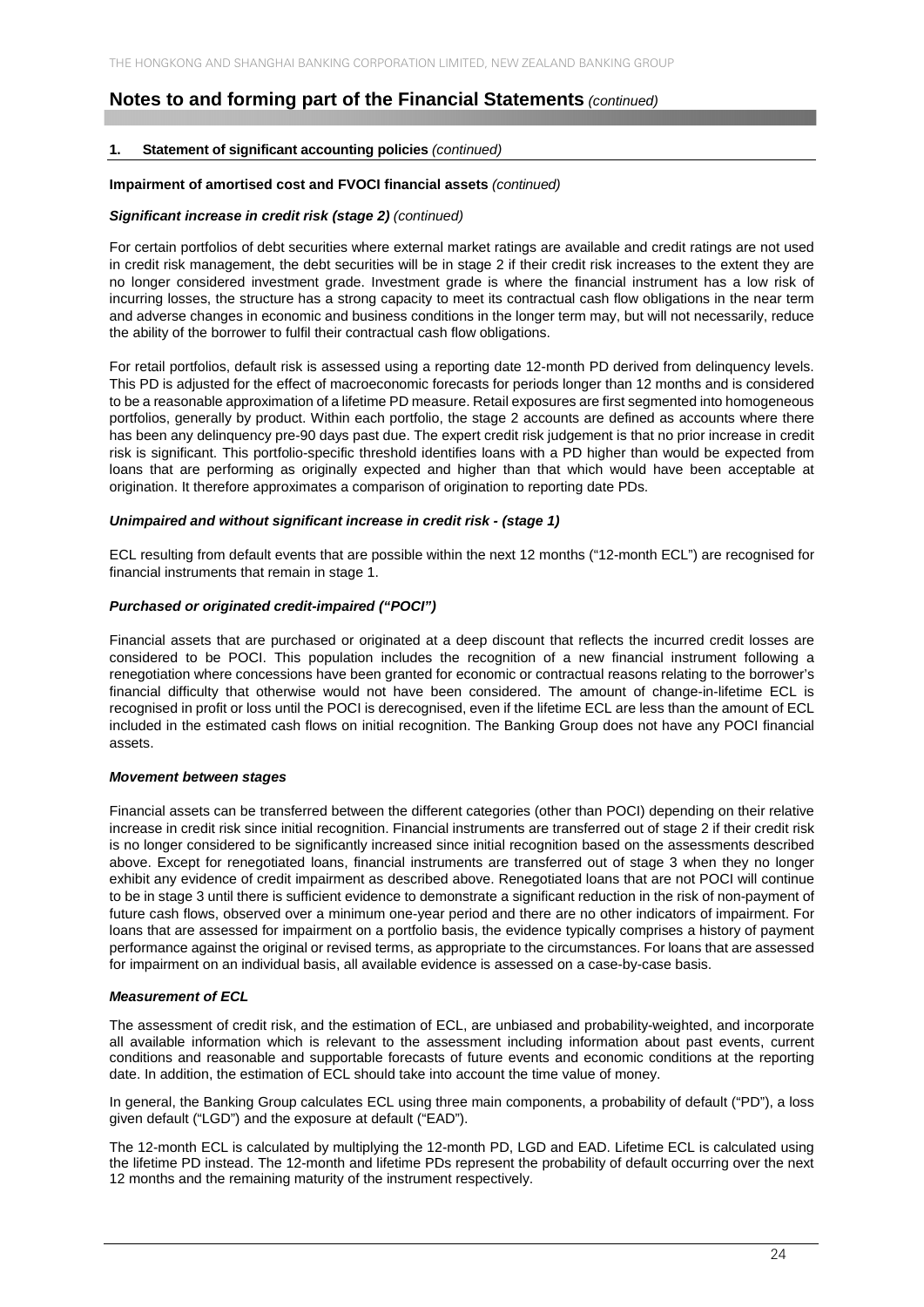#### **1. Statement of significant accounting policies** *(continued)*

#### **Impairment of amortised cost and FVOCI financial assets** *(continued)*

#### *Measurement of ECL (continued)*

The EAD represents the expected balance at default, taking into account the repayment of principal and interest from the balance sheet date to the default event together with any expected drawdowns of committed facilities. The LGD represents expected losses on the EAD given the event of default, taking into account, among other attributes, the mitigating effect of collateral value at the time it is expected to be realised and the time value of money.

The Banking Group leverages the Basel II IRB framework issued by the Basel Committee on Banking Supervision where possible, with recalibration to meet the differing NZ IFRS 9 requirements as follows:

| <b>Model</b> | <b>Basel II IRB framework</b>                                                                                                                                                                                                                                                                              | <b>NZ IFRS 9</b>                                                                                                                                                                                                                                                                                                                |
|--------------|------------------------------------------------------------------------------------------------------------------------------------------------------------------------------------------------------------------------------------------------------------------------------------------------------------|---------------------------------------------------------------------------------------------------------------------------------------------------------------------------------------------------------------------------------------------------------------------------------------------------------------------------------|
| <b>PD</b>    | • Through the cycle (represents long-run average PD<br>throughout a full economic cycle)<br>• The definition of default includes a backstop of 90+ days past<br>due                                                                                                                                        | Point in time (based on current conditions, adjusted to take into<br>account estimates of future conditions that will impact PD)<br>Default backstop of 90+ days past due for all portfolios                                                                                                                                    |
| EAD          | • Cannot be lower than current balance                                                                                                                                                                                                                                                                     | • Amortisation captured for term products                                                                                                                                                                                                                                                                                       |
| LGD          | • Downturn LGD (consistent losses expected to be suffered<br>during a severe but plausible economic downturn)<br>• Regulatory floors may apply to mitigate risk of<br>underestimating downturn LGD due to lack of historical data<br>• Discounted using cost of capital<br>• All collection costs included | Expected LGD (based on estimate of loss given default<br>including the expected impact of future economic conditions<br>such as changes in value of collateral)<br>$\bullet$ No floors<br>Discounted using the original effective interest rate of the loan<br>Only costs associated with obtaining/selling collateral included |
| Other        |                                                                                                                                                                                                                                                                                                            | Discounted back from point of default to balance sheet date                                                                                                                                                                                                                                                                     |

While 12-month PDs are recalibrated from Basel models where possible, the lifetime PDs are determined by projecting the 12-month PD using a term structure. For the wholesale methodology, the lifetime PD also takes into account credit migration, i.e. a customer migrating through the CRR bands over its life.

The ECL for wholesale stage 3 is determined on an individual basis using a discounted cash flow methodology. The expected future cash flows are based on the wholesale credit risk officer's estimates as at the reporting date, reflecting reasonable and supportable assumptions and projections of future recoveries and expected future receipts of interest. Collateral is taken into account if it is likely that the recovery of the outstanding amount will include realisation of collateral based on its estimated fair value of collateral at the time of expected realisation, less costs for obtaining and selling the collateral. The cash flows are discounted at a reasonable approximation of the original effective interest rate. For significant cases, cash flows under three different scenarios are probabilityweighted by reference to the three economic scenarios applied more generally and the judgement of the credit risk officer in relation to the likelihood of the workout strategy succeeding or receivership being required. For less significant cases, the effect of different economic scenarios and work-out strategies is approximated and applied as an adjustment to the most likely outcome.

#### *Period over which ECL is measured*

Expected credit loss is measured from the initial recognition of the financial asset. The maximum period considered when measuring ECL (be it 12-month or lifetime ECL) is the maximum contractual period over which the Banking Group is exposed to credit risk. For wholesale overdrafts, credit risk management actions are taken no less frequently than on an annual basis and therefore this period is to the expected date of the next substantive credit review. The date of the substantive credit review also represents the initial recognition of the new facility. However, where the financial instrument includes both a drawn and undrawn commitment and the contractual ability to demand repayment and cancel the undrawn commitment does not serve to limit the Banking Group's exposure to credit risk to the contractual notice period, the contractual period does not determine the maximum period considered. Instead, ECL is measured over the period the Banking Group remains exposed to credit risk that is not mitigated by credit risk management actions. This applies to retail overdrafts where the period is the average time taken for stage 2 exposures to default or close as performing accounts, determined on a portfolio basis and ranging from between two and six years. In addition, for these facilities it is not possible to identify the ECL on the loan commitment component separately from the financial asset component. As a result, the total ECL is recognised in the loss allowance for the financial asset unless the total ECL exceeds the gross carrying amount of the financial asset, in which case the ECL is recognised within other liabilities.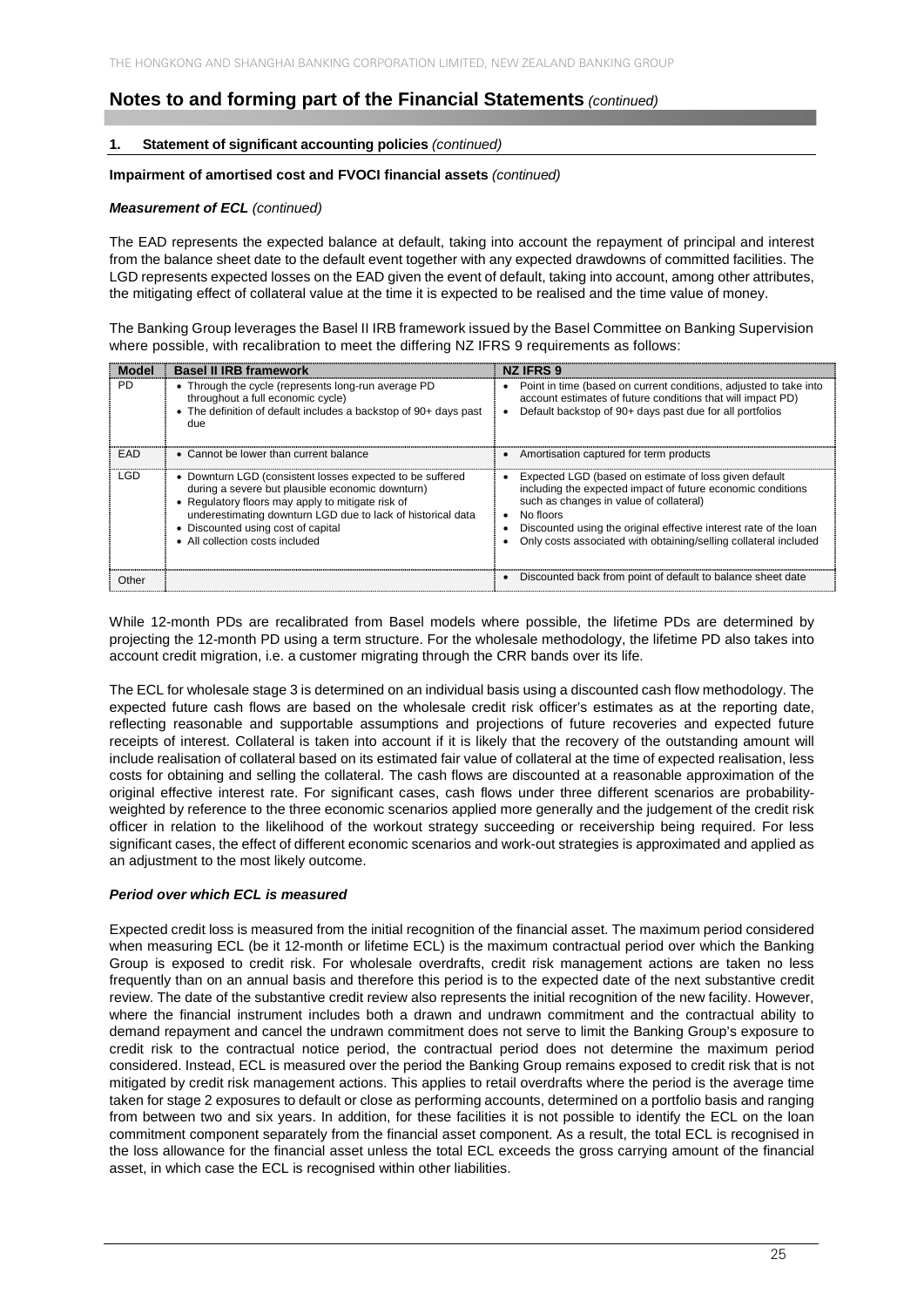#### **1. Statement of significant accounting policies** *(continued)*

#### **Impairment of amortised cost and FVOCI financial assets** *(continued)*

#### *Forward-looking economic inputs*

The Banking Group will in general apply multiple forward-looking global economic scenarios determined by Group with reference to external forecast distributors representative of our view of forecast economic conditions. This approach is considered sufficient to calculate unbiased expected loss in most economic environments.

#### *Critical accounting judgements*

#### *Impairment of amortised cost and FVOCI financial assets*

The application of NZ IFRS 9 creates critical accounting estimates and judgements related to impairment of financial assets. In determining ECL management is required to exercise judgement in defining what is considered to be a significant increase in credit risk and in making assumptions and estimates to incorporate relevant information about past events, current conditions and forecasts of economic conditions.

Judgement has been applied in:

- Defining what is considered to be a significant increase in credit risk
- Determining the lifetime and point of initial recognition of revolving facilities
- Selecting and calibrating the PD, LGD and EAD models which support these calculations including making reasonable and supportable judgements about how models react to current and future economic conditions
- Selecting model inputs and economic forecasts, including determining whether sufficient and appropriately weighted economic forecasts are incorporated to calculate unbiased expected loss
- Making management adjustments to account for late breaking events, model and data limitations and deficiencies, and expert credit judgements

These determinations are reviewed regularly in light of differences between loss estimates and actual loss experience, but given that NZ IFRS 9 requirements adopted in 2018, there have been limited opportunities to make these comparisons. Therefore, the underlying models and their calibration, including how they react to forwardlooking economic conditions remain subject to review and refinement.

#### *Model redevelopment*

The HBAP Model Risk Management team, in conjunction with local management, continues to review NZ IFRS 9 model performance at a country level on an annual basis to assess whether or not the models in place can deliver reliable outputs. Where model redevelopment is required to improve the reliability to outputs, the models are independently validated by the HBAP Model Risk Management team and the impact on ECL is described in the 'Asset quality – expected credit loss' note.

#### *Measurement uncertainty and sensitivity of ECL estimates*

The recognition and measurement of ECL involves the use of significant judgement and estimation. We form multiple economic scenarios based on economic forecasts, apply these assumptions to credit risk models to estimate future credit losses and probability-weight the results to determine an unbiased ECL estimate. Management judgemental adjustments are used to address late-breaking events, data and model limitations, and expert credit judgements.

#### *Methodology*

Four economic scenarios have been used to capture the exceptional nature of the current economic environment and to articulate management's view of the range of potential outcomes. Scenarios produced to calculate ECL are aligned to internal risk measures at the Group level. Three of these scenarios are drawn from consensus forecasts and distributional estimates. The Central scenario is deemed the 'most likely' outcome, and usually attracts the largest probability weighting, while the outer scenarios represent the tails of the distribution which are less likely to occur. The Central scenario is created using the average of a panel of external forecasters. Consensus Upside and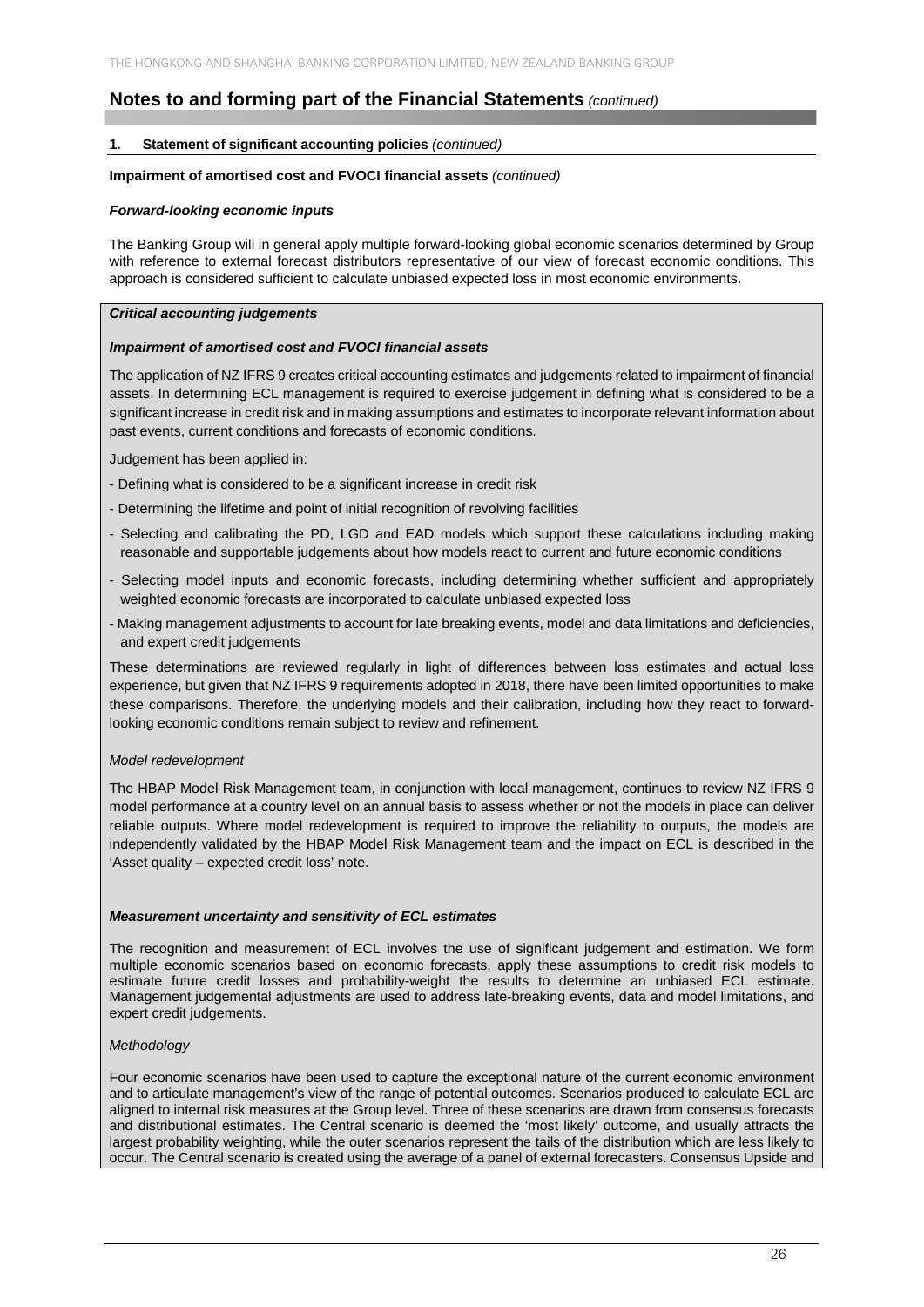#### **1. Statement of significant accounting policies** *(continued)*

#### **Impairment of amortised cost and FVOCI financial assets** *(continued)*

#### *Critical accounting judgements (continued)*

#### *Measurement uncertainty and sensitivity of ECL estimates (continued)*

#### *Methodology (continued)*

Downside scenarios are created with reference to distributions for select markets that capture forecasters' views of the entire range of outcomes. In the later years of the scenarios, projections revert to long-term consensus trend expectations. In the consensus outer scenarios, reversion to trend expectations is done mechanically with reference to historically observed quarterly changes in the values of macroeconomic variables.

In 2020, management added a fourth more severe scenario to ensure risks associated with the pandemic were appropriately captured. In 2021, we adjusted our methodology so that the use of four scenarios, including two downside scenarios is our standard approach. The fourth scenario, Downside 2, is designed to represent Managements view of severe downside risks. This is a narrative driven scenario that explores more extreme economic outcomes than those captured by the consensus scenarios. In this scenario, variables do not, by design, revert to long-term trend expectations. They may instead explore alternative states of equilibrium, where economic activity moves permanently away from past trend.

#### *Description of consensus economic scenarios*

The economic assumptions presented in this section have been formed by the Banking Group with reference to external forecasts specifically for the purpose of calculating ECL.

Global economic growth experienced a recovery in 2021, following an unprecedented contraction in 2020. Restrictions to mobility and travel have eased in most other countries, aided by the successful roll-out of vaccination programmes. Vaccinations have shown their effectiveness in lowering hospitalisations and deaths enabling economies to re-open. The emergence of new variants that potentially reduce the efficacy of vaccines remains a risk. In New Zealand, a range of restrictions were in place throughout the year and our external borders have remained largely closed for travel.

Economic forecasts are subject to a high degree of uncertainty in the current environment. Risks to the economic outlook are dominated by the progression of the pandemic, vaccine roll-out and the public response. Limitations of forecasts and economic models require a greater reliance on management judgement in addressing both the error inherent in economic forecasts and in assessing associated ECL outcomes. The scenarios used to calculate ECL are described below.

#### *The consensus Central scenario*

The Banking Group's Central scenario features a continued recovery in economic growth in 2022 as activity returns to the levels reached prior to the outbreak of Covid-19 and unemployment remains below historic averages. Our Central scenario assumes that the stringent restrictions on activity, imposed in 2020 and 2021 are not repeated. The new viral strain, that emerged globally late in 2021 - Omicron - has only a limited impact on the recovery. Consumer spending and business investment, supported by elevated levels of private sector savings, are expected to drive the economic recovery as fiscal and monetary policy support recedes.

The speed of economic recovery in the Central scenario reflect the progression of the Covid-19 outbreak, roll-out of the vaccination programme, and the scale of support measures. GDP is expected to grow by 5.4% in 2022 in the Central scenario and the average rate of GDP growth is 3.2% over the five-year forecast period (December 2020: 5.6% and 3.3%). This exceeds the average growth rate over the five-year period prior to the onset of the pandemic.

In addition to GDP growth, our Central scenario incorporates expectations that unemployment remains low, Covid related fiscal spending recedes and inflation remains elevated compared to pre-pandemic levels.

#### *The consensus Upside scenario*

Compared to the Central scenario, the consensus Upside features a faster recovery in economic activity over the first two years of the scenario before converging to long-run trends. The scenario is consistent with a number of key upside risk themes. These include an orderly and rapid global abatement of Covid-19 via containment and ongoing vaccine efficacy; de-escalation of global political tension and continued support from fiscal and monetary policy.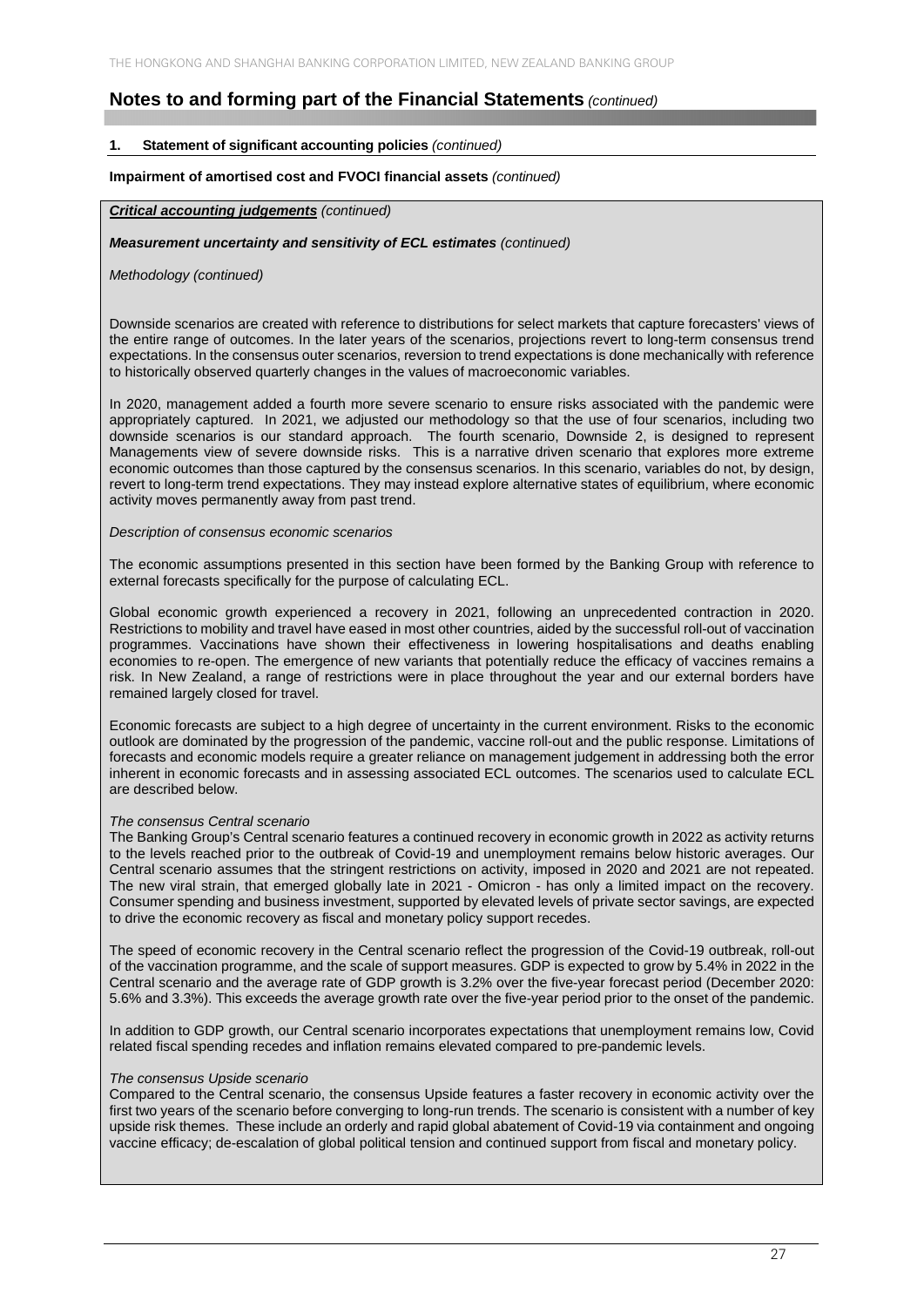#### **1. Statement of significant accounting policies** *(continued)*

#### **Impairment of amortised cost and FVOCI financial assets** *(continued)*

#### *Critical accounting judgements (continued)*

#### *Measurement uncertainty and sensitivity of ECL estimates (continued)*

#### *Downside scenarios*

The progress of the pandemic and the ongoing public policy response continues to be a key source of risk. Downside scenarios assume that new strains of the virus result in an acceleration in infection rates and increased pressure on public health services, necessitating restrictions on activity. The re-imposition of such restrictions could be assumed to have damaging effect on consumer and business confidence.

Government fiscal programmes in 2020 and 2021 were supported by accommodative action taken by central banks, including the Reserve Bank of New Zealand. These measures have provided households and firms with significant support. An inability or unwillingness to continue with such support or the untimely withdrawal of support present a downside risk to growth.

While Covid-19 and related risks dominate the economic outlook, geopolitical risks also present a threat, including long-term differences between the US and China which could affect sentiment and restrict global economic activity.

#### *The consensus Downside scenario*

In the consensus Downside scenario, economic recovery is considerably weaker compared to the Central Scenario. GDP growth is lower, unemployment rates rise moderately and asset and commodity prices fall before gradually recovering towards their long-run trends. The scenario is consistent with the key downside risks articulated above.

#### *The Downside 2 scenario*

The Downside 2 scenario features a deep global recession, with flow-on impacts to New Zealand, has been created to reflect management's view of severe risks. In this scenario, new Covid variants emerge that cause infections to rise sharply in 2022, resulting in setbacks to vaccine programmes and the rapid imposition of travel restrictions and lockdowns across some countries. The scenario also assumes governments and central banks are unable to significantly increase fiscal and monetary support, which results in abrupt corrections in labour and asset markets.

All scenarios have been first created with forecasts available in November and subsequently updated in December. There were no significant changes in forecasts in that period.

The weight the Banking Group has chosen to give each scenario reflects management's view of the higher degree of uncertainty that currently prevails.

The following tables describe key macroeconomic variables used in the various scenarios.

| <b>Central Scenario</b> | GDP growth %<br>(annual) | House price<br>growth %<br>(annual) | <b>Unemployment</b><br>$\%$ |
|-------------------------|--------------------------|-------------------------------------|-----------------------------|
| December 2022           | 5.4%                     | 4.2%                                | 4.5%                        |
| 1Q23 - 4Q26: average    | 2.6%                     | 2.9%                                | 4.7%                        |

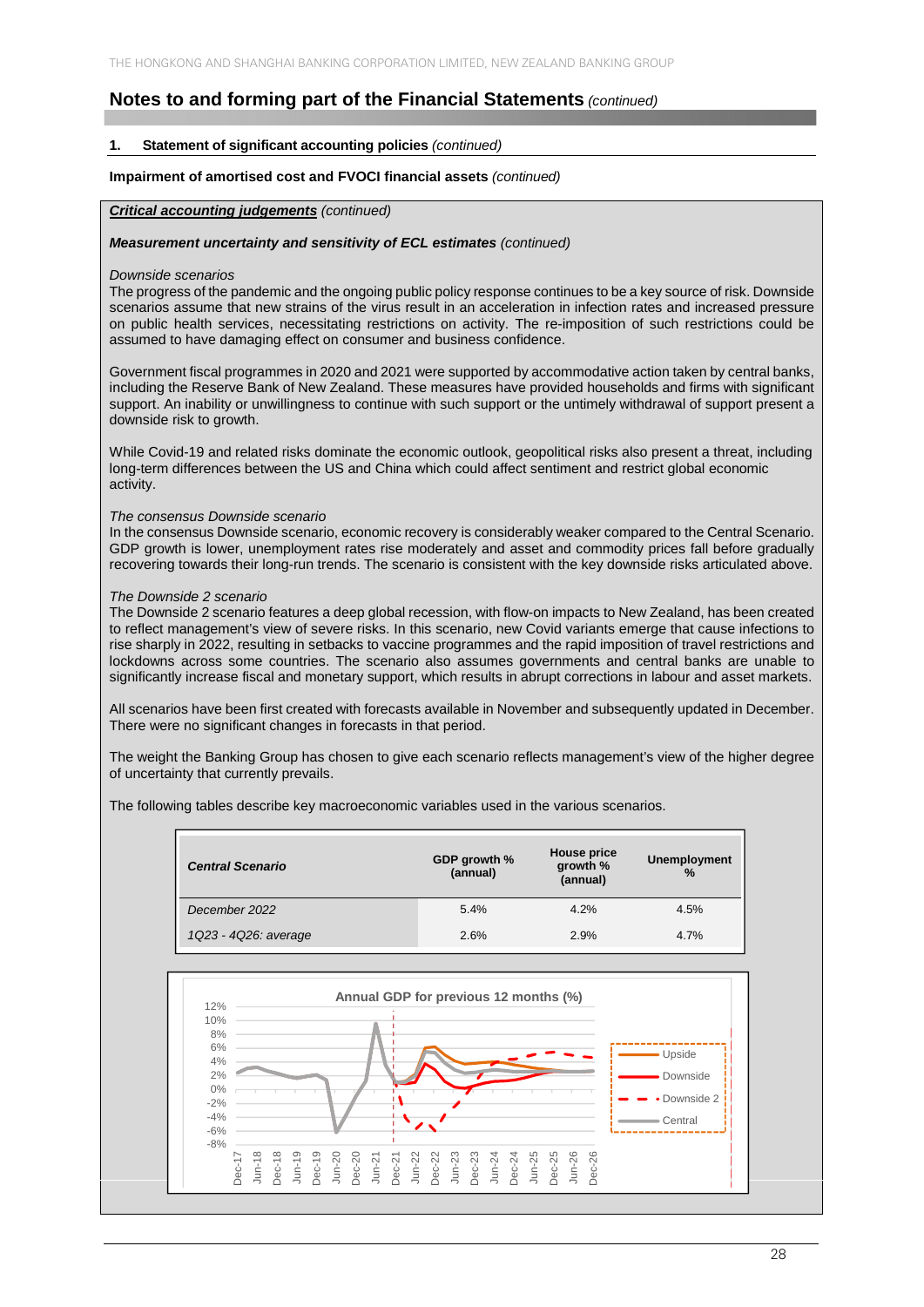#### **1. Statement of significant accounting policies** *(continued)*

#### **Impairment of amortised cost and FVOCI financial assets** *(continued)*

#### *Critical accounting judgements (continued)*

#### *Measurement uncertainty and sensitivity of ECL estimates (continued)*

| <b>Outer Scenarios</b> | <b>Best period</b> |            | <b>Worst period</b> |            |
|------------------------|--------------------|------------|---------------------|------------|
|                        | Annual change      | Year ended | Annual change       | Year ended |
| GDP growth %           | 6.2%               | $Dec-22$   | $-6.0\%$            | $Dec-22$   |
| House price growth %   | 9.2%               | Mar-22     | $-13.5%$            | $Dec-22$   |
|                        |                    | As at      |                     | As at      |
| Unemployment rate%     | 4.2%               | Sep-22     | 7.5%                | Sep-23     |

The calculation of ECL under NZ IFRS 9 involves significant judgements, assumptions and estimates. Despite a general improvement in economic conditions during 2021, the level of estimation uncertainty and judgement remains high as a result of the economic effects of the Covid-19 pandemic, including significant judgements relating to:

- o the selection and weighting of economic scenarios, given rapidly changing economic conditions, uncertainty as to the effect of government and central bank support measures designed to alleviate adverse economic impacts, and a wider distribution of economic forecasts. The key judgements are the length of time over which the economic effects of the pandemic will occur and the speed and shape of recovery. The main factors include the effectiveness of pandemic containment measures, the pace of roll-out and effectiveness of vaccines, and the emergence of new variants of the virus, plus a range of geopolitical uncertainties, which together represent a very high degree of estimation uncertainty, particularly in assessing downside scenarios;
- o estimating the economic effects of those scenarios on ECL, where there is no observable historical trend that can be reflected in the models that will accurately represent the effects of the economic changes of the severity and speed brought about by the Covid-19 outbreak. Modelled assumptions and linkages between economic factors and credit losses may underestimate or overestimate ECL in these conditions, and there is significant uncertainty in the estimation of parameters such as collateral values and loss severity; and

#### *How economic scenarios are reflected in ECL*

The Group has developed and implemented a globally consistent methodology for incorporating forecasts of economic conditions into ECL estimates. For wholesale customers we incorporate forward economic guidance into the estimation of the term structure of PD and LGD. For PDs, we consider the correlation of forward economic guidance to default rates. For LGD calculations we consider the correlation of forward economic guidance to collateral values and realisation rates for a particular industry. PDs and LGDs are estimated for the entire term structure of each instrument.

For retail customers the impact of economic scenarios on PD is modelled at a portfolio level. Historic relationships between observed default rates and macro-economic variables are integrated into NZ IFRS 9 ECL estimates by using economic response models. The impact of these scenarios on PD is modelled over a period equal to the remaining maturity of underlying asset or assets. The impact on LGD is modelled for mortgage portfolios by forecasting future loan-to-value ("LTV") profiles for the remaining maturity of the asset by using national level forecasts of the house price index and applying the corresponding LGD expectation.

These models are based largely on historic observations and correlations with default rates. During 2021, management judgemental adjustments have been necessary to ensure that an appropriate amount of ECL impairment is recognised. The approaches to these judgements are described below.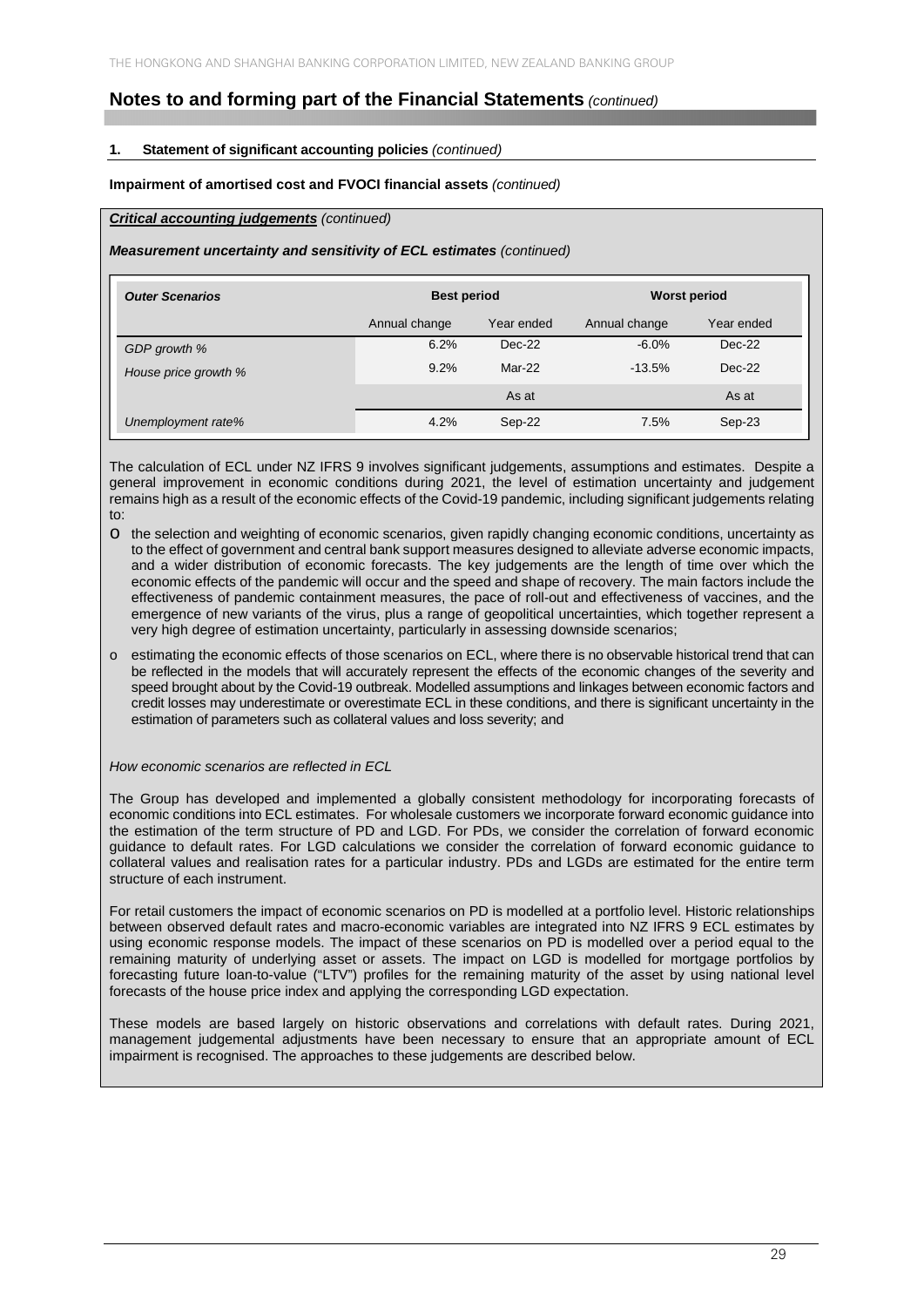#### **1. Statement of significant accounting policies** *(continued)*

#### **Impairment of amortised cost and FVOCI financial assets** *(continued)*

#### *Critical accounting judgements (continued)*

#### *Measurement uncertainty and sensitivity of ECL estimates (continued)*

#### *Model adjustments*

In the context of NZ IFRS 9, model adjustments are short-term increases or decreases to the ECL at either a customer or portfolio level to account for late breaking events, model deficiencies and expert credit judgement applied following management review and challenge. The Banking Group has internal governance in place to regularly monitor model adjustments and where possible to reduce the reliance on these through model recalibration or redevelopment, as appropriate. During 2021, the composition of modelled ECL and management judgemental adjustments changed significantly, reflecting the path of pandemic containment efforts and government support measures, and this is expected to continue until stable GDP growth resumes.

Model adjustments for wholesale ECL results were primarily to dampen the impact of extreme but short term movements in macroeconomic variables (the result of lockdowns and subsequent reopening of the economy) by overlaying the results of a more representative period. The expected credit loss on corporate exposures in our wholesale portfolio were adjusted down by \$2.7 million to reflect this (31 December 2020: wholesale ECL adjusted up by \$0.4 million for geopolitical and sector specific reviews; retail ECL adjusted up by \$0.7 million for uncertainty on loans subject to relief programmes).

#### *Economic scenarios sensitivity analysis of ECL estimates*

Management considered the sensitivity of the ECL outcome against the economic forecasts as part of the ECL governance process by recalculating the ECL under each scenario described above for selected portfolios, applying a 100% weighting to each scenario in turn. The weighting is reflected in both the determination of a significant increase in credit risk and the measurement of the resulting ECL.

The ECL calculated for the Upside and Downside scenarios should not be taken to represent the upper and lower limits of possible actual ECL outcomes. The impact of defaults that might occur in future under different economic scenarios is captured by recalculating ECL for loans in stages 1 and 2 at the balance sheet date. The population of stage 3 loans (in default) at the balance sheet date is unchanged in these sensitivity calculations. Stage 3 ECL would only be sensitive to changes in forecasts of future economic conditions if the LGD of a particular portfolio was sensitive to these changes. There is a particularly high degree of estimation uncertainty in numbers representing tail risk scenarios when assigned a 100% weighting.

The sensitivity analysis below includes ECL on all assets exposed to credit risk and incorporates model adjustments as appropriate.

| Sensitivity: Total ECL (\$000) | Central | Upside | Downside | Downside 2 | Reported |
|--------------------------------|---------|--------|----------|------------|----------|
| 31 December 2021               | 2.221   | .975   | 3.136    | 8.071      | 2.580    |
| 31 December 2020               | 6.129   | 5.575  | 7.085    | 10.016     | 6.411    |

The sensitivity values have decreased since the start of the year reflecting the improving economic forecasts in all scenarios, however there is increased variability of outcomes between scenarios. The inclusion of a permanent Downside 2 scenario has also contributed to the re-weighting of scenarios used to determine the reported result.

| <b>Sensitivity weightings %</b> | <b>Dec 21</b> | <b>Dec 20</b> |
|---------------------------------|---------------|---------------|
| Upside                          | 10            | 10            |
| Central                         | 75            | 70            |
| Downside                        | 10            | 15            |
| Downside 2                      | G             | 5             |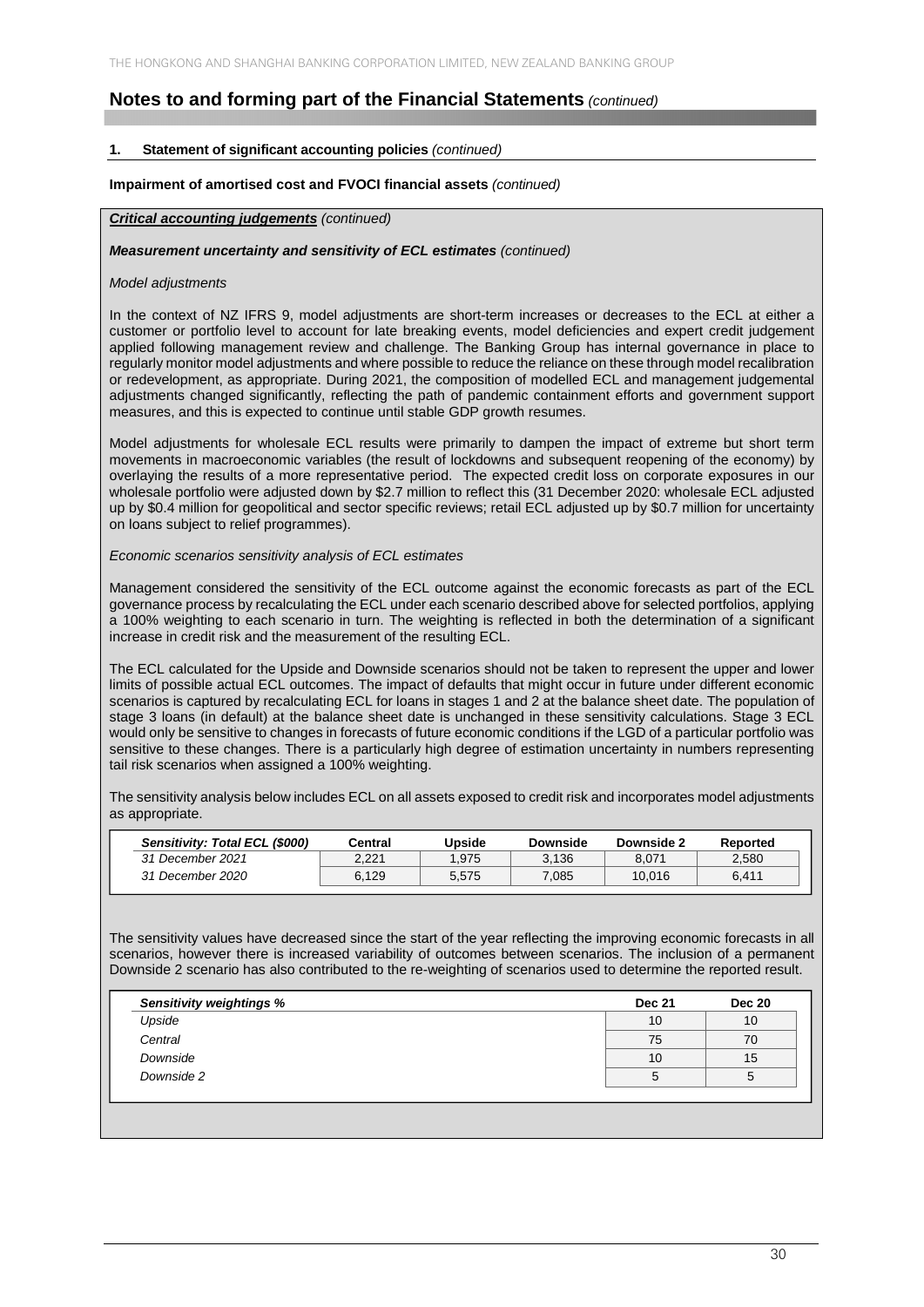#### **1. Statement of significant accounting policies** *(continued)*

#### **Impairment of amortised cost and FVOCI financial assets** *(continued)*

#### *Critical accounting judgements (continued)*

#### *Measurement uncertainty and sensitivity of ECL estimates (continued)*

#### **Customer relief programmes**

In response to the Covid-19 pandemic, the Government encouraged banks to offer a range of support measures to customers impacted by the pandemic. The Banking Group offered a relief programme for retail mortgage customers, with either a 6-month deferral of principal and interest payments, or up to 12 months of interest only payments available on application. This programme concluded in the first half of 2021, with no loans receiving relief under this programme as at 31 December 2021 (31 December 2020: \$23million).

Where customers took the opportunity to defer payments, this represents a modification under NZ IFRS 9. There was no material loss to the Banking Group from these modifications because the Banking Group continued to earn interest during the deferral period.

#### **Property, plant and equipment**

Leasehold improvements are stated at cost less accumulated depreciation and impairment losses. Depreciation is calculated on a straight-line basis to write off the assets over the unexpired term of the lease.

Equipment, fixtures and fittings are stated at cost less accumulated depreciation and impairment losses. Depreciation is calculated on the straight-line basis to write off the assets over their estimated useful lives, which are generally between 3 and 5 years. Where material parts of an asset have different useful lives, they are accounted for as separate assets.

#### **Foreign currencies**

Transactions in foreign currencies are recorded in the functional currency at the rate of exchange prevailing on the date of the transaction. Monetary assets and liabilities denominated in foreign currencies are translated into the functional currency at the rate of exchange ruling at the balance sheet date. Any resulting exchange differences are included in the profit or loss. Non-monetary assets and liabilities that are measured in terms of historical cost in a foreign currency are translated into the functional currency using the rate of exchange at the date of the initial transaction. Non-monetary assets and liabilities measured at fair value in a foreign currency are translated into the functional currency using the rate of exchange at the date the fair value was determined. Any foreign exchange component of a gain or loss on a non-monetary item is recognised either in other comprehensive income or in the profit or loss depending on where the gain or loss on the underlying non-monetary item is recognised.

#### **Intangible assets**

#### *Goodwill*

Goodwill represents the difference between the cost of an acquisition and the fair value of the net identifiable assets acquired. Acquisition expenses such as professional fees and legal fees directly attributable to an acquisition are expensed. If the amount of the identifiable assets and liabilities acquired is greater than the cost, the difference is recognised immediately in the profit or loss.

Goodwill is stated at cost less any accumulated impairment losses.

Goodwill is allocated to cash-generating units ("CGU") for the purpose of impairment testing, which is undertaken at the lowest level at which goodwill is monitored for internal management purposes. Impairment testing is performed at least annually, or whenever there is an indication of impairment, by comparing the recoverable amount with its carrying amount. The carrying amount of a CGU is based on its assets and liabilities, including attributable goodwill. The recoverable amount of an asset is the higher of its fair value less cost to sell and its value in use.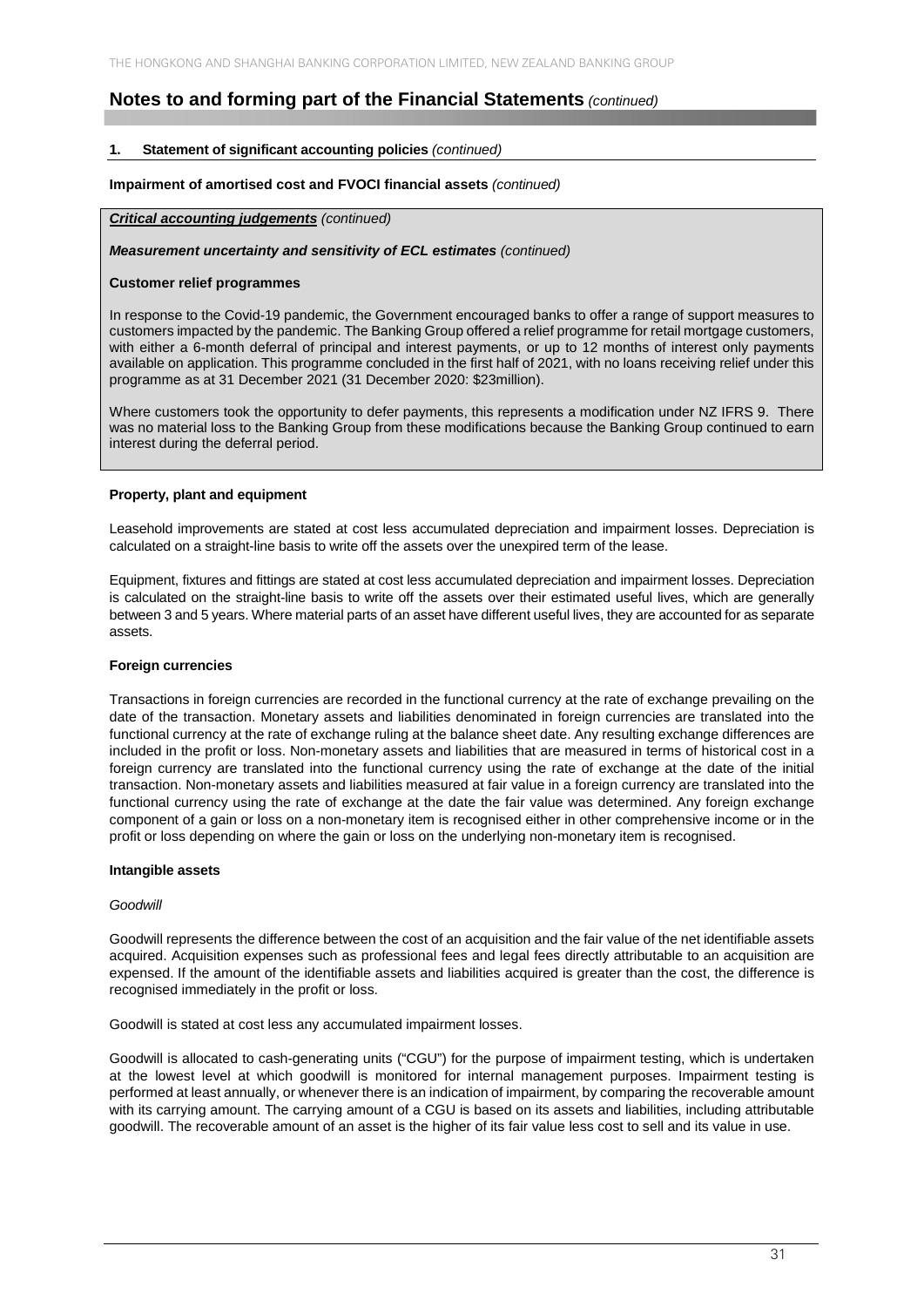#### **1. Statement of significant accounting policies** *(continued)*

#### **Intangible assets** *(continued)*

#### *Goodwill (continued)*

Value in use is the present value of the expected future CGU cash flows. If the recoverable amount is less than the carrying value, an impairment loss is charged to the profit or loss. Goodwill is carried on the balance sheet at cost less accumulated impairment losses.

#### *Critical accounting judgement*

#### *Goodwill impairment*

The review of goodwill for impairment reflects management's best estimate of the future cash flows of the cashgenerating units ("CGUs") and the rates used to discount these cash flows, both of which are subject to uncertain factors. The accuracy of forecast cash flows is subject to a high degree of uncertainty in volatile market conditions. Management conducted an impairment test as at 31 December 2021 ensure that the assumptions on which the cash flow forecasts are based continue to reflect current market conditions and management's best estimate of future business prospects.

The table below outlines changes in management judgement used in the impairment test compared to the most recent annual test performed.

| <b>Assumption</b>    | 31 December 2021                                                       | 31 December 2020                                                                                                                 |
|----------------------|------------------------------------------------------------------------|----------------------------------------------------------------------------------------------------------------------------------|
| Forecast period      | Five year operating plan approved by HBAP<br>senior management.        | One year operating plan approved by<br>HBAP senior management and further<br>four years approved by Banking Group<br>management. |
| Terminal growth rate | 2.1% being average of New Zealand GDP<br>growth $2001 - 2020$ .        | 2.1% being average of New Zealand GDP<br>growth 2000 - 2019                                                                      |
| Discount rate        | Varies for each business unit; $11.7 - 13.9\%$<br>pre-tax.             | Varies for each business unit; 13.9 -<br>15.0% pre-tax.                                                                          |
| Result               | No impairment recorded as recoverable value<br>exceeds carrying value. | No impairment recorded as recoverable<br>value exceeds carrying value.                                                           |

#### *Other intangible assets*

Intangible assets include internally generated computer software and customer relationships purchased. Intangible assets that have an indefinite useful life or are not yet ready for use are tested at least annually for impairment or at each reporting date where there is an indicator of impairment.

Intangible assets that have a finite useful life are stated at cost less amortisation and accumulated impairment losses and are amortised on a straight line basis over their useful lives as follows:

Software – 5 years.

Intangible assets are subject to impairment review at each reporting date to determine if there are events or changes in circumstances that indicate that the carrying amount may not be recoverable.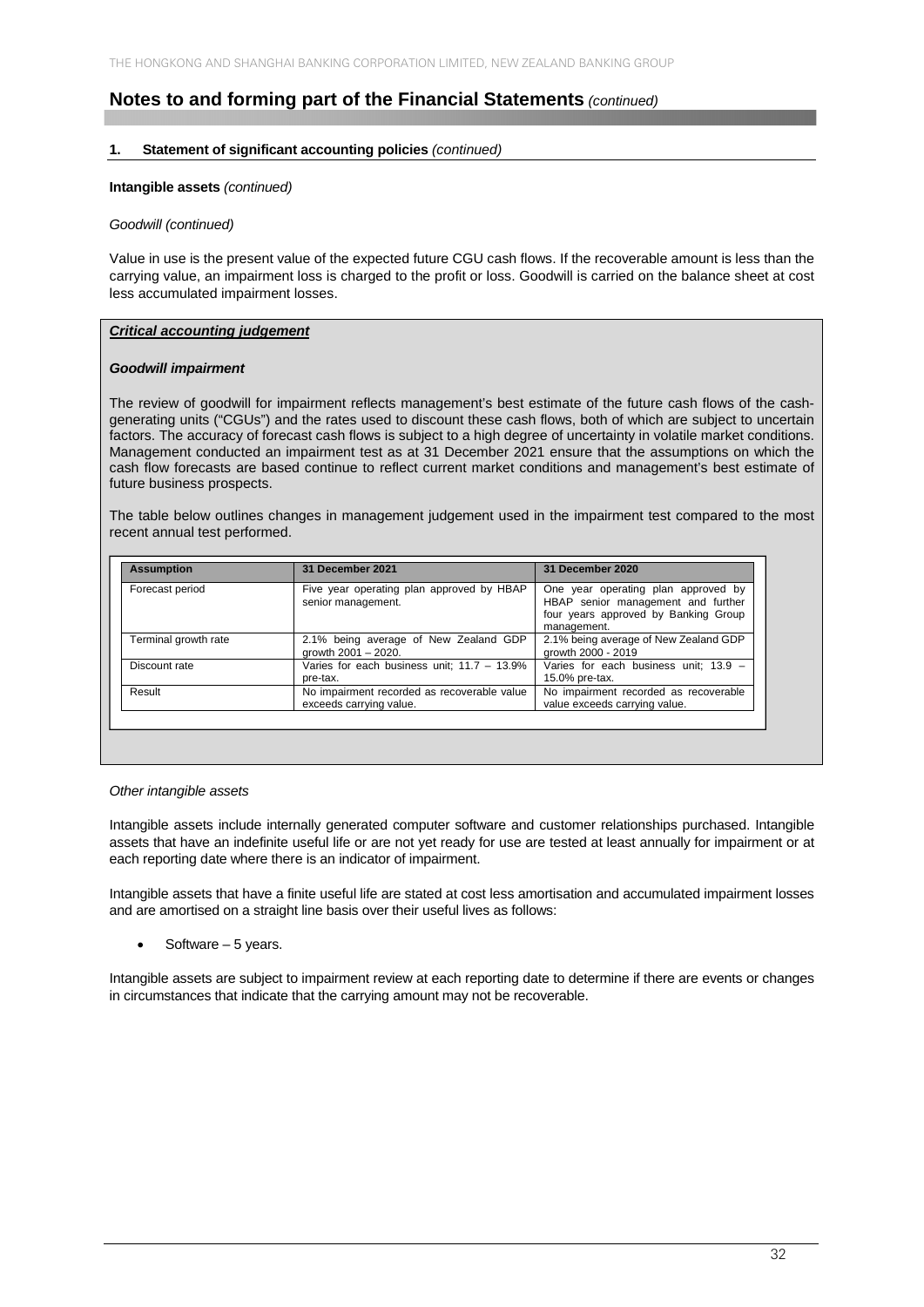#### **1. Statement of significant accounting policies** *(continued)*

#### **Provisions, contingent liabilities and guarantees**

Provisions for liabilities and charges are recognised when it is probable that an outflow of economic benefits will be required to settle a present legal or constructive obligation which has arisen as a result of past events and for which a reliable estimate can be made.

Contingent liabilities, which include certain guarantees and letters of credit pledged as collateral security and contingent liabilities related to legal proceedings or regulatory matters are not recognised in the financial statements but are disclosed unless the probability of settlement is remote.

Liabilities under financial guarantee contracts which are not classified as insurance contracts are recorded initially at their fair value, which is generally the fee received or the present value of the fee receivable.

#### *Critical accounting judgement*

#### *Provisions and contingent liabilities*

The recognition and measurement of provisions and contingent liabilities requires the Banking Group to make a number of judgements, assumptions and estimates. This includes whether a present obligation exists, the probability of an outflow of resources embodying economic benefits will be required to settle the obligation and the estimate of the amount of those outflows.

Provisions currently include amounts recognised in respect of regulatory and customer remediation as a result of internal reviews of the Banking Group's practices against industry developments and current legislation. A number of different assumptions, estimates and judgements have been applied in measuring a reliable estimate of the provision as at 31 December 2021. The provision recognised is not material to the Banking Group's financial performance or position, however it is possible the final amount payable could be materially different to the provision if the assumptions and judgements used in estimating the provision are different to the actual outcome.

#### **Statement of cash flows**

The Statement of Cash Flows has been prepared using the direct approach modified by the netting of certain items as appropriate to provide more meaningful disclosure in compliance with the standards.

Cash and cash equivalents reflect the balance of cash and liquid assets used in the day-to-day cash management of the Banking Group, which are unconditionally convertible into cash within no more than two working days. For the purpose of the statement of cash flows, cash and cash equivalents include highly liquid investments that are readily convertible to known amounts of cash and which are subject to an insignificant risk of change in value.

#### **Taxation**

Income tax on the profit or loss for the period comprises current tax and deferred tax. Income tax is recognised in the income statement except to the extent that it relates to items recognised in other comprehensive income or equity, in which case it is recognised in the same statement as the related item appears.

Current tax is the tax expected to be payable on the taxable profit for the year and on any adjustment to tax payable in respect of previous years. The group provides for potential current tax liabilities that may arise on the basis of the amounts expected to be paid to the tax authorities.

Deferred tax is recognised on temporary differences between the carrying amounts of assets and liabilities in the balance sheet, and the amounts attributed to such assets and liabilities for tax purposes. Deferred tax is calculated using the tax rates expected to apply in the periods in which the assets will be realised or the liabilities settled.

Current and deferred tax are calculated based on tax rates and laws enacted, or substantively enacted, by the balance sheet date.

The taxation standard NZ IAS 12 has been applied when transacting business combinations. The standard requires certain tax-effect accounting entries to be passed on acquisition date where there is a difference between the tax cost base and accounting carrying value. A taxable temporary difference arises which results in a deferred tax liability.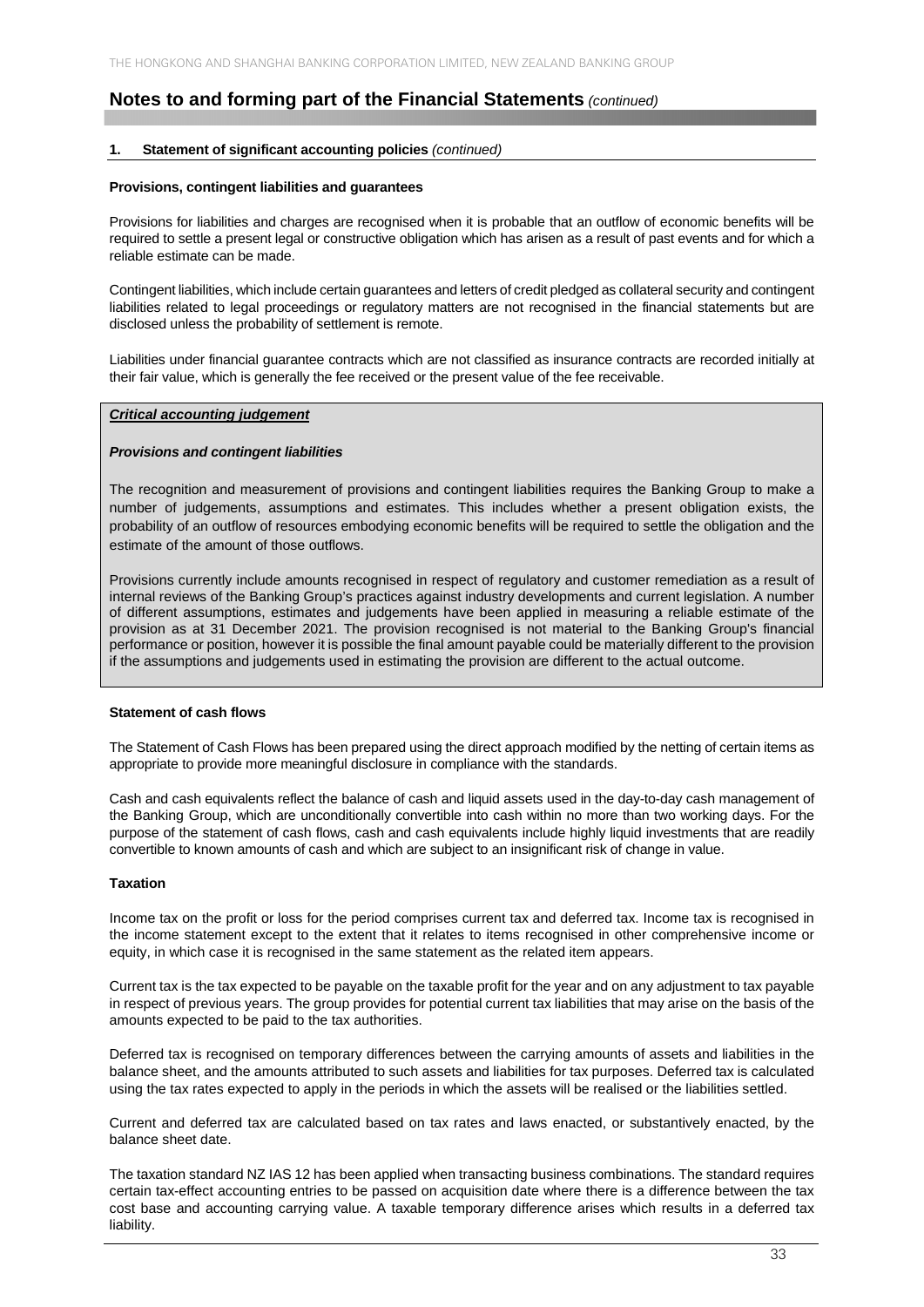#### **2. Risk management**

#### **OUR APPROACH TO RISK**

#### **Our risk appetite**

We recognise the importance of a strong culture, which refers to our shared attitudes, values and standards that shape behaviours related to risk awareness, risk taking and risk management. All our people are responsible for the management of risk, with the ultimate accountability residing with the Board.

We seek to build our business for the long term by balancing social, environmental and economic considerations in the decisions we make. Our strategic priorities are underpinned by our endeavour to operate in a sustainable way. This helps us to carry out our social responsibility and manage the risk profile of the business. We are committed to managing and mitigating climate-related risks, both physical and transition, and continue to incorporate consideration of these into how we manage and oversee risks internally and with our customers.

The following principles guide the Group's overarching appetite for risk and determine how our businesses and risks are managed.

#### *Financial position*

- We aim to maintain a strong capital position, defined by regulatory and internal capital ratios.
- We carry out liquidity and funding management for each operating entity, on a stand-alone basis.

#### *Operating model*

- We seek to generate returns in line with a conservative risk appetite and strong risk management capability.
- We aim to deliver sustainable earnings and consistent returns for shareholders.

#### *Business practice*

- We have zero tolerance for any of our people knowingly engaging in any business, activity or association where foreseeable reputational risk or damage has not been considered and/or mitigated.
- We have no appetite for deliberately or knowingly causing detriment to consumers, or incurring a breach of the letter or spirit of regulatory requirements.
- We have no appetite for inappropriate market conduct by any member of staff or by any group business.

#### *Enterprise-wide application*

Our risk appetite encapsulates the consideration of financial and non-financial risks. We define financial risk as the risk of a financial loss as a result of business activities. We actively take these types of risks to maximise shareholder value and profits. Non-financial risk is the risk to achieving our strategy or objectives as the result of failed internal processes, people and systems or from external events.

Our risk appetite is expressed in both quantitative and qualitative terms and applied at the global business level and to material operating entities. It continues to evolve and expand its scope as part of our regular review process.

Management reviews and approves the Banking Group's risk appetite annually to make sure it remains fit for purpose. The Banking Group's risk appetite is considered, developed and enhanced through:

- an alignment with our strategy, purpose, values and customer needs;
- trends highlighted in other group risk reports;
- communication with risk stewards on the developing risk landscape;
- strength of our liquidity and balance sheet:
- compliance with applicable laws and regulations;
- effectiveness of the applicable control environment to mitigate risk, informed by risk ratings from risk control assessments;
- functionality, capacity and resilience of available systems to manage risk; and
- the level of available staff with the required competencies to manage risks.

We formally articulate our risk appetite through our risk appetite statement ('RAS'), which is approved at the New Zealand Risk Management Meeting ('RMM'). Setting out our risk appetite ensures that we agree a suitable level of risk for our strategy. In this way, risk appetite informs our financial planning process and helps senior management to allocate capital to business activities, services and products.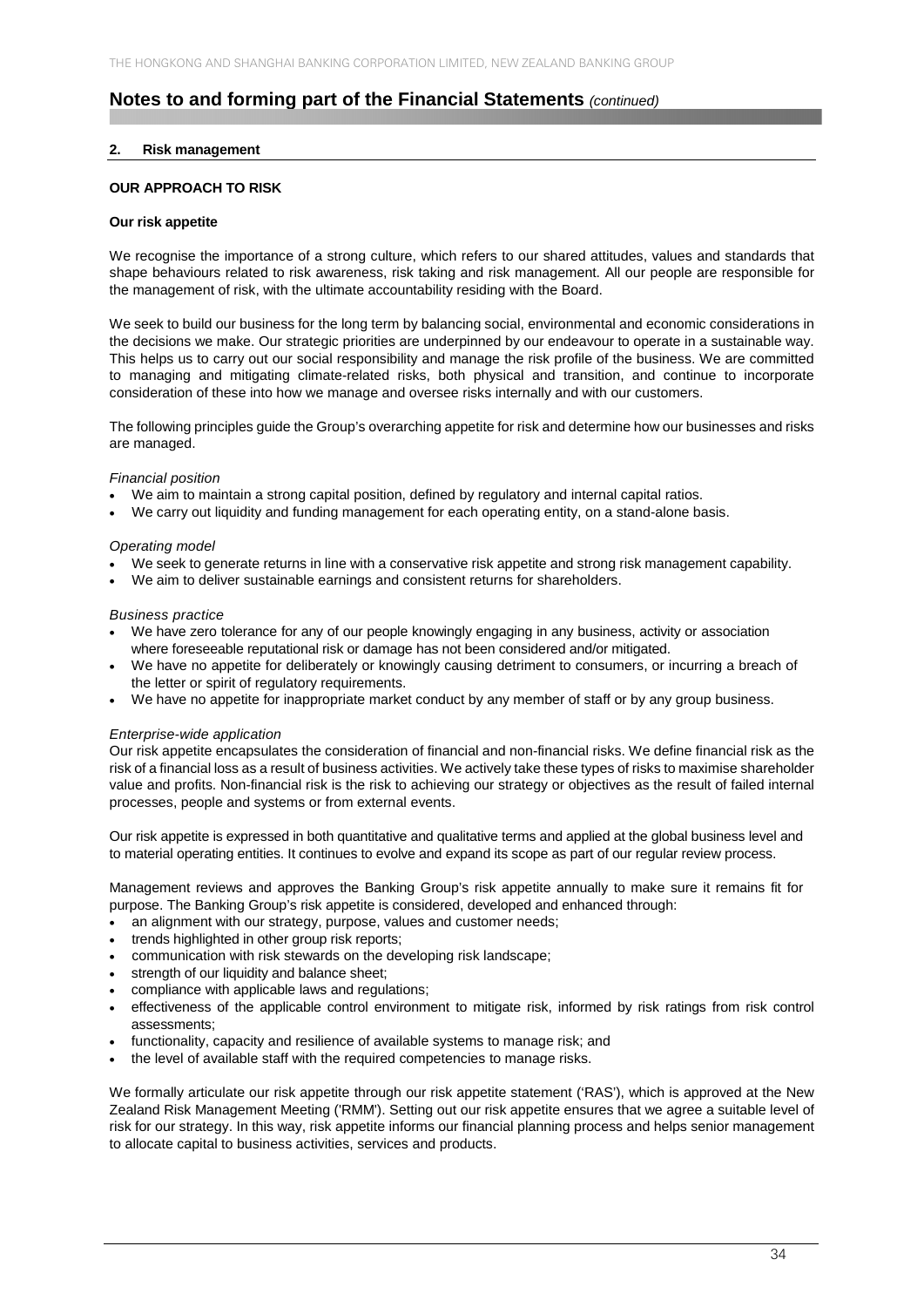#### **2. Risk management**

The RAS consists of qualitative statements and quantitative metrics, covering financial and non-financial risks. It is applied to the development of business line strategies, strategic and business planning, and remuneration. Performance against the RAS is reported to the New Zealand Risk Management Meeting alongside key risk indicators to support targeted insight and discussion on breaches of risk appetite and associated mitigating actions. This reporting allows risks to be promptly identified and mitigated, and informs risk-adjusted remuneration to drive a strong risk culture.

#### **Risk management policies**

We recognise that the primary role of risk management is to protect our customers, business, colleagues, shareholders and the communities that we serve, while ensuring we are able to support our strategy and provide sustainable growth. This is supported through our three lines of defence model described below.

The implementation of our business strategy, which include a globally managed transformation programme, remains a key focus. As we implement change initiatives, we actively manage the execution risks. We also perform periodic risk assessments, including against strategies to help ensure retention of key personnel for our continued safe operation.

We aim to use a comprehensive risk management approach across the organisation and across all risk types, underpinned by the HSBC Group's culture and values. This outlines key principles, policies and practices that we employ in managing material risks, both financial and non-financial.

The framework fosters continual monitoring, promotes risk awareness and encourages a sound operational and strategic decision making and escalation process. It also supports a consistent approach to identifying, assessing, managing and reporting the risks we accept and incur in our activities, with clear accountabilities. We continue to actively review and develop our risk management framework and enhance our approach to managing risk, through our activities with regard to: people and capabilities; governance; reporting and management information; credit risk management models; and data.

#### *Our risk culture*

Our executive risk governance structure is responsible for the enterprise-wide management of all risks, including key policies and frameworks for the management of risk within the Banking Group. The fostering of a strong risk culture is a key responsibility of our senior executives.

We use clear and consistent employee communications on risk to convey strategic messages and set the tone from senior management and the Board. We also deploy mandatory training on risk and compliance topics to embed skills and understanding in order to strengthen our risk culture and reinforce the attitude to risk in the behaviour expected of employees, as described in our risk policies.

#### *Our responsibilities*

All our people are responsible for identifying and managing risk within the scope of their role as part of the three lines of defence model.

To create a robust control environment to manage risks, we use an activity-based three lines of defence model. This model delineates management accountabilities and responsibilities for risk management and the control environment.

The model underpins our approach to risk management by clarifying responsibility and encouraging collaboration, as well as enabling efficient coordination of risk and control activities. The three lines of defence are summarised below:

- The first line of defence owns the risks and is responsible for identifying, recording, reporting and managing them in line with risk appetite, and ensuring that the right controls and assessments are in place to mitigate them.
- The second line of defence challenges the first line of defence on effective risk management, and provides advice and guidance in relation to the risk.
- The third line of defence is our Global Internal Audit function, which provides independent assurance that our risk management approach and processes are designed and operating effectively.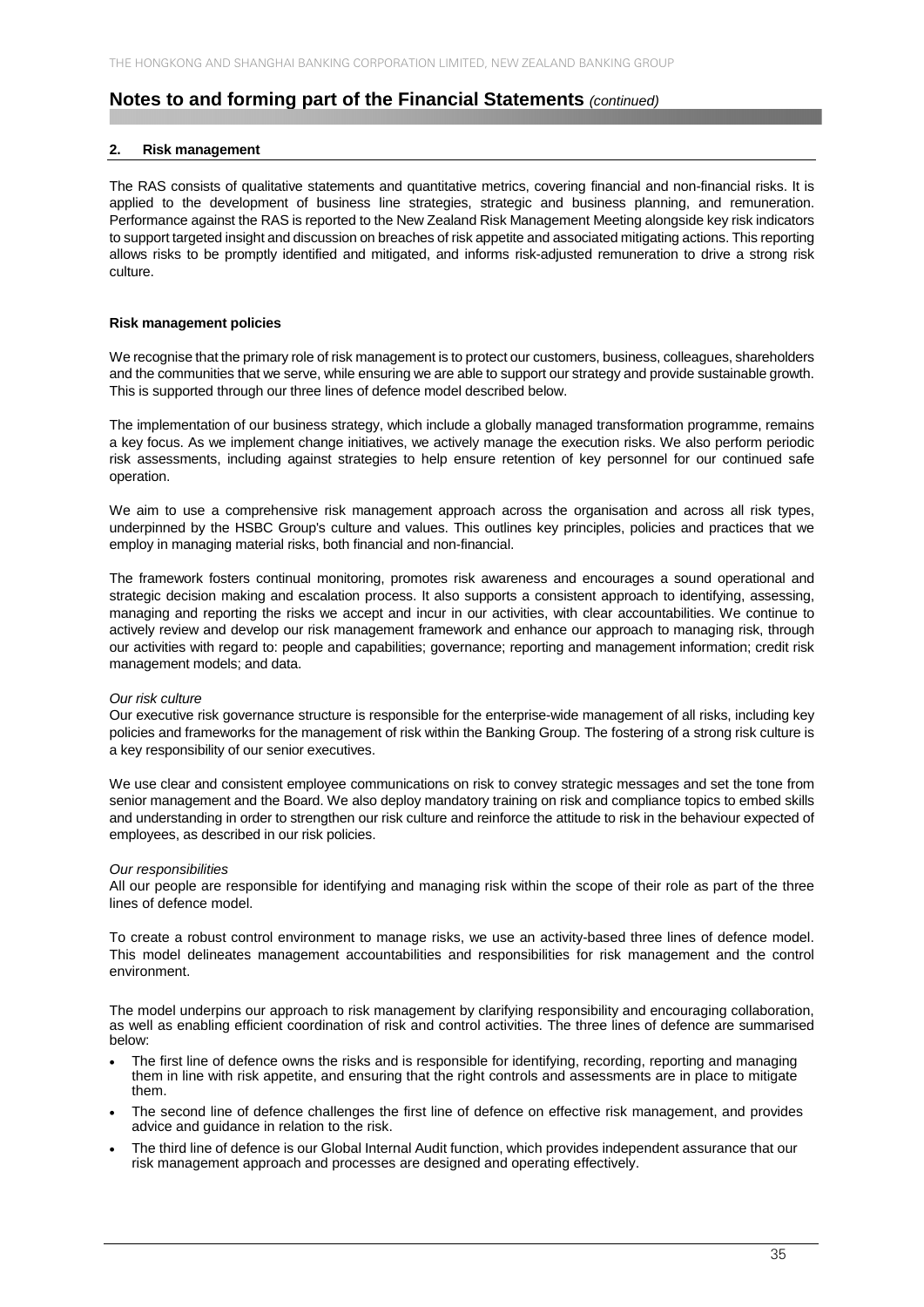## **2. Risk management** *(continued)*

## **CREDIT RISK**

Credit risk is the risk of financial loss if a customer or counterparty fails to meet an obligation under a contract. Credit risk arises principally from direct lending, trade finance and leasing business, but also from other products, such as guarantees.

## **Credit risk management**

There were no material changes to the policies and practices for the management of credit risk in 2021. Due to the unique market conditions in the COVID-19 outbreak, we continued to apply operational practices adopted during 2020 to provide short-term support to customers under the current policy framework.

We continue to assess the impact of economic developments in key markets on specific customers, customer segments or portfolios. As credit conditions change, we take mitigating action, including the revision of risk appetites or limits and tenors, as appropriate. In addition, we continue to evaluate the terms under which we provide credit facilities within the context of individual customer requirements, the quality of the relationship, local regulatory requirements, market practices and our local market position.

Credit approval authorities are delegated by the Group Board to the Group Chief Executive together with the authority to sub-delegate them.

The Credit Risk sub-function in Global Risk is responsible for the key policies and processes for managing credit risk, which include formulating Group credit policies and risk rating frameworks, guiding the Group's appetite for credit risk exposures, undertaking independent reviews and objective assessment of credit risk, and monitoring performance and management of portfolios.

The principal objectives of our credit risk management are:

- to maintain across the HSBC Group a strong culture of responsible lending, and robust risk policies and control frameworks;
- to both partner and challenge our businesses in defining implementing and continually re-evaluating our risk appetite under actual and scenario conditions; and
- to ensure there is independent, expert scrutiny of credit risks, their costs and their mitigation.

## *Key risk management processes*

## *Expected credit loss provisioning process*

The expected credit loss ("ECL") provisioning process comprises three main areas: modelling and data, implementation; and governance.

## *Modelling and data*

The Group has established modelling and data processes which are subject to internal model risk governance including independent review of significant model developments.

## *Implementation*

The Group's centralised impairment engine performs the expected credit loss calculation using data, which is subject to a number of validation checks and enhancements, from a variety of client, finance and risk systems. Where possible, these checks and processes are performed in a globally consistent and centralised manner.

## *Governance*

The Banking Group has established a forum with representatives from Credit Risk, and Finance in order to review and approve the impairment results.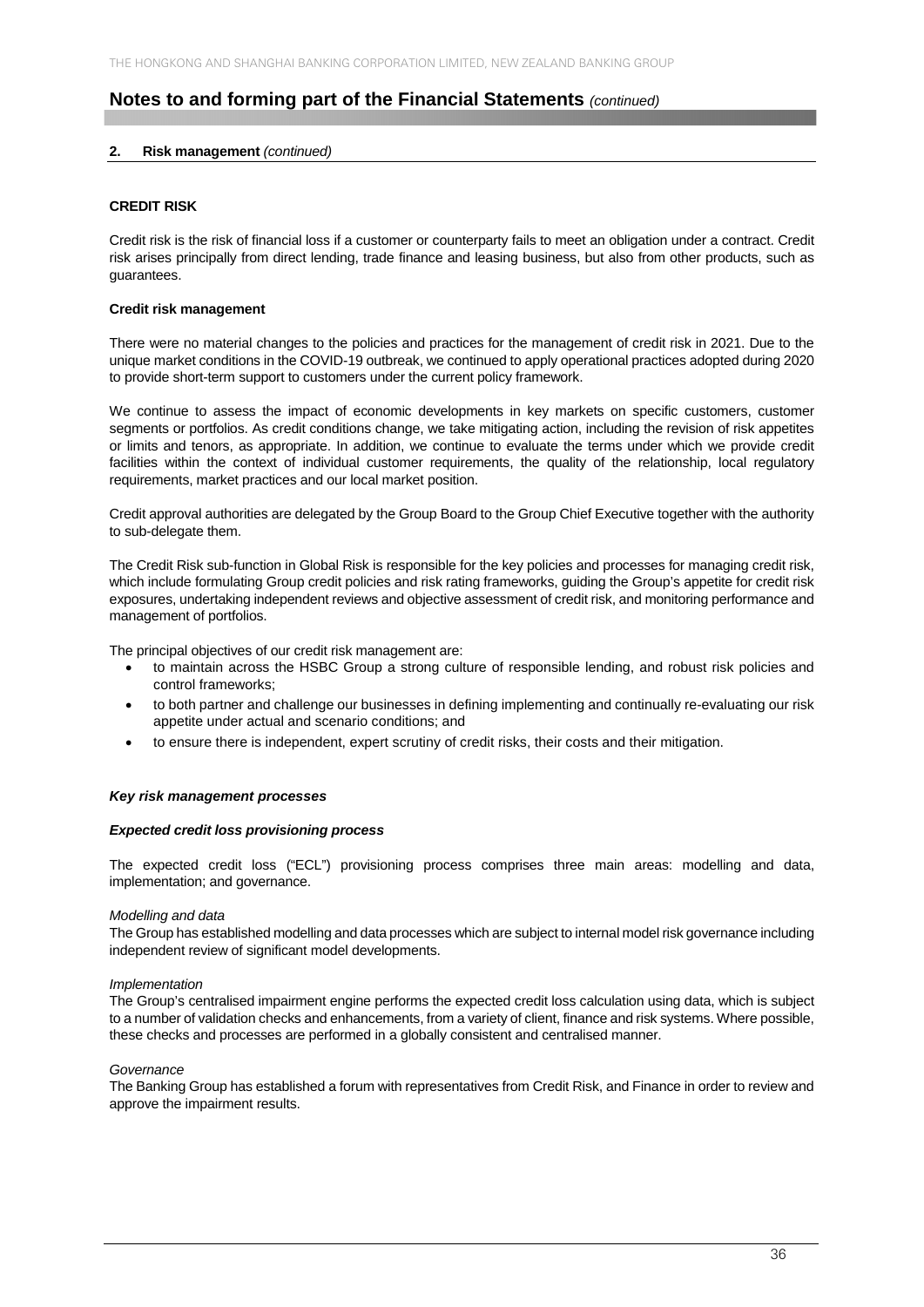## **2. Risk management** *(continued)*

### **Credit risk** *(continued)*

### *Key risk management processes (continued)*

### *Credit concentration*

Concentrations of credit risk arise when there are single material counterparty exposures or when there are a number of counterparties or exposures that have comparable economic characteristics, or such counterparties are engaged in similar activities or operate in the same geographical areas or industry sectors so that their collective ability to meet contractual obligations is uniformly affected by changes in economic, political or other conditions. The Group's credit risk limits to counterparties in the financial and sovereign sectors are managed centrally to optimise the use of credit availability and to avoid excessive risk concentration. The Banking Group remains responsible for its own credit exposures. We use a number of controls and measures to minimise undue concentration of exposure in our portfolios across industries and products. These include where required portfolio and counterparty limits, enhanced approval and review controls.

## *Credit quality*

Our risk rating system facilitates the internal ratings-based approach under the Basel framework adopted by the Group. Our credit quality classifications encompass a range of granular internal credit rating grades assigned to wholesale and retail lending businesses, and the external ratings attributed by external agencies to debt securities.

## *Wholesale Lending*

Wholesale lending use a customer risk rating ("CRR") 10-grade scale summarising a more granular 23-grade scale of obligor probability of default ("PD"). All corporate customers are rated using the 10-grade or 23-grade scale, depending on the degree of sophistication of the Basel approach adopted for the exposure.

Each CRR band is associated with an external rating grade by reference to long-run default rates for that grade, represented by the average of issuer-weighted historical default rates. This mapping between internal and external ratings is indicative and may vary over time.

## *Retail Lending*

Retail lending credit quality is based on a 12-month point-in-time ('PIT') probability-weighted probability of default.

## *Right to offset*

The Banking Group does have legal right of off-set in some instances under certain conditions. All balances have been disclosed gross with the conditions giving rise to the legal right of off-set not being present.

## **CLIMATE-RELATED RISK**

Climate change can have an impact across the Group's risk taxonomy through both transition and physical channels. Transition risk can rise from the move to a low-carbon economy, such as through policy, regulatory and technology changes. Physical risk can arise through increasing severity and/or frequency of severe weather or other climatic events, such as rising seas levels and flooding. These have the potential to cause both idiosyncratic and systematic risks, resulting in potential financial and non-financial impacts for the Group. Financial impacts could materialise if transition and physical risks impact the ability of our customers to repay their loans. Non-financial impacts could materialise if our own assets and operations are impacted by extreme weather or chronic changes in weather patterns, or as a result of business decisions to achieve our climate ambition.

#### *How climate change is impacting our customers*

Climate change could impact our customers in two main ways. Firstly, customer business models may fail to align to a low-carbon economy, which could mean, for example, that new climate-related regulation may have a material impact on their business. Secondly, extreme weather events or chronic changes in weather patterns may damage our customers' assets leaving them unable to operate their business or live in their home.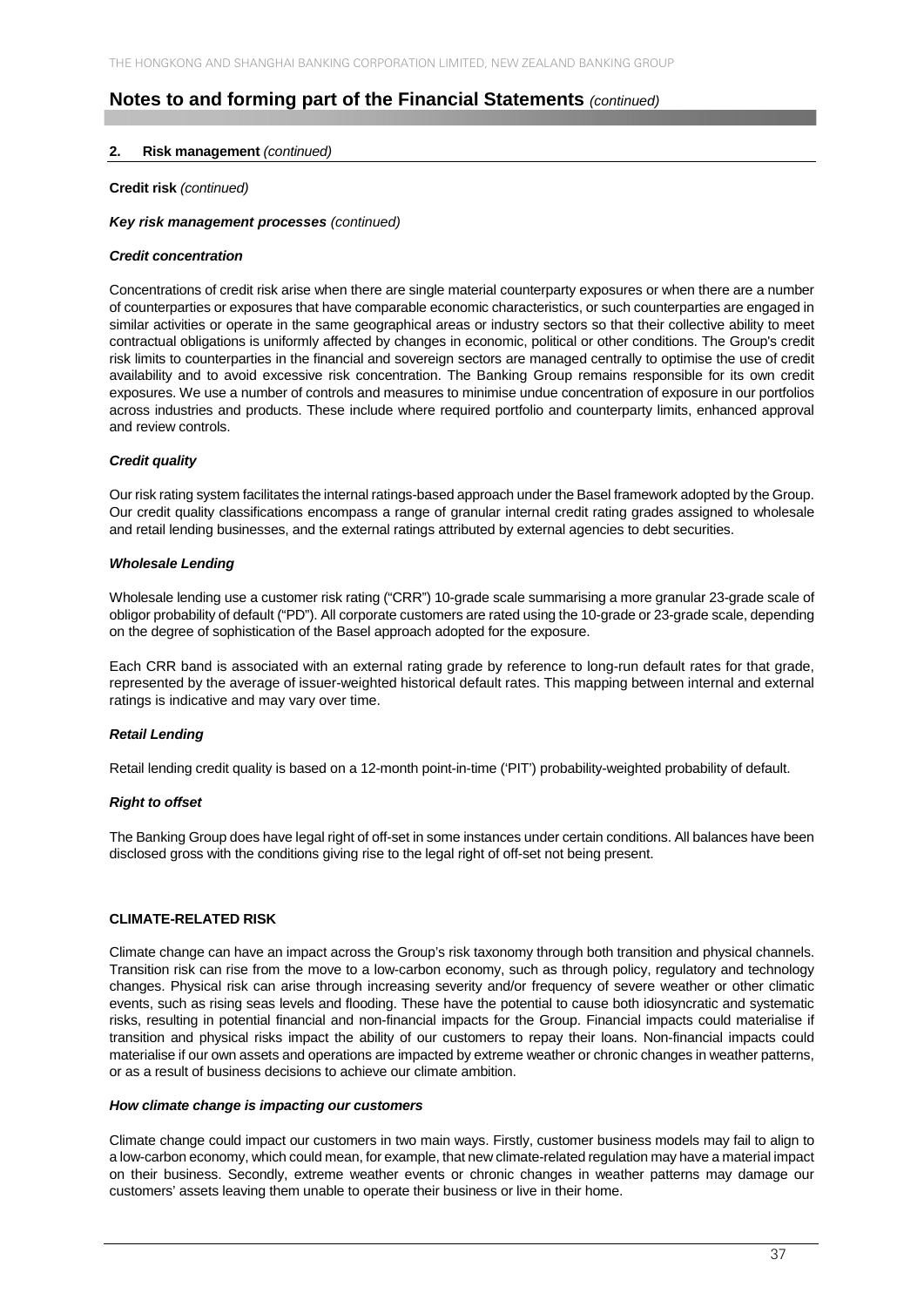## **2. Risk management** *(continued)*

### **Climate related risk** *(continued)*

One of the most valuable ways we can help our customers navigate the transition challenges and to become more resilient to the physical impacts of climate change is through financing and investment. To do this effectively, we must understand the risks they are facing.

The table below summarises the key categories of transition, physical risk, with examples of how our customers might be affected financially by climate change and the shift to a low-carbon economy.

| <b>UIIIIAIC NISR</b> |                     | Maill Causes Of Hilancial Impact Off Customers                            |
|----------------------|---------------------|---------------------------------------------------------------------------|
| Transition           | Policy and legal    | Mandates on, and regulation of, existing products and services Litigation |
|                      |                     | from parties who have suffered from the effects of climate change         |
|                      | Technology          | Replacement of existing products with lower emission options              |
|                      | End-demand (market) | Changing consumer behaviour                                               |
|                      | Reputational        | Increased scrutiny following a change in stakeholder perceptions of       |
|                      |                     | climate-related action or inaction                                        |
| Physical             | Acute               | Increased frequency and severity of weather events                        |
|                      | Chronic             | Changes in precipitation patterns Rising temperatures                     |
|                      |                     |                                                                           |

**Climate Risk Main causes of financial impact on customers** 

#### *Integrating climate risk into risk management*

Our approach to climate risk management is aligned to our Group-wide risk management framework and three line of defence model, which sets out how we identify, assess and manage our risks.

## *Climate Risk Appetite*

Our climate risk appetite metrics aim to support the oversight and management of the financial and non-financial risks from climate change, meet regulatory expectations and support the business to deliver or climate ambition in a safe and sustainable way. Our measures are focused on the oversight and management of our key climate risks – wholesale credit risk, retail credit risk, reputational risk, resilience risk and regulatory compliance risk. Our future ambition for our climate risk appetite is to:

- Adapt the RAS metrics to incorporate forward looking transition plans and net zero commitments;
- Expand non-financial risk metrics to consider other financial and non-financial risks; and.
- Use enhanced scenario analysis capabilities.

## *Climate Risk Policies, Processes and Controls*

We have also integrated climate risk into the supporting policies, processes and controls for our key climate risks. For example, we have updated our policy on product management and developed the first version of a climate risk scoring tool for our corporate portfolios. In addition, the Group has published and started to implement a new Thermal Coal Phase-out Policy.

## *Wholesale Credit Risk*

The Group has identified 6 key sectors where our wholesale credit customers have the highest climate risk based on their carbon emissions. These are oil & gas, building and construction, automotive, power and utilities and metals and mining. Within New Zealand we have additionally included the dairy and meat processing sectors due to local significance.

We continue to engage with our largest customers in high-risk sectors with the addition of four more sectors which are agriculture, manufacturing, real estate and transportation. The customer questionnaires help us asses and improve our understanding of the impact of climate change on our customers' business models and any related transition strategies. It also helps us to identify potential business opportunities to support the transition.

## *Retail credit risk*

We manage retail credit risk under a framework of controls that enable the identification and assessment of credit risk. from individual credit facilities through to the total portfolio, across Wealth and Personal Banking ('WPB'). Understanding the impact of climate risk relies heavily upon the availability of quality data, as well as on the evolution of climate risk modelling expertise. We have begun to process assess appropriate thresholds for determining high physical risk locations and this work will continue in 2022.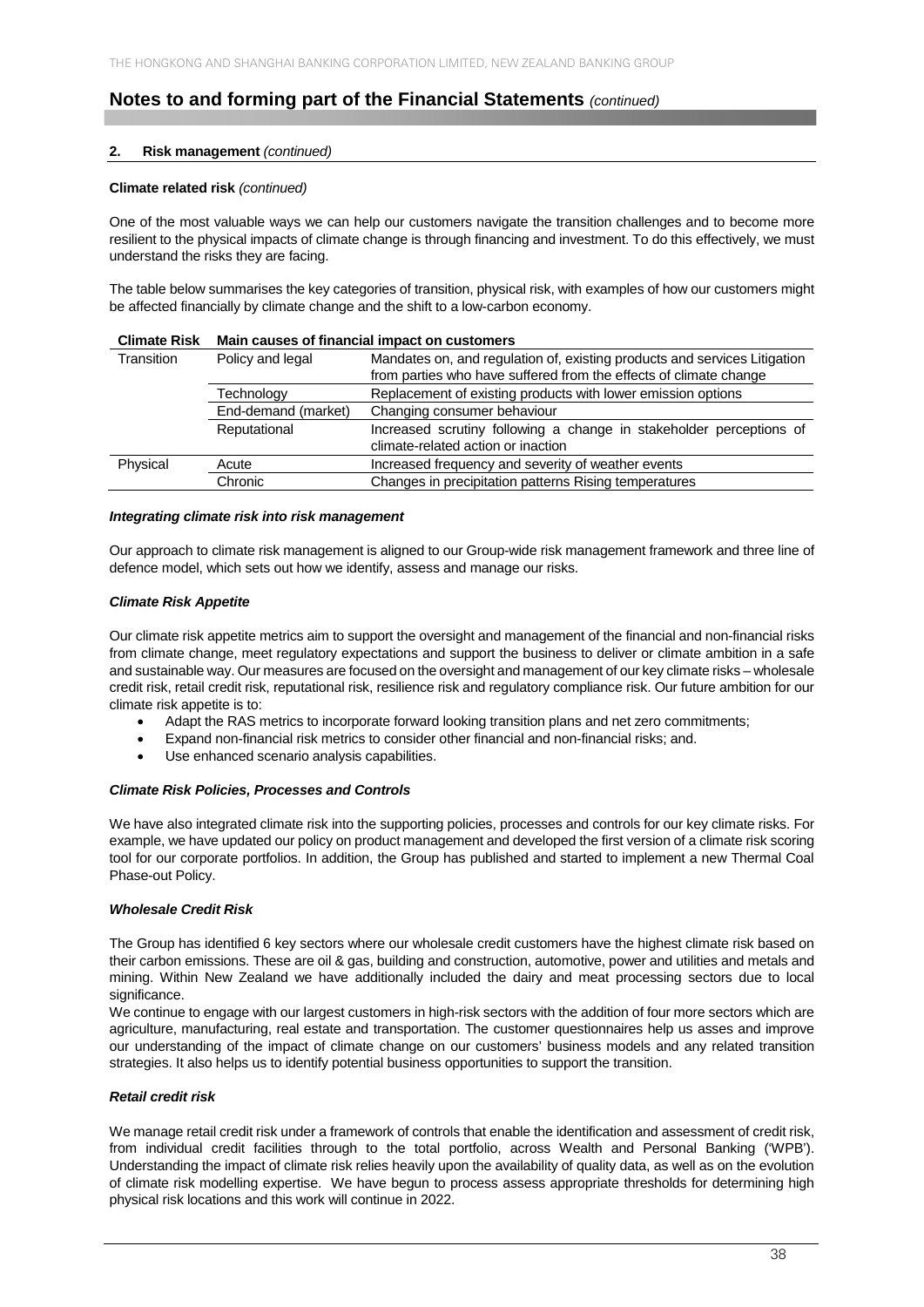## **2. Risk management** *(continued)*

## **MARKET RISK**

Market risk is the risk that movements in market factors, including foreign exchange rates and commodity prices, interest rates, credit spreads and equity prices, will reduce our income or the value of our portfolios. Market risk arises on financial instruments which are measured at fair value and those which are measured at amortised cost. The objective of market risk management is to control market risk exposures to achieve an optimal return while maintaining risk at acceptable levels.

The Banking Group monitors market risk separately for trading portfolios and non-trading portfolios and use similar management policies and measurement techniques. Our objective is to manage and control market risk exposures while maintaining a market profile consistent with our risk appetite. The Banking Group does not have significant traded risk exposure.

Market risk is managed and controlled through limits approved by the Banking Group's Risk Management Meeting ('RMM"). These limits are allocated across business lines principally Global Markets. The Banking Group risk limits are determined for each portfolio and are set by product and risk type with market liquidity being a principal factor in determining the level of limits set. Limits are set using a combination of risk measurement techniques, including position limits, sensitivity limits, as well as value at risk limits at a portfolio level.

The Banking Group is required to assess the market risks which arise on each product in its business and to transfer these risks to either its local Global Markets unit for management, or to separate books managed under the supervision of the Asset Liability Committee "ALCO". The aim is to ensure that all market risks are consolidated within operations which have the necessary skills, tools, management and governance to manage such risks professionally.

Market risk in non-trading portfolios arises principally from mismatches between the future yield on assets and their funding cost, as a result of interest rate changes. Analysis of this risk is complicated by having to make assumptions on optionality in certain product areas, for example, mortgage prepayments and from behavioural assumptions regarding the economic duration of liabilities which are contractually repayable on demand, for example, current accounts.

## *Value at Risk ("VaR")*

Value at risk ('VaR') is a technique for estimating potential losses on risk positions as a result of movements in market rates and prices over a specified time horizon and to a given level of confidence. The use of VaR is integrated into market risk management and calculated for all trading positions regardless of how we capitalise them.

In addition, we calculate VaR for non-trading portfolios to have a complete picture of risk. Where we do not calculate VaR explicitly, we use alternative tools as summarised in the 'Stress testing' section below.

Our models are predominantly based on historical simulation that incorporates the following features:

- historical market rates and prices, which are calculated with reference to foreign exchange rates, commodity prices, interest rates, equity prices and the associated volatilities;
- potential market movements utilised for VaR, which are calculated with reference to data from the past two years; and
- VaR measures, which are calculated to a 99% confidence level and use a one-day holding period.

The models also incorporate the effect of option features on the underlying exposures. The nature of the VaR models means that an increase in observed market volatility will lead to an increase in VaR without any changes in the underlying positions.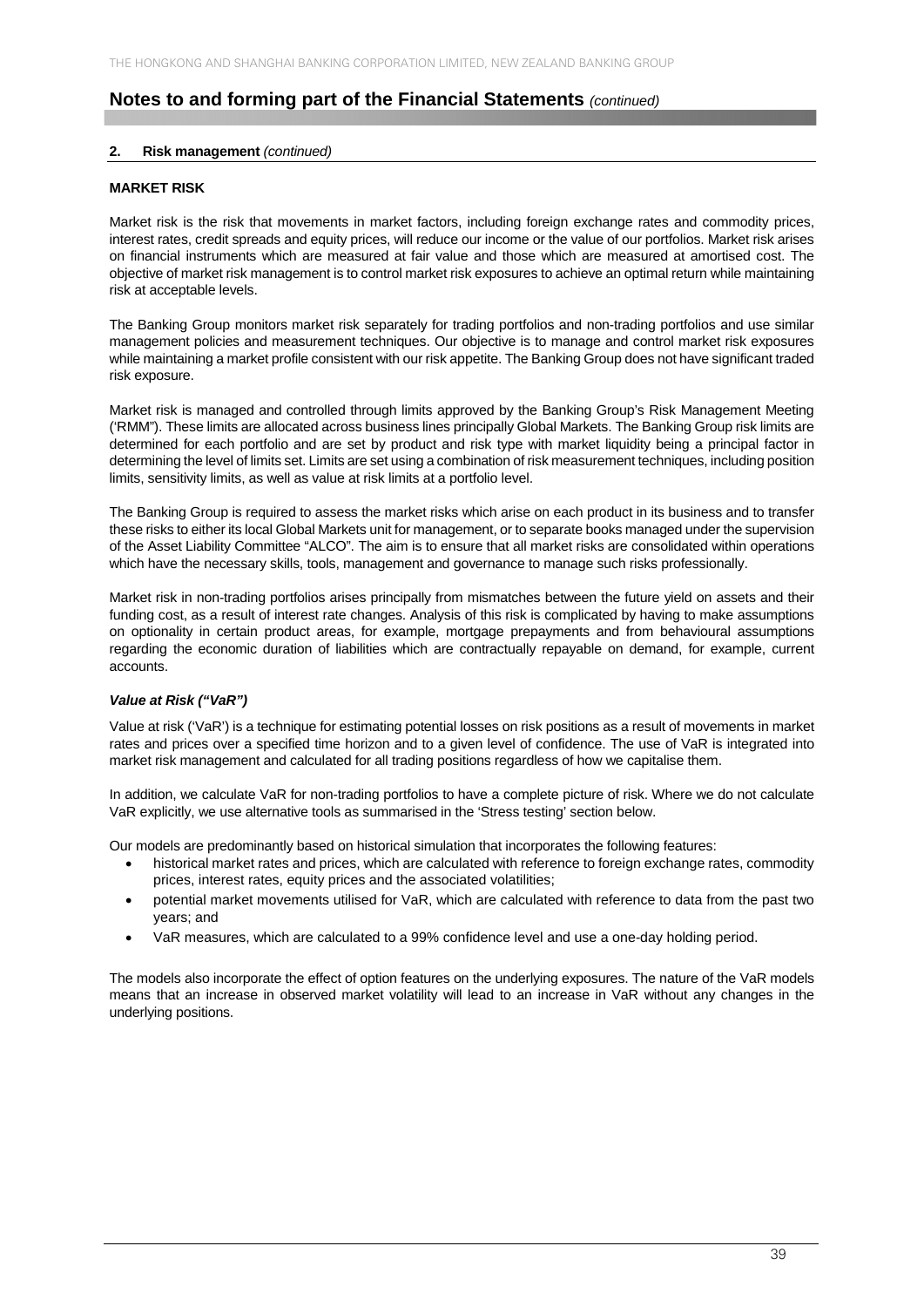## **2. Risk management** *(continued)*

## **Market risk** *(continued)*

### *VaR model limitations*

Although a valuable guide to risk, VaR should always be viewed in the context of its limitations. For example:

- Use of historical data as a proxy for estimating future events may not encompass all potential events, particularly those that are extreme in nature.
- The use of a one-day holding period for risk management purposes of trading and non-trading books assumes that this short period is sufficient to hedge or liquidate all positions.
- The use of a 99% confidence level does not take into account losses that might occur beyond this level of confidence.
- VaR is calculated on the basis of exposures outstanding at the close of business and therefore does not necessarily reflect intra-day exposures.

### *Stress testing*

Stress testing is an important procedure that is integrated into our market risk management framework to evaluate the potential impact on portfolio values of more extreme, although plausible, events or movements in a set of financial variables. In such abnormal scenarios, losses can be much greater than those predicted by VAR modelling. The risk appetite around potential stress losses is set and monitored against referral limits.

The Group carries out stress testing at a regional level in HBAP and at a global level in Group using data from internal systems, with relevant results provided to the management of the Banking Group. A standard set of scenarios is utilised consistently across all sites within the Group.

The Banking Group does not hold any significant open trading positions. Under current scenarios the potential adverse profit impact from market risk is immaterial. This is consistent with the comparable period.

## *Currency risk*

The Banking Group's foreign currency exposures comprise those which arise from foreign exchange dealing within Global Markets and currency exposures originated by other banking business. The latter are transferred to Global Markets where they are managed together with exposures which result from dealing within limits approved by HBAP Executive Committee. These exposures are managed on a daily basis.

Foreign currency risk exposure is disclosed in Note 27. A sensitivity analysis is not presented as the sensitivity range is immaterial due to the Banking Group FX exposure being materially hedged.

## *Interest rate risk*

Interest rate risk in the banking book is the risk of an adverse impact to earnings or capital due to changes in market interest rates. It is generated by our non-traded assets and liabilities, specifically loans, deposits and financial instruments that are not held for trading intent or that are held in order to hedge positions held with trading intent.

This risk is monitored and controlled by the Asset Liability Capital Management ("ALCM") function. This includes reviewing and challenging the business prior to the release of new products and in respect of proposed behavioural assumptions used for hedging activities. The ALCM function is also responsible for maintaining and updating the transfer pricing framework, and managing the balance sheet in conjunction with Balance Sheet Management ("BSM"). Interest rate risk in the banking book is transferred to and managed by BSM, and also monitored by Wholesale Market Risk, Product Control and ALCM functions with reference to established risk.

BSM manages the banking book interest rate positions transferred to it within the market risk limits approved by RMM. Risk acts as a second line of defence. The global businesses can only transfer non-trading assets and liabilities to BSM provided BSM can economically hedge the risk it receives.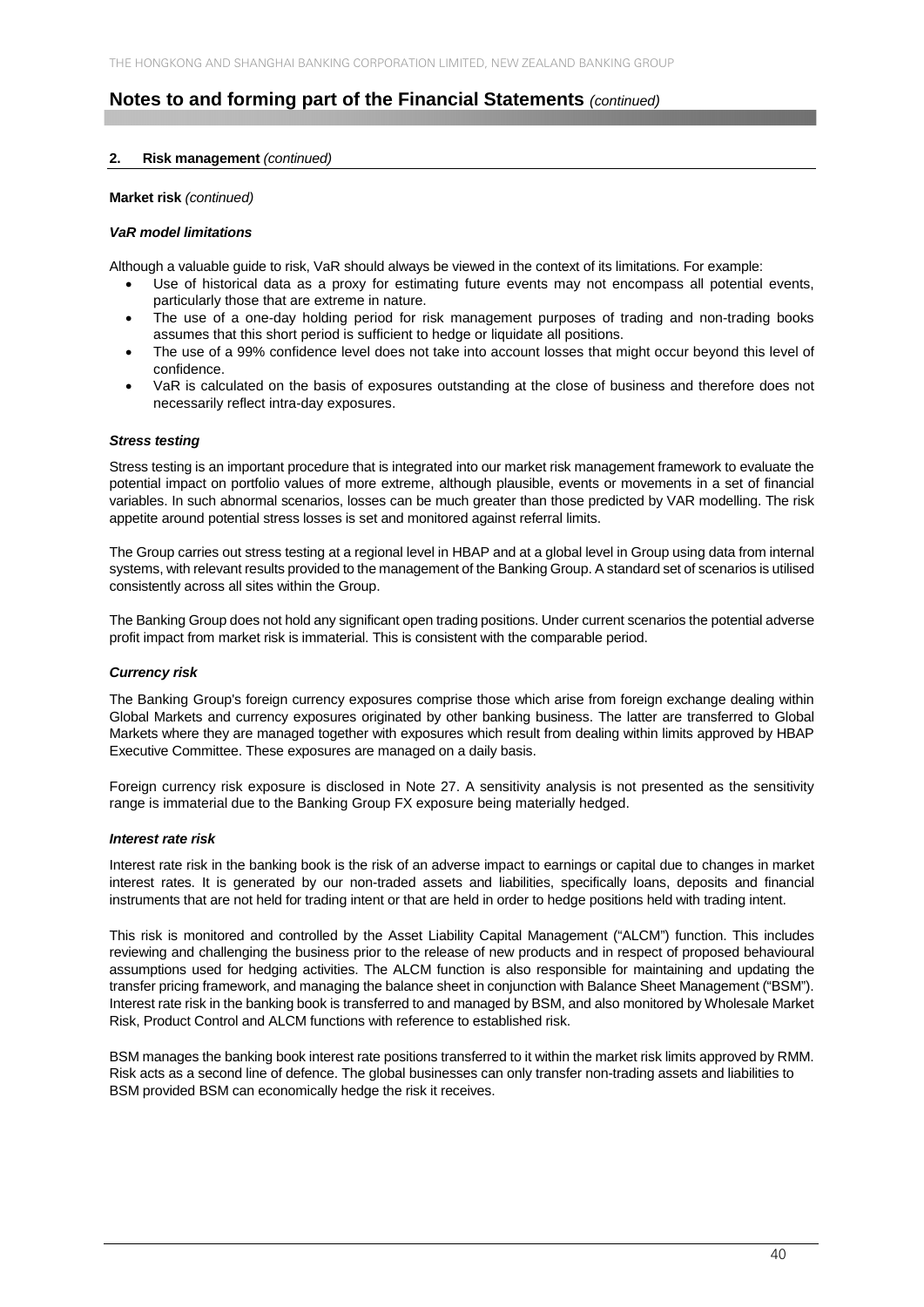## **2. Risk management** *(continued)*

## **Market risk** *(continued)*

### *Interest rate risk (continued)*

Any interest rate risk that BSM cannot economically hedge is not transferred and will remain within the global business where the risks originate.

Within the Group a number of measures are used to monitor and control interest rate risk in the banking book, including non-traded VaR, net interest income sensitivity and economic value of equity ('EVE'). An interest rate sensitivity analysis is not presented as the sensitivity range is immaterial to the Banking Group.

## **LIQUIDITY AND FUNDING RISK**

Liquidity risk is the risk that the Banking Group does not have sufficient financial resources to meet its obligations as they fall due. This risk arises from mismatches in the timing of cash flows. Funding risk is the risk the Banking Group cannot raise funding or can only do so at excessive cost.

The objective of the Group's liquidity and funding management framework is to ensure that all foreseeable funding commitments can be met when due, and that access to the wholesale markets is co-ordinated and cost-effective. To this end, the Banking Group maintains a diversified funding base comprising core retail and corporate customer deposits and institutional balances. This is augmented with wholesale funding and portfolios of highly liquid assets diversified by currency and maturity which are held to enable the Banking Group to respond quickly and smoothly to unforeseen liquidity requirements.

The Group requires its operating entities to maintain a strong liquidity base to support the risks inherent in our business, meeting regulatory requirements at all times.

## *Policies and procedures*

Management of liquidity and funding is primarily undertaken locally in HBAP's operating entities in compliance with the Group's risk management framework. Limits and metrics are managed locally but are subject to robust global review and challenge to ensure consistency of approach and application of the Group's policies and procedures. These limits vary according to the depth and liquidity of the market in which the entities operate. It is the Group's policy that liquidity and funding risk is managed at an operating entity level to make sure that obligations can be met in the jurisdictions where they fall due, generally without reliance on other parts of the Group. Operating entities are required to meet internal minimum requirements and any applicable regulatory requirements at all times

The primary responsibility for managing liquidity and funding within the Group's framework and risk appetite resides with the Banking Group ALCO.

The Banking Group's principal liquidity and funding risk management procedures and policies, which follow policies established by the Group, include the following:

- projecting cash flows under various stress scenarios and considering the level of liquid assets necessary in relation thereto;
- monitoring balance sheet liquidity and funding ratios against internal and regulatory requirements;
- maintaining a diverse range of funding sources with adequate back-up facilities;
- managing the concentration and profile of term funding;
- maintaining debt financing plans;
- monitoring of depositor concentration in order to avoid undue reliance on large individual depositors and ensuring a satisfactory overall funding mix; and
- maintaining liquidity and funding contingency plans. These plans identify early indicators of stress conditions and describe actions to be taken in the event of difficulties arising from systemic or other crises, while minimising adverse long-term implications for the business.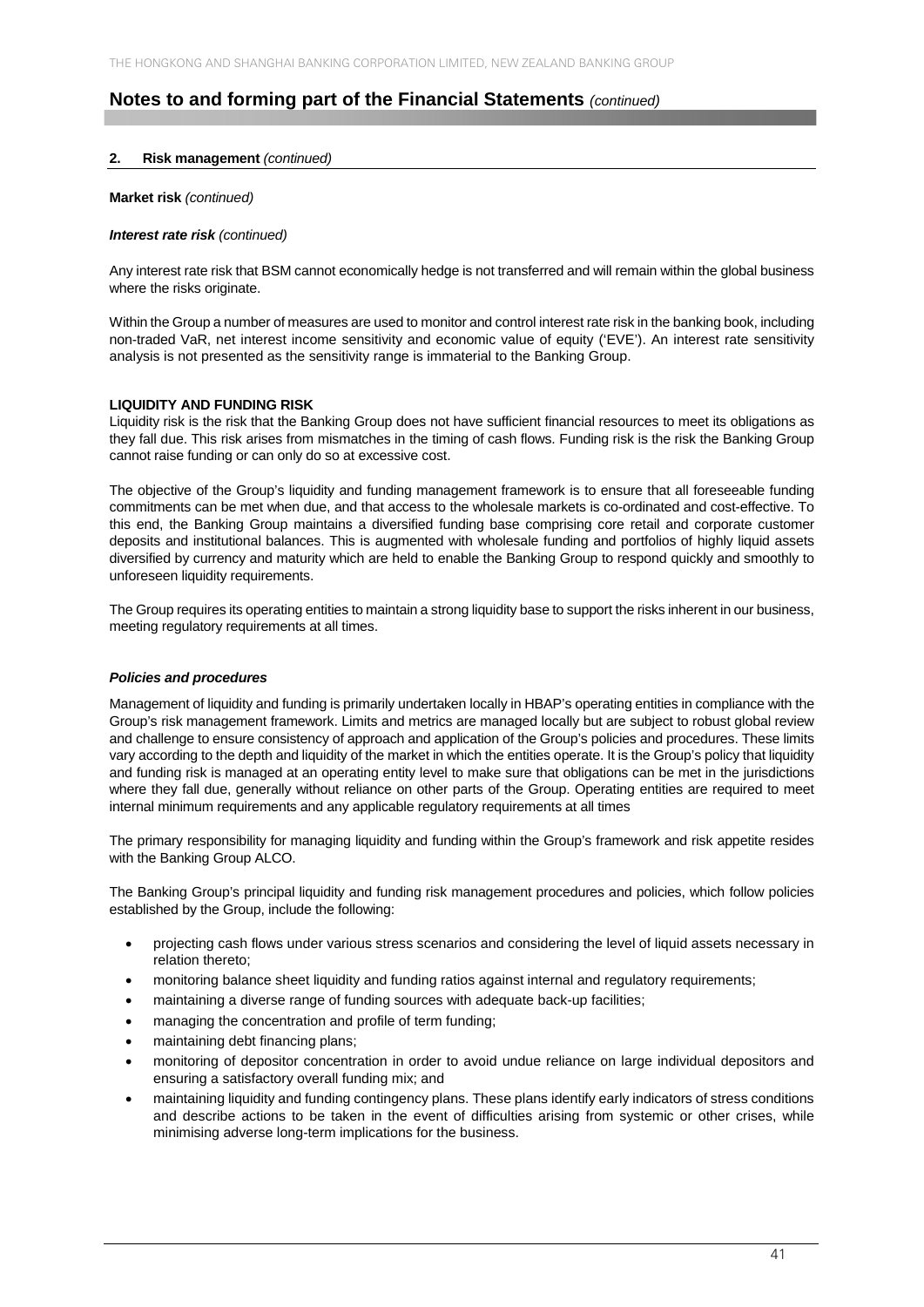## **2. Risk Management** *(continued)*

## **Liquidity and funding risk** *(continued)*

## *Liquidity and funding risk management framework*

The Banking Group uses the liquidity coverage ratio ("LCR") and net stable funding ratio ("NSFR") regulatory framework as a foundation, but adds extra metrics, limits and overlays to address the risks that we consider are not adequately reflected by the regulatory framework.

During 2021, an internal liquidity metric ("ILM") was introduced to supplement the LCR and NSFR metrics.

An appropriate funding and liquidity profile is managed through a wide set of measures:

- minimum LCR requirement;
- minimum NSFR requirement;
- an internal liquidity metric;
- legal entity depositor concentration limit;
- three-month and 12-month cumulative rolling term contractual maturity limits covering deposits from banks, deposits from non-bank financial institutions and securities issued;
- annual internal liquidity adequacy assessment process ("ILAAP") by principal operating entity;
- minimum LCR requirement by currency:
- intra-day liquidity;
- the application of liquidity funds transfer pricing; and
- forward-looking funding assessments.

## *Liquidity coverage ratio*

(Unaudited)

The LCR aims to ensure that a bank has sufficient unencumbered high-quality liquid assets ("HQLA") to meet its liquidity needs in a 30-calendar-day liquidity stress scenario. HQLA consist of cash or assets that can be converted into cash at little or no loss of value in markets.

As at 31 December 2021, the Banking Group was above minimum internal risk limits with regards to this metric.

## *Net stable funding ratio*

(Unaudited)

We are required to maintain sufficient stable funding. The Net Stable Funding Ratio ('NSFR') measures stable funding relative to required stable funding, and reflects a bank's long-term funding profile (funding with a term of more than a year). It is designed to complement the LCR.

As at 31 December 2021, the Banking Group was above minimum internal risk limits with regards to this metric.

## *Internal Liquidity Metric*

(Unaudited)

The ILM provides an internal view of daily liquidity risk considering site-specific idiosyncrasies and the ability to recover through the crisis continuum based on site-specific management actions. Key features of this metric includes a 90-day stress period, HSBC specific behavioural assumptions, localised liquid asset monetisation assumptions and management actions.

As at 31 December, the Banking Group was above minimum internal risk limits with regards to this metric.

## *Depositor concentration and term funding maturity concentration*

(Unaudited)

The LCR and NSFR metrics assume a stressed outflow based on a portfolio of depositors within each deposit segment.

The validity of these assumptions is challenged if the underlying depositors do not represent a large enough portfolio so that a depositor concentration exists. Deposit concentration is measured and monitored at a legal entity basis.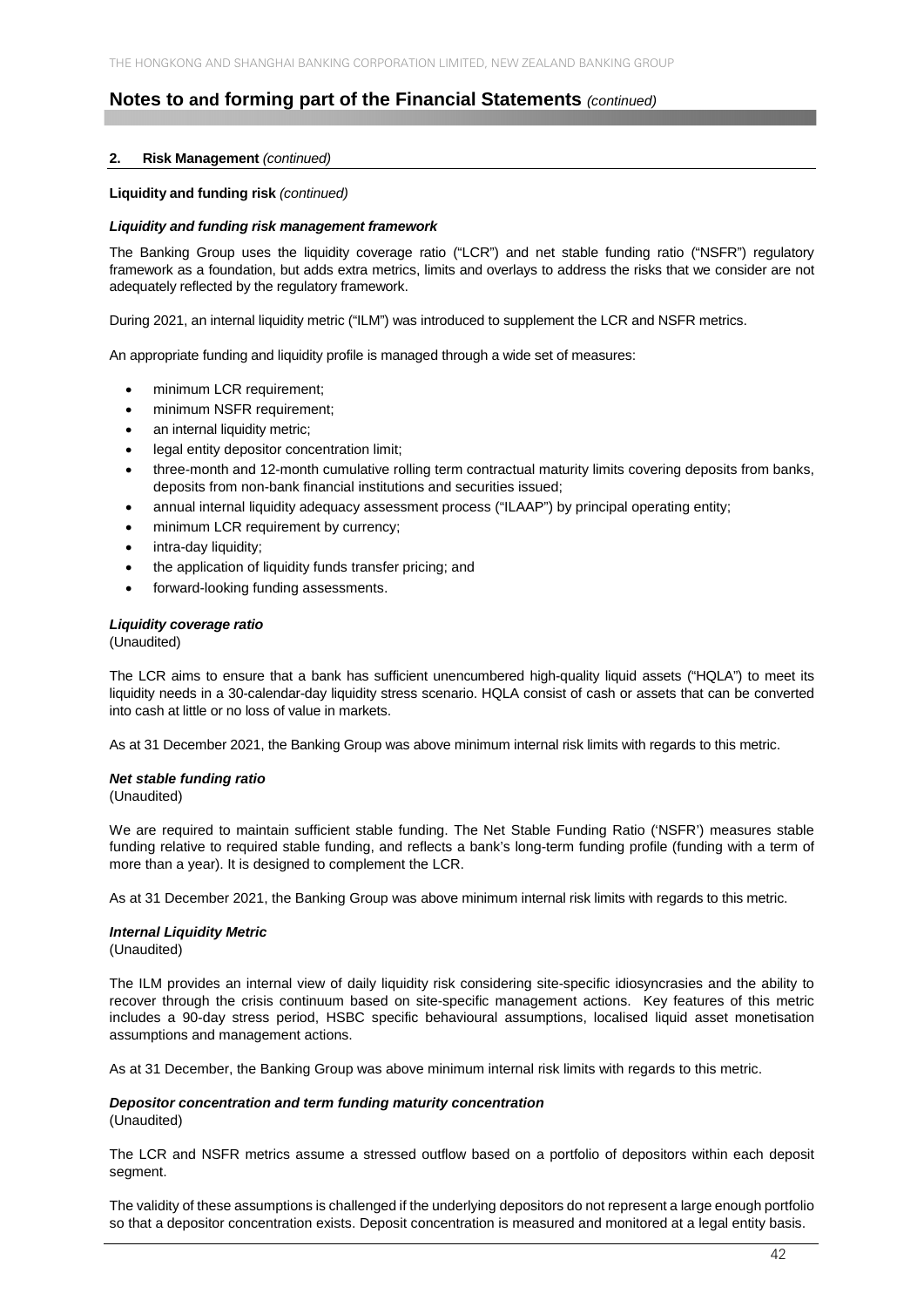## **2. Risk management** *(continued)*

## **Liquidity and funding risk** *(continued)*

### **Depositor concentration and term funding maturity concentration (continued)**

Operating entities are also exposed to term re-financing concentration risk if the current maturity profile results in future maturities being overly concentrated in any defined period.

As at 31 December 2021, the Banking Group was above minimum internal risk limits with regards to this metric.

## **RESILIENCE RISK**

Resilience risk is the risk that we are unable to provide critical services to our customers, affiliates and counterparties, as a result of sustained and significant operational disruption. Resilience risk arises from failures or inadequacies in processes, people, systems or external events.

The Operational and Resilience Risk target operating model provides a globally consistent view across resilience risks, strengthening our risk management oversight while operating effectively as part of a simplified non-financial risk structure. We view resilience risk across seven risk types related to: third parties and supply-chain; information, technology and cyber security; payments and manual processing; physical security; business interruption and contingency risk; buildings unavailability; and workplace safety.

## *Key risk management processes*

Operational Resilience is our ability to anticipate, prevent, adapt, respond to, recover and learn from internal or external disruption, protecting customers, the markets we operate in and their economic stability. Resilience is determined by assessing whether we are able to continue to provide our most important services, within an agreed level. We accept that we will not be able to prevent all disruption, but we prioritise investment to continually improve the response and recovery strategies for our most important business services.

### *Review of Banking Group's Risk Management systems*

No formal reviews of the Banking Group's risk management systems were undertaken by external parties during the year ended 31 December 2021.

## **COMPLIANCE RISK**

#### **Regulatory compliance risk**

Regulatory compliance risk is the risk that we fail to observe the letter and spirit of all relevant laws, codes, rules, regulations and standards of good market practice, and incur fines and penalties and suffer damage to our business as a consequence.

Regulatory compliance risk arises from the risks associated with breaching our duty to our customers and other counterparties, inappropriate market conduct and breaching other regulatory requirements.

#### *Regulatory compliance risk management*

#### *Key developments in 2021*

The key developments in the policies and practices for the management of regulatory compliance risk in 2021, included changes to our wider approach to the governance and ongoing work to continue to raise standards related to the conduct of our business, as described below.

#### *Conduct Approach*

In 2021 HSBC Group refreshed its Conduct Approach, to complement the Group's purpose and values. Good conduct is about collectively taking responsibility and individually being accountable for our actions. The Conduct Approach sets five outcomes to be achieved for customers and markets, and applies across all risk disciplines, operational processes and technologies. Roll out and implementation of the refreshed Conduct Approach will continue in 2022.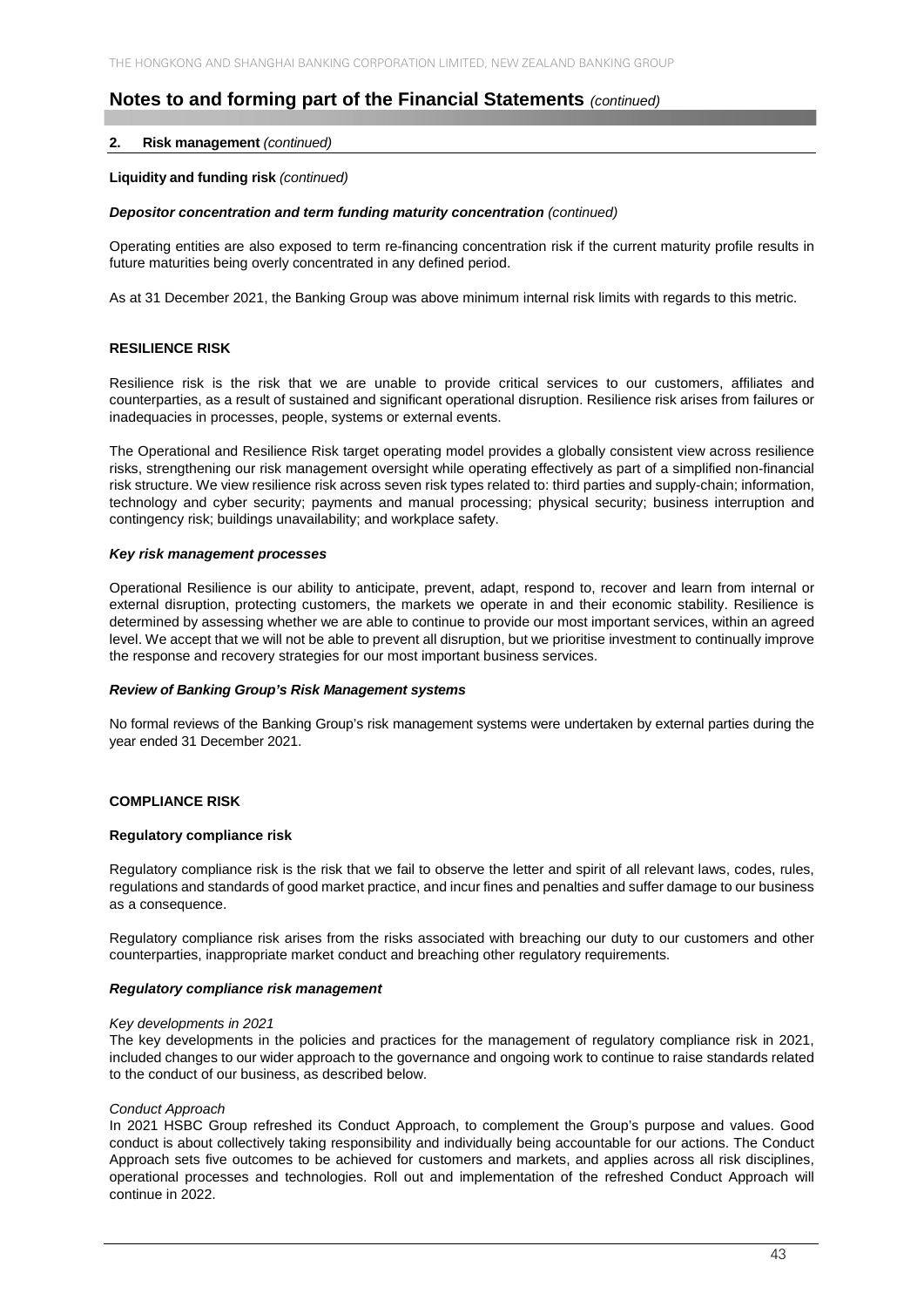## **2. Risk management** *(continued)*

## **COMPLIANCE RISK** (*continued)*

## *Regulatory compliance risk management (continued)*

## *Key risk management processes*

The Regulatory Conduct capability is responsible for setting global policies, standards and risk appetite to guide the management of regulatory compliance. It also devises clear frameworks and support processes to protect against regulatory compliance risks. The capability provides oversight, review and challenge to the Chief Compliance Officer to help them identify, assess and mitigate regulatory compliance risks, where required. The Banking Group's regulatory compliance risk policies are regularly reviewed. Global policies and procedures require the prompt identification and escalation of any actual or potential regulatory breach. Relevant reportable events are escalated to risk management committees as appropriate.

## *Conduct of business*

In 2021, we continued to promote and encourage good conduct through our people's behaviour and decision making in order to deliver fair outcomes for our customers, and to maintain financial market integrity. During 2021:

- We continued to champion a strong conduct and customer-focused culture. We continued to support our customers in financial difficulties, have maintained services and supported colleagues through lockdowns and challenging conditions.
- We have also continued our focus on culture and behaviours, adapting our controls and risk management processes to reflect significant levels of remote working throughout the year.

## **Financial crime risk**

Financial crime risk is the risk of knowingly or unknowingly helping parties to commit or to further illegal activity through the Banking Group, including money laundering, fraud, bribery and corruption, tax evasion, sanctions breaches, and terrorist and proliferation financing. Financial crime risk arises from day-to-day banking operations.

## *Financial crime risk management*

#### *Key developments in 2021*

In 2021, we continued to strengthen our fight against financial crime and to enhance our financial crime risk management capability. We consistently review the effectiveness of our financial crime risk management framework, which includes consideration of geopolitical and wider economic factors. The sanctions regulatory environment remained changeable and uncertain during the course of 2021 due to the ongoing geopolitical tensions between the US and China, and the increasing divergence in sanctions policies between the US and the EU on Iran and Russia. We comply with all applicable sanctions regulations in the jurisdictions in which HSBC Group operates, and continue to monitor the geopolitical landscape for ongoing developments. We also continued to progress several key financial crime risk management initiatives, including:

- We continued to strengthen our anti-fraud capabilities, focusing on threats posed by new and existing technologies, and have delivered a comprehensive fraud training programme across the Bank.
- HSBC Group continued to invest in the use of artificial intelligence ('AI') and advanced analytics techniques to manage financial crime risk, and published principles for the ethical use of Big Data and AI.
- We continued to work on strengthening our ability to combat money laundering and terrorist financing. In particular, we focused on the use of technology to enhance our risk management processes while minimising the impact to the customer. HSBC Group also continued to develop its approach of intelligence led financial crime risk management, in part, through enhancements to our automated transaction monitoring systems.

## *Governance and structure*

Since HSBC Group established a global framework of financial crime risk management committees in 2018, we have continued to strengthen and review the effectiveness of our governance framework to manage financial crime risk. As a reflection of the growing maturity and effectiveness of our financial crime risk management, the financial crime risk management meeting was integrated with the Risk Management Meeting in May 2021.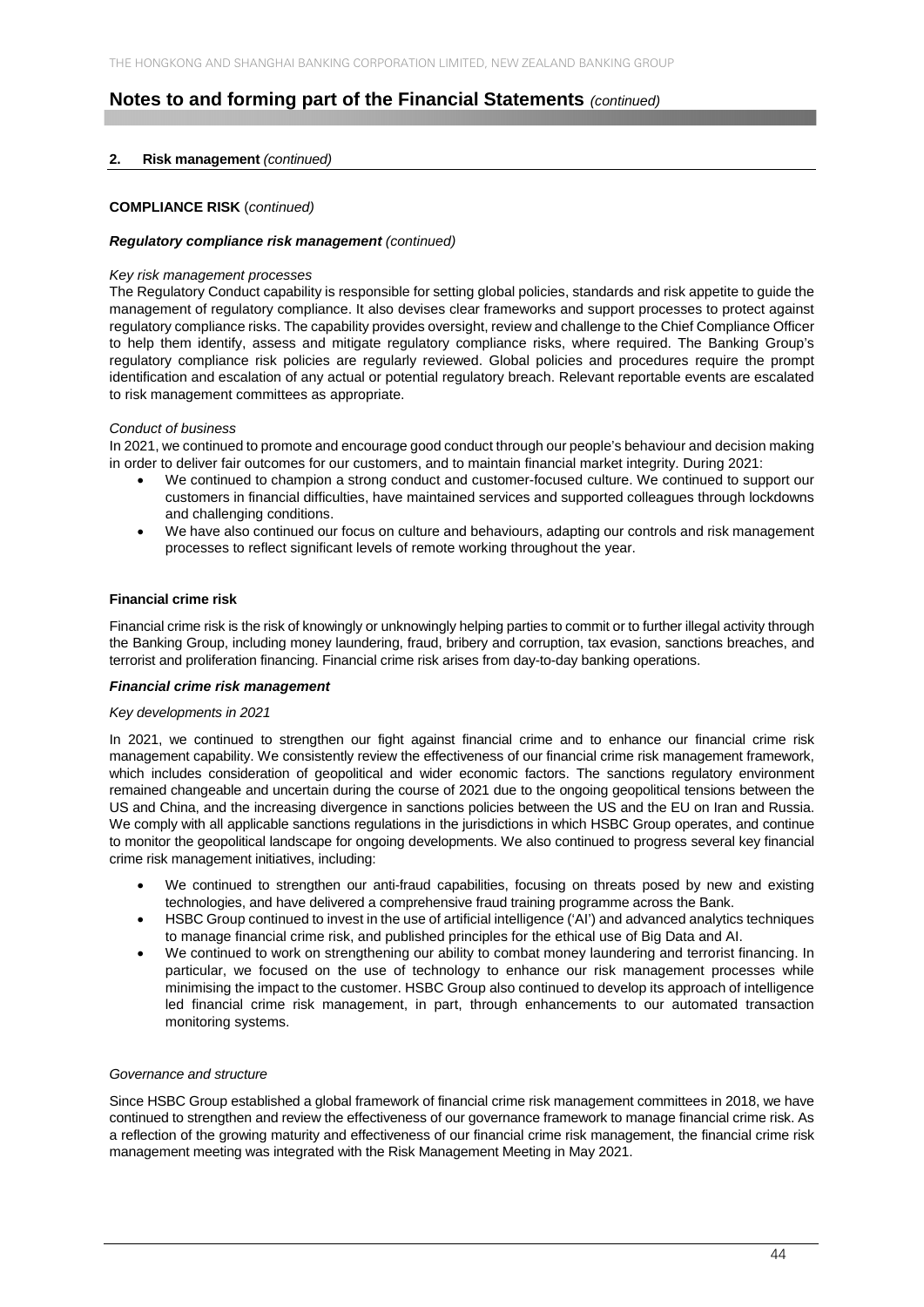## **2. Risk management** *(continued)*

### **COMPLIANCE RISK** *(continued)*

#### **Financial crime risk management** *(continued)*

### *Key risk management processes*

We continued to deliver a programme to further enhance the policies and controls around identifying and managing the risks of bribery and corruption across our business. Recognising that the fight against financial crime is a constant challenge, we maintained our investment in operational controls and new technology to deter and detect criminal activity in the banking system. We continued to simplify our governance and policy frameworks, and our management information reporting process which demonstrates the effectiveness of our financial crime controls. We remain committed to enhancing our risk assessment capabilities and to delivering more proactive risk management, including HSBC Groups ongoing investment in the next generation of capabilities to fight financial crime by applying advanced analytics and AI.

We are committed to working in partnership with the wider industry and the public sector in managing financial crime risk, protecting the integrity of the financial system, and helping to protect the communities we serve. HSBC Group is a strong advocate of public-private partnerships and participate in a number of information-sharing initiatives around the world.

HSBC Group has been an advocate for a more effective international framework for managing financial crime risk, whether through engaging directly with intergovernmental bodies such as Financial Action Task Force, the global money laundering and terrorist watchdog, or via our key role in industry groups such as the Wolfsberg Group and the Institute of International Finance.

## **INTERNAL AUDIT**

Internal audit is an integral part of the control environment of the Group. It provides management and, through the Audit Committee, the Board with an independent and objective review of the business activities and support functions of the Group. The Banking Group does not have a separate Audit Committee or internal audit function.

The Group's internal audit department has authority of access to all operations, records, property and staff at each location. All employees are required to co-operate fully with and provide full and complete information to the Group's internal auditors in the performance of their assigned duties.

Though some audit cycles are predetermined by regulatory or similar stipulations, in general, audits throughout the Group are carried out on a frequency determined primarily by the risk grading allocated to the business unit at the time of the previous audit, with units considered to represent greater risks being audited at more frequent intervals. There are no regulatory stipulations governing the internal audit cycles of the Banking Group.

## **Access to parental disclosures on risk management processes and capital adequacy requirements**

The most recent publicly available disclosures on risk management processes and capital adequacy requirements of HBAP Group and HSBC Holdings plc ("Group") can be found at HSBC Holdings plc's website, www.hsbc.com.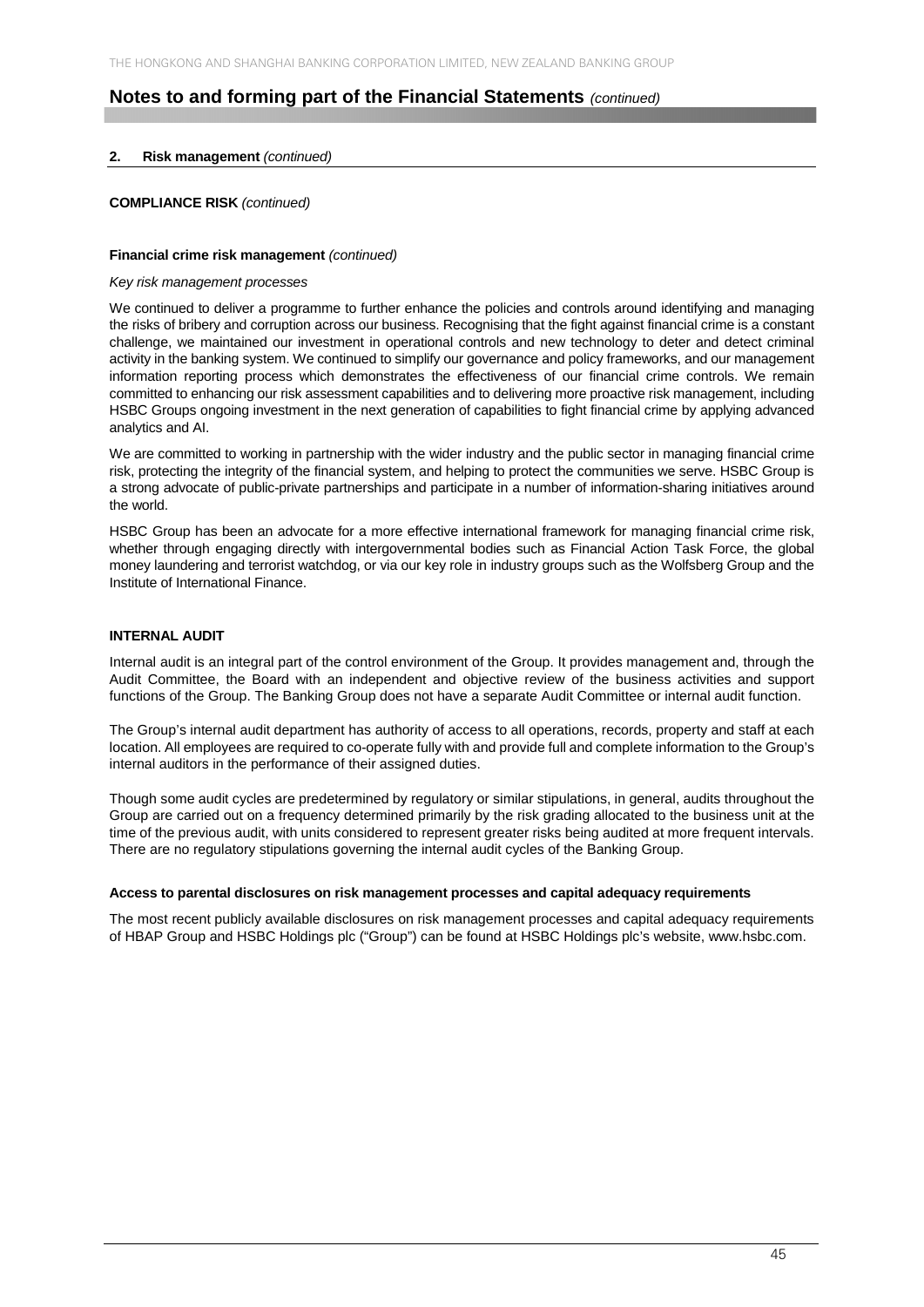|                                                                 | <b>Banking Group</b>  |                        |  |
|-----------------------------------------------------------------|-----------------------|------------------------|--|
| <b>Dollars in Thousands</b>                                     | 12 months<br>31.12.21 | 12 months<br>31.12.20  |  |
| <b>Operating income</b><br>3.                                   |                       |                        |  |
| (a) Net interest income                                         |                       |                        |  |
| Interest income                                                 |                       |                        |  |
| Advances to banks                                               | 5,015                 | 3,786                  |  |
| Financial instruments <sup>1</sup><br>Advances to customers     | 4,642<br>92,365       | 7,974<br>112,049       |  |
| Related parties - HBAP                                          | 192                   | 3,569                  |  |
| Related parties - other                                         | 196                   | 125                    |  |
| Other                                                           | 48                    | 339                    |  |
|                                                                 | 102,458               | 127,842                |  |
| Interest expense                                                |                       |                        |  |
| Deposits by banks                                               | (24)                  | (253)                  |  |
| <b>Customer deposits</b><br>Debt securities                     | (16, 817)<br>(8, 467) | (27, 158)<br>(13, 146) |  |
| Related parties - HBAP                                          | (8,097)               | (18,011)               |  |
| Related parties - other                                         | (35)                  | (47)                   |  |
| Lease liability                                                 | (284)                 | (211)                  |  |
| Other                                                           | (6)                   | (349)                  |  |
|                                                                 | (33, 730)             | (59, 175)              |  |
| (b) Net trading income <sup>2</sup>                             |                       |                        |  |
| Foreign exchange gains /(losses)                                | 8,937                 | 8,934                  |  |
| Gains /(losses) on revaluation of derivatives                   | 400                   | 290                    |  |
| Credit valuation adjustments on derivatives                     | 5                     | (53)                   |  |
| Debit valuation adjustments on derivatives                      | (4)                   | (4)                    |  |
| Gain /(loss) on hedging instrument in fair value hedge          | 167                   | 1,033                  |  |
| (Loss) /gain on hedged item in fair value hedge                 | (199)<br>9,306        | (1,047)<br>9,153       |  |
|                                                                 |                       |                        |  |
| (c) Other net operating income                                  |                       |                        |  |
| Fee and commission income                                       |                       |                        |  |
| Lending and credit facility fees                                | 17,395                | 19,467                 |  |
| Custody and clearing fees                                       | 6,879                 | 6,732                  |  |
| Other fees and commissions from:<br>- Third parties             | 11,518                | 9,986                  |  |
| - Related parties - HBAP                                        | 4,003                 | 2,881                  |  |
| - Related parties - other                                       | 1,869                 | 1,668                  |  |
|                                                                 | 41,664                | 40,734                 |  |
| Fee and commission expense                                      |                       |                        |  |
| Brokerage expense<br>Other fees and commissions to:             | (2, 548)              | (2,640)                |  |
| - Third parties                                                 | (627)                 | (683)                  |  |
| - Related parties - HBAP                                        | (531)                 | (533)                  |  |
| - Related parties - other                                       |                       | (50)                   |  |
|                                                                 | (3,706)               | (3,906)                |  |
| Other income<br>Third parties                                   | 151                   | 46                     |  |
| Related parties - other                                         | 305                   | 381                    |  |
| (Loss) /gain on disposal of property, plant and equipment       |                       | (163)                  |  |
| (Loss) /gain arising from derecognition of financial instrument | 3,348                 |                        |  |
|                                                                 | 41,762                | 37,092                 |  |

1 Interest income from Financial Instruments consists solely of financial assets measured at fair value through other comprehensive income.

2 Trading income consists solely of income and expenses derived from assets and liabilities held at fair value through profit or loss.

All other items of income and expense are derived solely from financial assets and liabilities measured at amortised cost.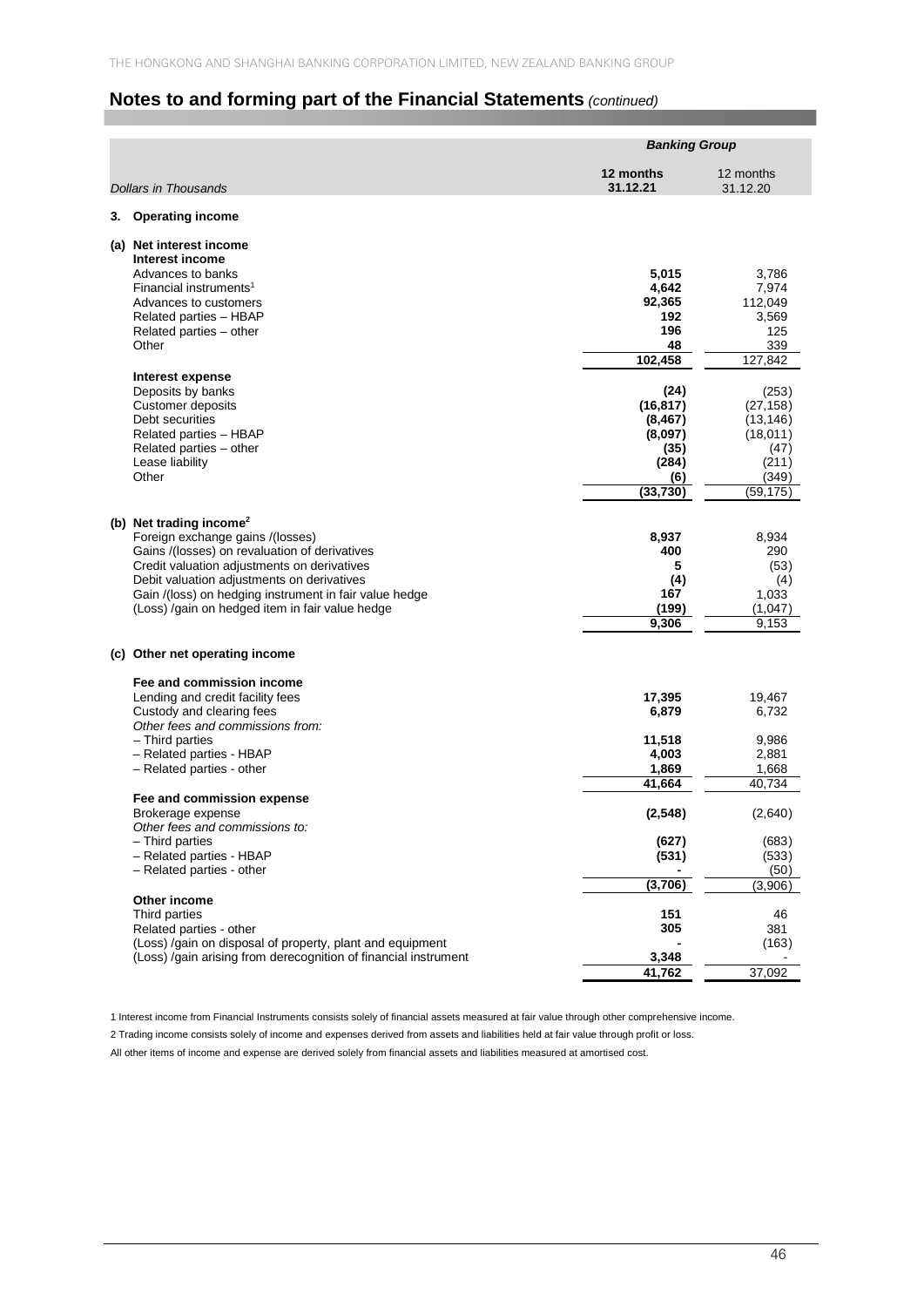|    |                                                     | <b>Banking Group</b>  |                       |
|----|-----------------------------------------------------|-----------------------|-----------------------|
|    | <b>Dollars in Thousands</b>                         | 12 months<br>31.12.21 | 12 months<br>31.12.20 |
| 4. | <b>Operating expenses</b>                           |                       |                       |
|    | <b>Rental expense</b>                               |                       |                       |
|    | Equipment                                           | 64                    | 79                    |
|    |                                                     | 64                    | $\overline{79}$       |
|    | Depreciation and amortisation                       |                       |                       |
|    | Right of use assets                                 | 1,890                 | 2,535                 |
|    | Leasehold improvements                              | 1,263                 | 73                    |
|    | Equipment, fixtures and fittings                    | 510                   | 287                   |
|    | Intangibles                                         | 1,232                 | 707                   |
|    |                                                     | 4,895                 | 3,602                 |
|    | <b>Staff costs</b>                                  |                       |                       |
|    | Salaries & other staff expenses                     | 31,491                | 31,913                |
|    | Defined contribution pension costs                  | 2,307                 | 2,327                 |
|    | Share based payments                                | 21                    | 298                   |
|    | Other                                               | 1,154                 | 1,394                 |
|    |                                                     | 34,973                | 35,932                |
|    | Other                                               |                       |                       |
|    | Related party management and technical fees - HBAP  | 14,638                | 20,816                |
|    | Related party management and technical fees - other | 6,707                 | 3,875                 |
|    | Donations                                           | 101                   | 91                    |
|    | Other operating expenses                            | 10,612                | 9,082                 |
|    |                                                     | 32,058                | 33,864                |
|    |                                                     | 71,990                | 73,477                |

#### **5. Auditor's remuneration**

Fees paid to the auditor of the Banking Group for the audit and review of financial statements related to the 2021 financial year amounted to \$712 thousand (2020 financial year: \$743 thousand). Comparative figures have been updated to reflect additional audit fees agreed after the previous years financial statements were approved. There were no other services provided by the auditor, including any network firms, for the Banking Group in the 2021 financial year (2020 financial year: nil). These amounts above exclude goods and services tax.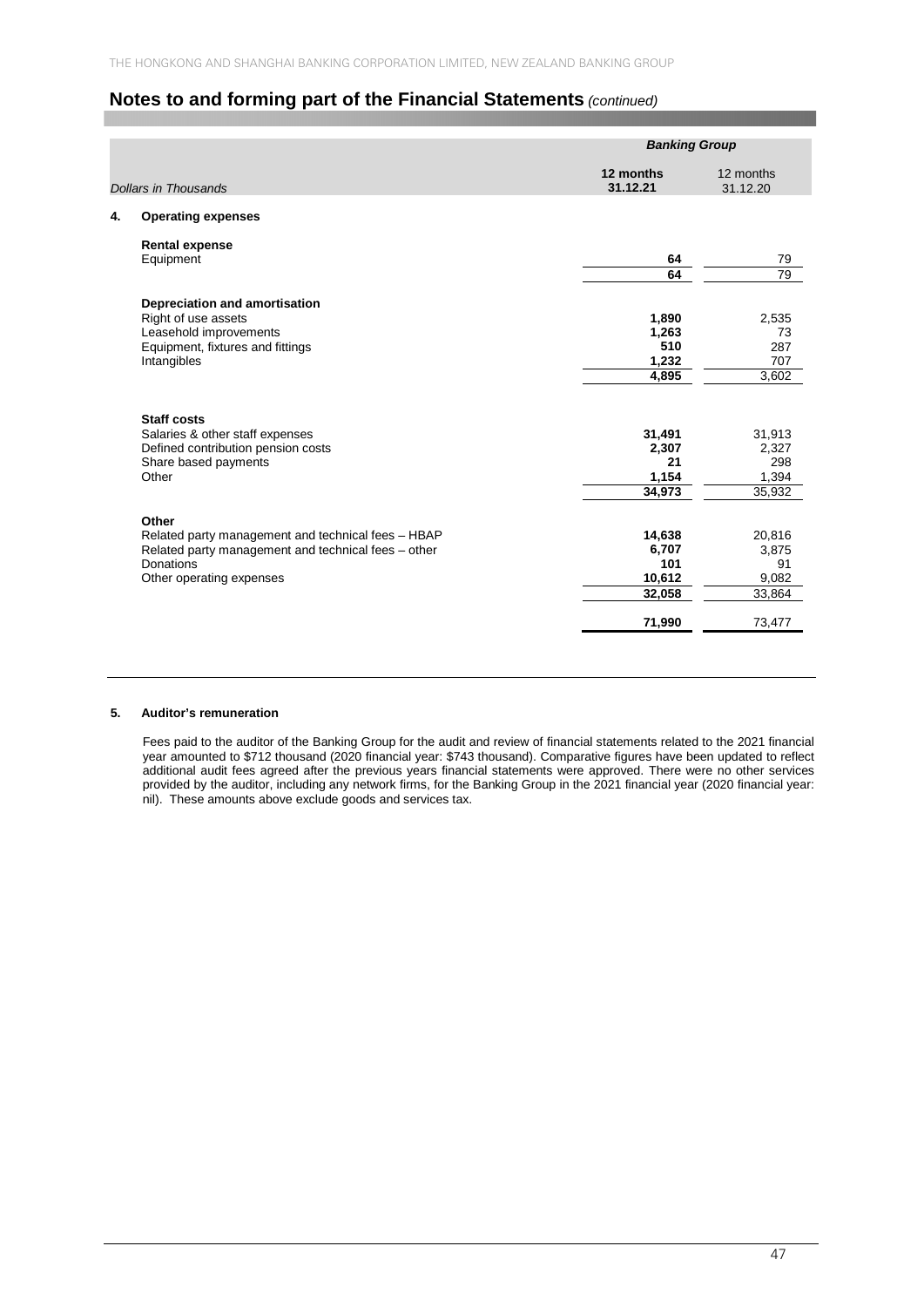|    |                                                                                                                    | <b>Banking Group</b>                               |                                                    |
|----|--------------------------------------------------------------------------------------------------------------------|----------------------------------------------------|----------------------------------------------------|
|    | Dollars in Thousands                                                                                               | 31.12.21                                           | 31.12.20                                           |
| 6. | <b>Advances to customers</b>                                                                                       |                                                    |                                                    |
|    | Overdrafts<br>Residential mortgages<br>Term lending<br>Corporate credit card advances<br>Trade finance receivables | 55,763<br>1,906,322<br>2,072,438<br>802<br>359,922 | 59.761<br>1.904.430<br>1,958,392<br>123<br>176,553 |
|    | Total gross advances to customers<br>Expected credit loss allowance<br>Total net advances to customers             | 4,395,247<br>(2,058)<br>4,393,189                  | 4,099,259<br>(5,285)<br>4,093,974                  |

### **7. Additional mortgage information**

### **Residential mortgages by loan-to-value ratio (LVR)**

|                                      | <b>Banking Group</b>    |                       |       |           |  |
|--------------------------------------|-------------------------|-----------------------|-------|-----------|--|
| Dollars in Thousands                 | <b>Principal Amount</b> |                       |       |           |  |
| <b>LVR Range</b>                     | Does not<br>exceed 80%  | <b>Exceeds</b><br>90% | Total |           |  |
| 31 December 2021 (Unaudited)         |                         |                       |       |           |  |
| Value of exposures on balance sheet  | 1,879,451               | 26.043                | 828   | 1,906,322 |  |
| Value of exposures off balance sheet | 184.631                 | 139                   |       | 184.770   |  |
| <b>Total value of exposures</b>      | 2,064,082               | 26,182                | 828   | 2,091,092 |  |

If the LVR of a residential mortgage is unknown, the residential mortgage is classified as "exceeds 90%".

|    |                                                                                                        | <b>Banking Group</b> |                   |
|----|--------------------------------------------------------------------------------------------------------|----------------------|-------------------|
|    | Dollars in Thousands                                                                                   | 31.12.21             | 31.12.20          |
| 8. | Asset quality - gross exposure                                                                         |                      |                   |
|    | Gross exposure of past due but not individually impaired<br>advances to customers<br>Less than 30 days | 19,477               | 24.506            |
|    | At least 30 days but less than 60 days<br>At least 60 days but less than 90 days<br>At least 90 days   | 2                    | 203<br>146<br>335 |
|    | Total past due but not individually impaired                                                           | 19,479               | 25,190            |

|                                                 | <b>Banking Group</b>   |                          |             |                |  |
|-------------------------------------------------|------------------------|--------------------------|-------------|----------------|--|
|                                                 | 31.12.21               |                          | 31.12.20    |                |  |
| Percentage of total gross Advances to customers | <b>Stage 1 &amp; 2</b> | Stage 3                  | Stage 1 & 2 | Stage 3        |  |
| Fully collateralised                            | 56%                    | 98%                      | 58%         | 92%            |  |
| Partially collateralised                        | 6%                     | 2%                       | 7%          | 8%             |  |
| Not collateralised                              | 38%                    | $\overline{\phantom{0}}$ | 35%         | $\blacksquare$ |  |

The collateral measured in the above tables consists of fixed first charges on real estate, and charges over cash and marketable financial instruments. The values in the tables represent the expected market value on an open market basis. No adjustment has been made to the collateral for any expected costs of recovery. Marketable securities are measured at their fair value.

Other types of collateral such as unsupported guarantees and floating charges over the assets of a customer's business are not measured in the above tables. While such mitigants have value, often providing rights in insolvency, their assignable value is not sufficiently certain and they are therefore assigned no value for disclosure purposes.

Collateral is generally not held over advances to banks, or over amounts due from related parties.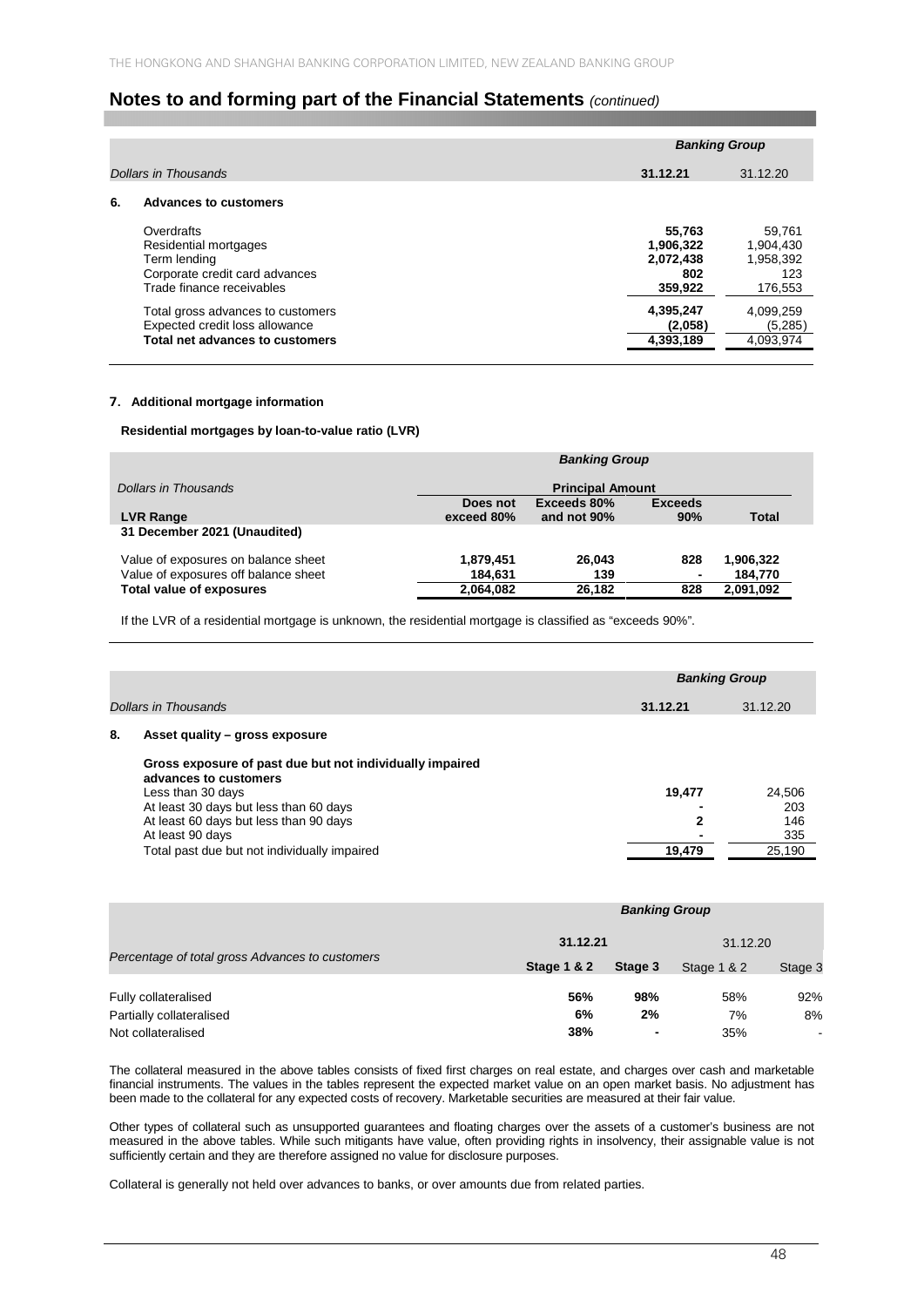#### **8. Asset quality – gross exposure** *(continued)*

The following disclosure provides a reconciliation by stage of the Banking Group's gross exposure/nominal amount and allowances for loans and advances to banks and customers, including loan commitments and financial guarantees. Movements are calculated on a quarterly basis and therefore fully capture stage movements between quarters. If movements were calculated on a year-todate basis they would only reflect the opening and closing position of the financial instrument.

The transfers of financial instruments represent the impact of stage transfers upon the gross carrying/nominal amount and associated allowance for ECL.

Changes in 'New financial assets originated or purchased', 'assets derecognised (including final repayments)' and 'net further lending/repayment' represent the impact from volume movements within the Banking Group's lending portfolio.

Overlay and underlay adjustments to the stage allocation of gross exposures, where necessary to reflect the judgements described in Note 1, are reflected in the below movement tables through increases or decreases in 'Transfer from Stage 1 to 2'. The amount of 'Net further lending / repayment' in each stage was also adjusted to reflect the exposure changes.

#### **Wholesale – Gross exposures / nominal amount of advances to banks and customers, including loan commitments and financial guarantees by expected credit loss allowance stage**

|                                                 |            | 12 months ended  |            |            |
|-------------------------------------------------|------------|------------------|------------|------------|
|                                                 |            | 31 December 2021 |            |            |
| Dollars in Thousands                            | Stage 1    | Stage 2          | Stage $31$ | Total      |
|                                                 |            |                  |            |            |
| Total wholesale exposures                       |            |                  |            |            |
| As at 1 January 2021                            | 3,987,444  | 162,713          | 960        | 4,151,117  |
| Transfer of financial instruments:              |            |                  |            |            |
| Transfer from Stage 1 to 2                      | (789, 172) | 789,172          |            |            |
| Transfer from Stage 2 to 1                      | 703,214    | (703, 214)       |            |            |
| Transfer to Stage 3                             |            |                  |            |            |
| Transfer from Stage 3                           |            |                  |            |            |
| Net further lending/repayment                   | (250, 932) | (13, 857)        | 24         | (264, 765) |
| Asset derecognised (including final repayments) | (699, 273) | (15,970)         | (216)      | (715, 459) |
| New financial assets originated or purchased    | 1,250,563  |                  |            | 1,250,563  |
| Asset written off                               |            |                  | (768)      | (768)      |
| As at 31 December 2021 - Total wholesale credit | 4,201,844  | 218,844          |            | 4,420,688  |
| Exposure                                        |            |                  |            |            |

**Retail – Gross exposures / nominal amount of advances to customers, including loan commitments and financial guarantees by expected credit loss allowance stage**

|                                                       | 12 months ended<br>31 December 2021 |           |            |            |  |
|-------------------------------------------------------|-------------------------------------|-----------|------------|------------|--|
|                                                       |                                     |           |            |            |  |
| Dollars in Thousands                                  | Stage 1                             | Stage 2   | Stage $31$ | Total      |  |
|                                                       |                                     |           |            |            |  |
| <b>Total retail exposures</b>                         |                                     |           |            |            |  |
| As at 1 January 2021                                  | 2,062,220                           | 39,784    | 19,536     | 2,121,540  |  |
| Transfer of financial instruments:                    |                                     |           |            |            |  |
| Transfer from Stage 1 to 2                            | (36,906)                            | 36,906    |            |            |  |
| Transfer from Stage 2 to 1                            | 49,201                              | (49, 201) |            |            |  |
| Transfer to Stage 3                                   | (7, 727)                            | (1,848)   | 9,575      |            |  |
| Transfer from Stage 3                                 | 51                                  | 1.026     | (1,077)    |            |  |
| Net further lending/repayment                         | (93, 815)                           | (13, 243) | (2, 497)   | (109, 555) |  |
| Asset derecognised (including final repayments)       | (425, 339)                          | (1, 545)  | (9,528)    | (436, 412) |  |
| New financial assets originated or purchased          | 524,993                             |           |            | 524,993    |  |
| As at 31 December 2021 - Total retail credit exposure | 2,072,678                           | 11,879    | 16,009     | 2,100,566  |  |

1 Wholesale exposures are assessed as credit impaired on an individual basis while retail exposures are assessed as credit impaired on a collective basis.

Total gross exposures increased \$249 million during the year to 31 December 2021. This was primarily driven by a net increase of new financial assets originated or purchased, assets derecognised and net further lending/repayments from wholesale customers of \$270 million. New financial assets originated, net of assets derecognised and final repayments was \$535 million for wholesale exposure and \$89 million for retail exposure.

There are no assets under administration as at 31 December 2021 (31 December 2020: nil). The aggregate amount as at 31 December 2021 of any undrawn balances on lending commitments to counterparties for whom drawn balances are classified as individually impaired, before deducting allowances for credit impairment loss where applicable, is nil (December 2020: \$70 thousand).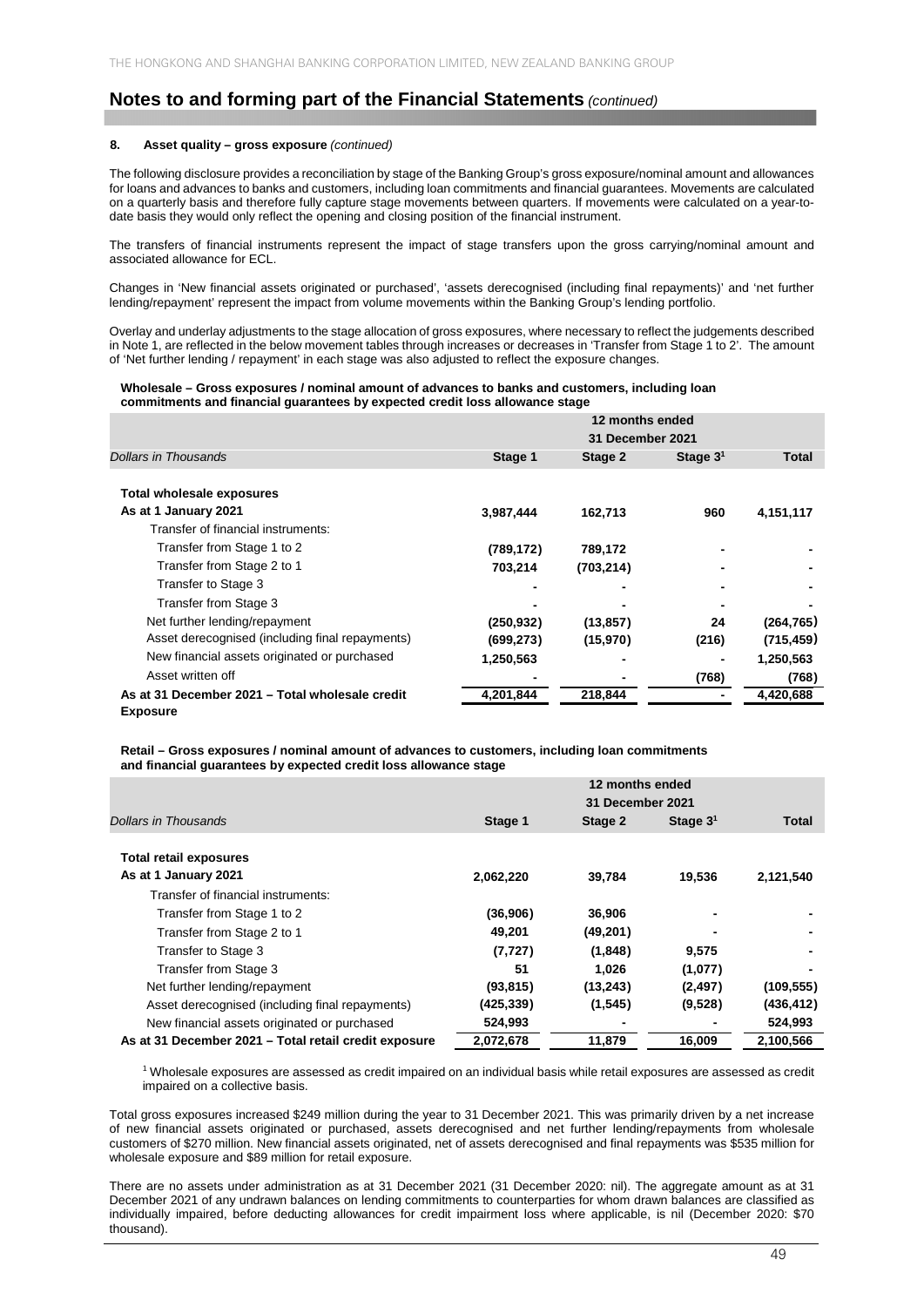#### **8. Asset quality – gross exposure** *(continued)*

**Wholesale – Gross exposures / nominal amount of advances to banks and customers, including loan commitments and financial guarantees by expected credit loss allowance stage**

|                                                 | 12 months ended<br>31 December 2020 |             |            |            |
|-------------------------------------------------|-------------------------------------|-------------|------------|------------|
| Dollars in Thousands                            | Stage 1                             | Stage 2     | Stage $31$ | Total      |
|                                                 |                                     |             |            |            |
| Total wholesale exposures                       |                                     |             |            |            |
| As at 1 January 2020                            | 4,421,836                           | 83.855      | 2.729      | 4,508,420  |
| Transfer of financial instruments:              |                                     |             |            |            |
| Transfer from Stage 1 to 2                      | (1,253,294)                         | 1,253,294   |            |            |
| Transfer from Stage 2 to 1                      | 1.048.001                           | (1,048,001) |            |            |
| Transfer to Stage 3                             |                                     |             |            |            |
| Transfer from Stage 3                           |                                     |             |            |            |
| Net further lending/repayment                   | (327, 726)                          | (42, 878)   | (1,769)    | (372, 373) |
| Asset derecognised (including final repayments) | (336, 879)                          | (83, 557)   | ۰          | (420, 436) |
| New financial assets originated or purchased    | 435,506                             |             | ۰          | 435.506    |
| As at 31 December 2020 - Total wholesale credit | 3,987,444                           | 162,713     | 960        | 4,151,117  |
| <b>Exposure</b>                                 |                                     |             |            |            |

**Retail – Gross exposures / nominal amount of advances to customers, including loan commitments and financial guarantees by expected credit loss allowance stage**

|                                                       | 12 months ended<br>31 December 2020 |           |            |            |  |
|-------------------------------------------------------|-------------------------------------|-----------|------------|------------|--|
| Dollars in Thousands                                  | Stage 1                             | Stage 2   | Stage $31$ | Total      |  |
| <b>Total retail exposures</b>                         |                                     |           |            |            |  |
| As at 1 January 2020                                  | 2,229,646                           | 25,006    | 13,950     | 2,268,602  |  |
| Transfer of financial instruments:                    |                                     |           |            |            |  |
| Transfer from Stage 1 to 2                            | (48, 822)                           | 48,822    |            |            |  |
| Transfer from Stage 2 to 1                            | 41,312                              | (41, 312) |            |            |  |
| Transfer to Stage 3                                   | (6, 426)                            | (4,572)   | 10,998     |            |  |
| Transfer from Stage 3                                 | 1.138                               | 1.619     | (2,757)    |            |  |
| Net further lending/repayment                         | (168, 254)                          | 15,064    | (730)      | (153,920)  |  |
| Asset derecognised (including final repayments)       | (327, 562)                          | (4, 843)  | (1,925)    | (334, 330) |  |
| New financial assets originated or purchased          | 341,188                             |           |            | 341,188    |  |
| As at 31 December 2020 - Total retail credit exposure | 2.062.220                           | 39.784    | 19,536     | 2.121.540  |  |

1 Wholesale exposures are assessed as credit impaired on an individual basis while retail exposures are assessed as credit impaired on a collective basis.

Total gross exposures decreased \$555 million during the year to 31 December 2020. This was primarily driven by net further repayments from wholesale customers of \$372 million. New financial assets originated, net of assets derecognised and final repayments was \$15 million for wholesale exposure and \$7 million for retail exposure.

There are no assets under administration as at 31 December 2020 (31 December 2019: nil). The aggregate amount as at 31 December 2020 of any undrawn balances on lending commitments to counterparties for whom drawn balances are classified as individually impaired, before deducting allowances for credit impairment loss where applicable, is \$70 thousand (December 2019: \$183 thousand).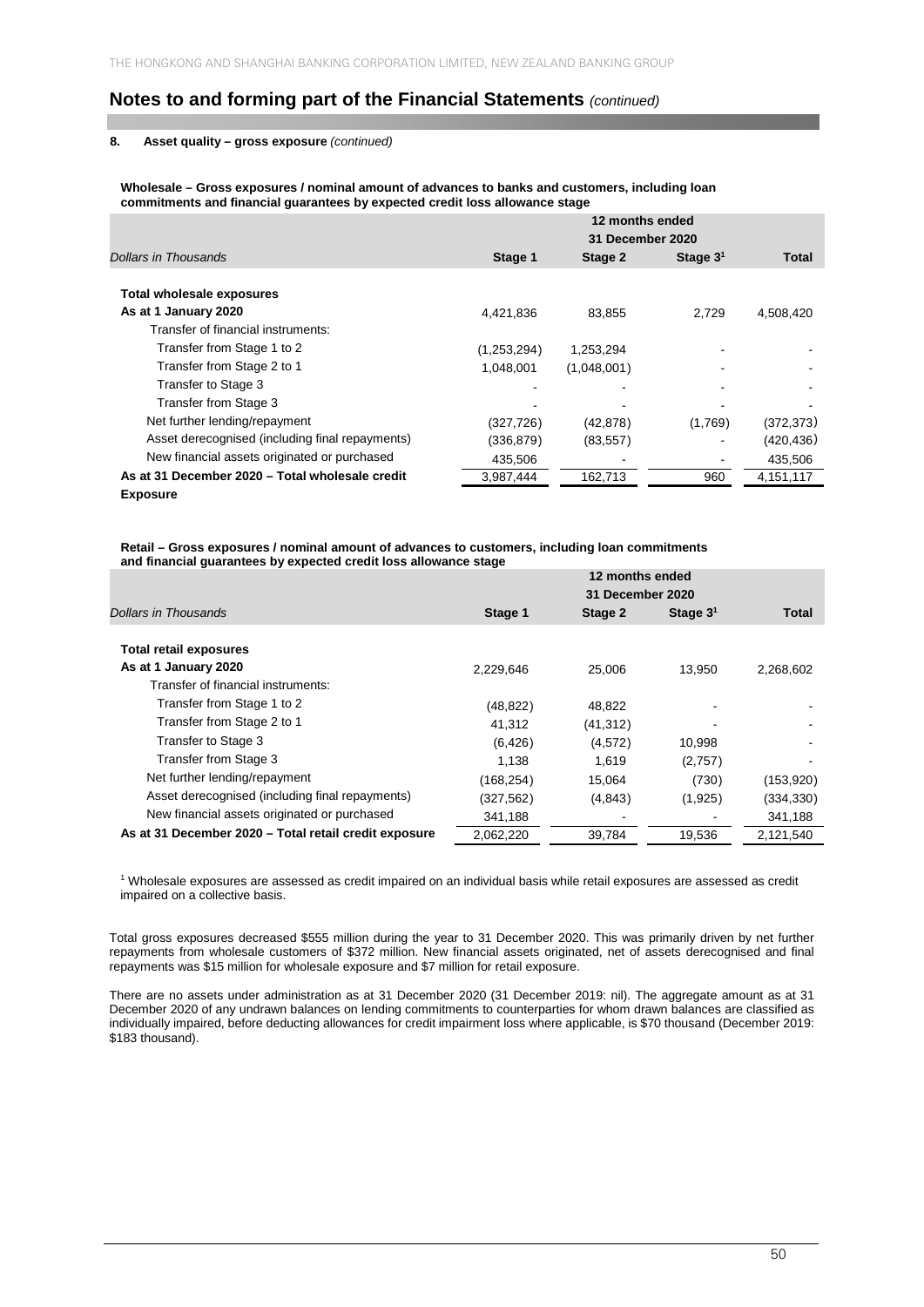## **9. Asset quality – expected credit loss**

The following disclosure provides a reconciliation by stage of the Banking Group's expected credit loss for loans and advances to banks and customers, including loan commitments and financial guarantees. The basis of disclosure is the same as discussed in Note 8.

The net remeasurement of ECL arising from stage transfers represents the increase or decrease due to these transfers, for example, moving from a 12-month (stage 1) to a lifetime (stage 2) ECL measurement basis. Net remeasurement excludes the underlying customer risk rating /probability of default movements of the financial instruments transferring stage. This is captured, along with other credit quality movements in the 'net new lending and changes to risk parameters (model inputs)' line item. Changes in 'New financial assets originated or purchased', 'assets derecognised (including final repayments)' and 'net new lending and changes to risk parameters (model inputs)' represent the impact from volume movements within the Banking Group's lending portfolio.

The ECL decreased by \$3.8 million due to changes in risk parameters (model inputs) including loss given default assumptions from the redeveloped mortgage model and the resolution of one wholesale stage 3 exposure. The remainder was due to improved economic conditions and reduced post model adjustments. This decrease is mainly reported in 'Changes in risk parameters (model inputs)', particularly in retail exposures which decreased by \$2 million.

Model adjustments to the total ECL and stage allocation of ECL, where necessary to reflect the judgements described in Note 1, are reflected in the below movement tables through increases or decreases in 'Transfer from Stage 1 to 2' and 'Net new lending and changes to risk parameters (model inputs)'.

#### **Wholesale - Expected credit loss on advances to banks and customers, including loan commitments and financial guarantees**

|                                                             | 12 months ended 31 December 2021 |         |            |              |
|-------------------------------------------------------------|----------------------------------|---------|------------|--------------|
| <b>Dollars in Thousands</b>                                 | Stage 1                          | Stage 2 | Stage $31$ | <b>Total</b> |
|                                                             |                                  |         |            |              |
| <b>Expected credit loss allowance</b>                       |                                  |         |            |              |
| As at 1 January 2021<br>Transfer of financial instruments:  | (1, 943)                         | (545)   | (765)      | (3,253)      |
| Transfer from Stage 1 to 2                                  | 561                              | (561)   |            |              |
| Transfer from Stage 2 to 1                                  | (869)                            | 869     |            |              |
| Transfer to Stage 3                                         |                                  |         |            |              |
| Transfer from Stage 3                                       |                                  |         |            |              |
| Net re-measurement of ECL arising from transfer of stage    | 739                              | (690)   |            | 49           |
| Net new lending and changes to risk parameters (model       |                                  |         |            |              |
| inputs)                                                     | 720                              | 158     | (22)       | 856          |
| Asset derecognised (including final repayments)             | 59                               | 19      | 787        | 865          |
| New financial assets originated or purchased                | (308)                            |         |            | (308)        |
| As at 31 December 2021 - total expected credit loss         | (1,041)                          | (750)   |            | (1,791)      |
| ECL on wholesale loans and advances to banks and            |                                  |         |            |              |
| customers including loan commitments and financial          |                                  |         |            |              |
| guarantees - profit or loss charge/(release) for the period | (902)                            | 205     | (1, 533)   | (2, 230)     |
| Write-Off / (Recoveries)                                    |                                  |         | 768        | 768          |
| ECL on other financial assets profit or loss charge /       |                                  |         |            |              |
| (release)<br>Other movements                                | (34)                             |         |            | (34)         |
| Total ECL profit or loss charge / (release) for the year    |                                  |         |            |              |
|                                                             | (936)                            | 205     | (765)      | (1,496)      |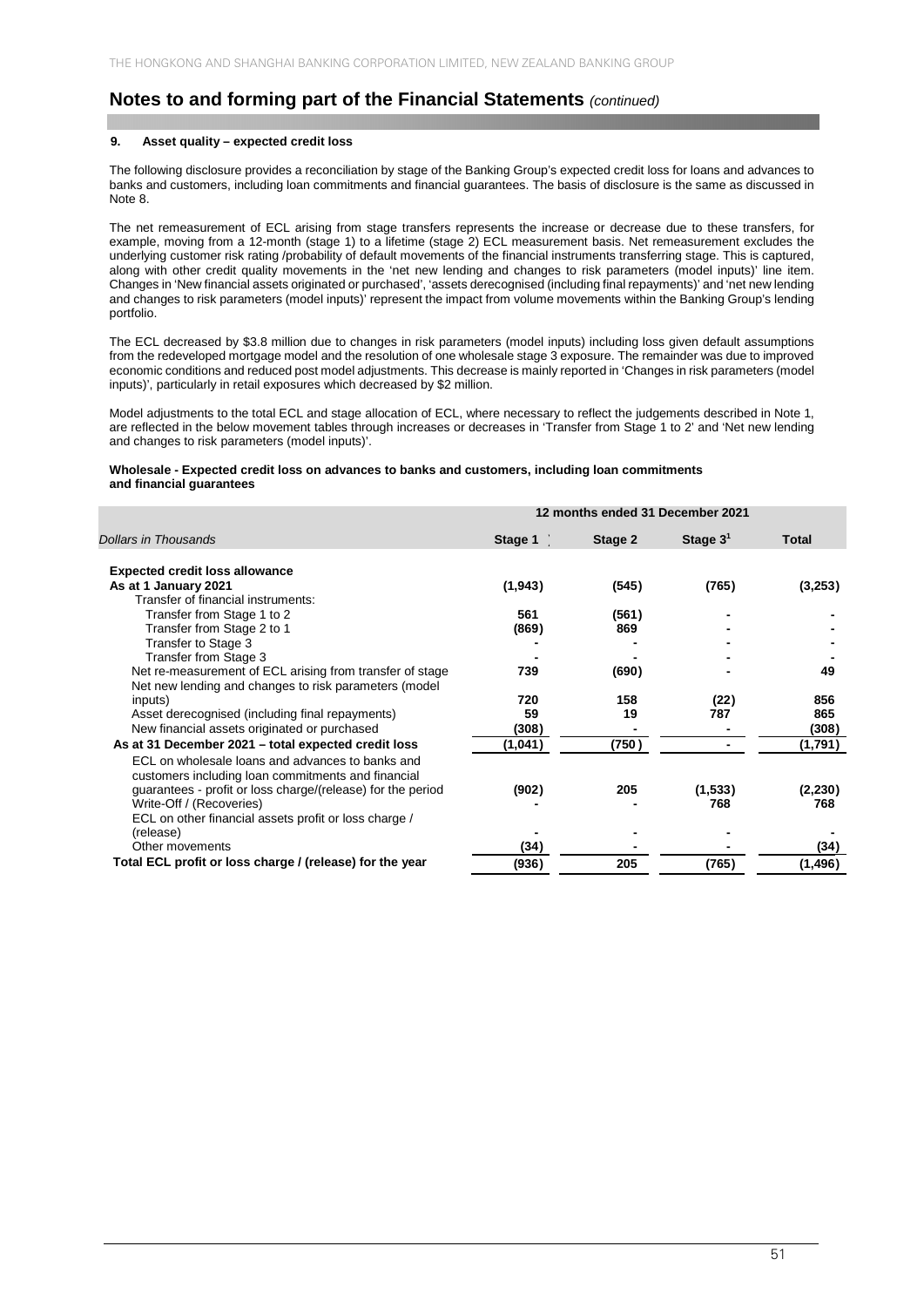### **9. Asset quality – expected credit loss** *(continued)*

**Retail - Expected credit loss on advances to customers, including loan commitments and financial guarantees**

|                                                          | 12 months ended 31 December 2021 |         |            |              |  |  |
|----------------------------------------------------------|----------------------------------|---------|------------|--------------|--|--|
| <b>Dollars in Thousands</b>                              | Stage 1                          | Stage 2 | Stage $31$ | <b>Total</b> |  |  |
| <b>Expected credit loss allowance</b>                    |                                  |         |            |              |  |  |
| As at 1 January 2021                                     | (219)                            | (751)   | (2, 146)   | (3, 116)     |  |  |
| Transfer of financial instruments:                       |                                  |         |            |              |  |  |
| Transfer from Stage 1 to 2                               | 13                               | (13)    |            |              |  |  |
| Transfer from Stage 2 to 1                               | (140)                            | 140     |            |              |  |  |
| Transfer to Stage 3                                      | 4                                | 2       | (6)        |              |  |  |
| Transfer from Stage 3                                    |                                  | (47)    | 47         |              |  |  |
| Net re-measurement of ECL arising from transfer of stage | 63                               | (7)     | (1)        | 55           |  |  |
| Net new lending and changes to risk parameters (model    |                                  |         |            |              |  |  |
| inputs)                                                  | 75                               | 578     | 1,410      | 2,063        |  |  |
| Asset derecognised (including final repayments)          | 210                              | 39      | 123        | 372          |  |  |
| New financial assets originated or purchased             | (144)                            |         |            | (144)        |  |  |
| As at 31 December 2021 - total expected credit loss      | (138)                            | (59)    | (573)      | (770)        |  |  |
| ECL on retail loans and advances to customers including  |                                  |         |            |              |  |  |
| loan commitments and financial guarantees - profit or    |                                  |         |            |              |  |  |
| loss charge/(release) for the period                     | (81)                             | (692)   | (1, 573)   | (2,346)      |  |  |
| Write-Off / (Recoveries)                                 |                                  |         |            |              |  |  |
| ECL on other financial assets profit or loss charge /    |                                  |         |            |              |  |  |
| (release)                                                |                                  |         |            |              |  |  |
| Other movements                                          |                                  |         |            |              |  |  |
| Total ECL profit or loss charge / (release) for the year | (81)                             | (692)   | (1, 573)   | (2,346)      |  |  |

The movement in expected credit losses for other assets are excluded from the tables above as they are not material.

1 The wholesale Stage 3 ECL reflects the allowance on assets assessed as credit impaired on an individual basis and the retail Stage 3 ECL reflects the allowance for assets that are credit impaired on a collective basis.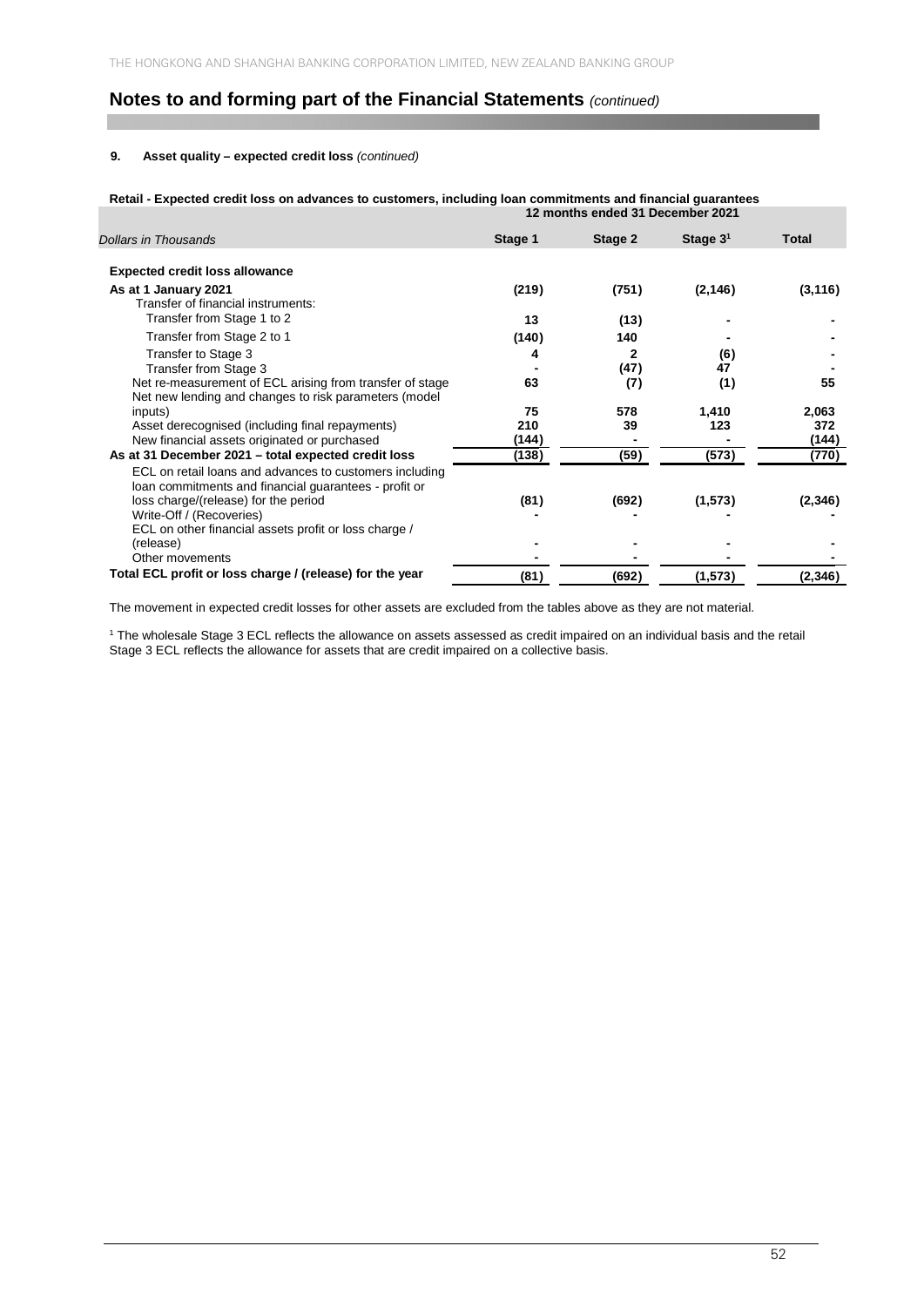#### **9. Asset quality – expected credit loss** *(continued)*

The ECL increased \$1.5 million due to changes in credit expectations following the Covid-19 pandemic. This increase is mainly reported in 'Changes in risk parameters (model inputs)', particularly in retail exposures which increased \$1.9 million.

Model adjustments to the total ECL and stage allocation of ECL, where necessary to reflect the judgements described in Note 1, are reflected in the below movement tables through increases or decreases in 'Transfer from Stage 1 to 2' and 'Net new lending and changes to risk parameters (model inputs)'.

### **Wholesale - Expected credit loss on advances to banks and customers, including loan commitments and financial guarantees**

|                                                                                                                                                                       | 12 months ended 31 December 2020 |         |            |              |  |  |  |
|-----------------------------------------------------------------------------------------------------------------------------------------------------------------------|----------------------------------|---------|------------|--------------|--|--|--|
| <b>Dollars in Thousands</b>                                                                                                                                           | Stage 1                          | Stage 2 | Stage $31$ | <b>Total</b> |  |  |  |
|                                                                                                                                                                       |                                  |         |            |              |  |  |  |
| <b>Expected credit loss allowance</b>                                                                                                                                 |                                  |         |            |              |  |  |  |
| As at 1 January 2020                                                                                                                                                  | (2,205)                          | (719)   | (431)      | (3,355)      |  |  |  |
| Transfer of financial instruments:                                                                                                                                    |                                  |         |            |              |  |  |  |
| Transfer from Stage 1 to 2                                                                                                                                            | 873                              | (873)   |            |              |  |  |  |
| Transfer from Stage 2 to 1                                                                                                                                            | (3, 112)                         | 3,112   |            |              |  |  |  |
| Transfer to Stage 3                                                                                                                                                   |                                  |         |            |              |  |  |  |
| Transfer from Stage 3                                                                                                                                                 |                                  |         |            |              |  |  |  |
| Net re-measurement of ECL arising from transfer of stage                                                                                                              | 3,835                            | (2,471) |            | 1,364        |  |  |  |
| Net new lending and changes to risk parameters (model                                                                                                                 | (952)                            | 383     | (334)      | (903)        |  |  |  |
| inputs)                                                                                                                                                               |                                  |         |            |              |  |  |  |
| Asset derecognised (including final repayments)                                                                                                                       | 45                               | 23      |            | 68           |  |  |  |
| New financial assets originated or purchased                                                                                                                          | (427)                            |         |            | (427)        |  |  |  |
| As at 31 December 2020 - total expected credit loss                                                                                                                   | (1,943)                          | (545)   | (765)      | (3,253)      |  |  |  |
| ECL on wholesale loans and advances to banks and<br>customers including loan commitments and financial<br>guarantees - profit or loss charge/(release) for the period | (262)                            | (174)   | 334        | (102)        |  |  |  |
| Write-Off / (Recoveries)                                                                                                                                              |                                  |         |            |              |  |  |  |
| ECL on other financial assets profit or loss charge /                                                                                                                 |                                  |         |            |              |  |  |  |
| (release)                                                                                                                                                             |                                  |         |            |              |  |  |  |
| Other movements                                                                                                                                                       | 58                               |         |            | 58           |  |  |  |
| Total ECL profit or loss charge / (release) for the year                                                                                                              | (204)                            | (174)   | 334        | (44)         |  |  |  |

#### **Retail - Expected credit loss on advances to customers, including loan commitments and financial guarantees 12 months ended 31 December 2020**

| <b>Dollars in Thousands</b>                                                                                                                              | Stage 1 | Stage 2 | Stage $31$ | <b>Total</b> |
|----------------------------------------------------------------------------------------------------------------------------------------------------------|---------|---------|------------|--------------|
| <b>Expected credit loss allowance</b>                                                                                                                    |         |         |            |              |
| As at 1 January 2020                                                                                                                                     | (92)    | (104)   | (1, 335)   | (1,531)      |
| Transfer of financial instruments:                                                                                                                       |         |         |            |              |
| Transfer from Stage 1 to 2                                                                                                                               | 18      | (18)    |            |              |
| Transfer from Stage 2 to 1                                                                                                                               | (442)   | 442     |            |              |
| Transfer to Stage 3                                                                                                                                      | 2       | 469     | (471)      |              |
| Transfer from Stage 3                                                                                                                                    | (218)   |         | 218        |              |
| Net re-measurement of ECL arising from transfer of stage                                                                                                 | 965     | (682)   |            | 283          |
| Net new lending and changes to risk parameters (model                                                                                                    |         |         |            |              |
| inputs)                                                                                                                                                  | (415)   | (933)   | (562)      | (1,910)      |
| Asset derecognised (including final repayments)                                                                                                          | 131     | 75      | 4          | 210          |
| New financial assets originated or purchased                                                                                                             | (168)   |         |            | (168)        |
| As at 31 December 2020 - total expected credit loss                                                                                                      | (219)   | (751)   | (2, 146)   | (3, 116)     |
| ECL on retail loans and advances to customers including<br>loan commitments and financial guarantees - profit or<br>loss charge/(release) for the period |         |         |            |              |
|                                                                                                                                                          | 127     | 647     | 811        | 1,585        |
| Write-Off / (Recoveries)                                                                                                                                 |         |         |            |              |
| ECL on other financial assets profit or loss charge /<br>(release)                                                                                       |         |         |            |              |
| Other movements                                                                                                                                          |         |         |            |              |
| Total ECL profit or loss charge / (release) for the year                                                                                                 | 127     | 647     | 811        | 1,585        |

The movement in expected credit losses for other assets are excluded from the tables above as they are not material.

1 The wholesale Stage 3 ECL reflects the allowance on assets assessed as credit impaired on an individual basis and the retail Stage 3 ECL reflects the allowance for assets that are credit impaired on a collective basis.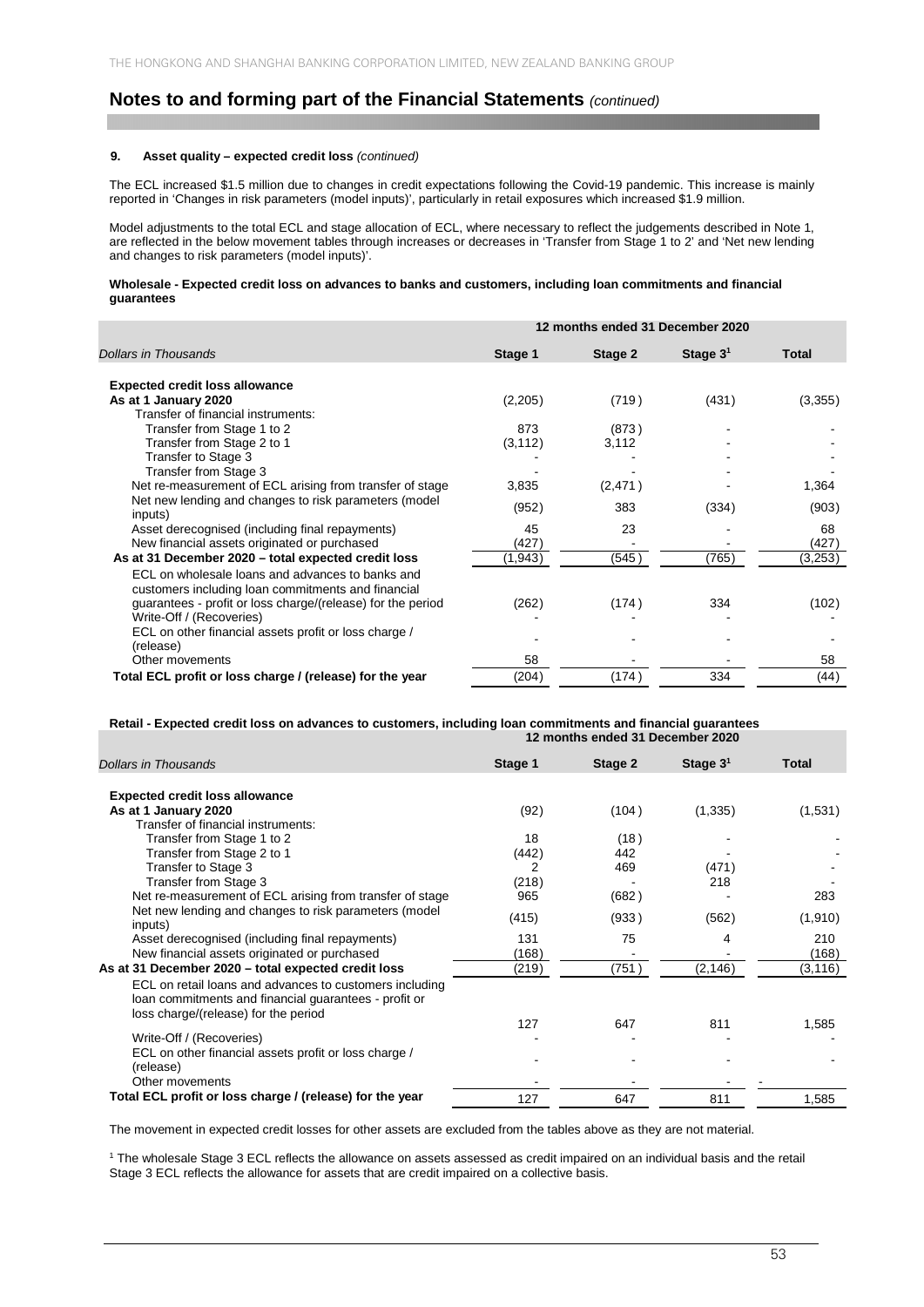## **9. Asset quality – expected credit loss** *(continued)*

|                                                        | <b>Banking Group</b> |                |
|--------------------------------------------------------|----------------------|----------------|
| Dollars in Thousands                                   | 31.12.21             | 31.12.20       |
|                                                        |                      |                |
| Change in Expected Credit Losses                       |                      |                |
| Advances to customers                                  |                      |                |
| New allowances net of allowance releases<br>$\sim$     | (3,235)              | (1,681)        |
| Recoveries of amounts previously written off<br>$\sim$ |                      |                |
| Amounts written off<br>$\overline{\phantom{a}}$        | 768                  | $\blacksquare$ |
|                                                        | (2, 467)             | (1,681)        |
| Loan commitments and guarantees                        | (583)                | 140            |
| Other financial assets                                 | (24)                 | (28)           |
| <b>Change in Expected Credit Loss</b>                  | (3,074)              | (1, 569)       |
|                                                        |                      |                |

### **10. Asset quality – financial instruments by stage allocation**

## **Credit quality classification**

|                               | <b>Financial</b><br>Investments | <b>Wholesale Lending</b> |                      | <b>Retail Lending</b> |                      |
|-------------------------------|---------------------------------|--------------------------|----------------------|-----------------------|----------------------|
|                               |                                 | Internal                 | 12 month probability | Internal              | 12 month probability |
|                               | External credit rating          | credit rating            | of default %         | credit rating         | weighted PD %        |
| <b>Quality classification</b> |                                 |                          |                      |                       |                      |
| Strong                        | A- and above                    | CRR1 to CRR2             | $0 - 0.169$          | Band 1 and 2          | $0.000 - 0.500$      |
| Good                          | BBB+ to BBB-                    | CRR3                     | $0.170 - 0.740$      | Band 3                | $0.501 - 1.500$      |
| Satisfactory                  | BB+ to B and unrated            | CRR4 to CRR5             | $0.741 - 4.914$      | Band 4 and 5          | 1.501 - 20.000       |
| Sub-standard                  | $B$ - to $C$                    | CRR6 to CRR8             | $4.915 - 99.999$     | Band 6                | 20.001 - 99.999      |
| Impaired                      | Default                         | CRR9 to CRR10            | 100                  | Band 7                | 100.00               |

### **Distribution of financial instruments to which the impairment requirements in NZ IFRS 9 are applied, by credit quality and stage allocation**

## **12 months ended 31 December 2021**

### *Dollars in Thousands*

|                                      | Strong    | Good      |         | Satisfactory Sub-standard | Credit<br>Impaired       | Total     | Allowance<br>for ECL | Net       |
|--------------------------------------|-----------|-----------|---------|---------------------------|--------------------------|-----------|----------------------|-----------|
| Advances to customers at             |           |           |         |                           |                          |           |                      |           |
| AC                                   |           |           |         |                           |                          |           |                      |           |
| - stage 1                            | 3,231,602 | 653,201   | 398,611 | 297                       | ۰                        | 4,283,711 | (966)                | 4,282,745 |
| - stage 2                            |           | 22,187    | 73,791  |                           |                          | 95,978    | (519)                | 95,459    |
| - stage 3                            |           |           |         | ٠                         | 15,558                   | 15,558    | (573)                | 14,985    |
| Advances to banks at AC <sup>1</sup> |           |           |         |                           |                          |           |                      |           |
| - stage 1                            | 2,792     |           |         | ٠                         | $\blacksquare$           | 2,792     |                      | 2,792     |
| - stage 2                            |           |           |         | -<br>$\blacksquare$       | $\overline{\phantom{0}}$ |           |                      |           |
| - stage 3                            |           |           |         |                           |                          |           |                      |           |
| Loan and other credit-               |           |           |         |                           |                          |           |                      |           |
| related commitments                  |           |           |         |                           |                          |           |                      |           |
| - stage 1                            | 1,460,494 | 298,539   | 200,759 |                           | $\blacksquare$           | 1,959,792 | (176)                | 1,959,616 |
| - stage 2                            | 35,520    | 42,084    | 39,349  | 50                        |                          | 117,003   | (257)                | 116,746   |
| - stage 3                            |           |           |         |                           | 451                      | 451       |                      | 451       |
| Financial guarantees and             |           |           |         |                           |                          |           |                      |           |
| similar contracts                    |           |           |         |                           |                          |           |                      |           |
| - stage 1                            | 11,452    | 13,220    | 3,555   |                           |                          | 28,227    | (37)                 | 28,190    |
| - stage 2                            | 80        | 2,932     | 14,285  | 445                       |                          | 17,742    | (33)                 | 17,709    |
| - stage 3                            |           |           |         |                           |                          |           |                      |           |
| At 31 Dec 2021                       | 4,741,940 | 1,032,163 | 730,350 | 792                       | 16,009                   | 6,521,254 | (2, 561)             | 6,518,693 |

Balances related to Cash with central banks, Amounts due from related parties and Other assets do not have a material ECL balance.

1. Advances to banks at Amortised Cost excludes 'Items in the course of collection from other banks'.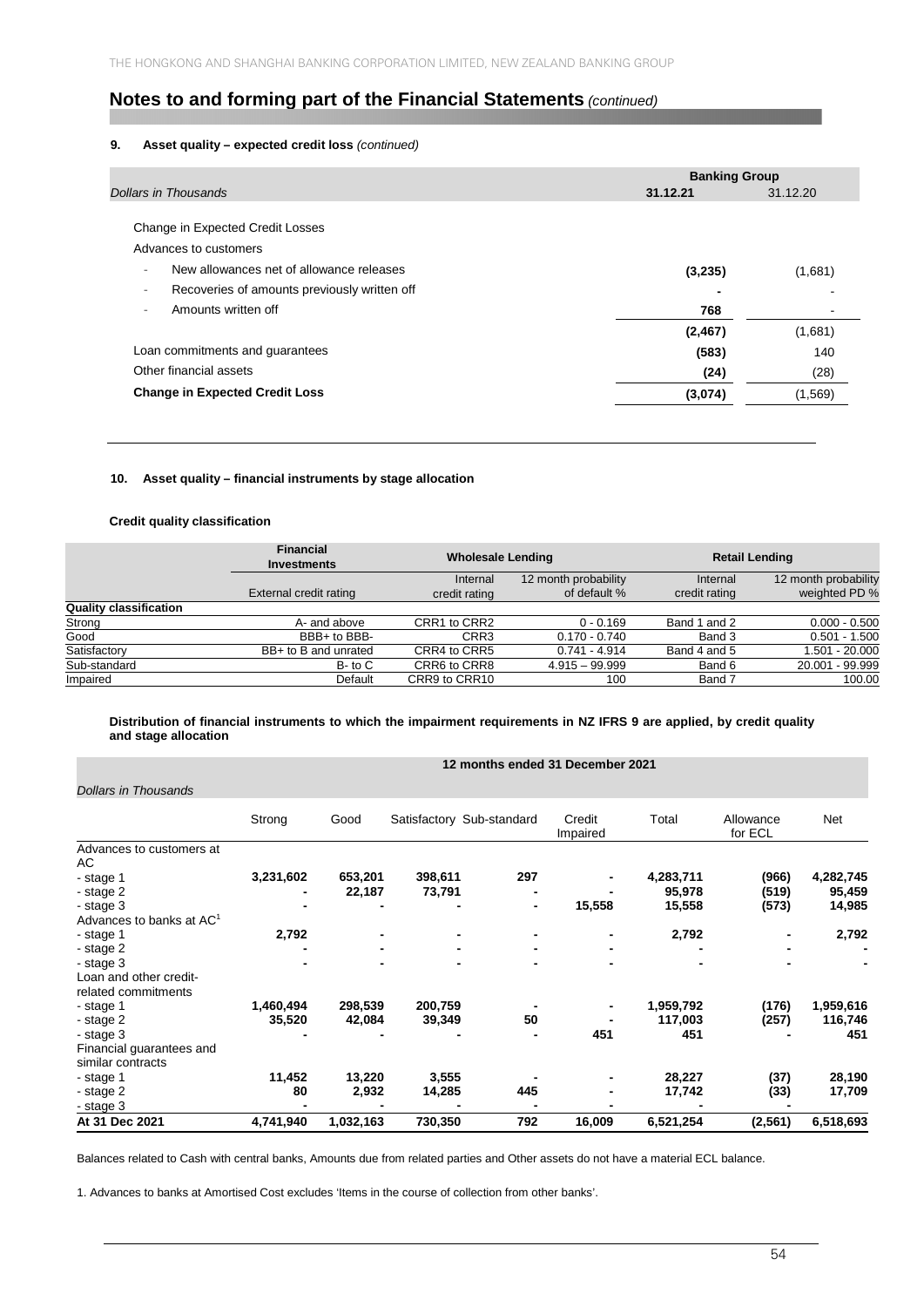### **10. Asset quality – financial instruments by stage allocation** *(continued)*

**Distribution of financial instruments to which the impairment requirements in NZ IFRS 9 are applied, by credit quality and stage allocation** 

## **12 months ended 31 December 2020**

*Dollars in Thousands*

|                                              | Strong    | Good      |         | Satisfactory Sub-standard | Credit<br>Impaired | Total     | Allowance<br>for ECL | Net       |
|----------------------------------------------|-----------|-----------|---------|---------------------------|--------------------|-----------|----------------------|-----------|
| Advances to customers at AC                  |           |           |         |                           |                    |           |                      |           |
| - stage 1                                    | 3,039,179 | 630,672   | 288,725 |                           |                    | 3,958,576 | (1, 552)             | 3,957,024 |
| - stage 2                                    |           | 78,594    | 42,017  |                           |                    | 120,611   | (822)                | 119,789   |
| - stage 3                                    |           |           |         |                           | 20,072             | 20,072    | (2,911)              | 17,161    |
| Advances to banks at AC <sup>1</sup>         |           |           |         |                           |                    |           |                      |           |
| - stage 1                                    | 3,898     |           |         |                           |                    | 3,898     | (1)                  | 3,897     |
| - stage 2                                    | 31        |           |         |                           |                    | 31        |                      | 31        |
| - stage 3                                    |           |           |         |                           |                    |           |                      |           |
| Loan and other credit-related<br>commitments |           |           |         |                           |                    |           |                      |           |
| - stage 1                                    | 1,287,985 | 533,503   | 244,975 |                           |                    | 2,066,463 | (560)                | 2,065,903 |
| - stage 2                                    | 10,413    | 47,644    | 4,273   | 50                        |                    | 62,380    | (373)                | 62,007    |
| - stage 3                                    |           |           |         |                           | 424                | 424       |                      | 424       |
| Financial guarantees and                     |           |           |         |                           |                    |           |                      |           |
| similar contracts                            |           |           |         |                           |                    |           |                      |           |
| - stage 1                                    | 4,785     | 7,328     | 8,614   |                           |                    | 20,727    | (49)                 | 20,678    |
| - stage 2                                    |           | 130       | 19,245  | 100                       |                    | 19,475    | (101)                | 19,374    |
| - stage 3                                    |           |           |         |                           |                    |           |                      |           |
| At 31 Dec 2020                               | 4,346,291 | 1,297,871 | 607,849 | 150                       | 20,496             | 6,272,657 | (6, 369)             | 6,266,288 |

Balances related to Cash with central banks, Amounts due from related parties and Other assets do not have a material ECL balance.

1. Advances to banks at Amortised Cost excludes 'Items in the course of collection from other banks'.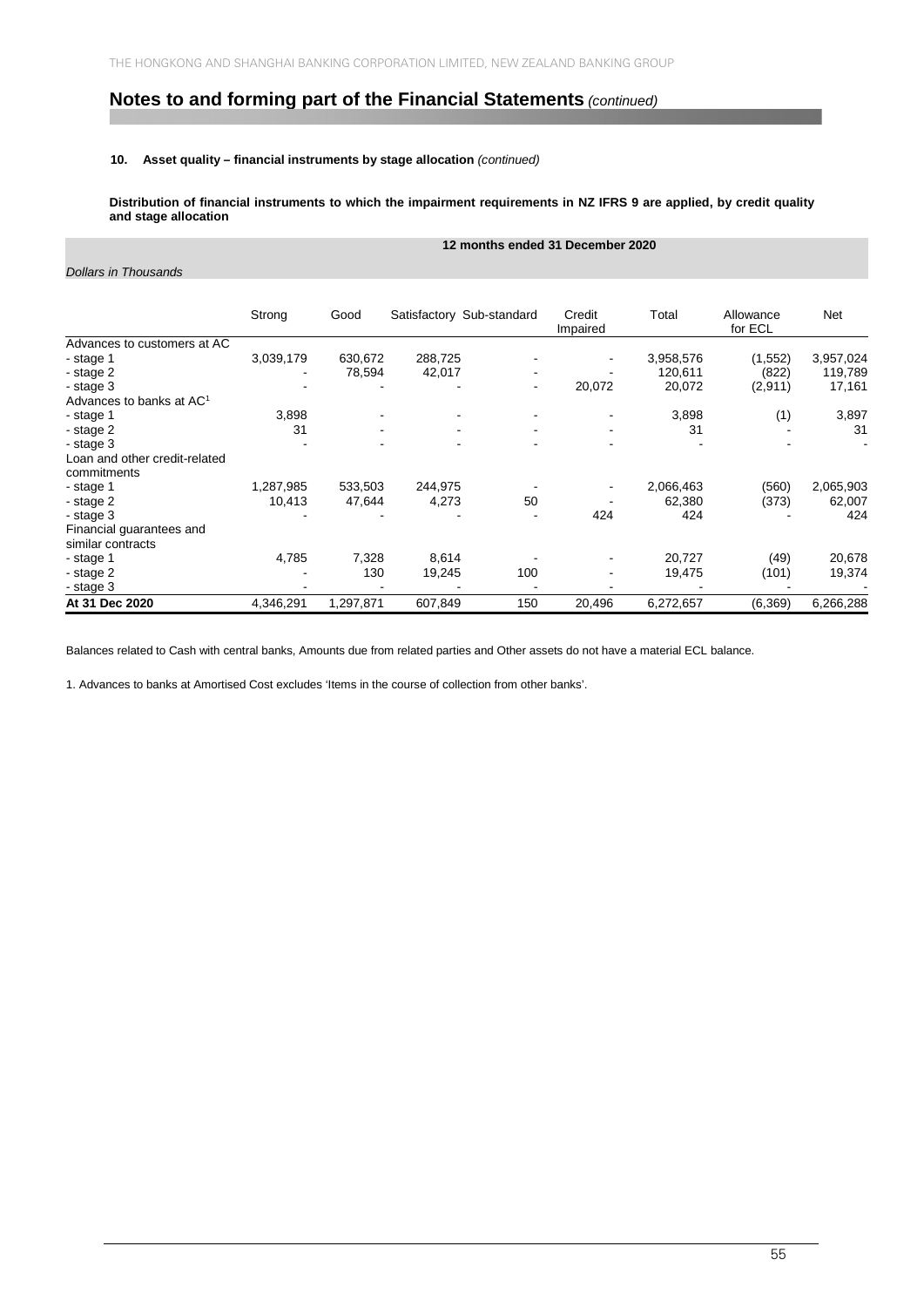### **11. Concentrations of credit risk**

#### **Maximum exposure to credit risk**

The maximum credit risk of on-balance sheet financial assets is best represented by the carrying amount of the assets, net of any provision for expected credit loss. The credit risk exposure does not take into account the fair value of any collateral, in the event of other parties failing to perform their obligations under financial instruments.

|                                                                                                                                                                                                            | <b>Banking Group</b>                                                                   |                                                                                        |
|------------------------------------------------------------------------------------------------------------------------------------------------------------------------------------------------------------|----------------------------------------------------------------------------------------|----------------------------------------------------------------------------------------|
| Dollars in Thousands                                                                                                                                                                                       | 31.12.21                                                                               | 31.12.20                                                                               |
| On-balance sheet credit exposures                                                                                                                                                                          |                                                                                        |                                                                                        |
| Cash and demand balances with central banks<br>Advances to banks<br>Financial investments<br>Derivative financial instruments<br>Advances to customers<br>Amounts due from related parties<br>Other assets | 1,926,921<br>2,792<br>460.317<br>16.734<br>4,393,189<br>669.437<br>19,190<br>7,488,580 | 1,423,970<br>3.928<br>528,528<br>74.733<br>4,093,974<br>894,455<br>15,489<br>7.035.077 |
| Off-balance sheet credit exposures                                                                                                                                                                         | 3,061,795                                                                              | 3,077,348                                                                              |
| Total credit exposures                                                                                                                                                                                     | 10,550,375                                                                             | 10,112,425                                                                             |

Concentrations of credit risk exist if a number of counterparties are engaged in similar economic characteristics that would cause their ability to meet contractual obligations to be similarly affected by changes in economic or other conditions.

## **Concentrations of credit risk by industry**

| Individual                                         | 2,111,002  | 2.127.119  |
|----------------------------------------------------|------------|------------|
| Banks and financial institutions                   | 3,494,993  | 3,475,813  |
| Commercial and industrial                          | 1,884,780  | 1,491,832  |
| Commercial real estate and construction            | 854.229    | 730.251    |
| Electricity, telecommunication and other utilities | 571.542    | 691.728    |
| Wholesale and retail trade                         | 608.279    | 687,840    |
| Agriculture, forestry and mining                   | 248.796    | 131.557    |
| Transport                                          | 244.947    | 264.702    |
| Government                                         | 292.025    | 283.699    |
| Other                                              | 239.782    | 227,884    |
|                                                    | 10,550,375 | 10.112.425 |

### **Concentrations of credit risk by geographical area**

| New Zealand          | 9,092,391  | 8,150,877  |
|----------------------|------------|------------|
| Hong Kong            | 672,789    | 957,858    |
| China                | 197.251    | 234.205    |
| Australia            | 168,660    | 198.047    |
| <b>United States</b> | 150,080    | 273.607    |
| United Kingdom       | 36.643     | 65.238     |
| Other Overseas       | 232.561    | 232.593    |
|                      | 10.550.375 | 10.112.425 |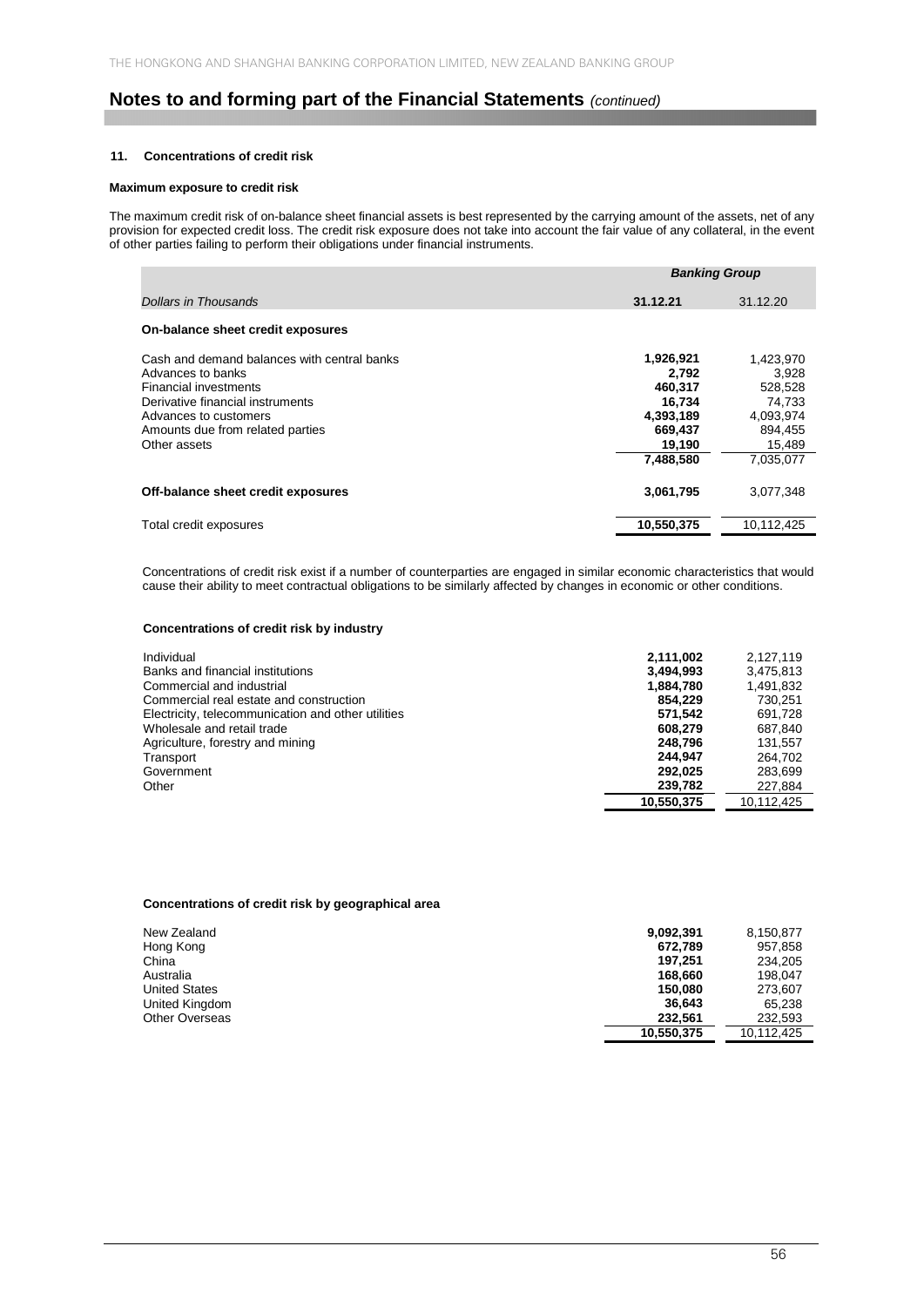### **12. Concentrations of funding risk**

|                                                                                                                                                                                                                                                                                    | <b>Banking Group</b>                                                                                                      |                                                                                                                            |
|------------------------------------------------------------------------------------------------------------------------------------------------------------------------------------------------------------------------------------------------------------------------------------|---------------------------------------------------------------------------------------------------------------------------|----------------------------------------------------------------------------------------------------------------------------|
| <b>Dollars in Thousands</b>                                                                                                                                                                                                                                                        | 31.12.21                                                                                                                  | 31.12.20                                                                                                                   |
| Concentrations of funding by product                                                                                                                                                                                                                                               |                                                                                                                           |                                                                                                                            |
| Deposits by banks<br><b>Customer deposits</b><br>Debt securities<br>Amounts due to related parties                                                                                                                                                                                 | 302,440<br>4,978,259<br>600.000<br>1,569,435<br>7,450,134                                                                 | 373,960<br>4,450,882<br>900.000<br>1,202,873<br>6,927,715                                                                  |
| Concentrations of funding by industry                                                                                                                                                                                                                                              |                                                                                                                           |                                                                                                                            |
| Individual<br>Banks and financial institutions<br>Commercial and industrial<br>Commercial real estate and construction<br>Wholesale and retail trade<br>Agriculture, forestry and mining<br>Transport<br>Electricity, telecommunication and other utilities<br>Government<br>Other | 2,065,813<br>3,201,901<br>798,472<br>219,390<br>394.243<br>82,751<br>159,675<br>19,169<br>280,585<br>228,135<br>7,450,134 | 1,829,027<br>2,983,576<br>844.383<br>157,848<br>386,401<br>119,558<br>126,710<br>67,648<br>181,608<br>230.956<br>6,927,715 |
| Concentrations of funding by geographical area                                                                                                                                                                                                                                     |                                                                                                                           |                                                                                                                            |
| New Zealand<br>Hong Kong<br>China<br>United Kingdom<br><b>United States</b><br><b>Other Overseas</b>                                                                                                                                                                               | 4,460,522<br>1,757,344<br>190,182<br>240,887<br>127,233<br>673,966<br>7.450.134                                           | 4,105,037<br>1,336,269<br>191,080<br>329,833<br>323,908<br>641,588<br>6.927.715                                            |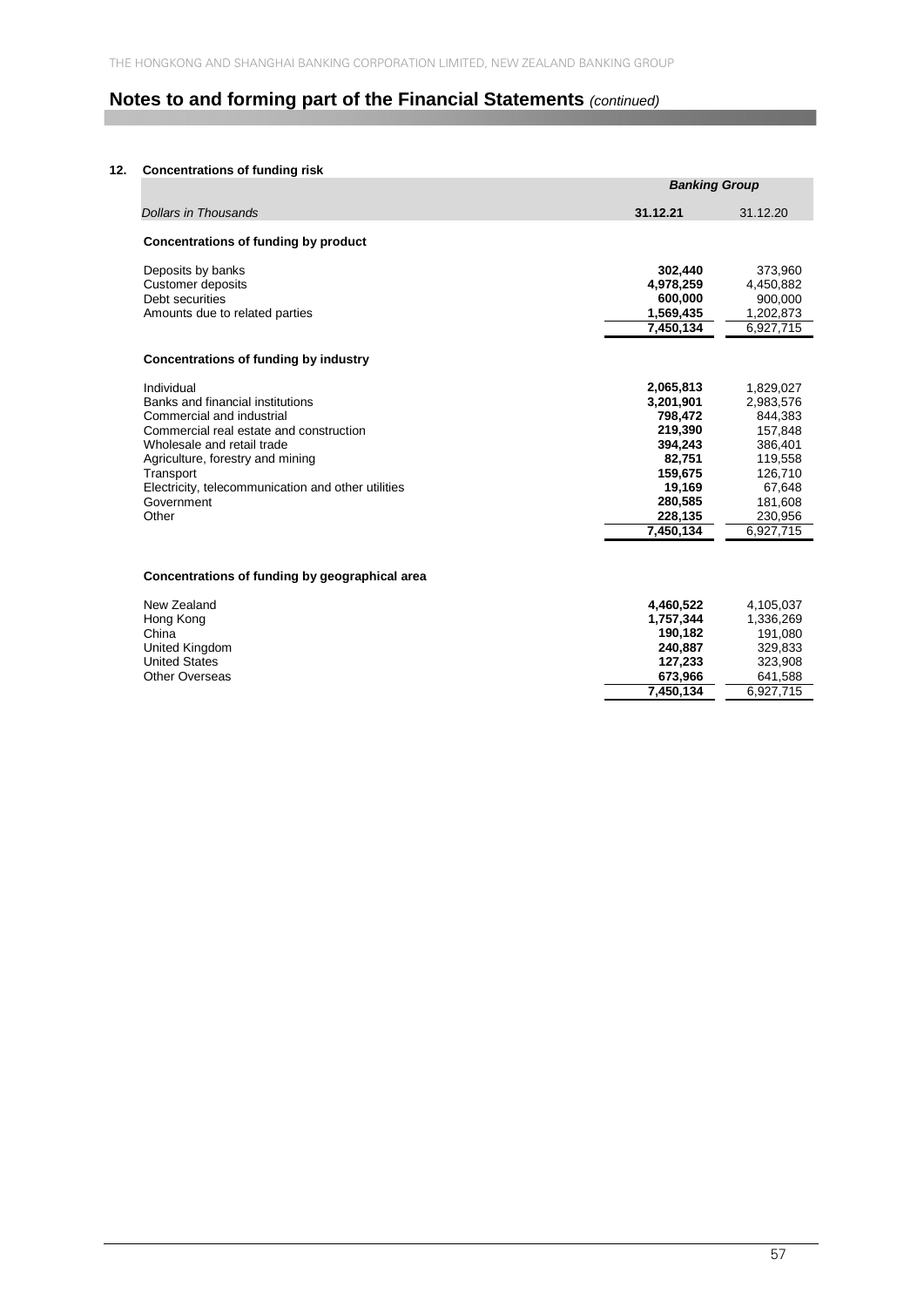|     |                                                                                                                        | <b>Banking Group</b>                                   |                                                        |
|-----|------------------------------------------------------------------------------------------------------------------------|--------------------------------------------------------|--------------------------------------------------------|
|     | <b>Dollars in Thousands</b>                                                                                            | 31.12.21                                               | 31.12.20                                               |
| 13. | <b>Customer deposits</b>                                                                                               |                                                        |                                                        |
|     | Current accounts<br>Savings and deposit accounts<br>Total customer deposits at amortised cost                          | 2,740,708<br>2,237,551<br>4,978,259                    | 2,538,527<br>1,912,355<br>4,450,882                    |
| 14. | <b>Debt securities</b>                                                                                                 |                                                        |                                                        |
|     | Certificates of deposit issued<br>Medium term notes issued                                                             | 600,000<br>600,000                                     | 900,000<br>900,000                                     |
|     | There are no debt securities on demand (31 December 2020: nil)                                                         |                                                        |                                                        |
| 15. | Additional financial disclosures on the balance sheet                                                                  |                                                        |                                                        |
|     | Total interest earning and discount bearing assets                                                                     | 7,452,657                                              | 6,944,855                                              |
|     | Total interest and discount bearing liabilities                                                                        | 7,250,963                                              | 6,734,108                                              |
|     | Total liabilities net of amounts due to related parties                                                                | 5,949,233                                              | 5,841,157                                              |
| 16. | Other assets                                                                                                           |                                                        |                                                        |
|     | Accrued interest receivable - third party<br>Acceptances and endorsements<br>Other                                     | 7,370<br>8,754<br>3,414<br>19,538                      | 8,648<br>3,275<br>4,402<br>16,325                      |
| 17. | <b>Other liabilities</b>                                                                                               |                                                        |                                                        |
|     | Accrued interest payable<br>Accruals and deferred income<br>Acceptances and endorsements<br>Lease liabilities<br>Other | 6,927<br>14,410<br>8,754<br>17,831<br>12,096<br>60,018 | 6,869<br>10,842<br>3,276<br>18,806<br>11.762<br>51,555 |

Accruals as at 31 December 2021 include \$7.5 million for employee entitlements (December 2020: \$6.3 million).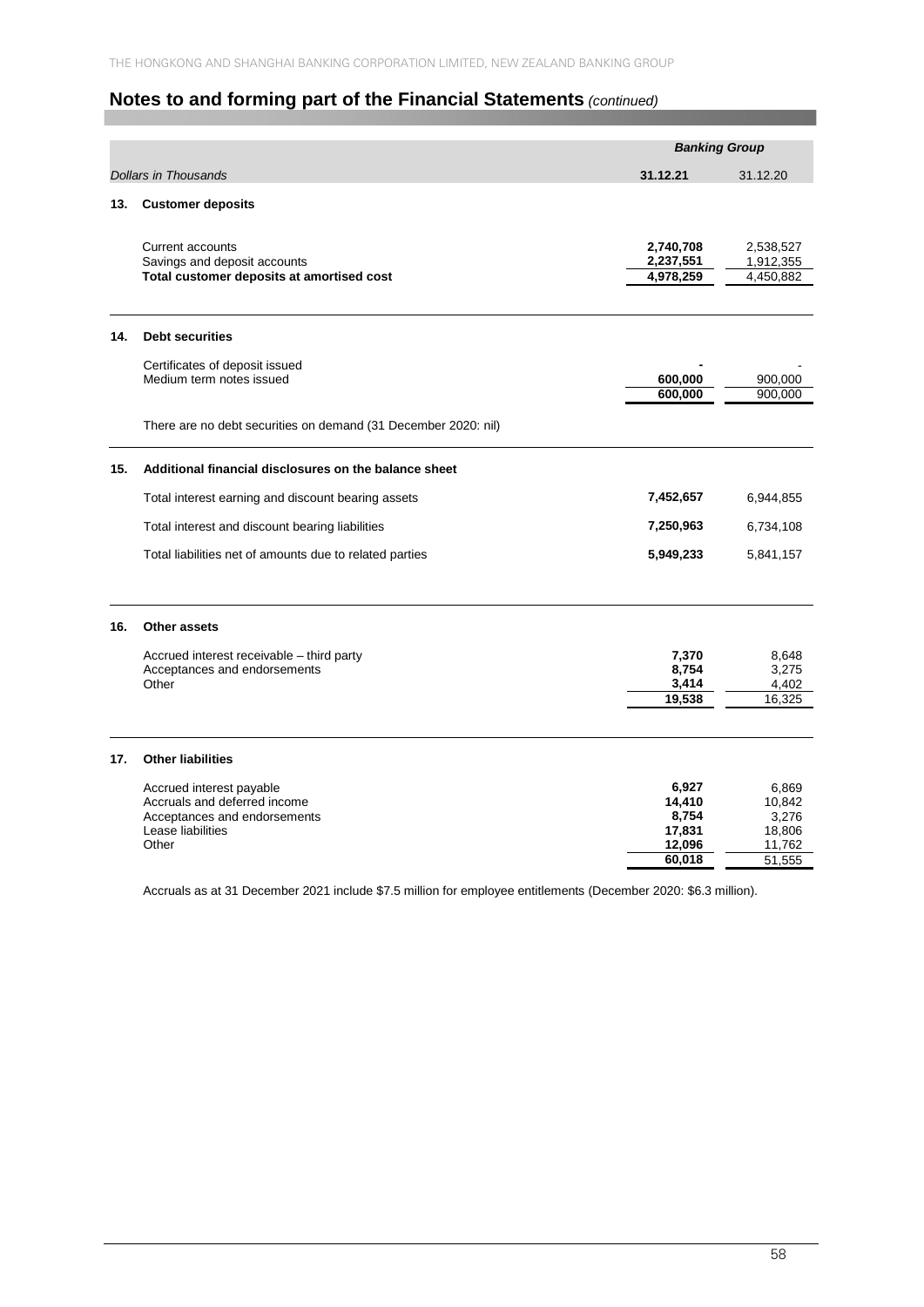#### **18. Segment reporting**

The Banking Group's operating segments are organised into three business segments representing the products and services offered to customers and a Corporate Centre. The Executive Committee, which includes senior management of each business unit, acts as the Banking Group's chief operating decision-maker and assesses the Banking Group's performance on this basis.

The Banking Group's operations are closely integrated and, accordingly, the presentation of data includes internal allocations of certain items of income and expenses. Allocations include the cost of certain support services and functions to the extent they can be meaningfully attributed. Costs which cannot be allocated to business segments are included in Corporate Centre.

During the first half of 2020, the Banking Group reallocated the reporting of Balance Sheet Management from Corporate Centre to all other business segments. The allocation is based on the risk weighted assets and commercial surplus of each business segment. Business segments pay and receive interest to and from Balance Sheet Management. All transactions are undertaken on an arm's length basis. Comparative data has been restated to ensure the comparability of the information.

The Banking Group operates primarily in New Zealand and predominately all revenues from and assets held with external customers are generated or held in New Zealand. The Banking Group does not rely on any single major customer for its revenue base.

#### **Business Segments**

The Banking Group comprises the following main business segments:

- *Wealth and Personal Banking (WPB)*  Includes loans, deposits and other transactions with retail customers. Prior to the second quarter of 2020, this segment was called Retail Banking and Wealth Management.
- *Commercial Banking (CMB)*  Manages the relationships with corporate customers providing loans, deposits and other transactions including trade finance and payment cash management.
- *Global Banking and Markets (GBM)* Manages the relationships with institutional customers and undertakes the Banking Group's investment banking operations.
- *Corporate Centre*

Includes central and Group support costs with associated recoveries that cannot be meaningfully attributed.

| <b>Dollars in Thousands</b>                                                                                                                                  | <b>WPB</b>                               | <b>CMB</b>                                   | <b>GBM</b>                                 | Corporate<br><b>Centre</b>                | Aggregated                                    |
|--------------------------------------------------------------------------------------------------------------------------------------------------------------|------------------------------------------|----------------------------------------------|--------------------------------------------|-------------------------------------------|-----------------------------------------------|
| Net interest income<br>Net trading income/ (loss)<br>Net fee and commission income<br>Other income<br>Net operating income before loan impairment<br>charges | 33,742<br>1,356<br>(49)<br>201<br>35,250 | 31,885<br>3,897<br>26,582<br>1,564<br>63,928 | 7,340<br>4,825<br>7,340<br>1,741<br>21,246 | (4,239)<br>(772)<br>4,085<br>298<br>(628) | 68,728<br>9,306<br>37,958<br>3,804<br>119,796 |
| Change in expected credit loss<br>Net operating income                                                                                                       | 2,286<br>37,536                          | 630<br>64,558                                | 158<br>21,404                              | (628)                                     | 3,074<br>122,870                              |
| Operating expense                                                                                                                                            | (30,012)                                 | (32, 405)                                    | (8,799)                                    | (774)                                     | (71, 990)                                     |
| Operating profit before tax                                                                                                                                  | 7,524                                    | 32,153                                       | 12,605                                     | (1, 402)                                  | 50,880                                        |
| Advances to customers                                                                                                                                        | 1,919,113                                | 2,474,076                                    | -                                          |                                           | 4,393,189                                     |
| Customer deposits                                                                                                                                            | 1,860,212                                | 2,300,739                                    | 817,308                                    |                                           | 4,978,259                                     |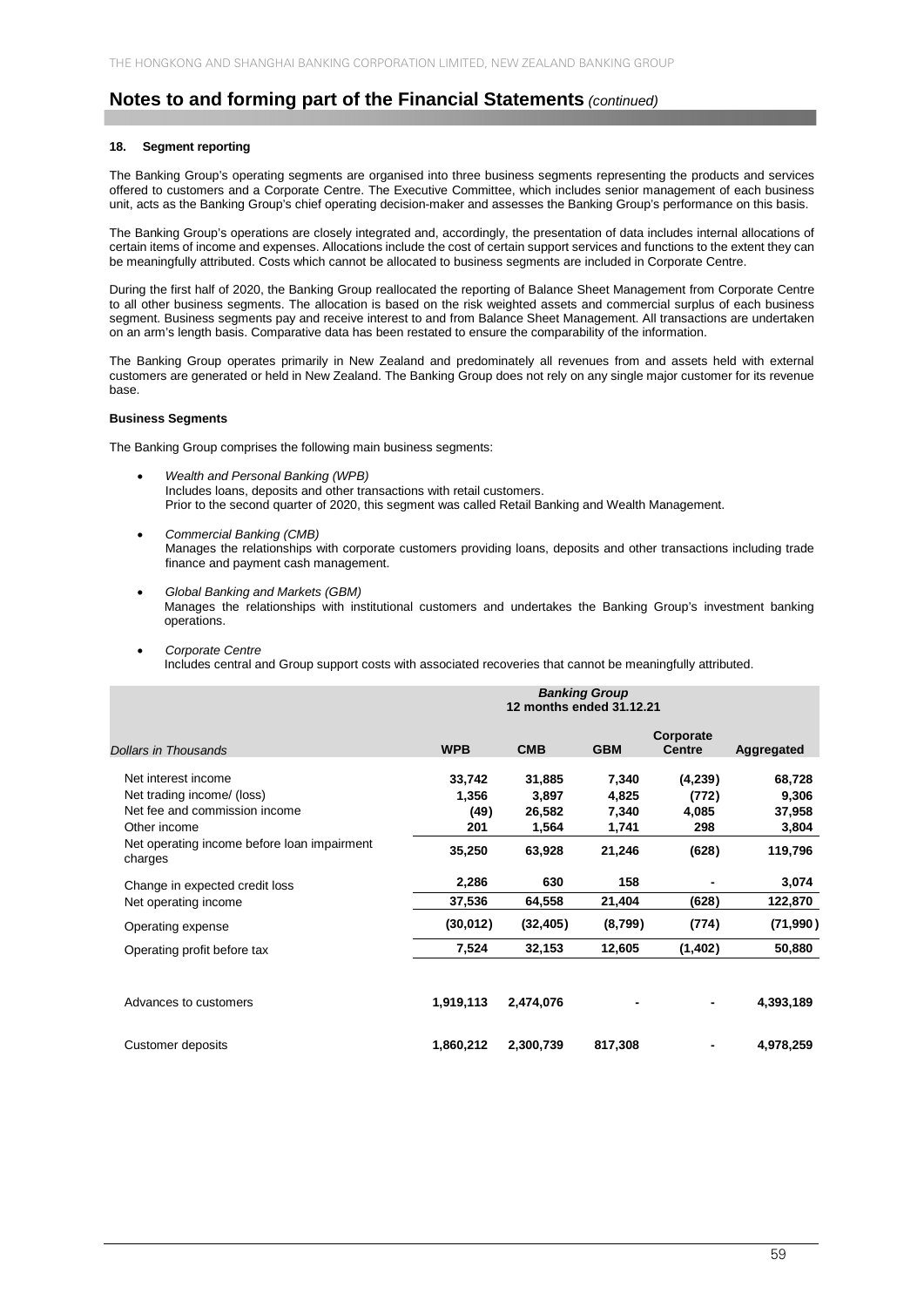## **18. Segment reporting** *(continued)*

| Dollars in Thousands                                                                               | <b>WPB</b>               | <b>CMB</b>                       | <b>GBM</b>                   | Corporate<br><b>Centre</b>            | Aggregated                       |
|----------------------------------------------------------------------------------------------------|--------------------------|----------------------------------|------------------------------|---------------------------------------|----------------------------------|
| Net interest income<br>Net trading income/ (loss)<br>Net fee and commission income<br>Other income | 34,031<br>1,517<br>(144) | 30,565<br>3,983<br>26,832<br>418 | 7,772<br>4,907<br>6,427<br>7 | (3,701)<br>(1, 254)<br>3,713<br>(161) | 68,667<br>9,153<br>36,828<br>264 |
| Net operating income before loan impairment<br>charges                                             | 35,404                   | 61,798                           | 19,113                       | (1,403)                               | 114,912                          |
| Change in expected credit loss                                                                     | (1,499)                  | 141                              | (211)                        |                                       | (1,569)                          |
| Net operating income                                                                               | 33,905                   | 61,939                           | 18,902                       | (1,403)                               | 113,343                          |
| Operating expense                                                                                  | (30, 396)                | (33, 892)                        | (8, 879)                     | (310)                                 | (73, 477)                        |
| Operating profit before tax                                                                        | 3,509                    | 28,047                           | 10,023                       | (1,713)                               | 39,866                           |
| Advances to customers                                                                              | 1,921,054                | 2,096,420                        | 76,500                       | $\qquad \qquad \blacksquare$          | 4,093,974                        |
| Customer deposits                                                                                  | 1,875,919                | 1,914,423                        | 660,540                      |                                       | 4,450,882                        |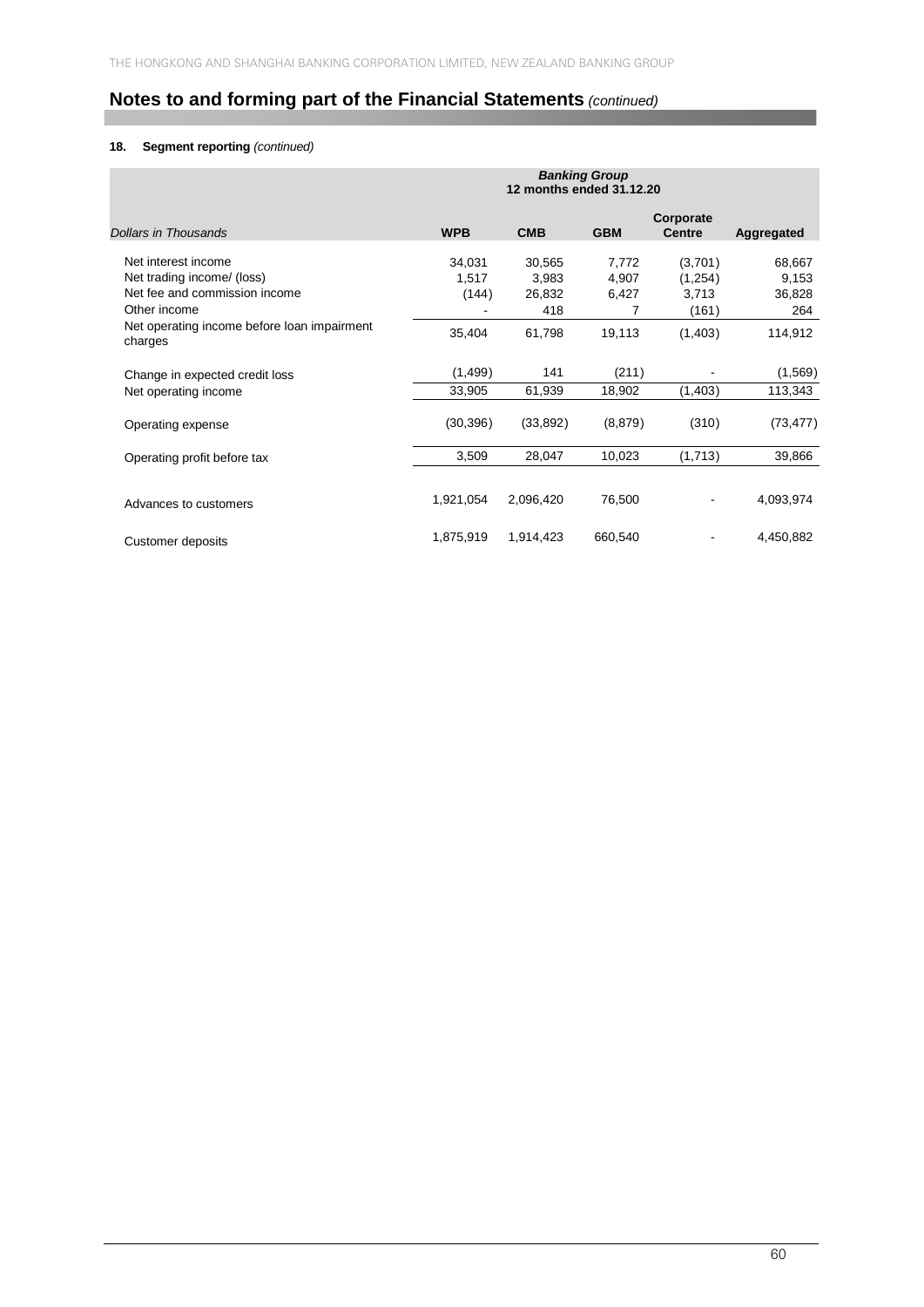|      |                                                                     |                         | <b>Banking Group</b>                      |                           |  |
|------|---------------------------------------------------------------------|-------------------------|-------------------------------------------|---------------------------|--|
|      | <b>Dollars in Thousands</b>                                         |                         | 12 months<br>31.12.21                     | 12 months<br>31.12.20     |  |
| 19.  | <b>Taxation</b>                                                     |                         |                                           |                           |  |
|      | <b>Current tax expense</b>                                          |                         |                                           |                           |  |
|      | Current tax expense                                                 |                         | 14,103<br>14,103                          | 11,596<br>11,596          |  |
|      | Deferred tax expense                                                |                         |                                           |                           |  |
|      | Origination and reversal of temporary differences                   |                         | 343<br>343                                | (408)<br>(408)            |  |
|      | Total income tax expense included in profit after tax               |                         | 14,446                                    | 11,188                    |  |
|      | Reconciliation of effective tax rate<br>Operating profit before tax |                         | 50,880                                    |                           |  |
|      | Income tax using the domestic corporation tax rate (28%)            |                         | 14,246                                    | 39,866<br>11,163          |  |
|      | Non-deductible expenses<br>Under/(Over) provision from prior years  |                         | 23<br>176                                 | 25                        |  |
|      |                                                                     |                         | 14,446                                    | 11,188                    |  |
|      | <b>Dollars in Thousands</b>                                         |                         |                                           | <b>Banking Group</b>      |  |
|      | Recognised deferred tax assets and liabilities                      |                         |                                           |                           |  |
|      |                                                                     | Balance at 1<br>January | Credit /<br>(charge) to<br>profit or loss | Balance at 31<br>December |  |
| 2021 |                                                                     |                         |                                           |                           |  |
|      | Accelerated capital allowances<br>Provision for loan impairment     | 1,515<br>1,798          | 12<br>(1,076)                             | 1,527<br>722              |  |
|      | Other provisions<br>Income deferred for accounting purposes         | 401<br>418              | 543<br>(182)                              | 944<br>236                |  |
|      | Net right of use assets and liabilities                             | 547                     | 360                                       | 907                       |  |
|      | Tax deductible premium                                              | (3, 595)                | $\blacksquare$                            | (3, 595)                  |  |
|      | Net deferred tax asset / (liability)                                | 1,084                   | (343)                                     | 741                       |  |
| 2020 |                                                                     |                         |                                           |                           |  |
|      | Accelerated capital allowances<br>Provision for loan impairment     | 2,065<br>1,372          | (550)<br>424                              | 1,515<br>1,798            |  |
|      | Other provisions                                                    | 567                     | (166)                                     | 401                       |  |
|      | Income deferred for accounting purposes                             | 265                     | 153                                       | 418                       |  |
|      | Net right of use assets and liabilities<br>Tax deductible premium   | (3, 595)                | 547                                       | 547<br>(3, 595)           |  |
|      | Net deferred tax asset / (liability)                                | 674                     | 408                                       | 1.084                     |  |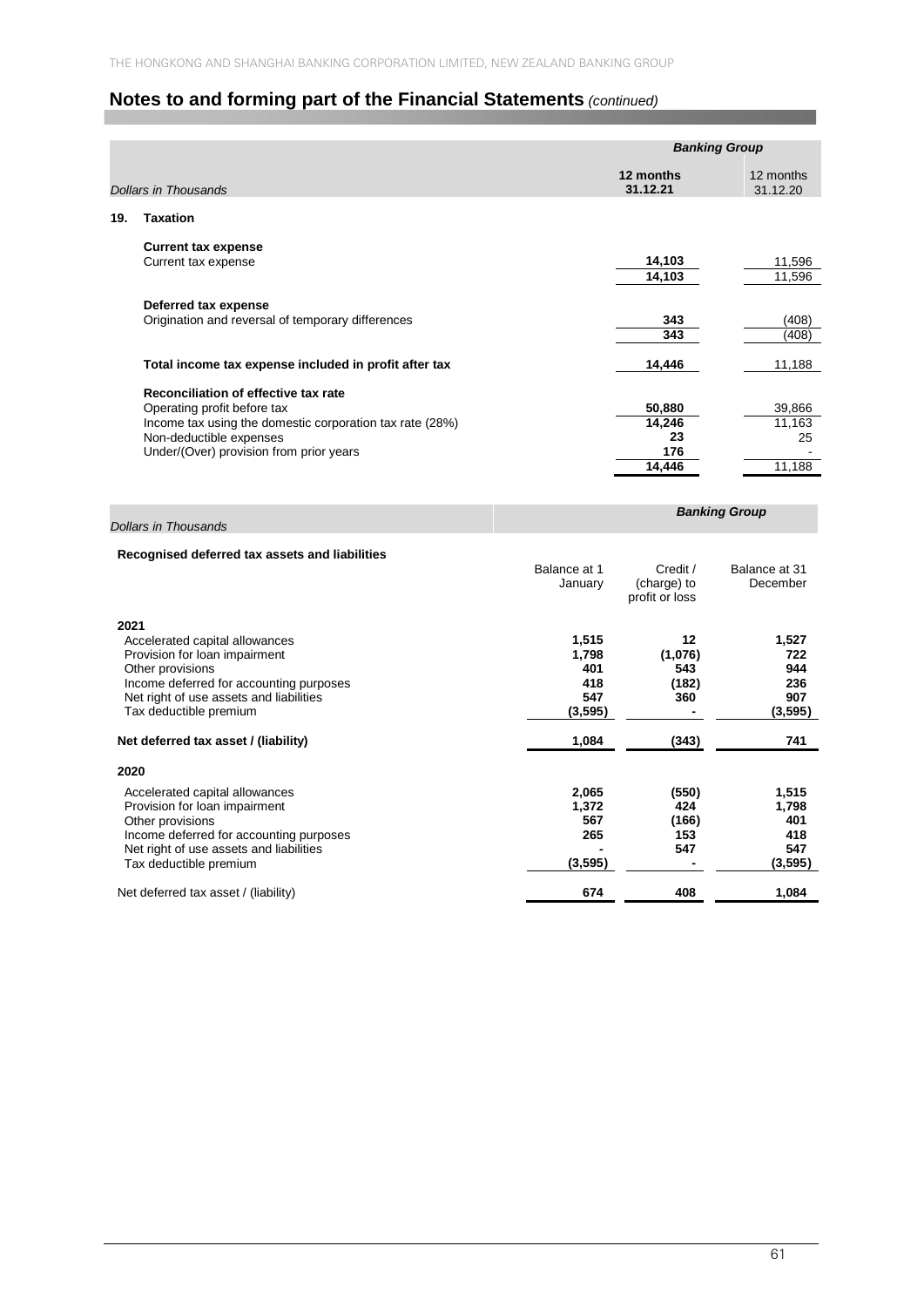| <b>Dollars in Thousands</b>             |          | <b>Banking Group</b> |          |           |  |  |
|-----------------------------------------|----------|----------------------|----------|-----------|--|--|
| Goodwill and intangible assets<br>20.   |          |                      |          |           |  |  |
|                                         |          | Customer             |          |           |  |  |
|                                         |          | relationships        |          |           |  |  |
| 2021                                    | Goodwill | purchased            | Software | Total     |  |  |
| Cost                                    |          |                      |          |           |  |  |
| At 1 January                            | 15,744   | 8,798                | 11,218   | 35,760    |  |  |
| Additions                               |          |                      |          |           |  |  |
| At 31 December                          | 15,744   | 8,798                | 11,218   | 35,760    |  |  |
| Accumulated amortisation and impairment |          |                      |          |           |  |  |
| At 1 January                            | (2,043)  | (8,798)              | (6, 175) | (17,016)  |  |  |
| Amortisation charge for the year        |          |                      | (1, 232) | (1,232)   |  |  |
| At 31 December                          | (2,043)  | (8,798)              | (7, 407) | (18, 248) |  |  |
| Net carrying value                      | 13,701   |                      | 3,811    | 17,512    |  |  |
| 2020                                    |          |                      |          |           |  |  |
| Cost                                    |          |                      |          |           |  |  |
| At 1 January                            | 15,744   | 8,798                | 7,624    | 32,166    |  |  |
| <b>Additions</b>                        |          |                      | 3,594    | 3,594     |  |  |
| At 31 December                          | 15.744   | 8.798                | 11,218   | 35,760    |  |  |
| Accumulated amortisation and impairment |          |                      |          |           |  |  |
| At 1 January                            | (2,043)  | (8,798)              | (5,468)  | (16, 309) |  |  |
| Amortisation charge for the year        |          |                      | (707)    | (707)     |  |  |
| At 31 December                          | (2,043)  | (8,798)              | (6, 175) | (17, 016) |  |  |
| Net carrying value                      | 13,701   |                      | 5,043    | 18,744    |  |  |

#### *Goodwill*

The Banking Group's goodwill arises from the acquisition of a portfolio of loans and deposits within our Wealth and Personal Banking business and from the acquisition of custody and clearing business within our Global Banking and Markets business.

Goodwill is assessed at each reporting date for indicators of impairment as it is not amortised. Impairment is assessed on the basis of the cash-generating unit ("CGU") as defined in NZ IAS 36.

The recoverable amount of the CGU is determined based on value-in-use ("VIU") calculations. These calculations use discounted cash flow projections based on profit forecasts approved by management as part of the rolling operating plan process. The rolling operating plan covers a detailed one-year time frame, approved by HBAP senior management. Profit forecasts greater than one year are approved by the Banking Group management based on their assessment of sustainable growth.

Key assumptions underlying the valuation relate to management's assessment of key business drivers, including balance sheet growth, net interest margins, fee generation, bad debts, operating expenses and terminal value within WPB and customer transaction volumes, share market turnover and value, fee structures, operating expenses and terminal value within custody and clearing. Management utilises local market data as well as Group expertise and experience to validate key assumptions.

Terminal value is calculated using a stable growth model and is sensitive to changes in assumptions used. The key variables used to calculate terminal value are the cash flow expectations at the end of the forecast period, the pre-tax discount rate of each business segment and an annual sustainable growth rate of 2.1% which is average historic GDP growth rate for New Zealand from 2001 to 2020 (2020: 2.1%).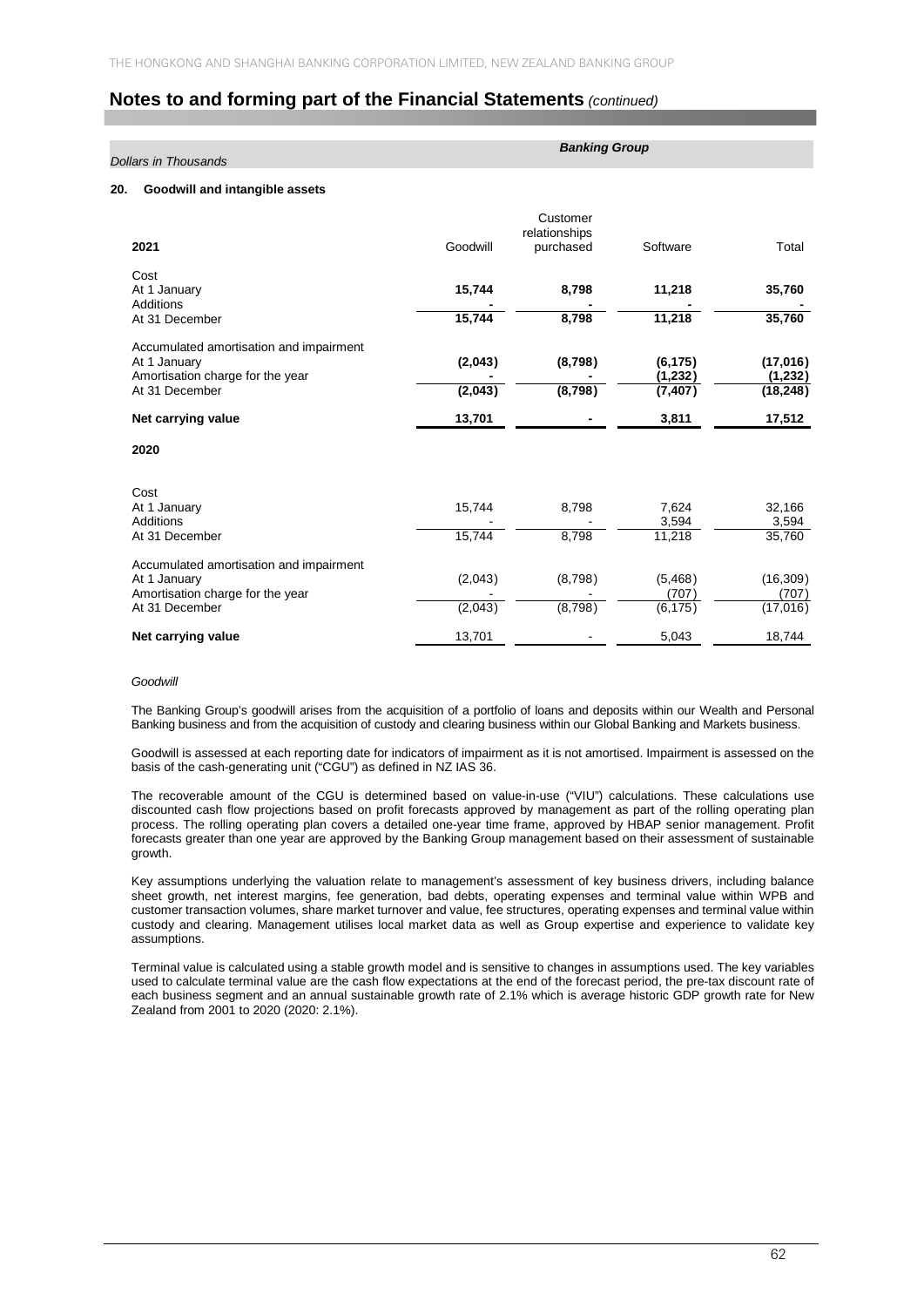#### **20. Goodwill and intangible assets** *(continued)*

*Goodwill (continued)* 

#### **a) Goodwill arising from the acquisition of loan and deposit portfolio**

The applicable CGU is considered to be the whole WPB business. The carrying amount that relates to this CGU at 31 December 2021 is \$12.8 million (December 2020: \$12.8 million).

The discounted cash flow model has used a five year profit projection, a discount rate (pre-tax) of 13.9% (December 2020: 13.9% pre-tax), growth rates for revenues of 4.4% and expenses of -0.1% in the next five years supported by December 2021 actual results and approved budgets (December 2020: one year growth rates for revenue of 4.8% and expenses of -0.7%).

*Sensitivities of key assumptions in calculating VIU* 

At 31 December 2021, goodwill in WPB was sensitive to reasonably possible adverse changes in key assumptions supporting the recoverable amount. In making an estimate of reasonably possible changes to assumptions, management considers the available evidence in respect of each input to the model, such as the external range of discount rates observable, historical performance against forecast and risks attaching to the key assumptions underlying cash flow projections. A reasonable change in one or more of these assumptions could result in an impairment. The following changes in individual assumptions would result in nil headroom: net operating income decrease of 13.8%; expense increase of 18.8%; discount rate increase of 860 basis points; terminal growth rate reduction of 1700 basis points.

#### **b) Goodwill arising from the acquisition of custody and clearing business in New Zealand**

The applicable CGU is considered to be the custody and clearing business unit within the GBM business. The carrying value that relates to this CGU at 31 December 2021 is \$0.9 million (December 2020: \$0.9 million).

The discounted cash flow model has used a five year profit projection, a discount rate (pre-tax) of 11.7% (December 2020: 15.0%) growth rate for revenues of -0.1% and expenses of -0.1% in the next five years supported by December 2020 actual results and approved budgets (December 2020: five year growth rates for revenue of -1.4% and expenses of -13.0%).

#### *Other Intangible Assets*

Other intangible assets primarily represent purchased software, internally generated computer software and customer relationships arising from the Banking Group's acquisition of the custody and clearing business.

Software is amortised on a straight line basis over 5 years, within operating expenses.

These intangible assets are assessed at each reporting date for indications of impairment.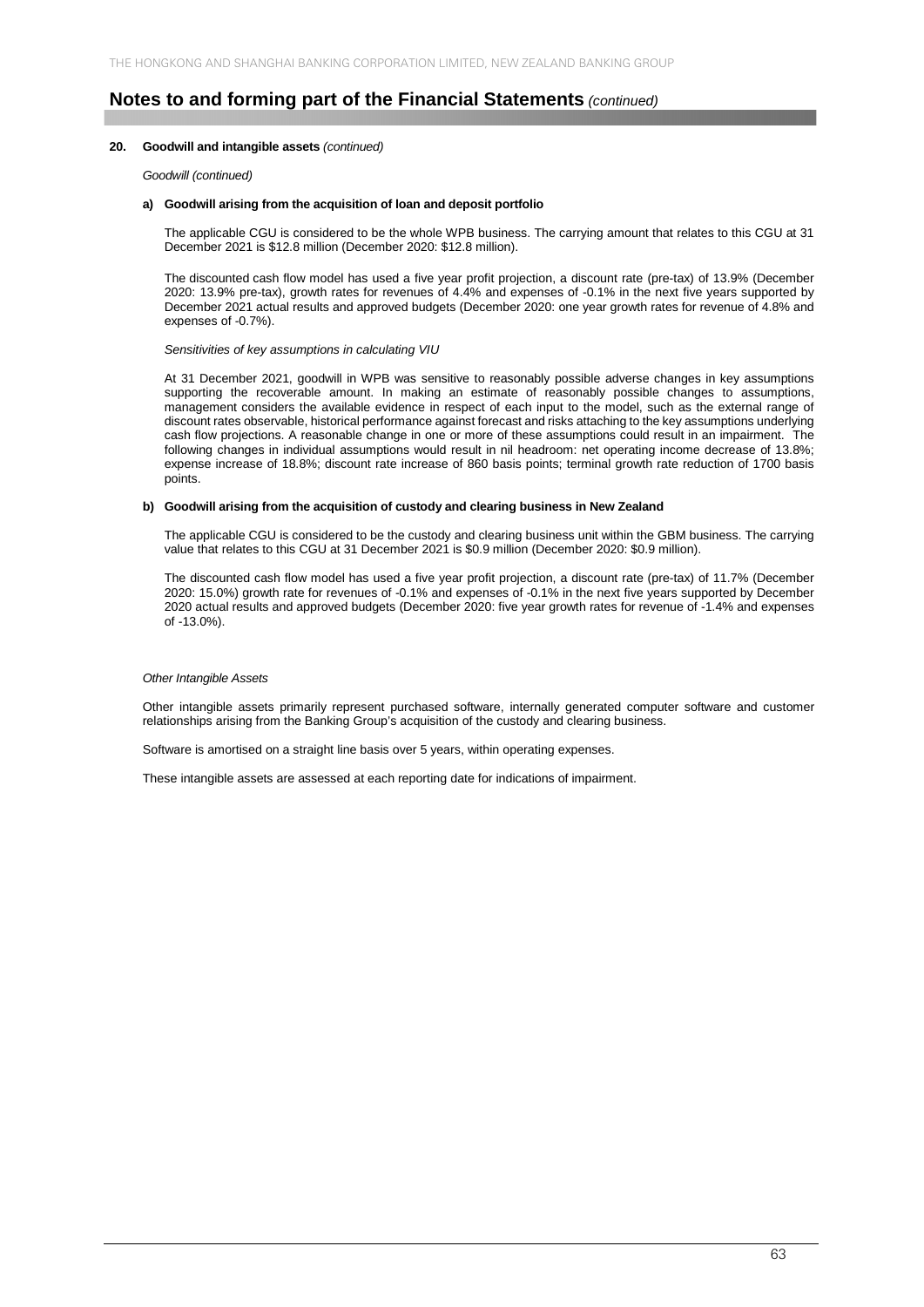#### **21. Related party transactions**

Related party transactions are unsecured and entered into in the normal course of business. During the year there have been dealings between the Banking Group, HBAP and its subsidiaries and associated companies and other members of the ultimate holding company. Dealings include activities such as funding, accepting deposits, derivative transactions together with management and technical fees.

The balances for derivative financial instruments with related parties have been disclosed in Note 22. Transactions with related parties during the year have been disclosed in Notes 3 and 4.

Key management personnel are those who, directly or indirectly, have the authority for planning, directing or controlling the activities of the Banking Group. Key management personnel for the Banking Group represent the members of the New Zealand Executive Committee who are employees of the Banking Group.

Advances to key management personnel are offered in the ordinary course of business on normal commercial terms and conditions, no more favourable than those given to other employees or customers. Advances are on terms of repayment that range between fixed and variable, all of which have been made in accordance with the Banking Group's lending policies.

|                                                                              | <b>Banking Group</b> |                     |  |  |
|------------------------------------------------------------------------------|----------------------|---------------------|--|--|
| <b>Dollars in Thousands</b>                                                  | 31.12.21             | 31.12.20            |  |  |
| Key management compensation<br>(a) Salaries and other short-term benefits    | 3,683                | 3,832               |  |  |
| (b) Post-employment benefits<br>(c) Share-based payments expenses recognised | 187<br>110<br>3,980  | 247<br>116<br>4,195 |  |  |
| Advances to key management<br>(d) Advances to key management personnel       | 3,571                | 1,355               |  |  |
| (e) Shares, options and other incentive plans                                |                      |                     |  |  |
| <b>HSBC Restricted Share Award Scheme</b>                                    | 2021                 | 2020                |  |  |
| Number of awards awarded                                                     | 21.914               | 10.423              |  |  |

The total fair value of the shares awarded under the restricted share award scheme as at 31 December 2021 is \$175 thousand when converted into NZ dollars (December 2020: \$117 thousand).

The vesting period of the restricted share awards is staggered over three years.

The fair value of the shares granted under the HSBC Restricted Share Award Scheme is £4.17 (December 2020: £5.64).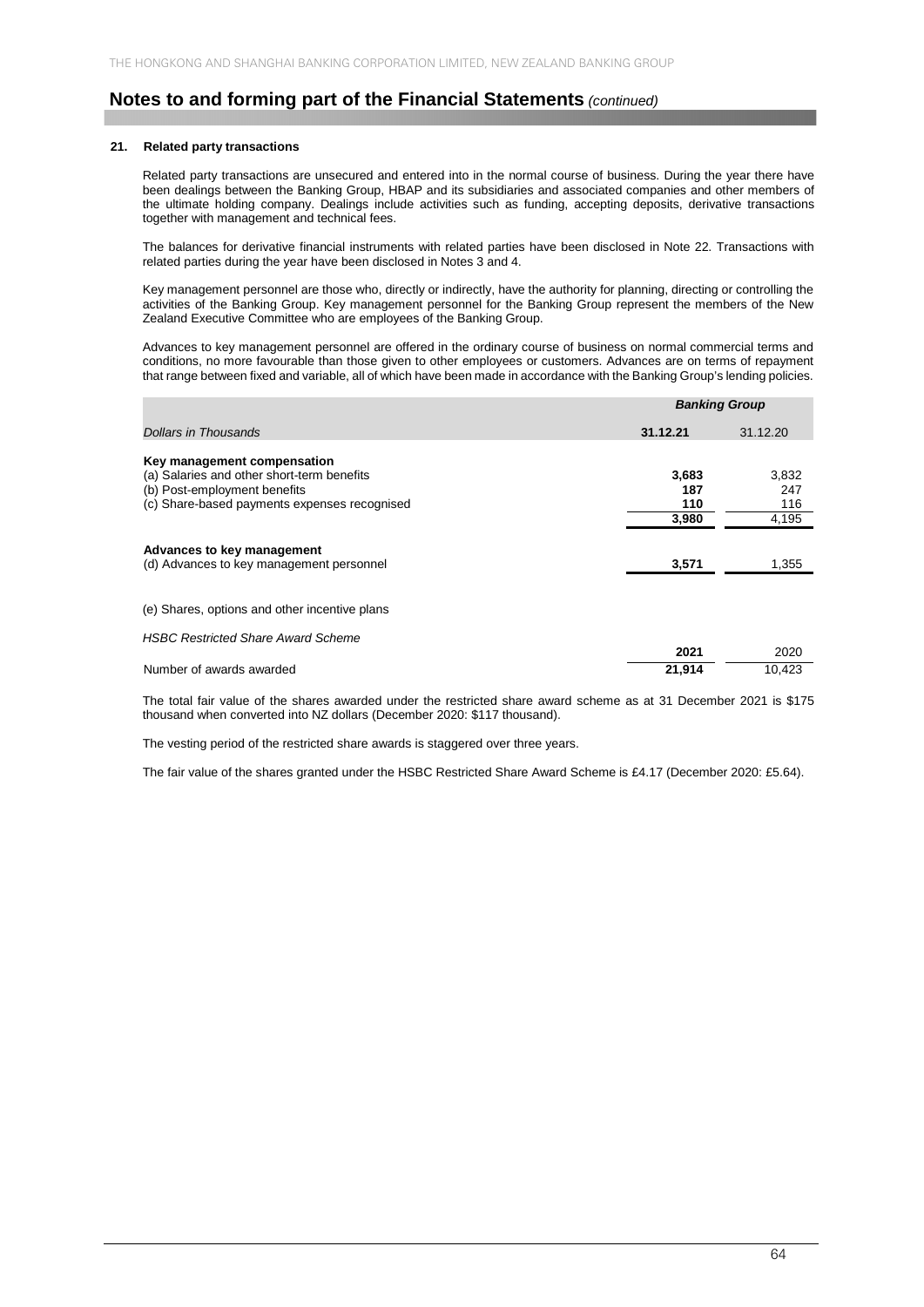|                             |                                                               |           | <b>Banking Group</b> |
|-----------------------------|---------------------------------------------------------------|-----------|----------------------|
| <b>Dollars in Thousands</b> |                                                               | 31.12.21  | 31.12.20             |
| 21.                         | Related party transactions (continued)                        |           |                      |
|                             | Amounts due from related parties                              |           |                      |
| On demand                   |                                                               | 30,018    | 35,289               |
| Other short term            |                                                               | 639,419   | 859,166              |
|                             |                                                               | 669,437   | 894,455              |
|                             | The Hongkong and Shanghai Banking Corporation Limited (HBAP): |           |                      |
| <b>HBAP Hong Kong</b>       |                                                               | 627,786   | 849,406              |
| HBAP Japan                  |                                                               | 12,134    | 12,700               |
| <b>HBAP Australia</b>       |                                                               | 6,647     | 7,653                |
| <b>HBAP Other</b><br>Other: |                                                               | 53        | 109                  |
| <b>HUSI North America</b>   |                                                               | 20,006    | 20,298               |
| <b>HSBC Canada</b>          |                                                               | 1,512     | 62                   |
|                             | <b>HSBC Bank plc UK Ops</b>                                   | 644       | 2.873                |
| Other                       |                                                               | 655       | 1,354                |
|                             |                                                               | 669,437   | 894,455              |
|                             | Amounts due to related parties                                |           |                      |
| On demand                   |                                                               | 465,515   | 452,873              |
| Other short term            |                                                               |           |                      |
| Long term                   |                                                               | 1,103,920 | 750,000              |
|                             |                                                               | 1,569,435 | 1,202,873            |
|                             | The Hongkong and Shanghai Banking Corporation Limited (HBAP): |           |                      |
| <b>HBAP Hong Kong</b>       |                                                               | 1,331,917 | 966,291              |
| <b>HBAP Singapore</b>       |                                                               | 125,037   | 51,019               |
| <b>HBAP Australia</b>       |                                                               | 4,049     | 3,605                |
| HBAP India                  |                                                               | 3,653     | 1,431                |
| <b>HBAP Japan</b>           |                                                               | 269       | 2.678                |
| <b>HBAP Other</b>           |                                                               | 1,409     | 1,503                |
| Other:                      |                                                               |           |                      |
|                             | <b>HSBC Bank Plc UK Ops</b>                                   | 52,942    | 119,743              |
| <b>HUSI North America</b>   |                                                               | 7,120     | 10,206               |
|                             | HSBC Bank (China) Company Limited                             | 13,948    | 12,428               |
| <b>HSBC Bank Plc</b>        |                                                               | 1,790     | 6,005                |
|                             | <b>HSBC Trinkaus &amp; Burkhardt AG</b>                       | 6,554     | 2.780                |
| <b>HSBC Bank Canada</b>     |                                                               | 5,201     | 6,694                |
| Other                       |                                                               | 15,546    | 18,490               |
|                             |                                                               | 1,569,435 | 1,202,873            |

#### **Interest Free Funding**

The Banking Group has received an interest free loan from HBAP of \$194 million (December 2020: \$194 million) to support the thin capitalisation ratio imposed under New Zealand tax law. This loan has no repayment terms and is recorded within amounts due to related parties.

### **Repatriation of capital to HBAP**

The Banking Group repatriated profits of \$41.9 million (December 2020: \$27.5 million) to HBAP during the year.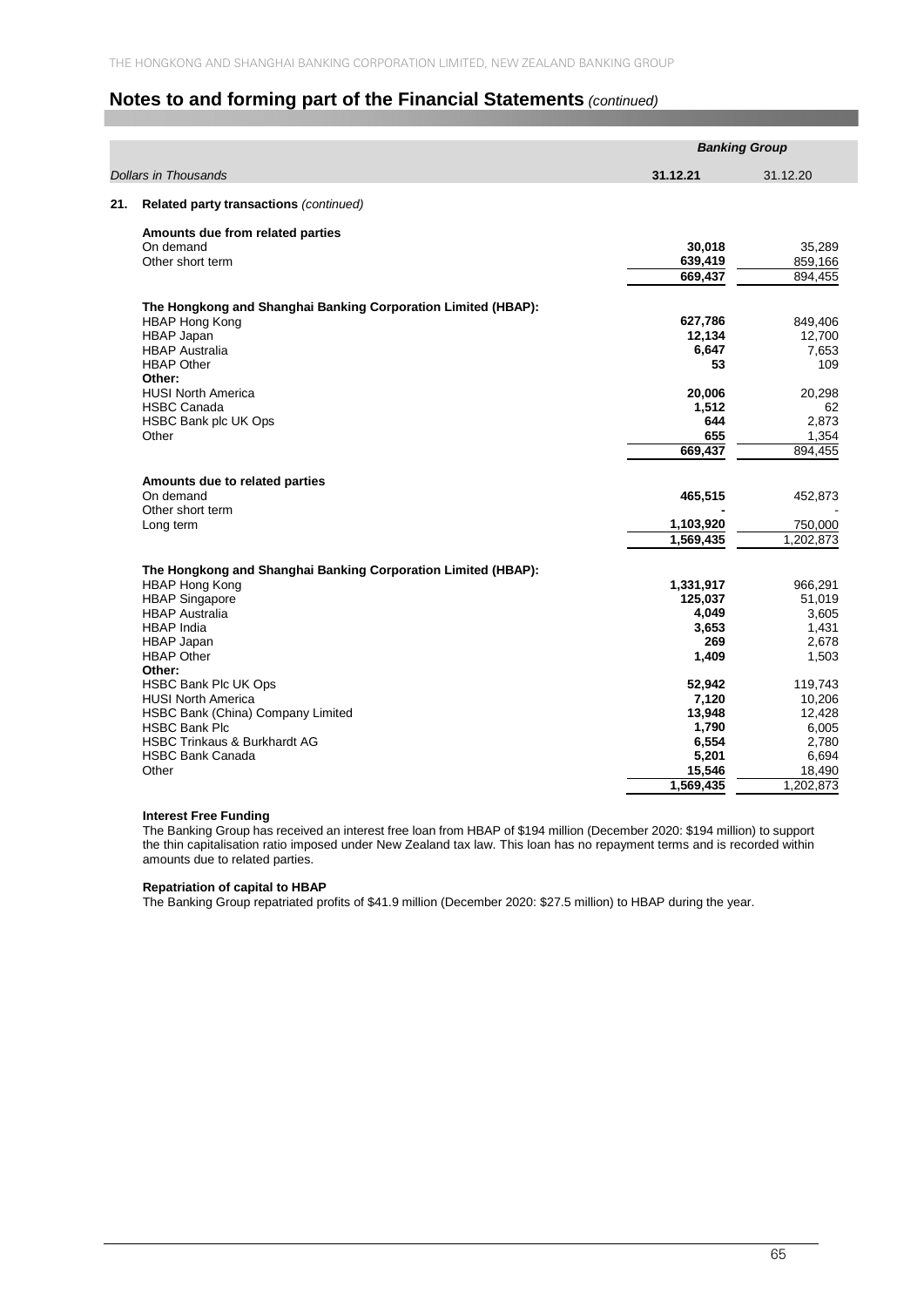## **22. Derivative financial instruments**

|                                                                                                 |                    |                |                | <b>Banking Group</b> |                  |                        |
|-------------------------------------------------------------------------------------------------|--------------------|----------------|----------------|----------------------|------------------|------------------------|
| <b>Dollars in Thousands</b>                                                                     |                    | 31.12.21       |                |                      | 31.12.20         |                        |
| <b>Related Party</b>                                                                            | Contract<br>amount | Assets         | Liabilities    | Contract<br>amount   | Assets           | Liabilities            |
| Trading derivatives<br>Exchange rate contracts <sup>1</sup><br>Interest rate contracts          | 580,798            | 8,597          | 8,102          | 2,113,226            | 64,322           | 10,364                 |
| Total derivatives with related parties                                                          |                    | 8,597          | 8,102          |                      | 64,322           | 10,364                 |
| Related party breakdown<br><b>HBAP Group</b><br>HSBC Bank plc                                   |                    | 8,597<br>8,597 | 8,102<br>8,102 |                      | 64,322<br>64,322 | 10,349<br>15<br>10,364 |
| Other<br>Trading derivatives<br>Exchange rate contracts <sup>1</sup><br>Interest rate contracts | 526,335            | 8,137          | 8,516          | 1,943,497            | 10,411           | 64,266                 |
| <b>Hedging derivatives</b>                                                                      |                    | 8,137          | 8,516          |                      | 10,411           | 64,266                 |
| Fair value hedging derivatives                                                                  |                    |                |                | 75,000               |                  | 493<br>493             |
| Total derivatives with other parties                                                            |                    | 8,137          | 8,516          |                      | 10,411           | 64,759                 |
| <b>Total derivative financial instruments</b>                                                   |                    | 16,734         | 16,618         |                      | 74,733           | 75,123                 |

<sup>1</sup> Cross-currency interest rate swaps are included as exchange rate contracts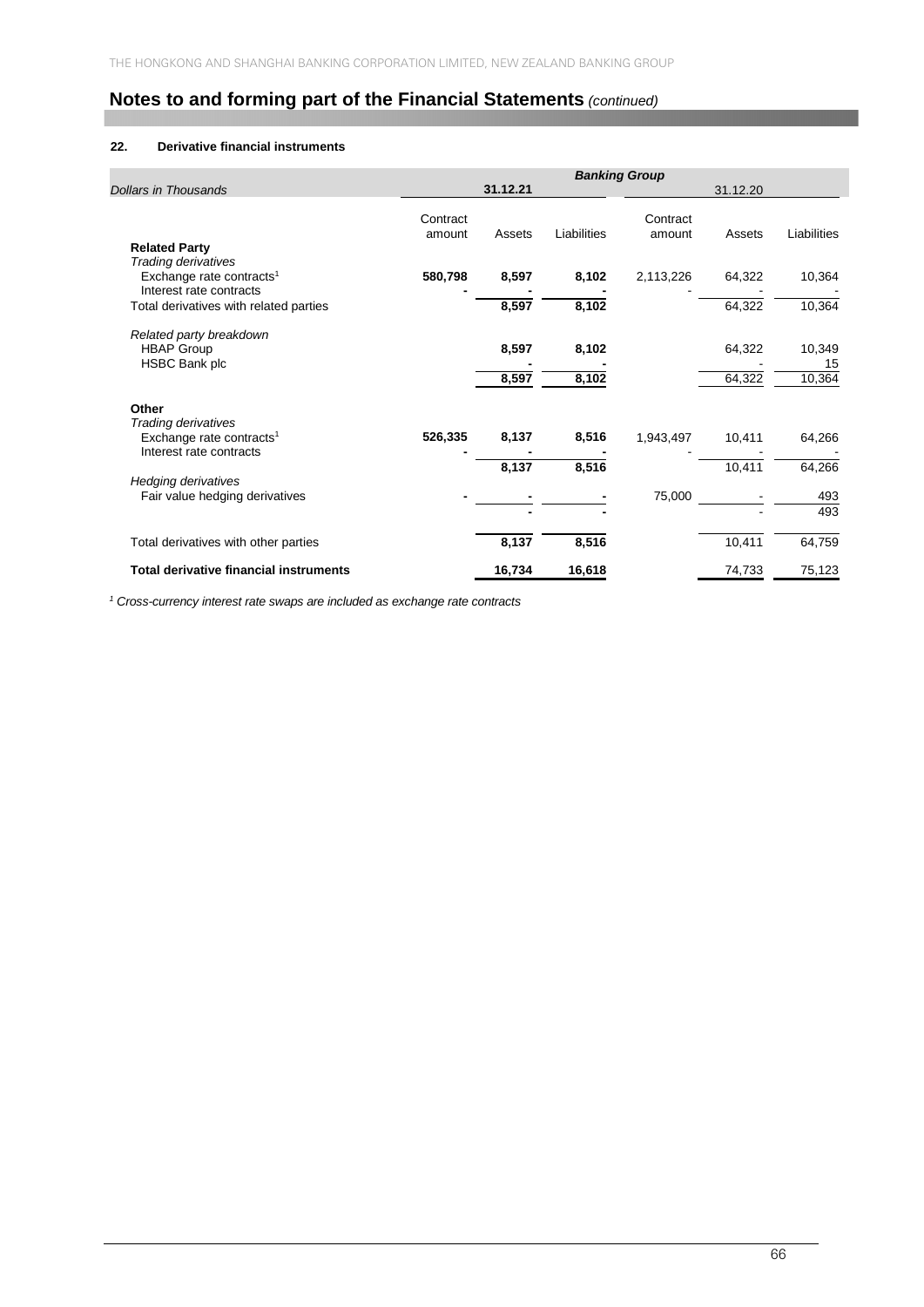### **23. Fair value of financial instruments**

#### **Determination of fair value of financial instruments carried at fair value**

Fair values are determined according to the following hierarchy:

#### *Level 1 – quoted market price*

Financial instruments with quoted prices for identical instruments in active markets.

## *Level 2 – valuation technique using observable inputs*

Financial instruments with quoted prices for similar instruments in active markets or quoted prices for identical or similar instruments in inactive markets and financial instruments valued using models where all significant inputs are observable.

#### *Level 3 – valuation technique with significant unobservable inputs*

Financial instruments valued using valuation techniques where one or more significant inputs are unobservable.

The table below provides an analysis of the various bases described above which have been deployed for valuing financial assets and financial liabilities measured at fair value.

|                                                                                    | <b>Banking Group</b><br>31.12.21 |                  |                                |                   |  |
|------------------------------------------------------------------------------------|----------------------------------|------------------|--------------------------------|-------------------|--|
| Dollars in Thousands                                                               | Level 1                          | Level 2          | Level 3                        | <b>TOTAL</b>      |  |
| <b>ASSETS</b><br><b>Financial investments</b><br>Derivatives financial instruments | 405,183<br>-                     | 55,112<br>16,734 | 22<br>$\overline{\phantom{0}}$ | 460,317<br>16,734 |  |
| <b>LIABILITIES</b><br>Derivatives financial instruments                            | -                                | 16,618           |                                | 16,618            |  |

|                                                                                    | <b>Banking Group</b><br>31.12.20    |                  |         |                   |
|------------------------------------------------------------------------------------|-------------------------------------|------------------|---------|-------------------|
| Dollars in Thousands                                                               | Level 1                             | Level 2          | Level 3 | <b>TOTAL</b>      |
| <b>ASSETS</b><br><b>Financial investments</b><br>Derivatives financial instruments | 472,978<br>$\overline{\phantom{a}}$ | 55,528<br>74,733 | 22      | 528,528<br>74,733 |
| <b>LIABILITIES</b><br>Derivatives financial instruments                            | -                                   | 75,123           |         | 75.123            |

There have been no transfers between levels 1 and 2 in the year to 31 December 2021 (December 2020: Nil). Any transfers between levels of the fair value hierarchy are deemed to occur at the end of the reporting period.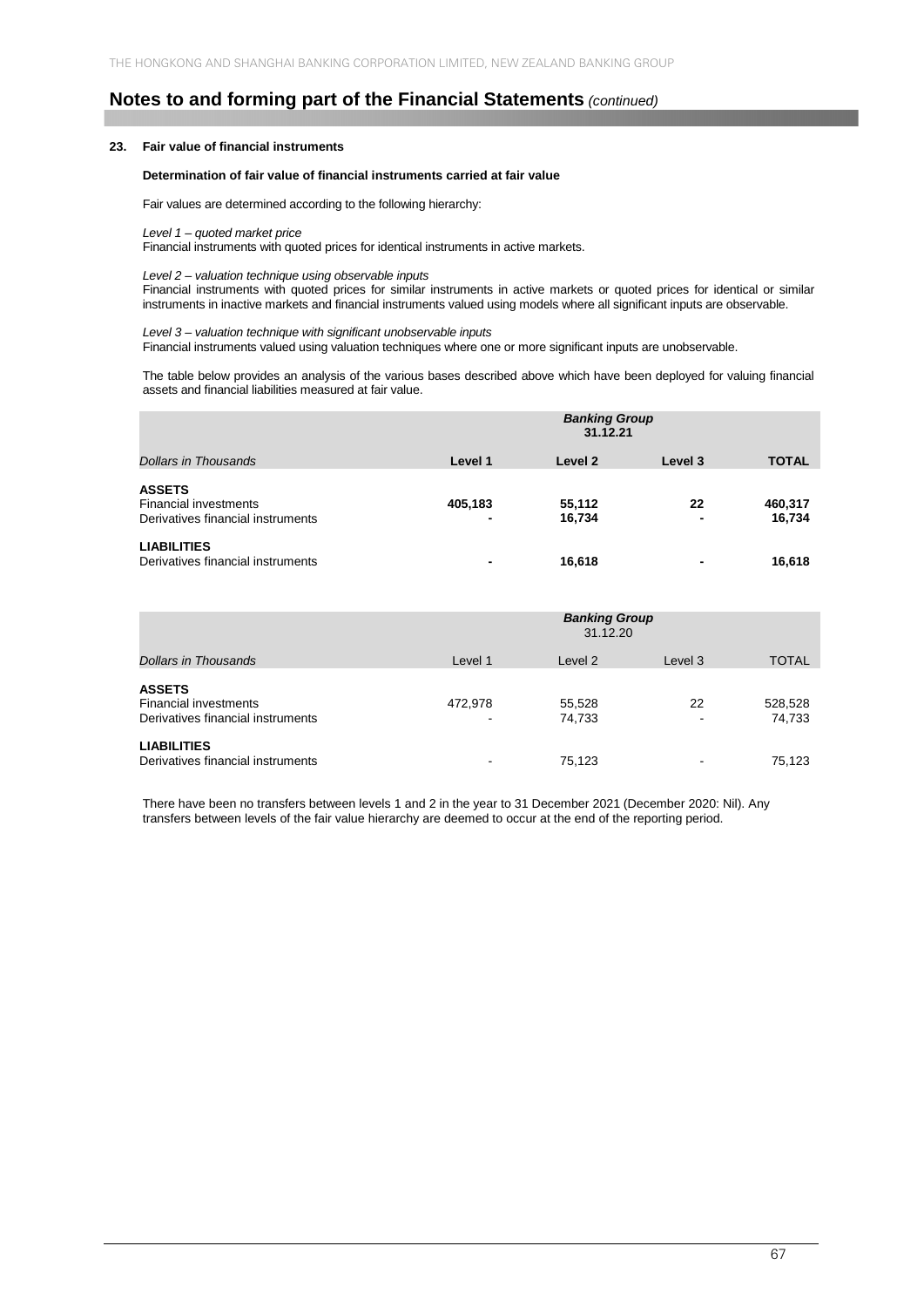#### **23. Fair value of financial instruments** *(continued)*

#### **Methodologies**

The methodologies and assumptions used when determining fair value depend on the terms and risk characteristics of the various instruments and include the following:

#### *Cash and demand balances with central banks*

For cash and short - term funds the carrying amount is equivalent to the fair value.

#### *Debt securities issued*

Fair value for certificates of deposit and medium term notes issued with maturities less than six months is approximated to be the carrying value. For certificates of deposit and medium term notes issued with a maturity greater than six months but less than a year, fair value is determined by using discounted cash flow methods using the interest rates applicable to financial instruments of similar maturity. Inputs applied in getting the fair value of debt securities between 6 and 12 months are observable market-corroborated inputs which include interest rates and forward curves observable at commonly reported intervals, and credit spreads. Debt securities greater than 12 months are fair valued using market-corroborated swap rates.

#### *Financial investments*

For hold to collect and sell securities that are quoted in active markets, fair values are determined by reference to the current quoted bid/offer price. Where quoted prices are not available, fair value is determined with reference to quoted prices for similar instruments in active markets, or through the use of a valuation model where inputs are observable.

#### *Advances to customers, advances to banks, and amounts due from related parties*

Fair values of advances to customers, advances to banks, and amounts due from related parties with maturities of six months or longer have been estimated by discounting cash flows up to the next repricing date with reference to current rates at which similar loans and advances would be made to other borrowers with a similar credit rating and the same maturities. The fair values of advances to customers, advances to banks, and amounts due from related parties with maturities less than six months are approximated to be the carrying value.

#### *Deposits by banks, customer deposits, other accounts and amounts due to related parties*

The fair values of deposits and other liabilities with maturities of less than six months are approximated to be the carrying amount. For liabilities with maturities of six months or longer, fair values have been based on quoted market prices, where such prices exist. Otherwise, fair values have been estimated by reference to rates currently offered by the Banking Group for similar liabilities of similar maturities.

#### *Derivative financial instruments*

The fair values of exchange rate and interest rate contracts were obtained from quoted market prices or discounted cash flow models. Inputs applied in getting the fair value of derivative financial instruments are market observable inputs which include interest rates and forward curves observable at commonly reported intervals where required.

#### *Other assets and other liabilities*

For other assets and other liabilities, the carrying amount is considered to be the fair value.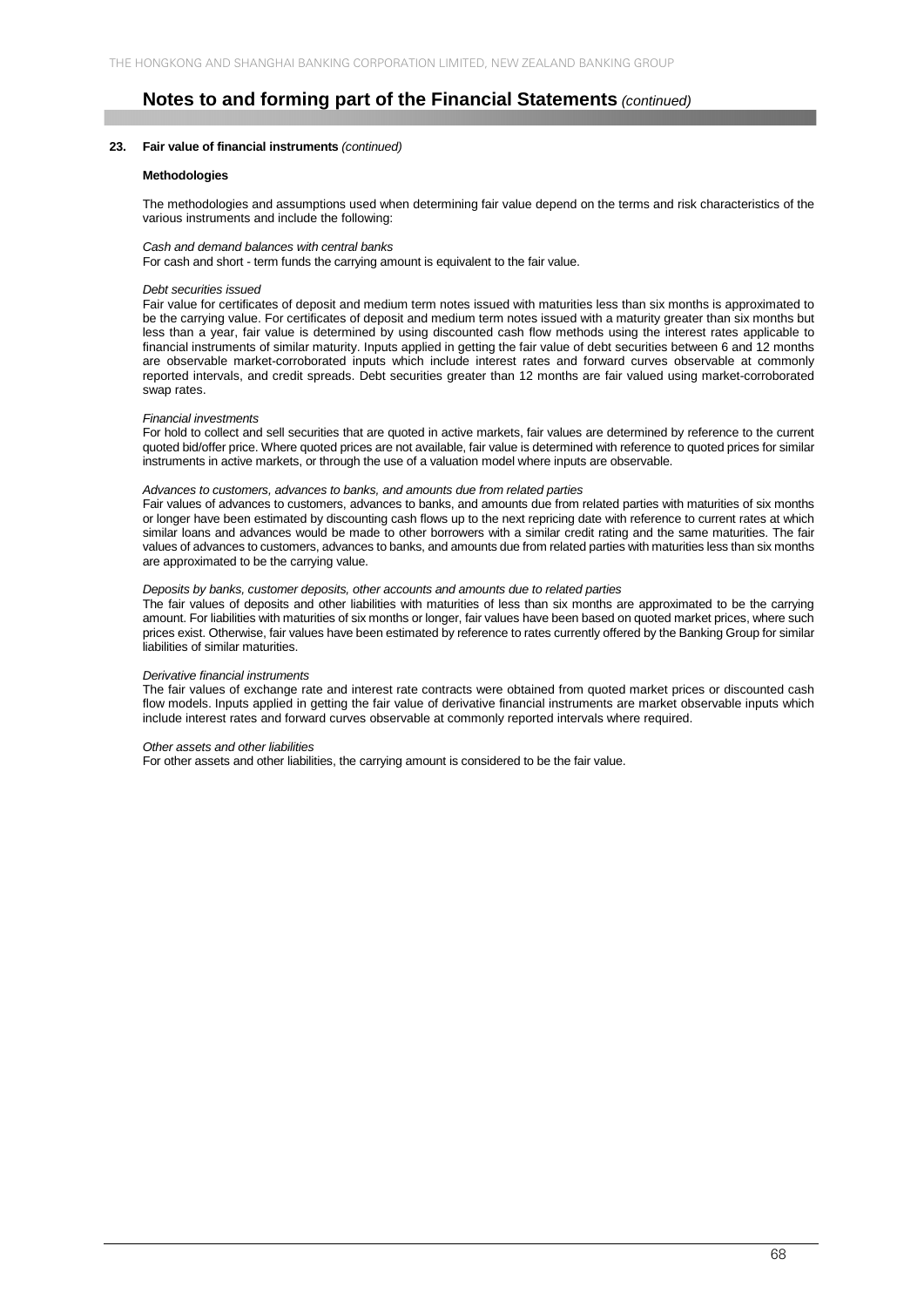## **23. Fair value of financial instruments** *(continued)*

#### **Fair Value of financial instruments not carried at fair value**

The table below provides an analysis of the various bases described in the 'Methodologies' section below, which have been deployed for summarising financial assets and financial liabilities fair value which are not carried at fair value where the fair value is different to its carrying value.

|                                                                                                     |         | <b>Banking Group</b><br>31.12.21  |           |                                   |                                   |
|-----------------------------------------------------------------------------------------------------|---------|-----------------------------------|-----------|-----------------------------------|-----------------------------------|
|                                                                                                     |         | <b>Fair Value</b>                 |           |                                   | <b>Carrying value</b>             |
| Dollars in Thousands                                                                                | Level 1 | Level 2                           | Level 3   | <b>Total</b>                      |                                   |
| <b>ASSETS</b><br>Advances to customers                                                              |         |                                   | 4,368,170 | 4,368,170                         | 4,395,248                         |
| <b>LIABILITIES</b><br><b>Customer deposits</b><br>Debt securities<br>Amounts due to related parties |         | 4,979,775<br>597,993<br>1,566,853 | -         | 4,979,775<br>597,993<br>1,566,853 | 4,978,259<br>600,000<br>1,569,435 |
|                                                                                                     |         |                                   |           |                                   |                                   |
|                                                                                                     |         |                                   | 31.12.20  | <b>Banking Group</b>              |                                   |
| Dollars in Thousands                                                                                | Level 1 | <b>Fair Value</b><br>Level 2      | Level 3   | <b>Total</b>                      | <b>Carrying value</b>             |
| <b>ASSETS</b><br>Advances to customers                                                              |         |                                   | 4,094,005 | 4,094,005                         | 4,093,974                         |

Other financial instruments not carried at fair value are typically short-term in nature and reprice to the current market rates frequently. Accordingly, their carrying amount is a reasonable approximation of fair value. This includes cash and demand balances with central banks, advances to banks and deposits by banks, other assets and other liabilities, and amounts due from related parties.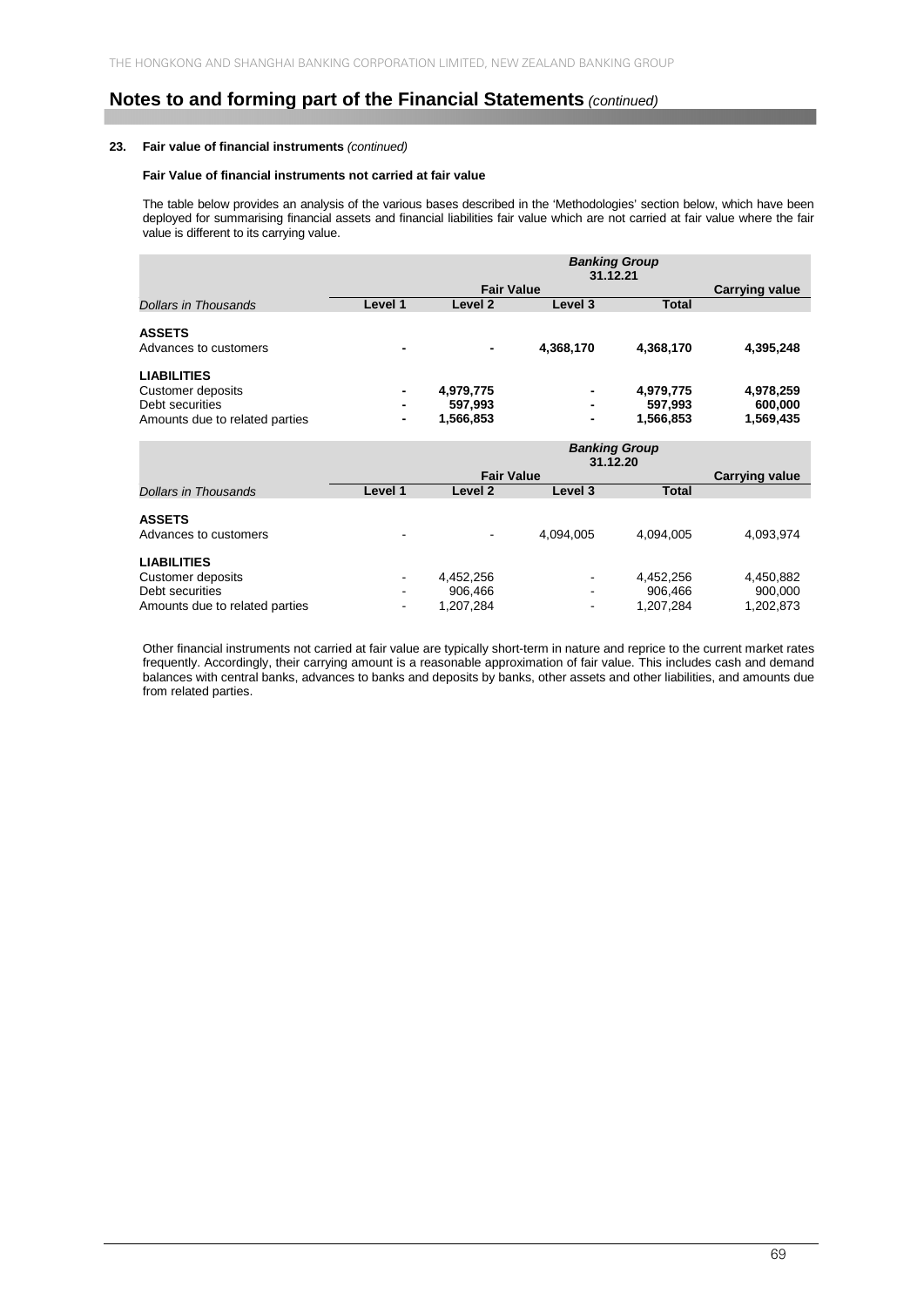## **24. Interest rate risk – repricing schedule**

The table below analyses the Banking Group's financial assets and financial liabilities into relevant maturity groupings based on the earlier of residual contractual maturity or next interest repricing date.

| Over <sub>6</sub><br>Over 1<br>Over <sub>3</sub><br>months<br>months<br>year and<br><b>Total</b><br><b>Non</b><br>Up to $3$<br>and up to<br>and up to<br>$up$ to $2$<br>Over <sub>2</sub><br>interest<br>interest<br><b>Dollars in Millions</b><br>months<br>6 months<br>1 year<br>years<br>bearing<br>bearing<br>Total<br>years<br>31 December 2021<br><b>Financial Assets</b><br>1,927<br>1,927<br>Cash and demand balances with central banks<br>1,927<br>Advances to banks<br>3<br>3<br>3<br>Ĭ.<br>86<br>460<br>105<br>116<br>153<br>460<br><b>Financial investments</b><br>$\blacksquare$<br>17<br>17<br>Derivative financial instruments<br>729<br>269<br>369<br>4,393<br>4,393<br>2,747<br>279<br>Advances to customers<br>٠<br>669<br>669<br>669<br>Amounts due from related parties<br>20<br>Other assets<br>20<br>$\overline{\phantom{a}}$<br>$\overline{\phantom{a}}$<br>$\blacksquare$<br>$\blacksquare$<br>729<br>522<br>7,452<br>5,432<br>384<br>385<br>37<br>7,489<br>Total financial assets<br><b>Financial Liabilities</b><br>1<br>301<br>301<br>302<br>Deposits by banks<br>۰<br>17<br>17<br>Derivative financial instruments<br>4,472<br>313<br>152<br>13<br>10<br>4,960<br>4,978<br>18<br>Customer deposits<br>500<br>100<br>600<br>600<br>Debt securities<br>1,346<br>25<br>1,371<br>198<br>1,569<br>Amounts due to related parties<br>$\blacksquare$<br>$\mathbf{2}$<br>$\mathbf{2}$<br>42<br>60<br>14<br>18<br><b>Other liabilities</b><br>6,619<br>313<br>154<br>40<br>124<br>7,250<br>276<br>7,526<br><b>Total financial liabilities</b><br>Off-balance sheet financial instruments<br>Net notional interest rate contracts<br>$\blacksquare$<br>$\blacksquare$<br>$\overline{\phantom{a}}$<br>$\blacksquare$<br>$\overline{\phantom{a}}$<br>$\blacksquare$<br>$\overline{\phantom{a}}$<br>31 December 2020<br><b>Financial Assets</b><br>1,424<br>1,424<br>1,424<br>Cash and demand balances with central banks<br>÷,<br>$\overline{a}$<br>Advances to banks<br>4<br>4<br>4<br>73<br>529<br>529<br>45<br>2<br>72<br>337<br>$\overline{a}$<br><b>Financial investments</b><br>75<br>Derivative financial instruments<br>75<br>2,413<br>542<br>4,094<br>4,094<br>678<br>348<br>113<br>Advances to customers<br>L.<br>894<br>894<br>894<br>Amounts due from related parties<br>L,<br>16<br>16<br>Other assets<br>7.036<br>4.808<br>587<br>420<br>450<br>6.945<br>91<br>Total financial assets<br>680<br><b>Financial Liabilities</b><br>374<br>374<br>374<br>Deposits by banks<br>L,<br>Derivative financial instruments<br>75<br>75<br>3,854<br>405<br>144<br>16<br>13<br>4,432<br>19<br>4,451<br><b>Customer deposits</b><br>100<br>900<br>900<br>Debt securities<br>800<br>$\overline{a}$<br>1,009<br>1,203<br>801<br>182<br>26<br>194<br>Amounts due to related parties<br>$\overline{\phantom{a}}$<br>2<br>52<br><b>Other liabilities</b><br>1<br>16<br>19<br>33<br><b>Total financial liabilities</b><br>5,829<br>587<br>145<br>18<br>155<br>6,734<br>321<br>7,055<br>Off-balance sheet financial instruments<br>10<br>(10)<br>Net notional interest rate contracts<br>ä,<br>$\blacksquare$<br>ä,<br>$\overline{a}$<br>$\overline{a}$ |  |  | <b>Banking Group</b> |  |  |
|--------------------------------------------------------------------------------------------------------------------------------------------------------------------------------------------------------------------------------------------------------------------------------------------------------------------------------------------------------------------------------------------------------------------------------------------------------------------------------------------------------------------------------------------------------------------------------------------------------------------------------------------------------------------------------------------------------------------------------------------------------------------------------------------------------------------------------------------------------------------------------------------------------------------------------------------------------------------------------------------------------------------------------------------------------------------------------------------------------------------------------------------------------------------------------------------------------------------------------------------------------------------------------------------------------------------------------------------------------------------------------------------------------------------------------------------------------------------------------------------------------------------------------------------------------------------------------------------------------------------------------------------------------------------------------------------------------------------------------------------------------------------------------------------------------------------------------------------------------------------------------------------------------------------------------------------------------------------------------------------------------------------------------------------------------------------------------------------------------------------------------------------------------------------------------------------------------------------------------------------------------------------------------------------------------------------------------------------------------------------------------------------------------------------------------------------------------------------------------------------------------------------------------------------------------------------------------------------------------------------------------------------------------------------------------------------------------------------------------------------------------------------------------------------------------------------------------------------------------------------------------------------------------------------------------------------------------------------------------------------------------------------------------------------------------------------------------------------------------------------------------------------------------------------|--|--|----------------------|--|--|
|                                                                                                                                                                                                                                                                                                                                                                                                                                                                                                                                                                                                                                                                                                                                                                                                                                                                                                                                                                                                                                                                                                                                                                                                                                                                                                                                                                                                                                                                                                                                                                                                                                                                                                                                                                                                                                                                                                                                                                                                                                                                                                                                                                                                                                                                                                                                                                                                                                                                                                                                                                                                                                                                                                                                                                                                                                                                                                                                                                                                                                                                                                                                                                    |  |  |                      |  |  |
|                                                                                                                                                                                                                                                                                                                                                                                                                                                                                                                                                                                                                                                                                                                                                                                                                                                                                                                                                                                                                                                                                                                                                                                                                                                                                                                                                                                                                                                                                                                                                                                                                                                                                                                                                                                                                                                                                                                                                                                                                                                                                                                                                                                                                                                                                                                                                                                                                                                                                                                                                                                                                                                                                                                                                                                                                                                                                                                                                                                                                                                                                                                                                                    |  |  |                      |  |  |
|                                                                                                                                                                                                                                                                                                                                                                                                                                                                                                                                                                                                                                                                                                                                                                                                                                                                                                                                                                                                                                                                                                                                                                                                                                                                                                                                                                                                                                                                                                                                                                                                                                                                                                                                                                                                                                                                                                                                                                                                                                                                                                                                                                                                                                                                                                                                                                                                                                                                                                                                                                                                                                                                                                                                                                                                                                                                                                                                                                                                                                                                                                                                                                    |  |  |                      |  |  |
|                                                                                                                                                                                                                                                                                                                                                                                                                                                                                                                                                                                                                                                                                                                                                                                                                                                                                                                                                                                                                                                                                                                                                                                                                                                                                                                                                                                                                                                                                                                                                                                                                                                                                                                                                                                                                                                                                                                                                                                                                                                                                                                                                                                                                                                                                                                                                                                                                                                                                                                                                                                                                                                                                                                                                                                                                                                                                                                                                                                                                                                                                                                                                                    |  |  |                      |  |  |
|                                                                                                                                                                                                                                                                                                                                                                                                                                                                                                                                                                                                                                                                                                                                                                                                                                                                                                                                                                                                                                                                                                                                                                                                                                                                                                                                                                                                                                                                                                                                                                                                                                                                                                                                                                                                                                                                                                                                                                                                                                                                                                                                                                                                                                                                                                                                                                                                                                                                                                                                                                                                                                                                                                                                                                                                                                                                                                                                                                                                                                                                                                                                                                    |  |  |                      |  |  |
|                                                                                                                                                                                                                                                                                                                                                                                                                                                                                                                                                                                                                                                                                                                                                                                                                                                                                                                                                                                                                                                                                                                                                                                                                                                                                                                                                                                                                                                                                                                                                                                                                                                                                                                                                                                                                                                                                                                                                                                                                                                                                                                                                                                                                                                                                                                                                                                                                                                                                                                                                                                                                                                                                                                                                                                                                                                                                                                                                                                                                                                                                                                                                                    |  |  |                      |  |  |
|                                                                                                                                                                                                                                                                                                                                                                                                                                                                                                                                                                                                                                                                                                                                                                                                                                                                                                                                                                                                                                                                                                                                                                                                                                                                                                                                                                                                                                                                                                                                                                                                                                                                                                                                                                                                                                                                                                                                                                                                                                                                                                                                                                                                                                                                                                                                                                                                                                                                                                                                                                                                                                                                                                                                                                                                                                                                                                                                                                                                                                                                                                                                                                    |  |  |                      |  |  |
|                                                                                                                                                                                                                                                                                                                                                                                                                                                                                                                                                                                                                                                                                                                                                                                                                                                                                                                                                                                                                                                                                                                                                                                                                                                                                                                                                                                                                                                                                                                                                                                                                                                                                                                                                                                                                                                                                                                                                                                                                                                                                                                                                                                                                                                                                                                                                                                                                                                                                                                                                                                                                                                                                                                                                                                                                                                                                                                                                                                                                                                                                                                                                                    |  |  |                      |  |  |
|                                                                                                                                                                                                                                                                                                                                                                                                                                                                                                                                                                                                                                                                                                                                                                                                                                                                                                                                                                                                                                                                                                                                                                                                                                                                                                                                                                                                                                                                                                                                                                                                                                                                                                                                                                                                                                                                                                                                                                                                                                                                                                                                                                                                                                                                                                                                                                                                                                                                                                                                                                                                                                                                                                                                                                                                                                                                                                                                                                                                                                                                                                                                                                    |  |  |                      |  |  |
|                                                                                                                                                                                                                                                                                                                                                                                                                                                                                                                                                                                                                                                                                                                                                                                                                                                                                                                                                                                                                                                                                                                                                                                                                                                                                                                                                                                                                                                                                                                                                                                                                                                                                                                                                                                                                                                                                                                                                                                                                                                                                                                                                                                                                                                                                                                                                                                                                                                                                                                                                                                                                                                                                                                                                                                                                                                                                                                                                                                                                                                                                                                                                                    |  |  |                      |  |  |
|                                                                                                                                                                                                                                                                                                                                                                                                                                                                                                                                                                                                                                                                                                                                                                                                                                                                                                                                                                                                                                                                                                                                                                                                                                                                                                                                                                                                                                                                                                                                                                                                                                                                                                                                                                                                                                                                                                                                                                                                                                                                                                                                                                                                                                                                                                                                                                                                                                                                                                                                                                                                                                                                                                                                                                                                                                                                                                                                                                                                                                                                                                                                                                    |  |  |                      |  |  |
|                                                                                                                                                                                                                                                                                                                                                                                                                                                                                                                                                                                                                                                                                                                                                                                                                                                                                                                                                                                                                                                                                                                                                                                                                                                                                                                                                                                                                                                                                                                                                                                                                                                                                                                                                                                                                                                                                                                                                                                                                                                                                                                                                                                                                                                                                                                                                                                                                                                                                                                                                                                                                                                                                                                                                                                                                                                                                                                                                                                                                                                                                                                                                                    |  |  |                      |  |  |
|                                                                                                                                                                                                                                                                                                                                                                                                                                                                                                                                                                                                                                                                                                                                                                                                                                                                                                                                                                                                                                                                                                                                                                                                                                                                                                                                                                                                                                                                                                                                                                                                                                                                                                                                                                                                                                                                                                                                                                                                                                                                                                                                                                                                                                                                                                                                                                                                                                                                                                                                                                                                                                                                                                                                                                                                                                                                                                                                                                                                                                                                                                                                                                    |  |  |                      |  |  |
|                                                                                                                                                                                                                                                                                                                                                                                                                                                                                                                                                                                                                                                                                                                                                                                                                                                                                                                                                                                                                                                                                                                                                                                                                                                                                                                                                                                                                                                                                                                                                                                                                                                                                                                                                                                                                                                                                                                                                                                                                                                                                                                                                                                                                                                                                                                                                                                                                                                                                                                                                                                                                                                                                                                                                                                                                                                                                                                                                                                                                                                                                                                                                                    |  |  |                      |  |  |
|                                                                                                                                                                                                                                                                                                                                                                                                                                                                                                                                                                                                                                                                                                                                                                                                                                                                                                                                                                                                                                                                                                                                                                                                                                                                                                                                                                                                                                                                                                                                                                                                                                                                                                                                                                                                                                                                                                                                                                                                                                                                                                                                                                                                                                                                                                                                                                                                                                                                                                                                                                                                                                                                                                                                                                                                                                                                                                                                                                                                                                                                                                                                                                    |  |  |                      |  |  |
|                                                                                                                                                                                                                                                                                                                                                                                                                                                                                                                                                                                                                                                                                                                                                                                                                                                                                                                                                                                                                                                                                                                                                                                                                                                                                                                                                                                                                                                                                                                                                                                                                                                                                                                                                                                                                                                                                                                                                                                                                                                                                                                                                                                                                                                                                                                                                                                                                                                                                                                                                                                                                                                                                                                                                                                                                                                                                                                                                                                                                                                                                                                                                                    |  |  |                      |  |  |
|                                                                                                                                                                                                                                                                                                                                                                                                                                                                                                                                                                                                                                                                                                                                                                                                                                                                                                                                                                                                                                                                                                                                                                                                                                                                                                                                                                                                                                                                                                                                                                                                                                                                                                                                                                                                                                                                                                                                                                                                                                                                                                                                                                                                                                                                                                                                                                                                                                                                                                                                                                                                                                                                                                                                                                                                                                                                                                                                                                                                                                                                                                                                                                    |  |  |                      |  |  |
|                                                                                                                                                                                                                                                                                                                                                                                                                                                                                                                                                                                                                                                                                                                                                                                                                                                                                                                                                                                                                                                                                                                                                                                                                                                                                                                                                                                                                                                                                                                                                                                                                                                                                                                                                                                                                                                                                                                                                                                                                                                                                                                                                                                                                                                                                                                                                                                                                                                                                                                                                                                                                                                                                                                                                                                                                                                                                                                                                                                                                                                                                                                                                                    |  |  |                      |  |  |
|                                                                                                                                                                                                                                                                                                                                                                                                                                                                                                                                                                                                                                                                                                                                                                                                                                                                                                                                                                                                                                                                                                                                                                                                                                                                                                                                                                                                                                                                                                                                                                                                                                                                                                                                                                                                                                                                                                                                                                                                                                                                                                                                                                                                                                                                                                                                                                                                                                                                                                                                                                                                                                                                                                                                                                                                                                                                                                                                                                                                                                                                                                                                                                    |  |  |                      |  |  |
|                                                                                                                                                                                                                                                                                                                                                                                                                                                                                                                                                                                                                                                                                                                                                                                                                                                                                                                                                                                                                                                                                                                                                                                                                                                                                                                                                                                                                                                                                                                                                                                                                                                                                                                                                                                                                                                                                                                                                                                                                                                                                                                                                                                                                                                                                                                                                                                                                                                                                                                                                                                                                                                                                                                                                                                                                                                                                                                                                                                                                                                                                                                                                                    |  |  |                      |  |  |
|                                                                                                                                                                                                                                                                                                                                                                                                                                                                                                                                                                                                                                                                                                                                                                                                                                                                                                                                                                                                                                                                                                                                                                                                                                                                                                                                                                                                                                                                                                                                                                                                                                                                                                                                                                                                                                                                                                                                                                                                                                                                                                                                                                                                                                                                                                                                                                                                                                                                                                                                                                                                                                                                                                                                                                                                                                                                                                                                                                                                                                                                                                                                                                    |  |  |                      |  |  |
|                                                                                                                                                                                                                                                                                                                                                                                                                                                                                                                                                                                                                                                                                                                                                                                                                                                                                                                                                                                                                                                                                                                                                                                                                                                                                                                                                                                                                                                                                                                                                                                                                                                                                                                                                                                                                                                                                                                                                                                                                                                                                                                                                                                                                                                                                                                                                                                                                                                                                                                                                                                                                                                                                                                                                                                                                                                                                                                                                                                                                                                                                                                                                                    |  |  |                      |  |  |
|                                                                                                                                                                                                                                                                                                                                                                                                                                                                                                                                                                                                                                                                                                                                                                                                                                                                                                                                                                                                                                                                                                                                                                                                                                                                                                                                                                                                                                                                                                                                                                                                                                                                                                                                                                                                                                                                                                                                                                                                                                                                                                                                                                                                                                                                                                                                                                                                                                                                                                                                                                                                                                                                                                                                                                                                                                                                                                                                                                                                                                                                                                                                                                    |  |  |                      |  |  |
|                                                                                                                                                                                                                                                                                                                                                                                                                                                                                                                                                                                                                                                                                                                                                                                                                                                                                                                                                                                                                                                                                                                                                                                                                                                                                                                                                                                                                                                                                                                                                                                                                                                                                                                                                                                                                                                                                                                                                                                                                                                                                                                                                                                                                                                                                                                                                                                                                                                                                                                                                                                                                                                                                                                                                                                                                                                                                                                                                                                                                                                                                                                                                                    |  |  |                      |  |  |
|                                                                                                                                                                                                                                                                                                                                                                                                                                                                                                                                                                                                                                                                                                                                                                                                                                                                                                                                                                                                                                                                                                                                                                                                                                                                                                                                                                                                                                                                                                                                                                                                                                                                                                                                                                                                                                                                                                                                                                                                                                                                                                                                                                                                                                                                                                                                                                                                                                                                                                                                                                                                                                                                                                                                                                                                                                                                                                                                                                                                                                                                                                                                                                    |  |  |                      |  |  |
|                                                                                                                                                                                                                                                                                                                                                                                                                                                                                                                                                                                                                                                                                                                                                                                                                                                                                                                                                                                                                                                                                                                                                                                                                                                                                                                                                                                                                                                                                                                                                                                                                                                                                                                                                                                                                                                                                                                                                                                                                                                                                                                                                                                                                                                                                                                                                                                                                                                                                                                                                                                                                                                                                                                                                                                                                                                                                                                                                                                                                                                                                                                                                                    |  |  |                      |  |  |
|                                                                                                                                                                                                                                                                                                                                                                                                                                                                                                                                                                                                                                                                                                                                                                                                                                                                                                                                                                                                                                                                                                                                                                                                                                                                                                                                                                                                                                                                                                                                                                                                                                                                                                                                                                                                                                                                                                                                                                                                                                                                                                                                                                                                                                                                                                                                                                                                                                                                                                                                                                                                                                                                                                                                                                                                                                                                                                                                                                                                                                                                                                                                                                    |  |  |                      |  |  |
|                                                                                                                                                                                                                                                                                                                                                                                                                                                                                                                                                                                                                                                                                                                                                                                                                                                                                                                                                                                                                                                                                                                                                                                                                                                                                                                                                                                                                                                                                                                                                                                                                                                                                                                                                                                                                                                                                                                                                                                                                                                                                                                                                                                                                                                                                                                                                                                                                                                                                                                                                                                                                                                                                                                                                                                                                                                                                                                                                                                                                                                                                                                                                                    |  |  |                      |  |  |
|                                                                                                                                                                                                                                                                                                                                                                                                                                                                                                                                                                                                                                                                                                                                                                                                                                                                                                                                                                                                                                                                                                                                                                                                                                                                                                                                                                                                                                                                                                                                                                                                                                                                                                                                                                                                                                                                                                                                                                                                                                                                                                                                                                                                                                                                                                                                                                                                                                                                                                                                                                                                                                                                                                                                                                                                                                                                                                                                                                                                                                                                                                                                                                    |  |  |                      |  |  |
|                                                                                                                                                                                                                                                                                                                                                                                                                                                                                                                                                                                                                                                                                                                                                                                                                                                                                                                                                                                                                                                                                                                                                                                                                                                                                                                                                                                                                                                                                                                                                                                                                                                                                                                                                                                                                                                                                                                                                                                                                                                                                                                                                                                                                                                                                                                                                                                                                                                                                                                                                                                                                                                                                                                                                                                                                                                                                                                                                                                                                                                                                                                                                                    |  |  |                      |  |  |
|                                                                                                                                                                                                                                                                                                                                                                                                                                                                                                                                                                                                                                                                                                                                                                                                                                                                                                                                                                                                                                                                                                                                                                                                                                                                                                                                                                                                                                                                                                                                                                                                                                                                                                                                                                                                                                                                                                                                                                                                                                                                                                                                                                                                                                                                                                                                                                                                                                                                                                                                                                                                                                                                                                                                                                                                                                                                                                                                                                                                                                                                                                                                                                    |  |  |                      |  |  |
|                                                                                                                                                                                                                                                                                                                                                                                                                                                                                                                                                                                                                                                                                                                                                                                                                                                                                                                                                                                                                                                                                                                                                                                                                                                                                                                                                                                                                                                                                                                                                                                                                                                                                                                                                                                                                                                                                                                                                                                                                                                                                                                                                                                                                                                                                                                                                                                                                                                                                                                                                                                                                                                                                                                                                                                                                                                                                                                                                                                                                                                                                                                                                                    |  |  |                      |  |  |
|                                                                                                                                                                                                                                                                                                                                                                                                                                                                                                                                                                                                                                                                                                                                                                                                                                                                                                                                                                                                                                                                                                                                                                                                                                                                                                                                                                                                                                                                                                                                                                                                                                                                                                                                                                                                                                                                                                                                                                                                                                                                                                                                                                                                                                                                                                                                                                                                                                                                                                                                                                                                                                                                                                                                                                                                                                                                                                                                                                                                                                                                                                                                                                    |  |  |                      |  |  |
|                                                                                                                                                                                                                                                                                                                                                                                                                                                                                                                                                                                                                                                                                                                                                                                                                                                                                                                                                                                                                                                                                                                                                                                                                                                                                                                                                                                                                                                                                                                                                                                                                                                                                                                                                                                                                                                                                                                                                                                                                                                                                                                                                                                                                                                                                                                                                                                                                                                                                                                                                                                                                                                                                                                                                                                                                                                                                                                                                                                                                                                                                                                                                                    |  |  |                      |  |  |
|                                                                                                                                                                                                                                                                                                                                                                                                                                                                                                                                                                                                                                                                                                                                                                                                                                                                                                                                                                                                                                                                                                                                                                                                                                                                                                                                                                                                                                                                                                                                                                                                                                                                                                                                                                                                                                                                                                                                                                                                                                                                                                                                                                                                                                                                                                                                                                                                                                                                                                                                                                                                                                                                                                                                                                                                                                                                                                                                                                                                                                                                                                                                                                    |  |  |                      |  |  |
|                                                                                                                                                                                                                                                                                                                                                                                                                                                                                                                                                                                                                                                                                                                                                                                                                                                                                                                                                                                                                                                                                                                                                                                                                                                                                                                                                                                                                                                                                                                                                                                                                                                                                                                                                                                                                                                                                                                                                                                                                                                                                                                                                                                                                                                                                                                                                                                                                                                                                                                                                                                                                                                                                                                                                                                                                                                                                                                                                                                                                                                                                                                                                                    |  |  |                      |  |  |
|                                                                                                                                                                                                                                                                                                                                                                                                                                                                                                                                                                                                                                                                                                                                                                                                                                                                                                                                                                                                                                                                                                                                                                                                                                                                                                                                                                                                                                                                                                                                                                                                                                                                                                                                                                                                                                                                                                                                                                                                                                                                                                                                                                                                                                                                                                                                                                                                                                                                                                                                                                                                                                                                                                                                                                                                                                                                                                                                                                                                                                                                                                                                                                    |  |  |                      |  |  |
|                                                                                                                                                                                                                                                                                                                                                                                                                                                                                                                                                                                                                                                                                                                                                                                                                                                                                                                                                                                                                                                                                                                                                                                                                                                                                                                                                                                                                                                                                                                                                                                                                                                                                                                                                                                                                                                                                                                                                                                                                                                                                                                                                                                                                                                                                                                                                                                                                                                                                                                                                                                                                                                                                                                                                                                                                                                                                                                                                                                                                                                                                                                                                                    |  |  |                      |  |  |
|                                                                                                                                                                                                                                                                                                                                                                                                                                                                                                                                                                                                                                                                                                                                                                                                                                                                                                                                                                                                                                                                                                                                                                                                                                                                                                                                                                                                                                                                                                                                                                                                                                                                                                                                                                                                                                                                                                                                                                                                                                                                                                                                                                                                                                                                                                                                                                                                                                                                                                                                                                                                                                                                                                                                                                                                                                                                                                                                                                                                                                                                                                                                                                    |  |  |                      |  |  |
|                                                                                                                                                                                                                                                                                                                                                                                                                                                                                                                                                                                                                                                                                                                                                                                                                                                                                                                                                                                                                                                                                                                                                                                                                                                                                                                                                                                                                                                                                                                                                                                                                                                                                                                                                                                                                                                                                                                                                                                                                                                                                                                                                                                                                                                                                                                                                                                                                                                                                                                                                                                                                                                                                                                                                                                                                                                                                                                                                                                                                                                                                                                                                                    |  |  |                      |  |  |
|                                                                                                                                                                                                                                                                                                                                                                                                                                                                                                                                                                                                                                                                                                                                                                                                                                                                                                                                                                                                                                                                                                                                                                                                                                                                                                                                                                                                                                                                                                                                                                                                                                                                                                                                                                                                                                                                                                                                                                                                                                                                                                                                                                                                                                                                                                                                                                                                                                                                                                                                                                                                                                                                                                                                                                                                                                                                                                                                                                                                                                                                                                                                                                    |  |  |                      |  |  |
|                                                                                                                                                                                                                                                                                                                                                                                                                                                                                                                                                                                                                                                                                                                                                                                                                                                                                                                                                                                                                                                                                                                                                                                                                                                                                                                                                                                                                                                                                                                                                                                                                                                                                                                                                                                                                                                                                                                                                                                                                                                                                                                                                                                                                                                                                                                                                                                                                                                                                                                                                                                                                                                                                                                                                                                                                                                                                                                                                                                                                                                                                                                                                                    |  |  |                      |  |  |
|                                                                                                                                                                                                                                                                                                                                                                                                                                                                                                                                                                                                                                                                                                                                                                                                                                                                                                                                                                                                                                                                                                                                                                                                                                                                                                                                                                                                                                                                                                                                                                                                                                                                                                                                                                                                                                                                                                                                                                                                                                                                                                                                                                                                                                                                                                                                                                                                                                                                                                                                                                                                                                                                                                                                                                                                                                                                                                                                                                                                                                                                                                                                                                    |  |  |                      |  |  |
|                                                                                                                                                                                                                                                                                                                                                                                                                                                                                                                                                                                                                                                                                                                                                                                                                                                                                                                                                                                                                                                                                                                                                                                                                                                                                                                                                                                                                                                                                                                                                                                                                                                                                                                                                                                                                                                                                                                                                                                                                                                                                                                                                                                                                                                                                                                                                                                                                                                                                                                                                                                                                                                                                                                                                                                                                                                                                                                                                                                                                                                                                                                                                                    |  |  |                      |  |  |
|                                                                                                                                                                                                                                                                                                                                                                                                                                                                                                                                                                                                                                                                                                                                                                                                                                                                                                                                                                                                                                                                                                                                                                                                                                                                                                                                                                                                                                                                                                                                                                                                                                                                                                                                                                                                                                                                                                                                                                                                                                                                                                                                                                                                                                                                                                                                                                                                                                                                                                                                                                                                                                                                                                                                                                                                                                                                                                                                                                                                                                                                                                                                                                    |  |  |                      |  |  |
|                                                                                                                                                                                                                                                                                                                                                                                                                                                                                                                                                                                                                                                                                                                                                                                                                                                                                                                                                                                                                                                                                                                                                                                                                                                                                                                                                                                                                                                                                                                                                                                                                                                                                                                                                                                                                                                                                                                                                                                                                                                                                                                                                                                                                                                                                                                                                                                                                                                                                                                                                                                                                                                                                                                                                                                                                                                                                                                                                                                                                                                                                                                                                                    |  |  |                      |  |  |
|                                                                                                                                                                                                                                                                                                                                                                                                                                                                                                                                                                                                                                                                                                                                                                                                                                                                                                                                                                                                                                                                                                                                                                                                                                                                                                                                                                                                                                                                                                                                                                                                                                                                                                                                                                                                                                                                                                                                                                                                                                                                                                                                                                                                                                                                                                                                                                                                                                                                                                                                                                                                                                                                                                                                                                                                                                                                                                                                                                                                                                                                                                                                                                    |  |  |                      |  |  |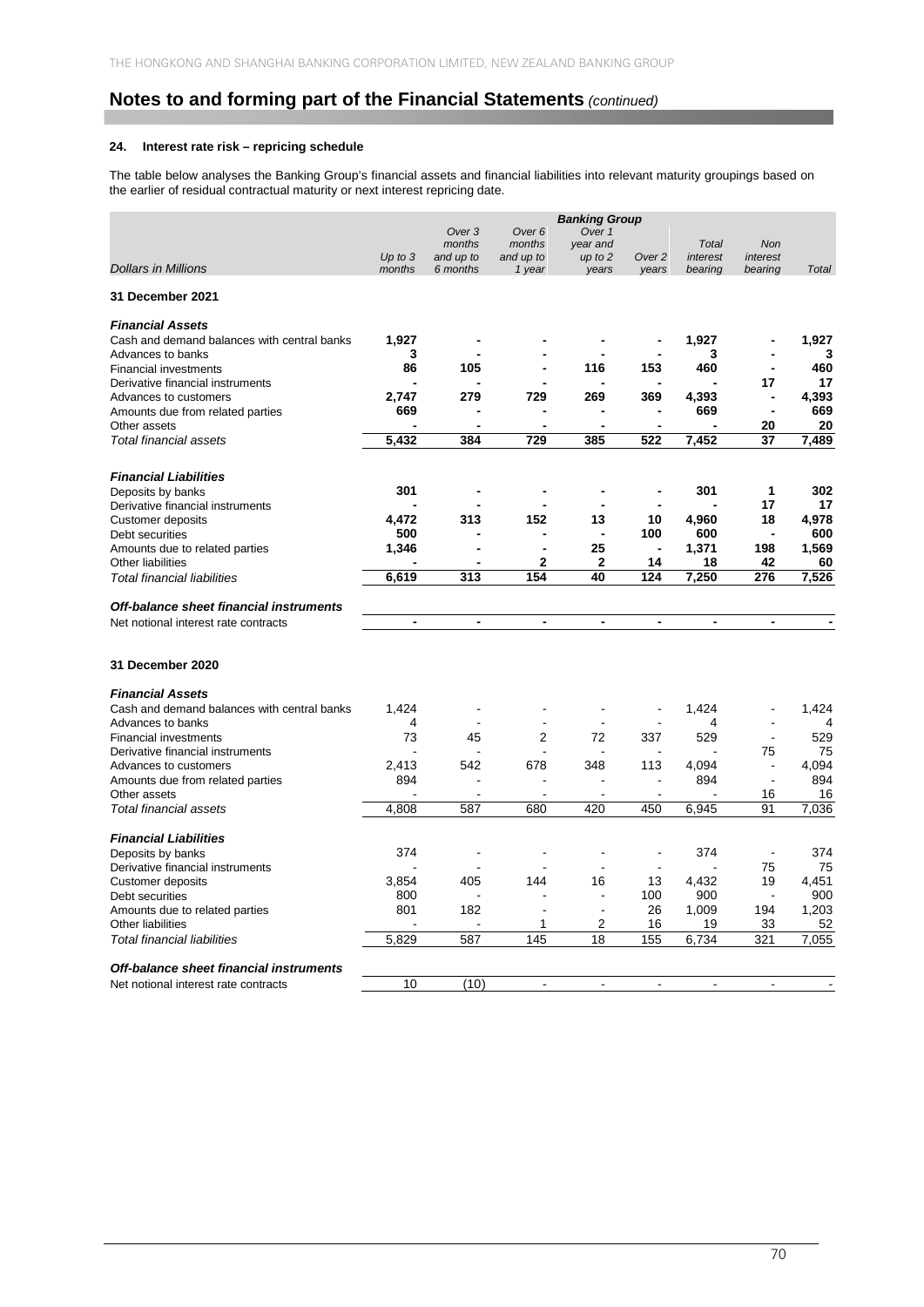### **25. Liquidity risk management**

Liquidity risk is the risk that the Banking Group does not have sufficient financial resources to meet its obligations as they fall due, or will have to do so at an excessive cost. This risk arises from mismatches in the timing of cash flows.

Liquid assets are assets which are readily convertible to cash to meet the Banking Group's liquidity requirement. Liquid assets consist of demand balances with the central bank, government and local government bonds, and registered certificates of deposits issued by other banks. The Banking Group holds the following liquid assets in order to manage its liquidity risk:

|                                             |           | <b>Banking Group</b> |  |  |
|---------------------------------------------|-----------|----------------------|--|--|
| Dollars in Thousands                        | 31.12.21  | 31.12.20             |  |  |
| Cash and demand balances with central banks | 1,926,921 | 1,423,970            |  |  |
| <b>Financial Investments</b>                | 460.295   | 528,506              |  |  |
|                                             | 2,387,216 | 1,952,476            |  |  |

#### **Maturity Analysis - Balance sheet expected settlement**

The table below analyses the Banking Group's assets and liabilities by the amount expected to be recovered or settled before, and after twelve months from the reporting period. Customer Deposits are presented on a contractual basis, however as part of our normal banking operations, the Banking Group expects a large proportion of these balances to be retained.

The Banking Group does not manage its liquidity risk on the basis of information below.

|                                             | <b>Banking Group</b> |                   |              |
|---------------------------------------------|----------------------|-------------------|--------------|
| <b>Dollars in Millions</b>                  | Under<br>12 months   | Over<br>12 months | <b>Total</b> |
| 31 December 2021                            |                      |                   |              |
| <b>Assets</b>                               |                      |                   |              |
| Cash and demand balances with central banks | 1,927                |                   | 1,927        |
| Advances to banks                           | 3                    |                   | 3            |
| <b>Financial investments</b>                | 191                  | 269               | 460          |
| Derivative financial instruments            | 17                   |                   | 17           |
| Advances to customers                       | 1,476                | 2,917             | 4,393        |
| Amounts due from related parties            | 669                  |                   | 669          |
| Other assets                                | 15                   | 5                 | 20           |
| Property, plant and equipment               |                      | 29                | 29           |
| Deferred tax asset                          |                      | 1                 | 1            |
| Current tax assets                          | 3                    |                   | 3            |
| Goodwill and Intangible assets              |                      | 18                | 18           |
| Total                                       | 4,301                | 3,239             | 7,540        |
| <b>Liabilities</b>                          |                      |                   |              |
| Deposits by banks                           | 302                  |                   | 302          |
| Derivative financial instruments            | 17                   |                   | 17           |
| <b>Customer deposits</b>                    | 4,952                | 26                | 4,978        |
| Debt securities                             | 200                  | 400               | 600          |
| Amounts due to related parties              | 766                  | 804               | 1,570        |
| <b>Other liabilities</b>                    | 42                   | 18                | 60           |
| Total                                       | 6,279                | 1,248             | 7,527        |
| Net assets                                  | (1,978)              | 1,991             | 13           |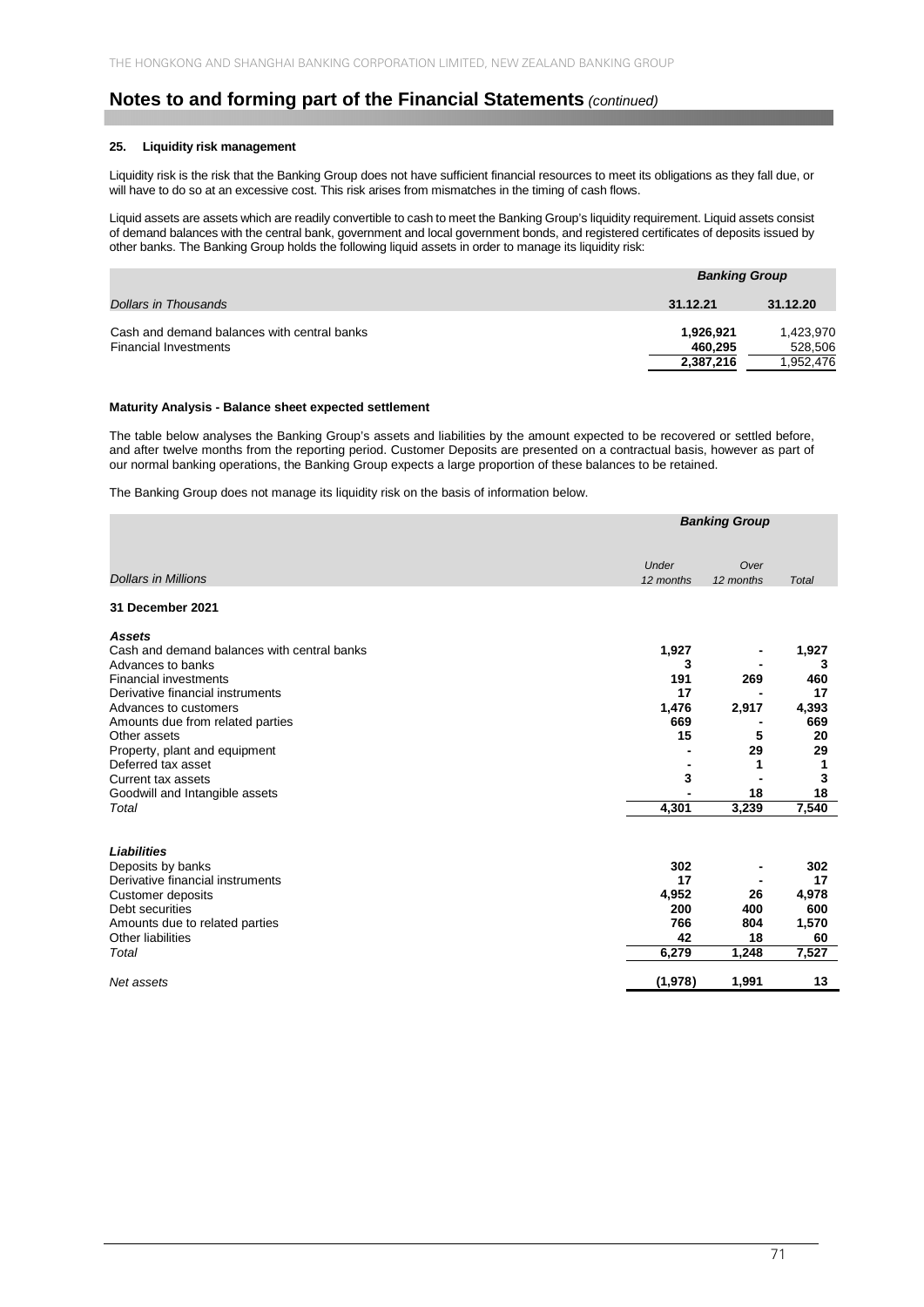# **25. Liquidity risk management** *(continued)*

#### **Maturity Analysis - Balance sheet expected settlement** *(continued)*

|                                             | <b>Banking Group</b> |                   |       |
|---------------------------------------------|----------------------|-------------------|-------|
| <b>Dollars in Millions</b>                  | Under<br>12 months   | Over<br>12 months | Total |
|                                             |                      |                   |       |
| 31 December 2020                            |                      |                   |       |
| <b>Assets</b>                               |                      |                   |       |
| Cash and demand balances with central banks | 1,424                |                   | 1,424 |
| Advances to banks                           | 4                    |                   | 4     |
| <b>Financial investments</b>                | 120                  | 409               | 529   |
| Derivative financial instruments            | 75                   |                   | 75    |
| Advances to customers                       | 1,054                | 3,040             | 4,094 |
| Amounts due from related parties            | 895                  |                   | 895   |
| Other assets                                | 10                   | 6                 | 16    |
| Property, plant and equipment               |                      | 28                | 28    |
| Deferred tax asset                          |                      | 1                 |       |
| Goodwill and Intangible assets              |                      |                   |       |
| Total                                       | ÷.                   | 19                | 19    |
|                                             | 3,583                | 3,503             | 7,086 |
| <b>Liabilities</b>                          |                      |                   |       |
| Deposits by banks                           |                      |                   |       |
| Derivative financial instruments            | 374                  |                   | 374   |
| <b>Customer deposits</b>                    | 75                   |                   | 75    |
| Debt securities                             | 4,419                | 32                | 4,451 |
| Amounts due to related parties              | 600                  | 300               | 900   |
| Other liabilities                           | 441                  | 762               | 1,203 |
| <b>Current tax liabilities</b>              | 31                   | 21                | 52    |
| Total                                       | 5,940                | 1,115             | 7,055 |
| Net assets                                  | (2, 357)             | 2,388             | 31    |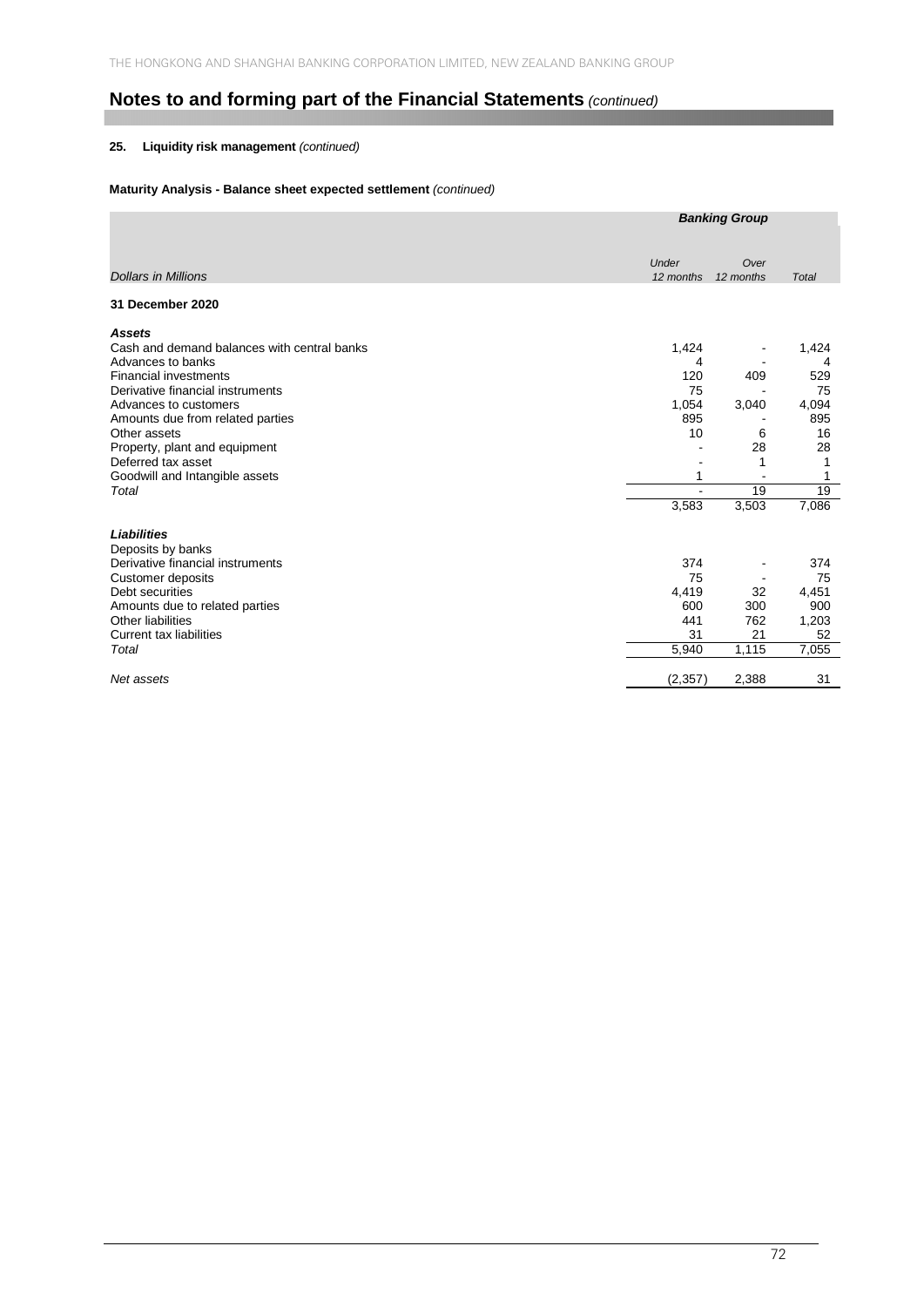#### **25. Liquidity risk management** *(continued)*

#### **Maturity Analysis – undiscounted cash flows basis**

The table below analyses the Banking Group's financial liabilities into relevant maturity groupings based on their remaining contractual maturities. The amounts in the table below represent all cash flows relating to principal and future interest payments on an undiscounted basis. Therefore, they may differ to the carrying amounts on the Balance Sheet.

The Banking Group does not manage its liquidity risk on the basis of information below.

|                                                   | <b>Banking Group</b> |                          |              |                          |                |                          |                          |                 |
|---------------------------------------------------|----------------------|--------------------------|--------------|--------------------------|----------------|--------------------------|--------------------------|-----------------|
|                                                   | <b>On</b>            | $0 - 1$                  | $1 - 3$      | $3 - 12$                 | $1 - 5$        | Over <sub>5</sub>        | <b>No</b><br>specific    |                 |
| <b>Dollars in Millions</b>                        | Demand               | month                    | months       | months                   | years          | years                    | maturity                 | Total           |
| <b>31 December 2021</b>                           |                      |                          |              |                          |                |                          |                          |                 |
| <b>Financial Liabilities</b>                      |                      |                          |              |                          |                |                          |                          |                 |
| Deposits by banks                                 | 302                  |                          |              |                          |                |                          |                          | 302             |
| <b>Customer deposits</b>                          | 2,742                | 654                      | 1,093        | 467                      | 24             | 3                        |                          | 4,983           |
| Debt securities                                   |                      |                          | 2            | 205                      | 410            |                          |                          | 617             |
| Amounts due to related parties                    | 465                  | 1                        | $\mathbf{2}$ | 308                      | 810            | $\mathbf{2}$             |                          | 1,588           |
| <b>Other liabilities</b>                          | 4                    | $\overline{7}$           | 21           | 10                       | 10             | 8                        |                          | 60              |
| <b>Total non-derivative financial liabilities</b> | 3,513                | 662                      | 1,118        | 990                      | 1,254          | $\overline{13}$          |                          | 7,550           |
| Derivative financial instruments - held for       |                      |                          |              |                          |                |                          |                          |                 |
| trading purposes                                  |                      | $\overline{7}$           | 8            | $\mathbf{2}$             |                |                          |                          | 17              |
| Derivative financial instruments - held for       |                      |                          |              |                          |                |                          |                          |                 |
| hedging purposes (net settled)                    |                      |                          |              |                          |                |                          |                          |                 |
| (Inflow) / outflow                                |                      |                          |              |                          |                |                          |                          |                 |
| <b>Total undiscounted derivatives</b>             |                      | 7                        | 8            | $\overline{2}$           |                |                          |                          | $\overline{17}$ |
|                                                   |                      |                          |              |                          |                |                          |                          |                 |
| <b>Undrawn loan commitments</b>                   | 753                  | $\overline{\phantom{a}}$ | 1,521        | $\overline{\phantom{a}}$ | $\blacksquare$ | $\overline{\phantom{a}}$ | $\overline{\phantom{a}}$ | 2,274           |
| 31 December 2020                                  |                      |                          |              |                          |                |                          |                          |                 |
|                                                   |                      |                          |              |                          |                |                          |                          |                 |
| <b>Financial Liabilities</b>                      |                      |                          |              |                          |                |                          |                          |                 |
| Deposits by banks                                 | 374                  |                          |              |                          |                |                          |                          | 374             |
| <b>Customer deposits</b><br>Debt securities       | 2,573                | 557                      | 741<br>302   | 551<br>305               | 31<br>306      | 3                        | $\overline{\phantom{a}}$ | 4,456<br>913    |
| Amounts due to related parties                    | 441                  | $\blacksquare$<br>1      | 2            | 8                        | 767            |                          |                          | 1,219           |
| <b>Other liabilities</b>                          | 3                    | 5                        | 14           | $\overline{7}$           | 12             | 11                       |                          | 52              |
| <b>Total non-derivative financial liabilities</b> | 3.391                | 563                      | 1.059        | 871                      | 1.116          | 14                       | $\blacksquare$           | 7.014           |
|                                                   |                      |                          |              |                          |                |                          |                          |                 |
| Derivative financial instruments - held for       |                      |                          |              |                          |                |                          |                          |                 |
| trading purposes                                  |                      | 21                       | 44           | 10                       |                |                          |                          | 75              |
| Derivative financial instruments - held for       |                      |                          |              |                          |                |                          |                          |                 |
| hedging purposes (net settled)                    |                      |                          |              |                          |                |                          |                          |                 |
| (Inflow) / outflow                                |                      |                          |              |                          |                |                          |                          |                 |
| <b>Total undiscounted derivatives</b>             | ÷,                   | 21                       | 44           | 10                       | $\blacksquare$ | $\overline{\phantom{a}}$ | $\overline{\phantom{a}}$ | $\overline{75}$ |
| <b>Undrawn loan commitments</b>                   | 682                  | $\blacksquare$           | 1,651        | $\blacksquare$           | $\blacksquare$ | $\blacksquare$           | $\blacksquare$           | 2,333           |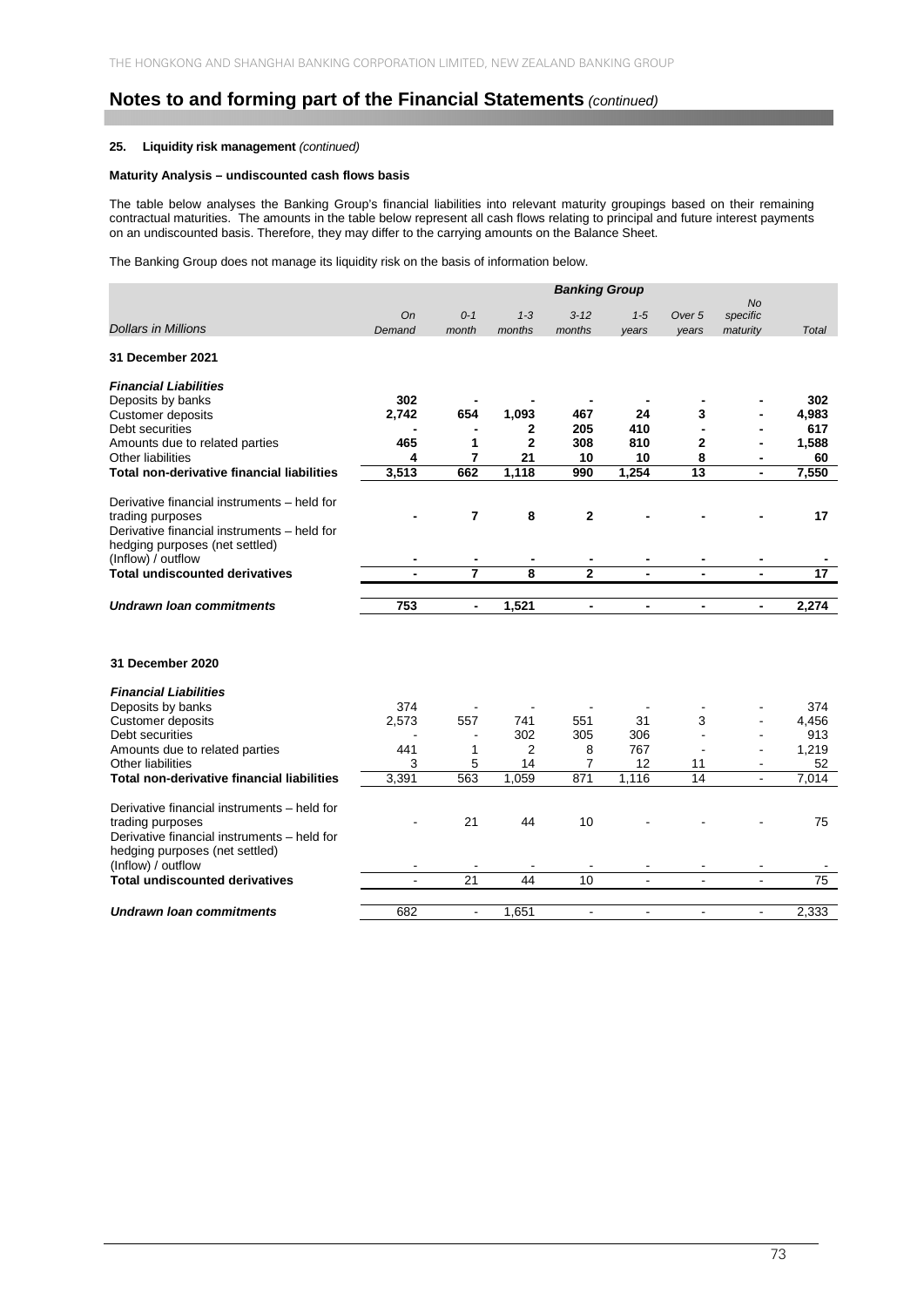#### **26. Offsetting financial asset and financial liabilities**

Financial assets and financial liabilities are offset and the net amount is reported in the balance sheet when there is a legally enforceable right to offset the recognised amounts and there is an intention to settle on a net basis, or realise the asset and settle the liability simultaneously ("the offset criteria"). The Banking Group has no financial instruments that meet the offset criteria at 31 December 2020 (2020: nil).

Derivative agreements included in the amounts subject to enforceable netting arrangements but not offset in the balance sheet relate to transactions where:

- the counterparty has an offsetting exposure with the Banking Group and a master netting or similar arrangement is in place with a right of set off only in the event of default, insolvency or bankruptcy, or the offset criteria are otherwise not satisfied; and
- cash and non-cash collateral received/pledged in respect of the transactions described above.

|                                  |                                                    | Amounts subject to enforceable<br>netting arrangements but not offset<br>in the balance sheet |                                    |                   |
|----------------------------------|----------------------------------------------------|-----------------------------------------------------------------------------------------------|------------------------------------|-------------------|
| <b>Dollars in Millions</b>       | Gross amounts<br>presented in the<br>balance sheet | <b>Related financial</b><br>instruments                                                       | <b>Cash collateral</b><br>received | <b>Net amount</b> |
| 31 December 2021                 |                                                    |                                                                                               |                                    |                   |
| Derivative financial assets      | 16                                                 | (5)                                                                                           |                                    | 11                |
| <b>Financial assets</b>          | 16                                                 | (5)                                                                                           |                                    | 11                |
| Derivative financial liabilities | 16                                                 | (5)                                                                                           |                                    | 11                |
| <b>Financial liabilities</b>     | 16                                                 | (5)                                                                                           |                                    | 11                |
| 31 December 2020                 |                                                    |                                                                                               |                                    |                   |
| Derivative financial assets      | 75                                                 | (3)                                                                                           |                                    | 72                |
| <b>Financial assets</b>          | 75                                                 | (3)                                                                                           |                                    | 72                |
| Derivative financial liabilities | 75                                                 | (3)                                                                                           |                                    | 72                |
| <b>Financial liabilities</b>     | 75                                                 | (3)                                                                                           |                                    | 72                |

#### **27. Foreign currency risk exposure**

The net open position in each foreign currency, detailed in the table below, represents the on-balance sheet assets and liabilities in that foreign currency. The amounts are stated in New Zealand dollar equivalents translated using the spot exchange rates as at the end of the reporting period.

|                                                             | <b>Banking Group</b>       |                                                 |
|-------------------------------------------------------------|----------------------------|-------------------------------------------------|
| <b>Dollars in Millions</b>                                  | <b>Audited</b><br>31.12.21 | Audited<br>31.12.20                             |
| Receivable / (payable)<br>USD.<br><b>AED</b><br>Other (net) | (0.3)<br>0.1<br>0.2<br>-   | (0.3)<br>0.1<br>0.2<br>$\overline{\phantom{0}}$ |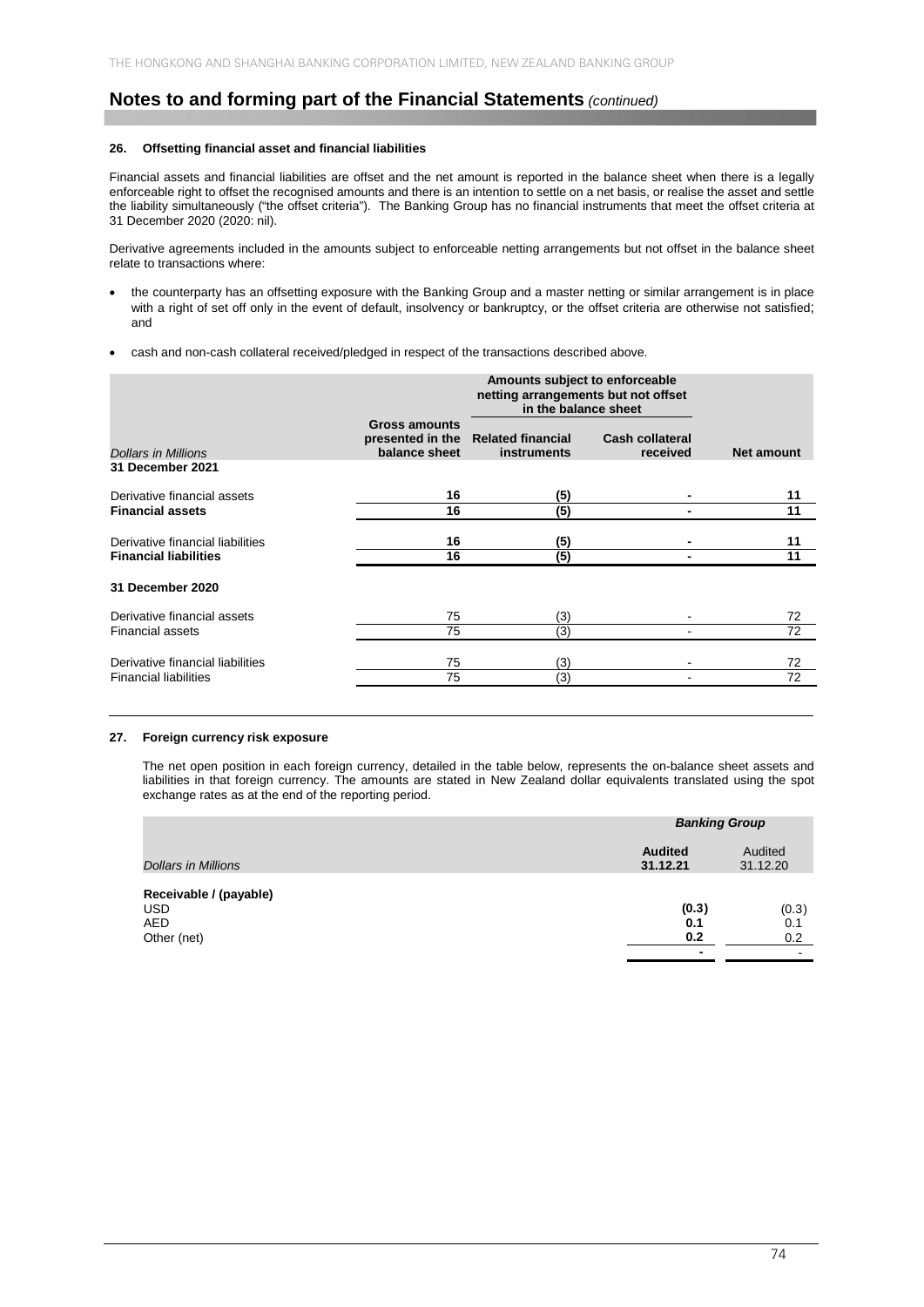#### **28. Market risk exposures**

Aggregate market risk exposures are derived in accordance with the Reserve Bank of New Zealand document, *BPR140: Market Risk* and is calculated on a six monthly basis.

The period end exposure is the exposure as at the end of the period reported. The peak exposure is the peak end-of-day market risk exposure over the six months up to 31 December 2021 at the close of each business day. The peak is calculated separately for each category of exposure and may not have occurred at the same time.

|                                                                                                                                   |                                   | <b>Banking Group</b>       |  |  |
|-----------------------------------------------------------------------------------------------------------------------------------|-----------------------------------|----------------------------|--|--|
| <b>Dollars in Millions</b>                                                                                                        | Implied risk weighted<br>exposure | Notional capital<br>charge |  |  |
| <b>Exposure at 31 December 2021</b><br>(Unaudited)<br>Interest rate risk<br>Foreign currency risk<br>Equity risk                  | 134.63<br>0.25                    | 10.77<br>0.02              |  |  |
| Peak exposure period 1 July 2021 to 31 December 2021<br>(Unaudited)<br>Interest rate risk<br>Foreign currency risk<br>Equity risk | 145.00<br>0.25                    | 11.60<br>0.02              |  |  |

#### **29. Share awards**

The Branch participated in the following share compensation plans operated by the Group for the acquisition of HSBC Holdings plc shares. The awards were granted at nil consideration. No awards have been granted to substantial shareholders, suppliers of goods and services, or in excess of the individual limit of each share plan.

#### **a)** *HSBC Holdings Group International Employee Share Purchase Plan*

The HSBC Holdings Group International Employee Share Purchase Plan ('Share Match') invites eligible employees to enter into savings contracts with funds used to acquire shares. The Scheme commenced on 1 September 2015. Eligible employees use saved funds to acquire shares each quarter. Employees are awarded matching shares proportional to their purchased shares. Matching awards vest subject to continued employment and the retention of the purchased shares for a maximum of two years and nine months.

|                                           | 31.12.21<br><b>Number of</b><br>shares | 31.12.20<br>Number of<br>shares |
|-------------------------------------------|----------------------------------------|---------------------------------|
| Shares at beginning of the year           | 11.278                                 | 7,389                           |
| New shares granted during the year        | 6.430                                  | 7,030                           |
| Shares released during the year           | (4,227)                                | (2,917)                         |
| Shares forfeited during the year          | (1,027)                                | (211)                           |
| Shares cancelled during the year          | (464)                                  | (13)                            |
| Shares transferred in during the year     | 434                                    |                                 |
| Shares transferred out during the year    |                                        |                                 |
| Shares outstanding at the end of the year | 12,424                                 | 11,278                          |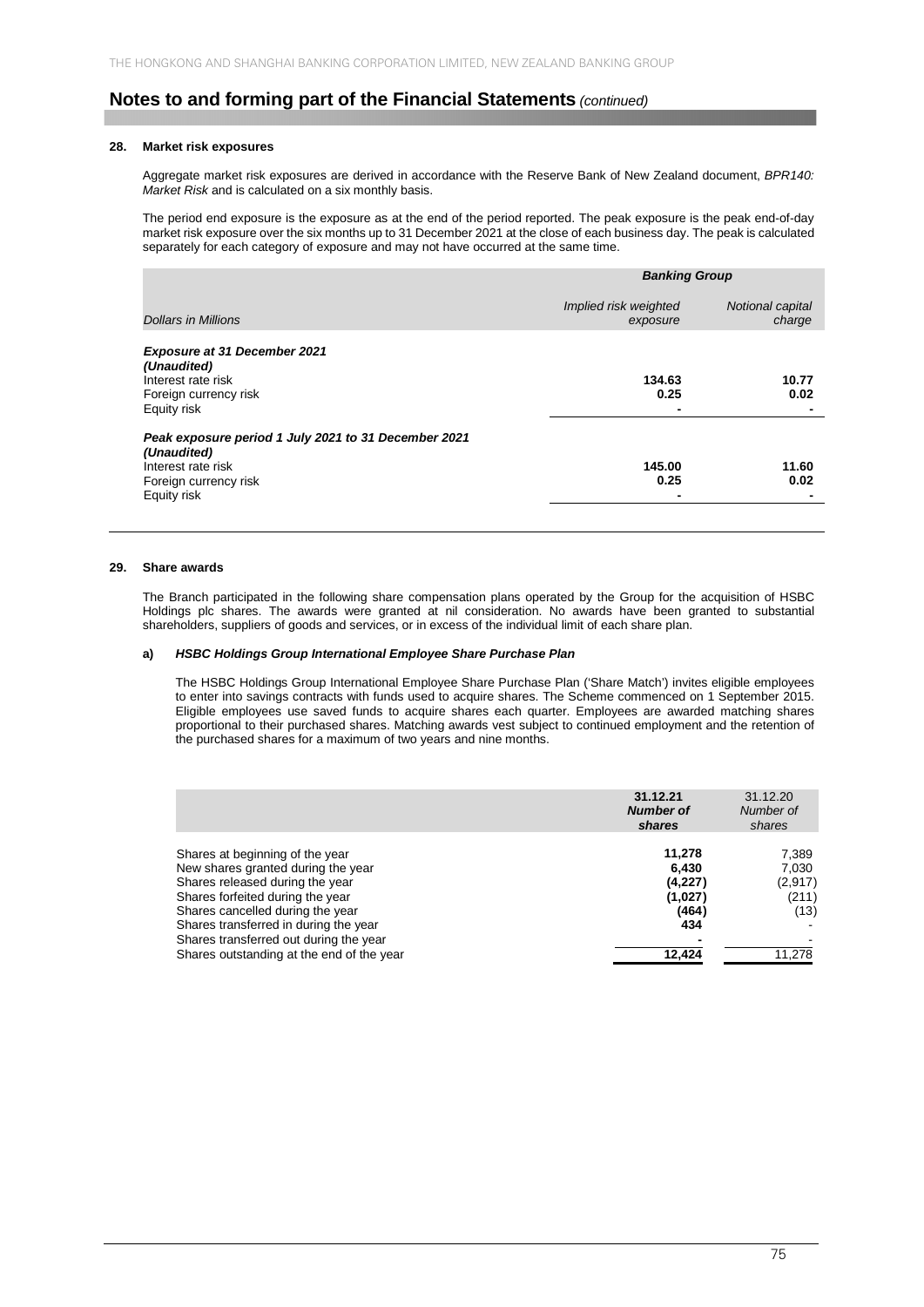#### **29. Share awards** *(continued)*

#### **b)** *HSBC Restricted Share Award Scheme*

Awards of Restricted Shares may be made to other senior executives. These awards are typically made to certain employees as part of the Group's bonus deferral policy. Awards of Restricted Shares define the number of shares to which the employee will become entitled, generally between one and three years from the date of the award, and normally subject to the individual remaining in employment.

|                                                | 31.12.21<br><b>Number of</b><br>shares | 31.12.20<br>Number of<br>shares |
|------------------------------------------------|----------------------------------------|---------------------------------|
| Shares at beginning of the year                | 21,681                                 | 23,462                          |
| New shares granted during the year             | 21.914                                 | 10,423                          |
| Additional shares arising from scrip dividends | 192                                    | 347                             |
| Shares released during the year                | (22, 612)                              | (11, 866)                       |
| Shares forfeited during the year               | 338                                    | (685)                           |
| Shares transferred in during the year          |                                        |                                 |
| Shares transferred out during the year         | (16,767)                               |                                 |
| Shares outstanding at the end of the year      | 4,746                                  | 21,681                          |

#### **Calculation of fair values**

The fair value of services received in return for share awards granted are measured by referring to the fair value of share awards granted.

Fair values of share awards, measured at the date of grant of the award, is calculated using a Black-Scholes model.

The fair value of share award is based on the share price at the date of the grant. The fair value of share award is inherently subjective and uncertain due to the assumptions made and the limitations of the model used.

The fair value of the shares awarded under the HSBC Restricted Share Award Scheme is the market value of the shares at the date of award.

|     |                                                    | <b>Banking Group</b> |          |
|-----|----------------------------------------------------|----------------------|----------|
|     | Dollars in Thousands                               | 31.12.21             | 31.12.20 |
| 30. | Lease commitments                                  |                      |          |
|     | Future rentals in respect of operating leases are: |                      |          |
|     | Within one year                                    | 2,513                | 1,272    |
|     | Between one year and two years                     | 2,306                | 2,589    |
|     | Between two years and five years                   | 6,918                | 6,840    |
|     | Over five years                                    | 8,898                | 10,811   |
|     |                                                    | 20.635               | 21,512   |
|     |                                                    |                      |          |

The lease assets comprise of premises where the Banking Group is a lessee. The total cash outflow in respect of leases during the year was \$1.2 million for the year ended 31 December 2021 (December 2020: \$1.8 million).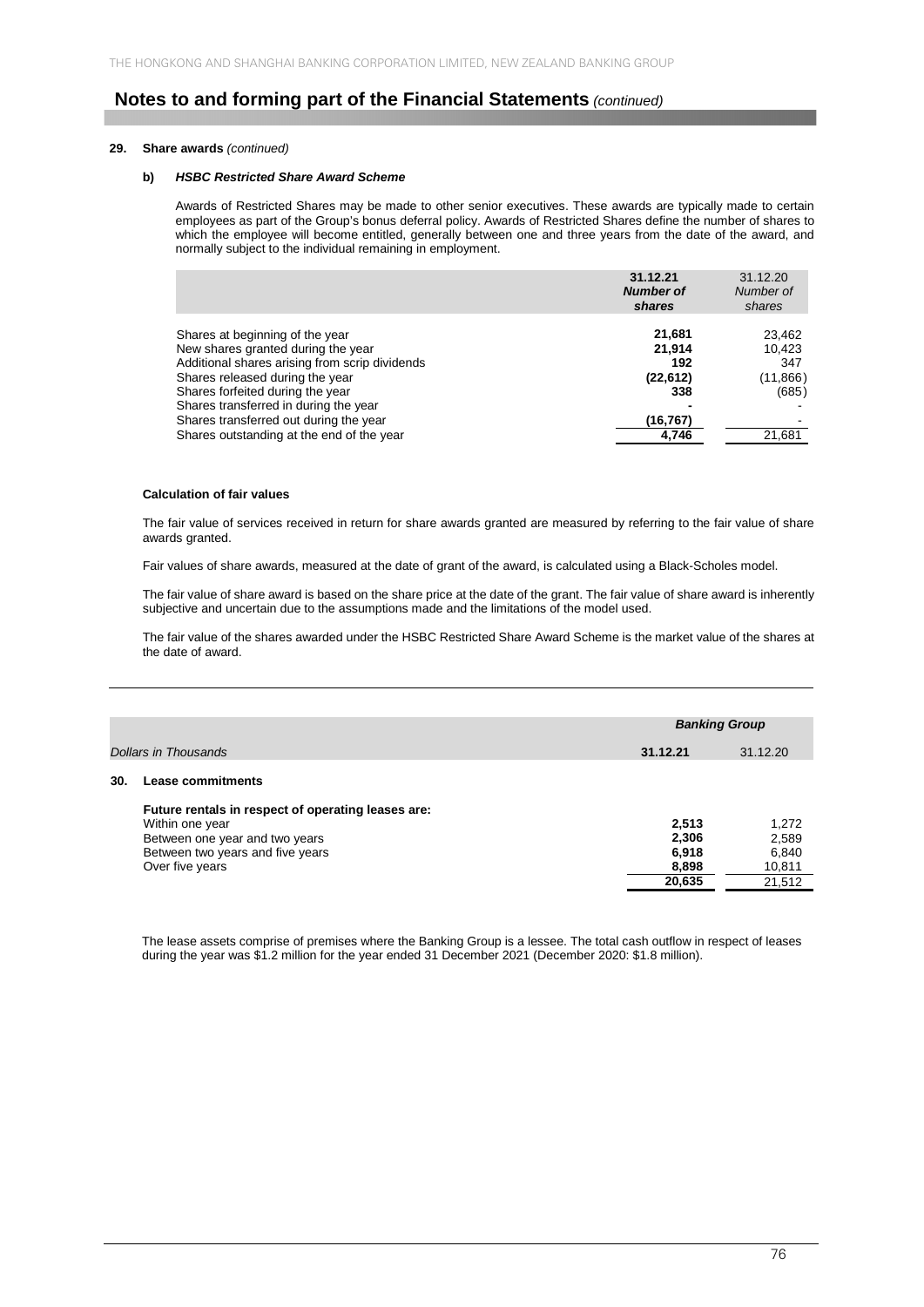|     |                                                                                                                                                                                                                                                                                                                     |                                                                   | <b>Banking Group</b>                                              |
|-----|---------------------------------------------------------------------------------------------------------------------------------------------------------------------------------------------------------------------------------------------------------------------------------------------------------------------|-------------------------------------------------------------------|-------------------------------------------------------------------|
|     | Dollars in Thousands                                                                                                                                                                                                                                                                                                | 31.12.21                                                          | 31.12.20                                                          |
| 31. | <b>Contingent liabilities and other commitments</b>                                                                                                                                                                                                                                                                 |                                                                   |                                                                   |
|     | <b>Contingent liabilities and commitments</b><br>Contingent liabilities and commitments are credit-related instruments which include letters of credit, guarantees and<br>commitments to extend credit. The amounts below represent the amount at risk should contracts be fully drawn upon and<br>clients default. |                                                                   |                                                                   |
|     | Direct credit substitutes<br>Transaction related contingent items<br>Trade related contingent items<br>Commitments, maturity one year or more<br>Commitments, maturity up to one year                                                                                                                               | 62,072<br>725.491<br>405,456<br>1,182,133<br>686,643<br>3,061,795 | 48,356<br>694.349<br>286,976<br>1,402,272<br>645,395<br>3,077,348 |
|     | <b>Capital commitments</b><br>Contracted expenditure                                                                                                                                                                                                                                                                |                                                                   | 5,339                                                             |

#### **32. Custodial services**

The financial statements of the Banking Group include income in respect of custodial services provided to customers. It is HBAP who contracts with the customers. The securities are held in the name of the HBAP's nominee company, HSBC Nominees (New Zealand) Limited. As at 31 December 2021, securities held by the nominee company on behalf of the Branch's customers are not recognised on from the nominee company and the Banking Group's Balance Sheet. The value of securities held by the nominee company at 31 December 2021 was \$85,342 million (2020: \$76,650 million).

HSBC Nominees (New Zealand) Limited is subject to the standard risks incurred by custodial operations. HSBC Holdings plc holds Banker's Blanket Bond insurance that provides cover for it, and its subsidiary companies in respect of loss of cash and other assets (incurred accidentally or by reason of fraud). Such Banker's Blanket Bond insurance is maintained with limits of cover which vary from time to time but which are considered prudent and in accordance with international levels and insurance market capacity. In addition, securities custody operations are specifically covered by a wrap-around Papers of Value Cover.

The Banking Group has established governance and legal structures to ensure that difficulties arising from custodial activities would not impact adversely on the Banking Group. The legal structures are detailed within the Statement of significant accounting policies and as noted above.

#### **33. Insurance, securitisation, funds management and other fiduciary activities**

The Banking Group is not involved in the origination, marketing or servicing of securitisation schemes.

The Banking Group does not conduct any insurance business or non-financial activities in New Zealand. HBAP does not carry on any insurance business or non-financial activities in New Zealand that is outside its Banking Group.

The Banking Group does not market or distribute insurance products.

The Banking Group is not involved in the establishment, marketing, or sponsorship of trust, funds management, or other fiduciary activities.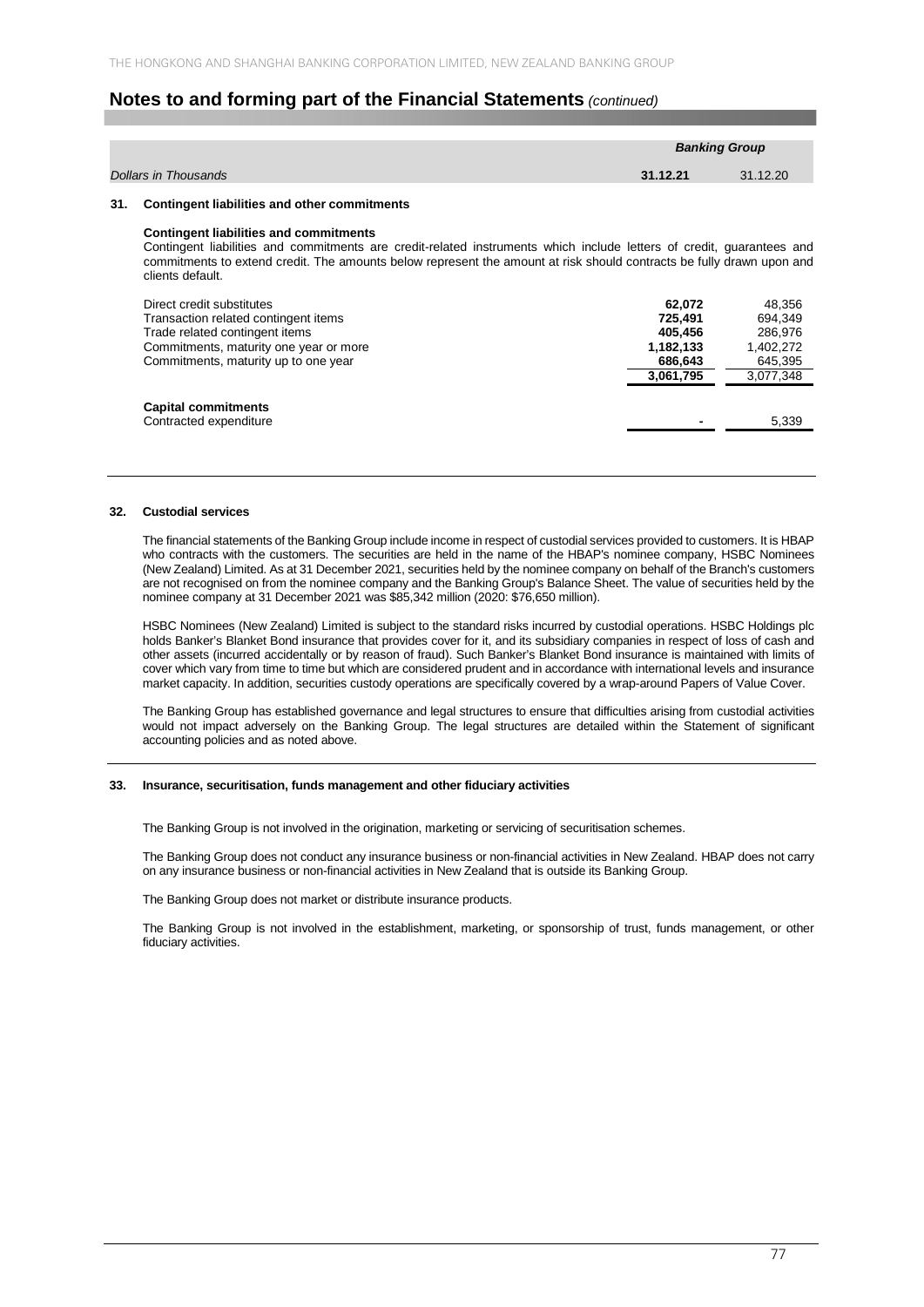#### **34. Structured entities**

#### *Structured entities*

The Banking Group enters into transactions with unconsolidated structured entities in the normal course of business to facilitate customer transactions and for specific investment opportunities to earn income in the form of interest and fees. The Banking Group's arrangements that involve structured entities are authorised centrally prior to being established to ensure appropriate purpose and governance. The Banking Group has interests in an unconsolidated securitisation vehicle providing funding through the subscription of notes issued by the structured entity. The primary source of debt service and security is derived from the underlying assets of the structured entity. All lending is subject to the Banking Group's credit approval process. The structured entity arrangement ended during 2021 and therefore the total assets of the unconsolidated structured entity at reporting date was nil (December 2020: \$668 million). The total assets and commitments of the Banking Group in the unconsolidated structured entity at reporting date was nil (December 2020: \$77 million and nil). This reflects the maximum exposure to loss in relation to those interests regardless of the probability of the loss being incurred. This is stated gross of the effects of any collateral arrangements entered into to mitigate the Banking Groups exposure to loss. On balance sheet amounts are included in 'advances to customers'.

The Banking Group has no provisions for amounts held in structured entities, nor does the Banking Group provide or anticipate providing in the future any non-contractual financial support.

#### **35. Subsequent events**

On 24 February 2022, significant military conflict between Russia and Ukraine began. In response to this, a number of countries, including New Zealand, have introduced various economic and travel sanctions on Russia and parties associated with the Russian government, and they have responded in a similar manner. These sanctions, together with the impact on traditional transport routes, have disrupted global trade and financial markets in the weeks following their implementation. As this conflict commenced after the balance date, the Banking Group does not believe it constitutes an "adjusting event after the reporting date", as defined in accordance with NZ IAS 10 Events after the Reporting Period. The impact on the financial statements of the Banking Group, including on the estimate of ECL under NZ IFRS 9, will be considered in subsequent reporting periods.

No other events after balance date require disclosure in the financial statements.

#### **36. Capital adequacy ratios of HBAP Group**

The approaches used in calculating the HBAP Group's regulatory capital and risk weighted assets are in accordance with the Hong Kong Monetary Authority ("HKMA") Banking (Capital) Rules. The HBAP Group uses the advanced internal ratingsbased approach to calculate its credit risk for the majority of its non-securitisation exposures. For securitisation exposures, the HBAP Group uses the securitisation internal ratings-based approach, securitisation external ratings-based approach, securitisation standardised approach or securitisation fall-back approach to determine credit risk for its banking book securitisation exposures. For counterparty credit risk, the group uses both the current exposure method and an internal models approach to calculate its default risk exposures. For market risk, the HBAP Group uses an internal models approach to calculate its general market risk for the risk categories of interest rate and foreign exchange (including gold) exposures, and equity exposures. The HBAP Group also uses an internal models approach to calculate its market risk in respect of specific risk for interest rate exposures and equity exposures. The HBAP Group uses the standardised (market risk) approach for calculating other market risk positions, as well as trading book securitisation exposures, and the standardised (operational risk) approach to calculate its operational risk.

The capital adequacy disclosure made by the HBAP Group can be found in the Annual Report and Accounts at this website, http://www.hsbc.com. HBAP Group exceeded the minimum capital adequacy requirements as specified by the HKMA as at 31 December 2021.

HBAP Group reported the following capital adequacy ratios under Basel III, which were the most recent publicly available information:

|                                                                                                           | <b>Unaudited</b><br>31.12.21 | Unaudited<br>31.12.20   |
|-----------------------------------------------------------------------------------------------------------|------------------------------|-------------------------|
| <b>Basel III Capital Ratios</b><br>Common Equity Tier 1 (CET1) capital<br>Tier 1 capital<br>Total capital | 15.4%<br>16.8%<br>18.7%      | 17.2%<br>18.8%<br>20.8% |

The capital ratios for HBAP, as a stand-alone entity, are not publicly available.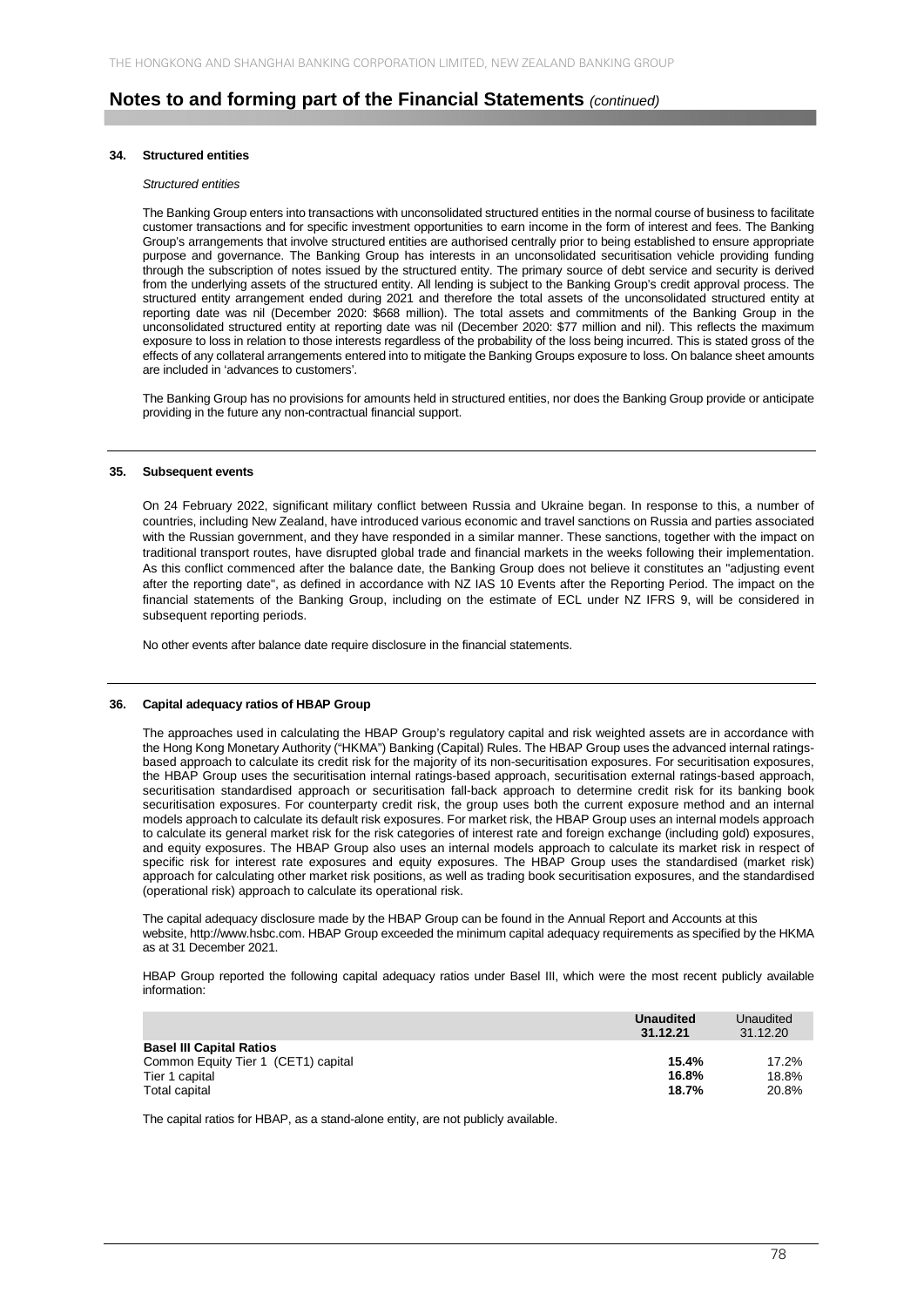#### **37. Profitability, size and asset quality of HBAP Group**

| Dollars in HK\$ millions                                                                                                                                                | <b>Audited</b><br>12 months<br>ended<br>31.12.21 | Audited<br>12 months<br>ended<br>31.12.20 |
|-------------------------------------------------------------------------------------------------------------------------------------------------------------------------|--------------------------------------------------|-------------------------------------------|
| Profitability<br>Net profit after tax<br>Net profit after tax over the previous 12 month period,<br>as a percentage of average total assets                             | 72,548<br>$0.8\%$ <sup>1</sup>                   | 75,691<br>$0.8\%$ <sup>1</sup>            |
| <b>Size</b><br>Total assets<br>Percentage increase in total assets over the previous 12 months period                                                                   | 9,903,393<br>5.2%                                | 9,416,403<br>8.7%                         |
| <b>Asset quality</b><br>HKFRS 9 Stage 3 and POCI gross carrying value <sup>3</sup>                                                                                      | 43.491                                           | 37,120                                    |
| HKFRS 9 Stage 3 and POCI ECL <sup>2, 4</sup><br>HKFRS 9 Stage 1 and 2 $ECL2$                                                                                            | (20, 046)<br>(13, 273)                           | (18, 143)<br>(12, 430)                    |
| HKFRS 9 Stage 3 gross carrying value <sup>3</sup> / Total assets<br>HKFRS 9 Stage 3 and POCI ECL <sup>2,4</sup> / Stage 3 and POCI gross carrying<br>value <sup>3</sup> | 0.4%<br>46.1%                                    | 0.4%<br>48.9%                             |

1 Average total assets for HBAP Group is not publicly available. This calculation uses a two-point average of total assets as at the end of the reported period and the comparative period ended 12 months earlier.

2 ECL on advances to banks and customers including loan commitments and financial guarantees, and other financial assets. The Banking Group considers this balance to be the best representation of 'total collective credit impairment allowance'.

3 Gross carrying value of advances to banks and customers, including nominal value of loan commitments and financial guarantees and other financial assets. The Banking Group considers this balance to be the best representation of 'total individually impaired assets'.

4 The Banking Group considers this balance to be the best representation of 'total individual credit impairment allowance'.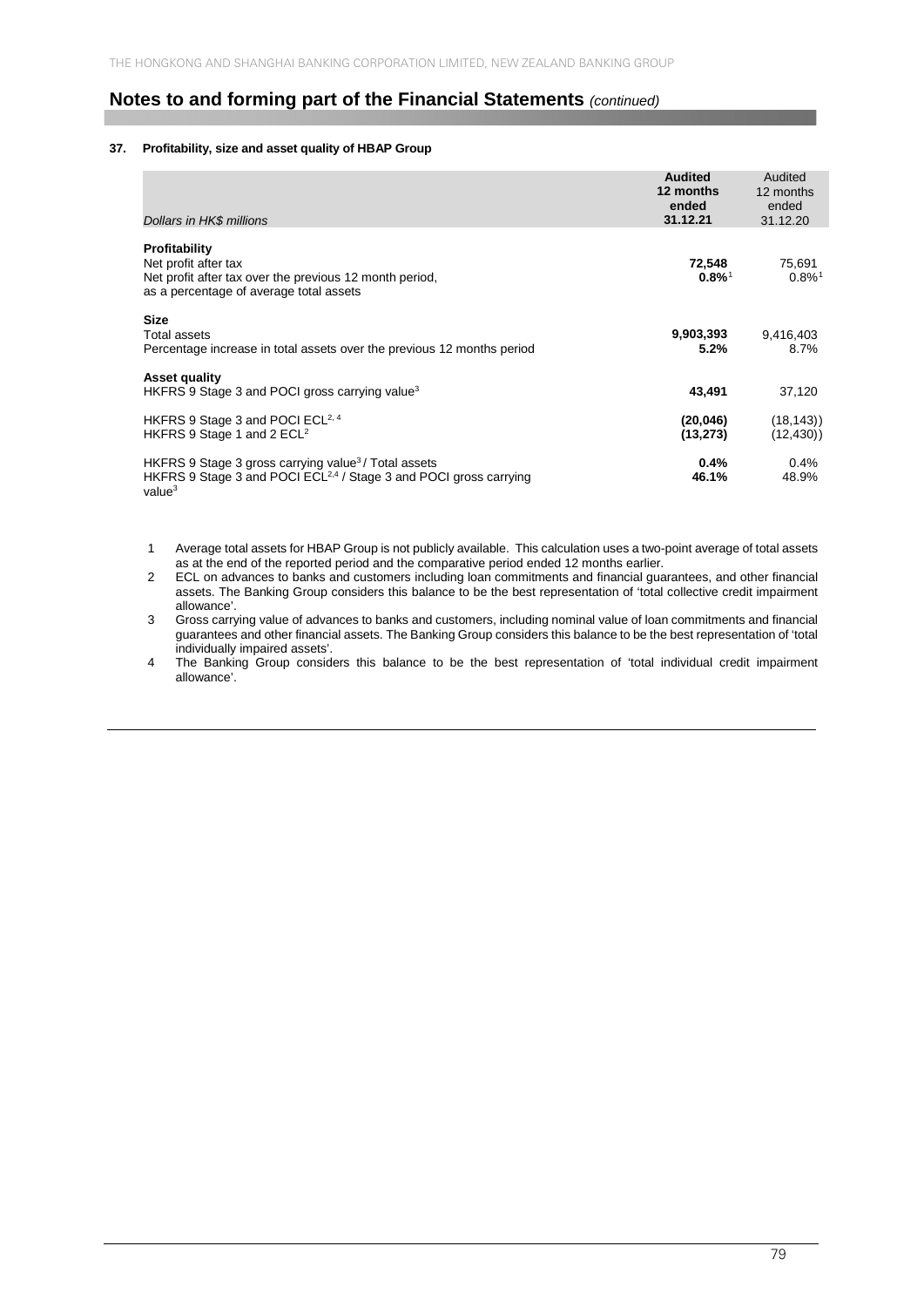# **Directors' and New Zealand Chief Executive Officer's Statements**

Each Director and the New Zealand Chief Executive Officer believes, after due enquiry by them, that:

- the Disclosure Statement contains all the information that is required by the Registered Bank Disclosure Statements (Overseas Incorporated Registered Banks) Order 2014 (as amended);
- the Disclosure Statement is not false or misleading;

as at the date on which the Disclosure Statement is signed; and

each Director and the New Zealand Chief Executive Officer believes, after due enquiry by them, that:

- the Branch had systems in place to monitor and control adequately the material risks of the Banking Group including credit risk, concentration of credit risk, interest rate risk, currency risk, equity risk, liquidity risk, and other business risks, and that those systems were being properly applied; and
- the Registered Bank has complied in all material respects with each conditions of registration that applied;

over the year ended 31 December 2021.

This Disclosure Statement has been signed for and on behalf of the Directors of The Hongkong and Shanghai Banking Corporation Limited (as listed on pages 3 and 6) by their attorney, Burcu Senel, and also in her capacity as Chief Executive Officer:

**Burcu Senel**  *Chief Executive Officer New Zealand Branch* 

28 March 2022

It is confirmed that the said powers of attorney appointing Burcu Senel are still in force and have not been revoked.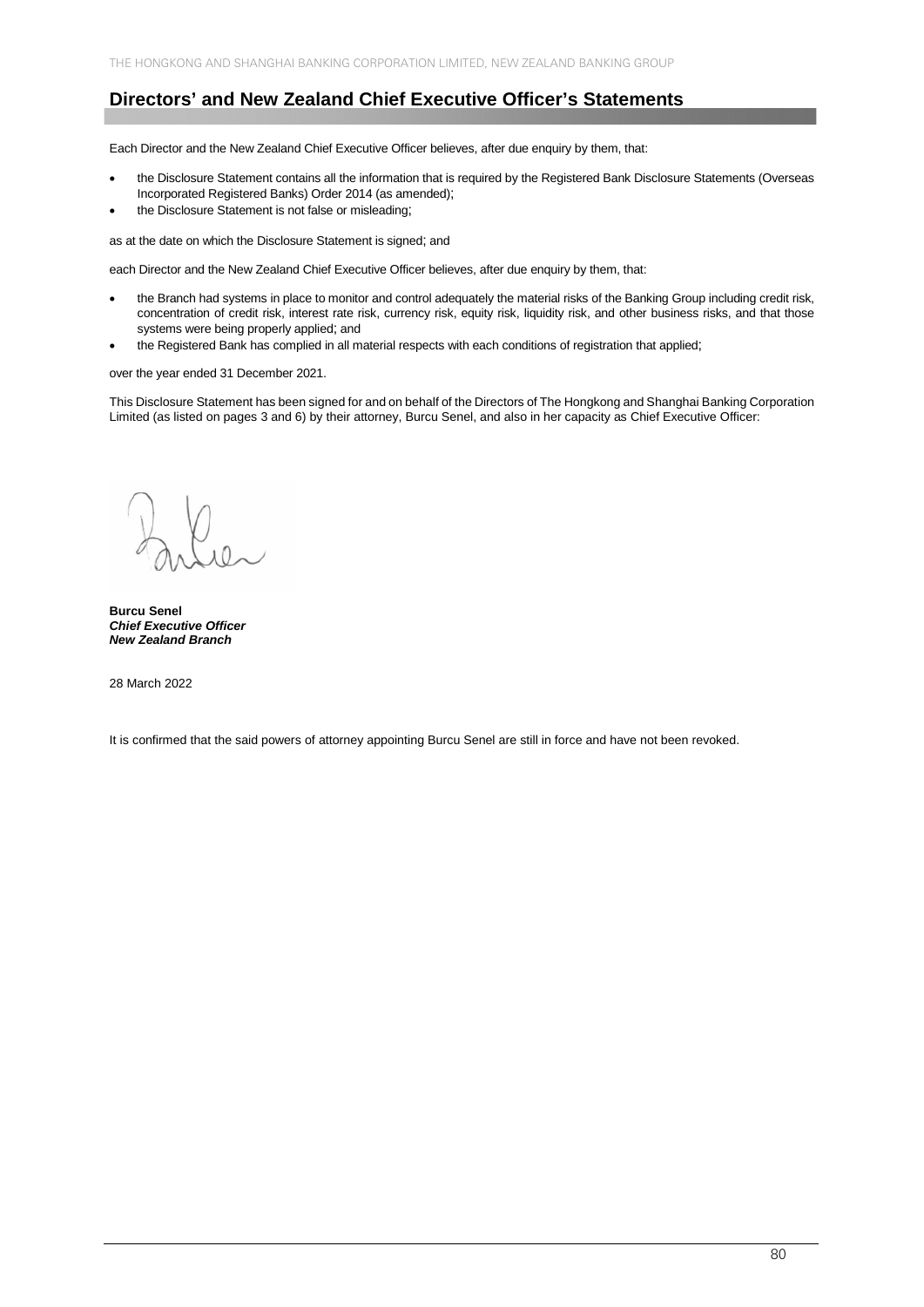

# Independent auditor's report

To the Directors of The Hongkong and Shanghai Banking Corporation Limited

This report is for the aggregated New Zealand operations of The Hongkong and Shanghai Banking Corporation Limited (the 'Banking Group').

This report includes our:

- audit opinion on the financial statements prepared in accordance with Clause 25 of the Registered Bank Disclosure Statements (Overseas Incorporated Registered Banks) Order 2014 (as amended) (the 'Order'), New Zealand Equivalents to International Financial Reporting Standards ('NZ IFRS') and International Financial Reporting Standards ('IFRS');
- audit opinion on the supplementary information prepared in accordance with Schedules 4, 7, 11 and 13 of the Order;
- audit opinion on other legal and regulatory requirements in accordance with Clauses  $2(1)(d)$  and 2(1)(e) of Schedule 1 of the Order; and
- review conclusion on the supplementary information relating to credit and market risk exposures and capital adequacy prepared in accordance with Schedule 9 of the Order.

**Report on the audit of the financial statements and supplementary information (excluding the supplementary information relating to credit and market risk exposures and capital adequacy)** We have audited the Banking Group's financial statements required by Clause 25 of the Order and the supplementary information required by Schedules 4, 7, 11 and 13 of the Order which comprises:

- the balance sheet as at 31 December 2021;
- the statement of comprehensive income for the year then ended;
- the statement of changes in equity for the year then ended;
- the statement of cash flows for the year then ended;
- the notes to the financial statements, which include significant accounting policies and other explanatory information; and
- the supplementary information required by Schedules 4, 7, 11 and 13 of the Order.

## **Our opinion**

In our opinion:

- the Banking Group's accompanying financial statements (excluding the supplementary information disclosed in accordance with Schedules 4, 7, 9, 11 and 13 of the Order and included within Notes 2, 7, 8, 9, 15, 24, 25, 28, 32, 33, 36 and 37):
	- i. comply with generally accepted accounting practice in New Zealand;
	- ii. comply with NZ IFRS and IFRS; and
	- iii. give a true and fair view of the financial position of the Banking Group as at 31 December 2021, and its financial performance and cash flows for the year then ended.
- the supplementary information disclosed in accordance with Schedules 4, 7, 11 and 13 of the Order and included within Notes 2, 8, 9, 15, 24, 25, 32, 33 and 37:
	- i. has been prepared, in all material respects, in accordance with the guidelines issued under section 78(3) of the Reserve Bank of New Zealand Act 1989 or any conditions of registration;
	- ii. is in accordance with the books and records of the Banking Group; and
	- iii. fairly states, in all material respects, the matters to which it relates in accordance with those Schedules.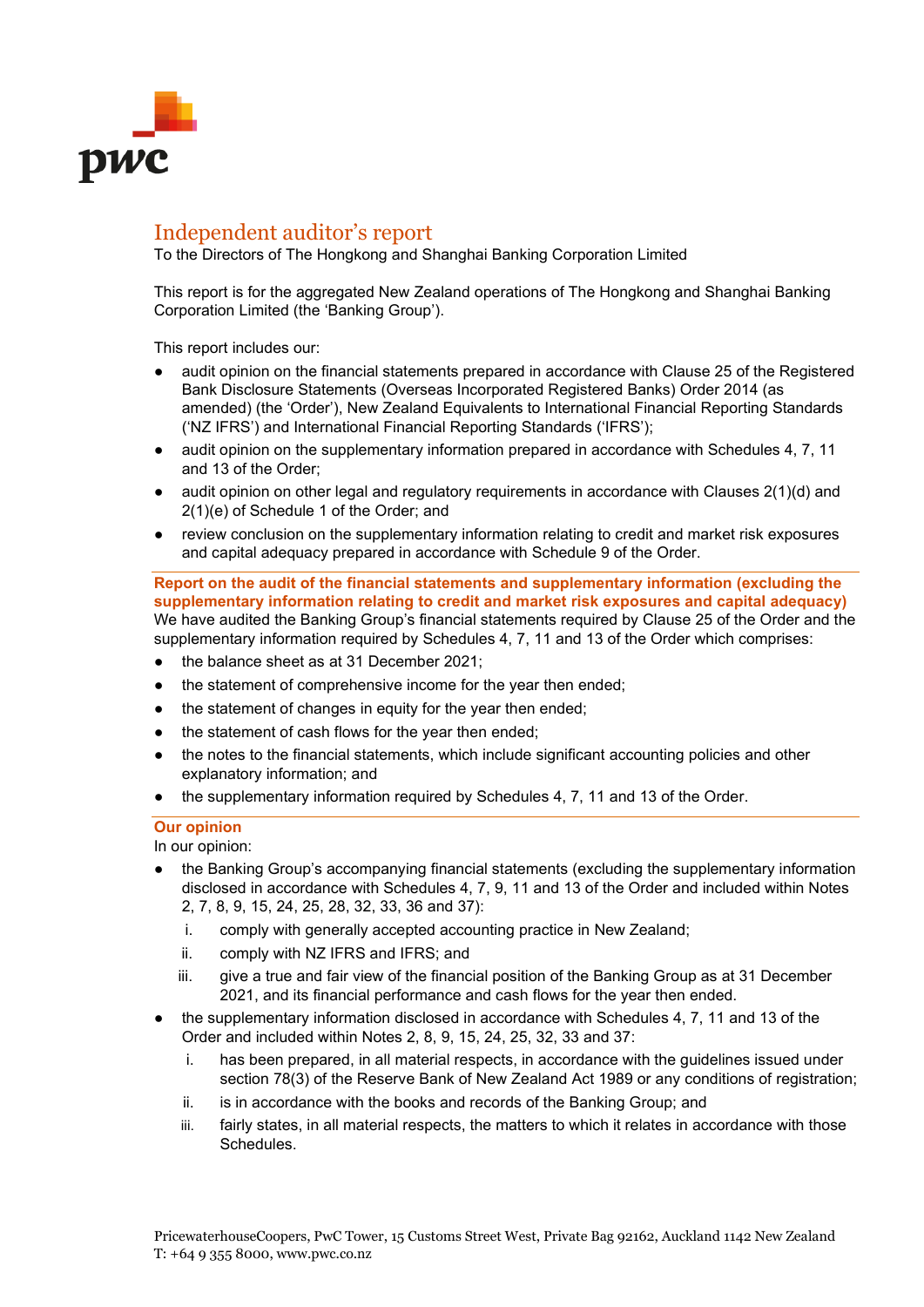

## **Basis for opinion**

We conducted our audit in accordance with International Standards on Auditing (New Zealand) (ISAs (NZ)) and International Standards on Auditing (ISAs). Our responsibilities under those standards are further described in the *Auditor's responsibilities for the audit of the financial statements and supplementary information (excluding the supplementary information relating to credit and market risk exposures and capital adequacy)* section of our report.

We believe that the audit evidence we have obtained is sufficient and appropriate to provide a basis for our opinion.

## **Independence**

We are independent of the Banking Group in accordance with Professional and Ethical Standard 1 *International Code of Ethics for Assurance Practitioners (including International Independence Standards) (New Zealand)* (PES 1) issued by the New Zealand Auditing and Assurance Standards Board and the *International Code of Ethics for Professional Accountants (including International Independence Standards)* issued by the International Ethics Standards Board for Accountants (IESBA Code), and we have fulfilled our other ethical responsibilities in accordance with these requirements.

Other than in our capacity as auditor we have no relationship with, or interests in, the Banking Group. Certain partners and employees of our firm may deal with the Banking Group on normal terms within the ordinary course of trading activities of the Banking Group. These matters have not impaired our independence as auditor of the Banking Group.

## **Key audit matters**

Key audit matters are those matters that, in our professional judgement, were of most significance in our audit of the financial statements of the current year. These matters were addressed in the context of our audit of the financial statements as a whole, and in forming our opinion thereon, and we do not provide a separate opinion on these matters.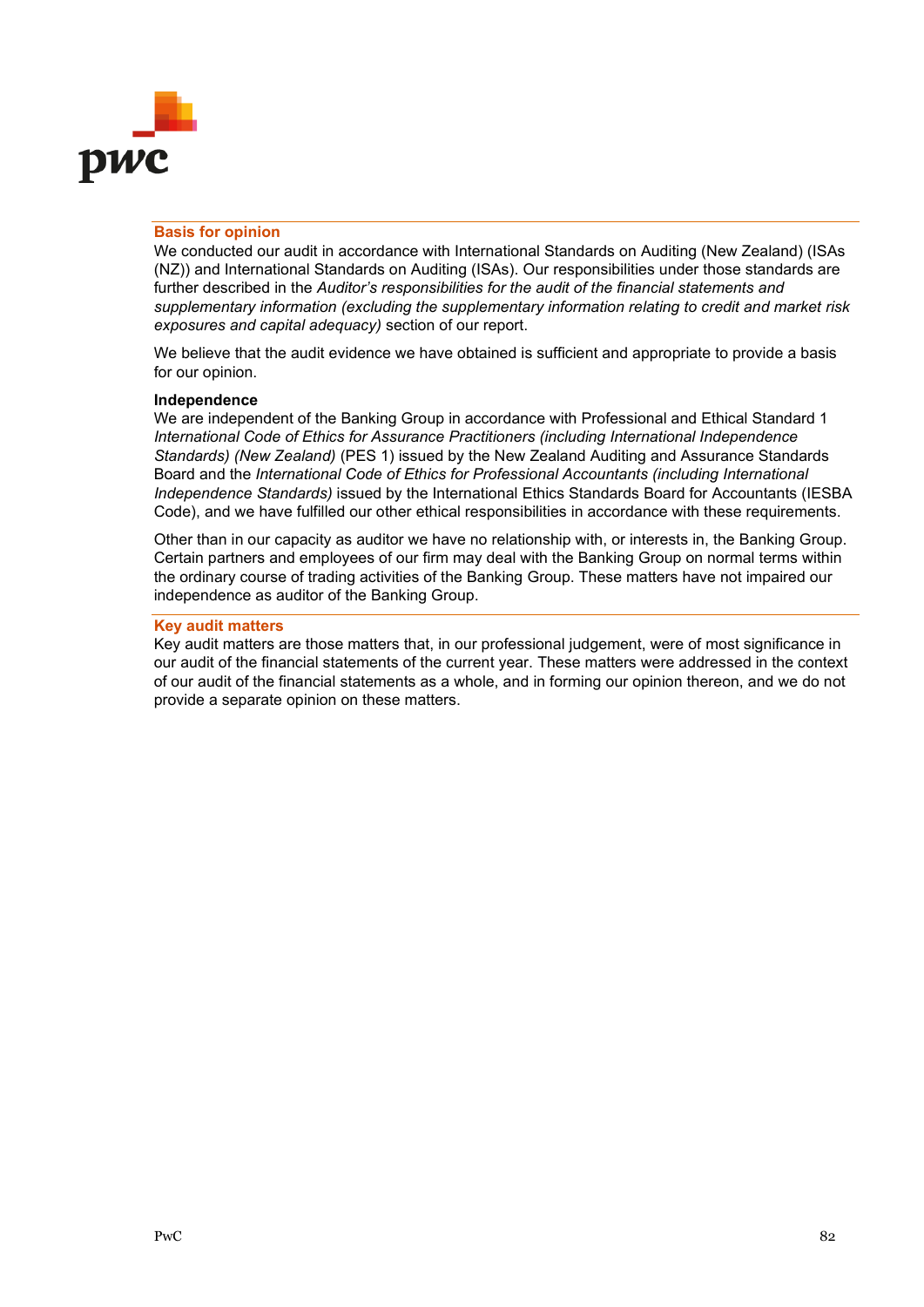

## **Expected credit losses - Impairment of advances to customers and credit commitments**

As disclosed in notes 1 and 9 of the financial statements, the Banking Group's expected credit loss (ECL) on advances to customers is \$2.6 million as at 31 December 2021.

The determination of the ECL allowances requires the use of complex credit risk methodologies that are applied in models using the Banking Group's historic experience of the correlations between defaults and losses, borrower creditworthiness, segmentation of customers or portfolios and economic conditions.

It also requires the determination of assumptions which involve estimation uncertainty. The assumptions that we focused our audit on include those with greater levels of management judgement and for which variations have the most significant impact on ECL allowances. Specifically, these included forward-looking economic scenarios, changes to model assumptions and management model adjustments to modelled outcomes.

The progression of the Covid-19 pandemic and other current macroeconomic conditions impact the inherent risk and estimation uncertainty involved in determining the ECL allowances.

Management model adjustments to ECL allowances therefore continue to be made. This included judgemental adjustments to the ECL allowances for the wholesale portfolio.

## **Key audit matter How our audit addressed the key audit matter**

Our testing of significant assumptions and data used to determine the ECL allowances included testing the effectiveness of controls in place over the methodologies and their application. Specifically, these included controls over:

- Model development, validation and monitoring;
- Approval of economic scenarios;
- Approval of the probability weightings assigned to economic scenarios;
- Assigning customer risk ratings; and
- Approval of management model adjustments.

Our audit procedures to assess compliance of the ECL methodologies with the requirements of NZ IFRS 9 included:

- Engaging our professionals with experience in ECL modelling to assess the appropriateness of changes to models during the year; and
- Assessing the appropriateness of methodologies and related models that did not change during the year.

We further performed the following to assess the significant assumptions and data:

- We challenged the appropriateness of the significant assumptions;
- We involved our economic experts in assessing the reasonableness of certain economic scenarios;
- We tested a sample of customer risk ratings assigned to wholesale exposures; and
- We tested a sample of inputs of critical data into source systems and the flow and transformation of data between source systems to the impairment calculation engine.

For material management model adjustments, we challenged the appropriateness of these and assessed the ECL determined.

We further considered whether the judgements made in selecting the significant assumptions and determining the management model adjustments would give rise to indicators of possible management bias.

We assessed the adequacy of the disclosures in relation to ECL allowances made in the financial statements in the context of the applicable financial reporting framework.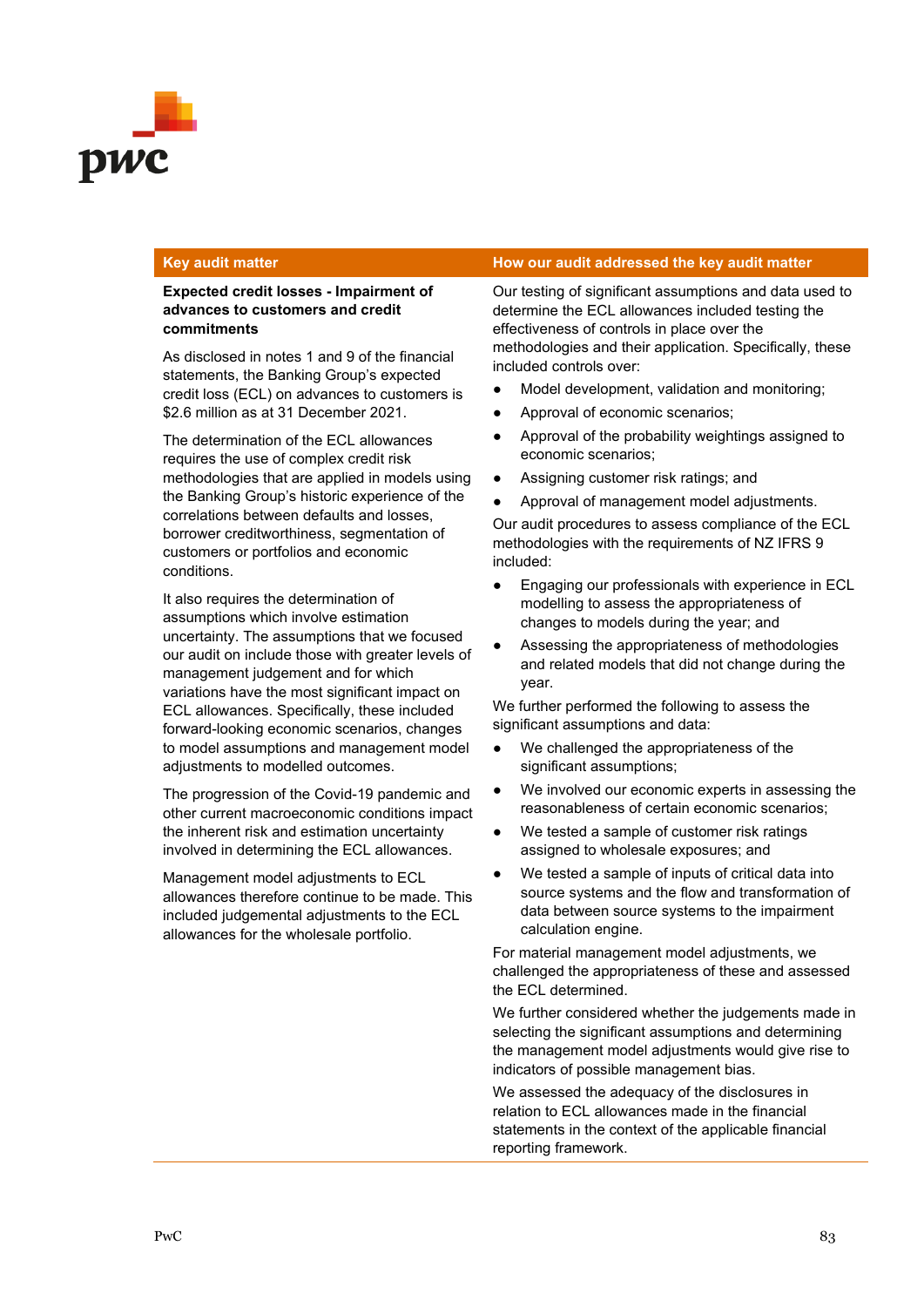

## **Our audit approach Overview**



The overall Banking Group materiality is \$2.35 million, which represents approximately 5% of a weighted average operating profit before tax for the years ended 31 December 2019, 31 December 2020 and 31 December 2021.

We chose operating profit before tax as the benchmark because, in our view, it is the benchmark against which the performance of the Banking Group is most commonly measured by users and is a generally accepted benchmark. We chose to use a weighted average of the last three years because, in our view, it provides a more stable measure of the Banking Group's performance.

We performed a full scope audit over the aggregated financial information of the Banking Group.

As reported above, we have one key audit matter, being:

Expected credit losses - Impairment of advances to customers and credit commitments.

As part of designing our audit, we determined materiality and assessed the risks of material misstatement in the financial statements. In particular, we considered where management made subjective judgements; for example, in respect of significant accounting estimates that involved making assumptions and considering future events that are inherently uncertain. As in all of our audits, we also addressed the risk of management override of internal controls, including among other matters, consideration of whether there was evidence of bias that represented a risk of material misstatement due to fraud.

## **Materiality**

The scope of our audit was influenced by our application of materiality. An audit is designed to obtain reasonable assurance about whether the financial statements are free from material misstatement. Misstatements may arise due to fraud or error. They are considered material if, individually or in aggregate, they could reasonably be expected to influence the economic decisions of users taken on the basis of the financial statements.

Based on our professional judgement, we determined certain quantitative thresholds for materiality, including the overall Banking Group materiality for the financial statements as a whole, as set out above. These, together with qualitative considerations, helped us to determine the scope of our audit, the nature, timing and extent of our audit procedures and to evaluate the effect of misstatements, both individually and in aggregate, on the financial statements as a whole.

## **How we tailored our group audit scope**

We tailored the scope of our audit in order to perform sufficient work to enable us to provide an opinion on the financial statements as a whole, taking into account the structure of the Banking Group, the accounting processes and controls, and the industry in which the Banking Group operates.

Certain operational processes which are critical to financial reporting for the Banking Group are undertaken outside of New Zealand. We worked with PwC network firms engaged in the HSBC Holdings plc group audit to understand and examine processes, test controls and perform other substantive audit procedures that supported material balances, classes of transactions and disclosures within the Banking Group's financial statements. This enabled us to evaluate the effectiveness of those processes and consider the implications for the remainder of our audit work.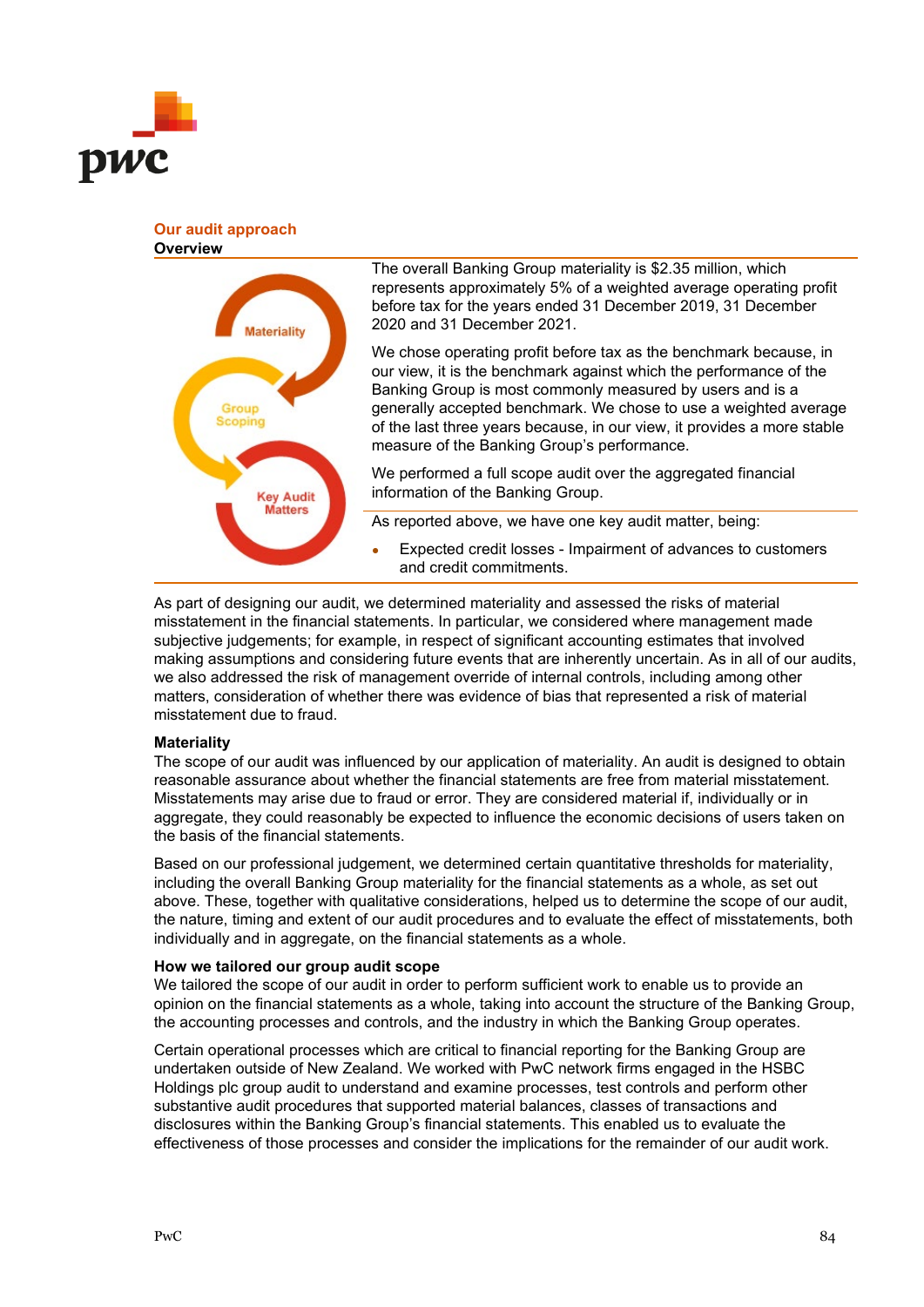

## **Other information**

The Directors of The Hongkong and Shanghai Banking Corporation Limited (the 'Directors') are responsible for the other information included in the Disclosure Statement. The other information comprises the information required to be included in the Disclosure Statement in accordance with Schedule 2 of the Order and is included on pages 2 to 10, 12 and 80.

Our opinion on the financial statements and supplementary information does not cover the other information and we do not express any form of audit opinion or assurance conclusion thereon.

In connection with our audit of the financial statements and the supplementary information, our responsibility is to read the other information identified above and, in doing so, consider whether the other information is materially inconsistent with the financial statements or our knowledge obtained in the audit, or otherwise appears to be materially misstated. If, based on the work we have performed on the other information that we obtained prior to the date of this auditor's report, we conclude that there is a material misstatement of this other information, we are required to report that fact. We have nothing to report in this regard.

# **Responsibilities of the Directors for the financial statements and supplementary information (excluding the supplementary information relating to credit and market risk exposures and capital adequacy)**

The Directors are responsible, on behalf of The Hongkong and Shanghai Banking Corporation Limited, for the preparation of the financial statements in accordance with Clause 25 of the Order, NZ IFRS and IFRS and that give a true and fair view of the matters to which they relate. The Directors are also responsible for such internal control as the Directors determine is necessary to enable the preparation of financial statements that are free from material misstatement, whether due to fraud or error.

In addition, the Directors are responsible for the preparation and fair presentation of supplementary information in the Disclosure Statement which complies with Schedules 2, 4, 7, 11 and 13 of the Order.

In preparing the financial statements, the Directors are responsible for assessing the Banking Group's ability to continue as a going concern, disclosing, as applicable, matters related to going concern and using the going concern basis of accounting unless the Directors either intend to liquidate the Banking Group or to cease operations, or have no realistic alternative but to do so.

## **Auditor's responsibilities for the audit of the financial statements and supplementary information (excluding the supplementary information relating to credit and market risk exposures and capital adequacy)**

Our objectives are to obtain reasonable assurance about whether the financial statements and the supplementary information (excluding the supplementary information relating to credit and market risk exposures and capital adequacy disclosed in Notes 7, 28 and 36) disclosed in accordance with Clause 25 and Schedules 4, 7, 11 and 13 of the Order, are free from material misstatement, whether due to fraud or error, and to issue an auditor's report that includes our opinion. Reasonable assurance is a high level of assurance, but is not a guarantee that an audit conducted in accordance with ISAs (NZ) and ISAs will always detect a material misstatement when it exists. Misstatements can arise from fraud or error and are considered material if, individually or in aggregate, they could reasonably be expected to influence the economic decisions of users taken on the basis of these financial statements.

A further description of our responsibilities for the audit of the financial statements is located at the External Reporting Board's website at:

<https://www.xrb.govt.nz/standards-for-assurance-practitioners/auditors-responsibilities/audit-report-1/>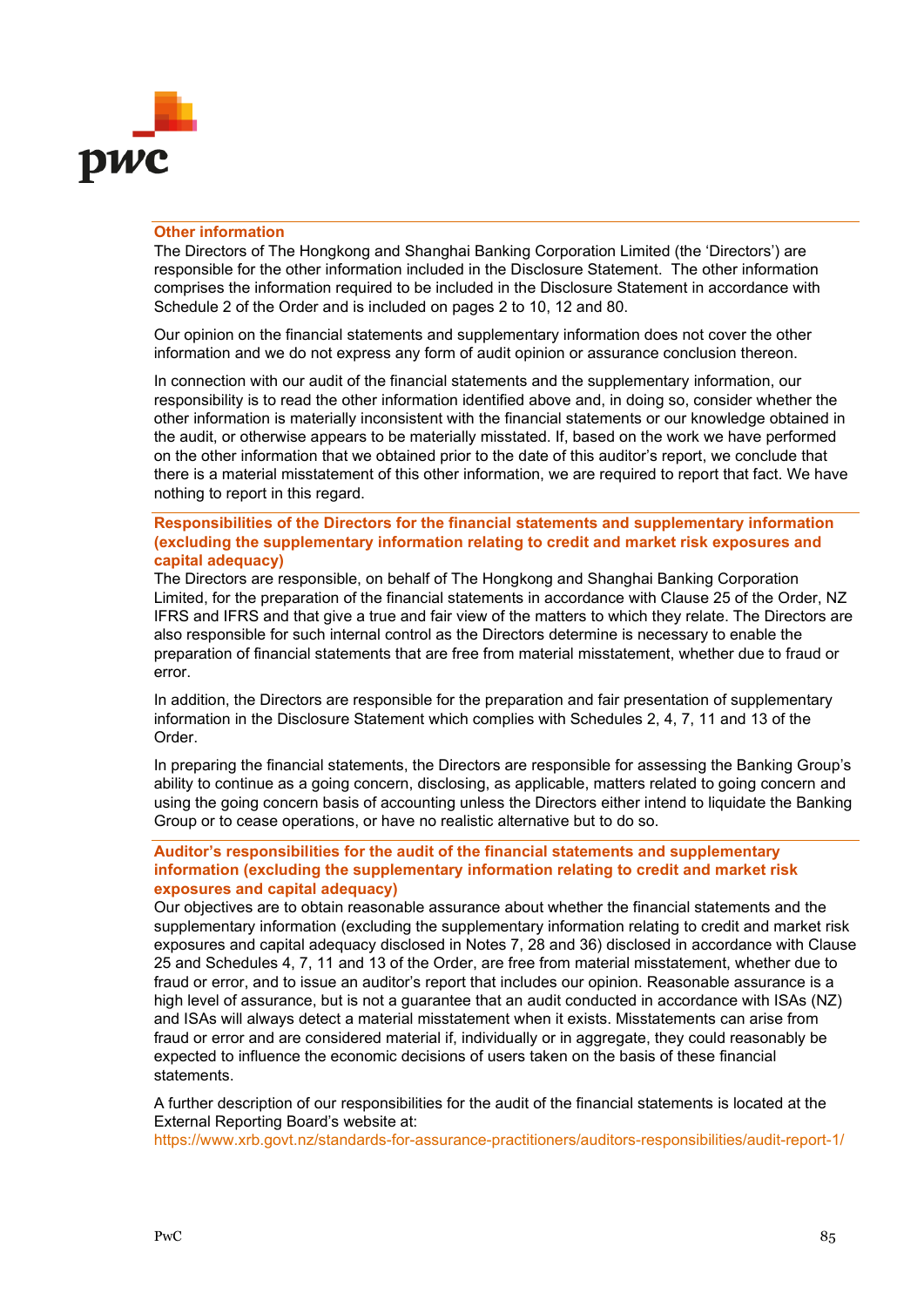

This description forms part of our auditor's report.

# **Report on other legal and regulatory requirements (excluding the supplementary information relating to credit and market risk exposures and capital adequacy)**

We also report in accordance with the requirements of Clauses 2(1)(d) and 2(1)(e) of Schedule 1 of the Order. In relation to our audit of the financial statements and supplementary information (excluding the supplementary information relating to credit and market risk exposures and capital adequacy disclosed in Notes 7, 28 and 36) for the year ended 31 December 2021:

- i. we have obtained all the information and explanations that we have required; and
- ii. in our opinion, proper accounting records have been kept by the Banking Group as far as appears from an examination of those records.

# **Report on the review of the supplementary information relating to credit and market risk exposures and capital adequacy**

We have examined the supplementary information relating to credit and market risk exposures and capital adequacy required by Schedule 9 of the Order as disclosed in Notes 7, 28 and 36 of the financial statements of the Banking Group for the year ended 31 December 2021.

## **Our conclusion**

Based on our review, nothing has come to our attention that causes us to believe that the supplementary information relating to credit and market risk exposures and capital adequacy disclosed in Notes 7, 28 and 36, is not, in all material respects, disclosed in accordance with Schedule 9 of the Order.

This conclusion is to be read in the context of what we say in the remainder of this report.

# **Basis for our conclusion**

We conducted our review in accordance with the New Zealand Standard on Review Engagements 2410 (Revised) *Review of Financial Statements Performed by the Independent Auditor of the Entity* (NZ SRE 2410 (Revised)). Our responsibilities under this standard are further described in the *Auditor's responsibilities for the review of the supplementary information relating to credit and market risk exposures and capital adequacy* section of our report.

## **Responsibilities of the Directors for the supplementary information relating to credit and market risk exposures and capital adequacy**

The Directors are responsible, on behalf of The Hongkong and Shanghai Banking Corporation Limited, for the preparation and fair presentation of the supplementary information relating to credit and market risk exposures and capital adequacy disclosed in accordance with Schedule 9 of the Order and for such internal control as the Directors determine is necessary to enable the preparation and fair presentation of the supplementary information relating to credit and market risk exposures and capital adequacy that is free from material misstatement, whether due to fraud or error.

## **Auditor's responsibilities for the review of the supplementary information relating to credit and market risk exposures and capital adequacy**

Our responsibility is to express a conclusion on the supplementary information relating to credit and market risk exposures and capital adequacy disclosed in Notes 7, 28 and 36 based on our review. NZ SRE 2410 (Revised) requires us to conclude whether anything has come to our attention that causes us to believe that the supplementary information relating to credit and market risk exposures and capital adequacy, taken as a whole, is not, in all material respects disclosed in accordance with Schedule 9 of the Order.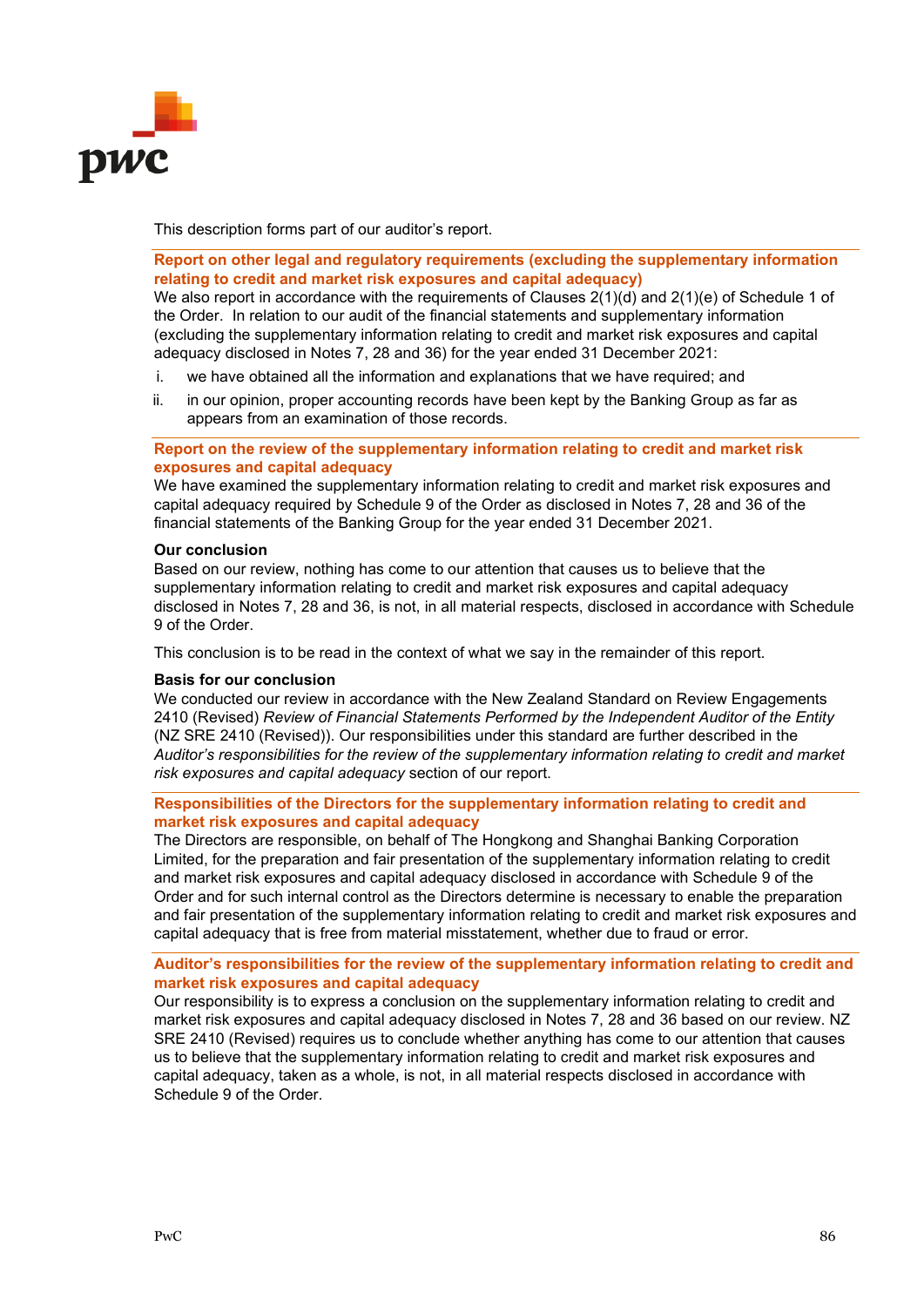

A review of the supplementary information relating to credit and market risk exposures and capital adequacy disclosed in Notes 7, 28 and 36 in accordance with NZ SRE 2410 (Revised) is a limited assurance engagement. We perform procedures, primarily consisting of making enquiries, primarily of persons responsible for financial and accounting matters, and applying analytical and other review procedures. The procedures performed in a review are substantially less than those performed in an audit conducted in accordance with ISAs (NZ) and ISAs and consequently does not enable us to obtain assurance that we might identify in an audit. Accordingly we do not express an audit opinion on the supplementary information relating to credit and market risk exposures and capital adequacy disclosed in Notes 7, 28 and 36.

## **Who we report to**

This report is made solely to the Directors, as a body. Our work has been undertaken so that we might state those matters which we are required to state to them in an auditor's report and for no other purpose. To the fullest extent permitted by law, we do not accept or assume responsibility to anyone other than The Hongkong and Shanghai Banking Corporation Limited and the Directors, as a body, for our work, for this report or for the opinions and conclusions we have formed.

The engagement partner on the engagement resulting in this independent auditor's report is Christopher Ussher.

For and on behalf of:

PresurterhouseCommerc

**Chartered Accountants** Auckland **Auckland Auckland** 28 March 2022